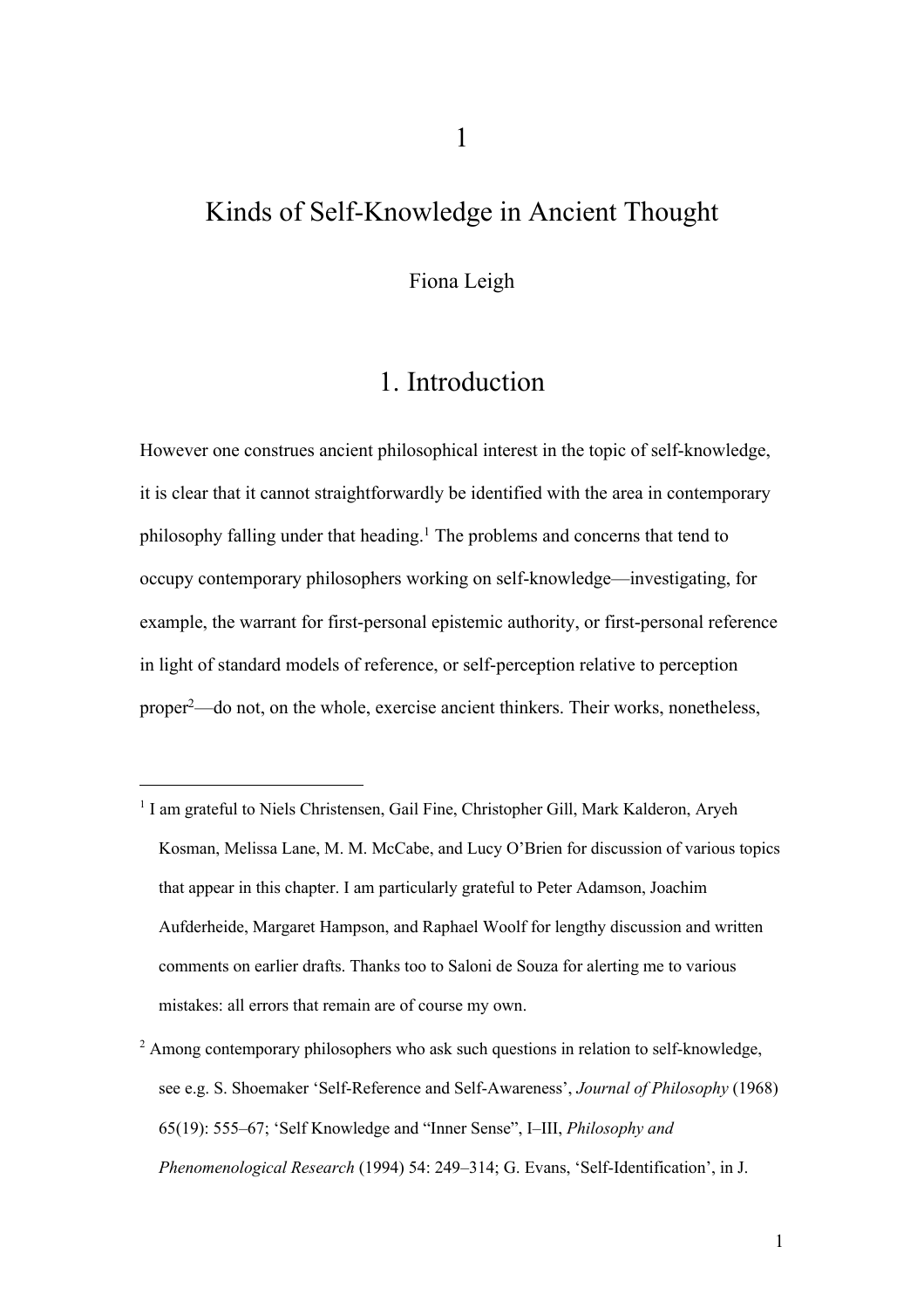plainly exhibit concerns that fall under the topic of self-knowledge, in the sense that they are to do with having knowledge about oneself that is essential for one's own life, or for correctly ascertaining the content of one's own thought.

So, in the attempt to understand ancient philosophical thought on selfknowledge—what the ancient concept (or concepts) of knowing oneself amounts to, and the questions and problems to which it gives rise—we might ask what to make of this clear difference between ancient and contemporary work on self-knowledge. Perhaps there is a radical divide between the two, a more or less complete discontinuity in the fundamental assumptions and conceptual frameworks within which the writings and debates of ancients and moderns respectively reside. Or perhaps ancient work on self-knowledge reveals some continuity between ancient thought and contemporary interests, as well as deep differences. It is this question, that of the continuity and discontinuity between ancient and contemporary treatments of self-knowledge, that will be the overarching concern of this chapter.

One source of discontinuity is obvious. For, one element distinctive of ancient thought on self-knowledge is the central role that knowing oneself—for instance, knowing the state of one's moral character, or one's status as a knower—plays in the good life. As I argue below, the state of flourishing, for most ancient thinkers

McDowell (ed.) *The Varieties of Reference* (OUP: 1982), 205–66; G. Ryle, 'Self-Knowledge' in his *The Concept of Mind* (Hutchinson: 1949), 160–89; G. E. M. Anscombe 'The First Person', in Guttenplan (ed.) *Mind and Language* (OUP: 1975); P. Boghossian, 'Content and Self-Knowledge', *Philosophical Topics* 17 (1989), 5–26; Q. Cassam, 'Introduction', to his (ed.) *Self-Knowledge* (OUP: 1994), 1–19; L. O'Brien, *Self-Knowing Agents* (OUP: 2007); B. Gertler, 'Self-Knowledge' entry, Stanford Encyclopedia of Philosophy (2003, rev. 2015) https://plato.stanford.edu/entries/self-knowledge/.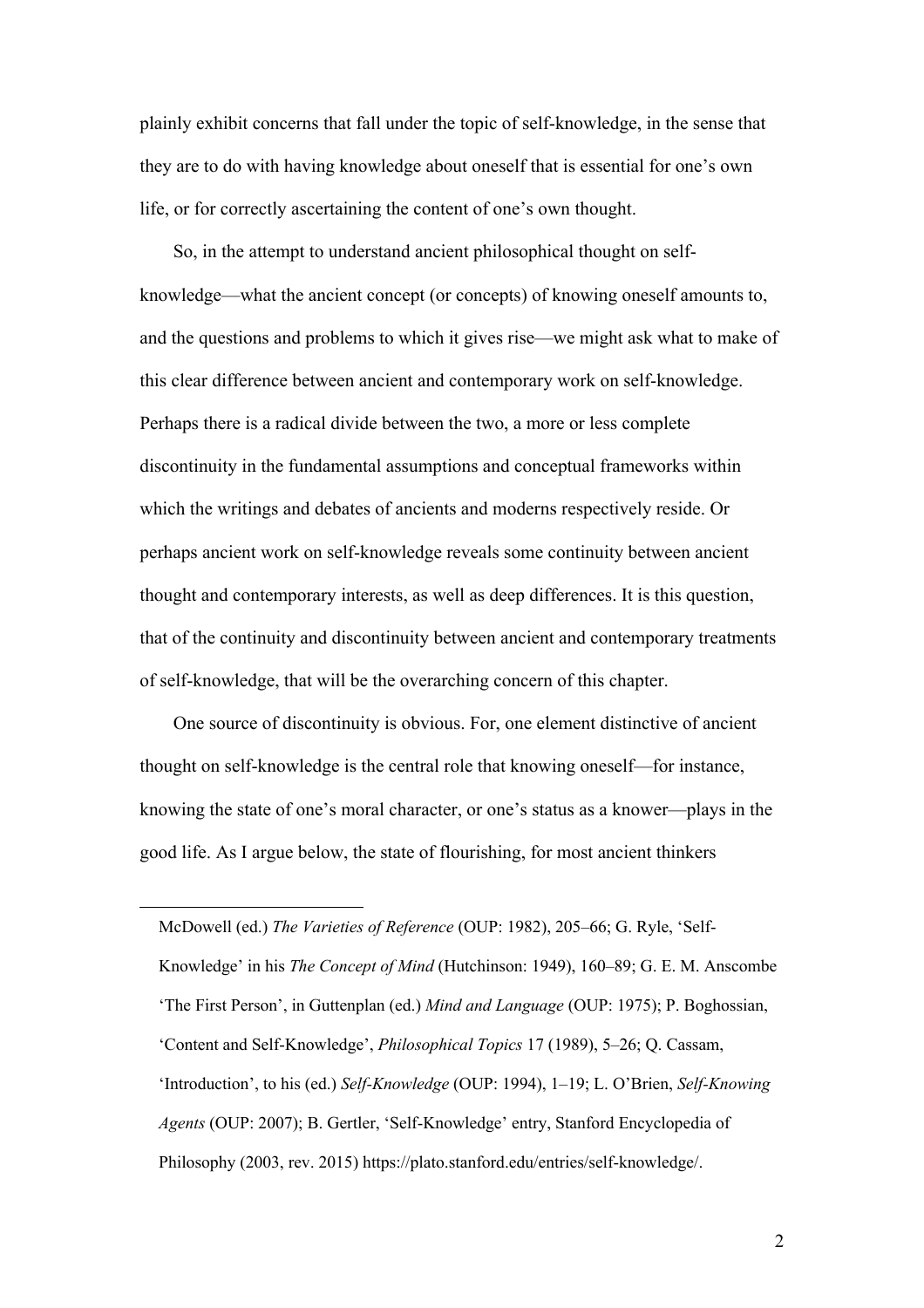consisting in possession of a virtuous disposition (moral or intellectual), $3$  is entwined with correctly grasping one's own moral or intellectual status—and, for some thinkers, the process of acquiring that state. For ease of reference, I shall refer to this way or mode of knowing oneself as 'dispositional' or 'character' self-knowledge, and intend it to range over dispositions or character states that belong to an individual, broadly construed, so as to incorporate both intellectual and moral states of soul. Thus, one mark of discontinuity between ancient and contemporary work on selfknowledge is a persistent focus on dispositional self-knowledge, which occupies the role of moral and intellectual imperative, and so carries with it a certain normative force.

Potential lines of continuity, by contrast, emerge from the question of the subject's accurate grasp of the contents of her own discrete mental or psychological states, such as her states of having appearances, beliefs, knowledge, desires, and other motivating states. Tracing such lines and their contours of agreement with and departure from contemporary concerns is, however, a complex task. On the one hand, it seems clear (as I set out later) that ancient philosophers, unlike Cartesian and post-Cartesian thinkers, did not accord psychological or mental states a privileged epistemic status as a special source of truth. But on the other, ancient thinkers nonetheless displayed some interest in correctly ascertaining the content of such states, and so in a manner or mode of knowing oneself that I shall refer to as 'cognitive self-knowledge'. As regards this kind of self-knowledge, I will argue, both

 $3$  Or, for the Epicureans, consisting in a properly developed character (as I discuss in §5.1) below).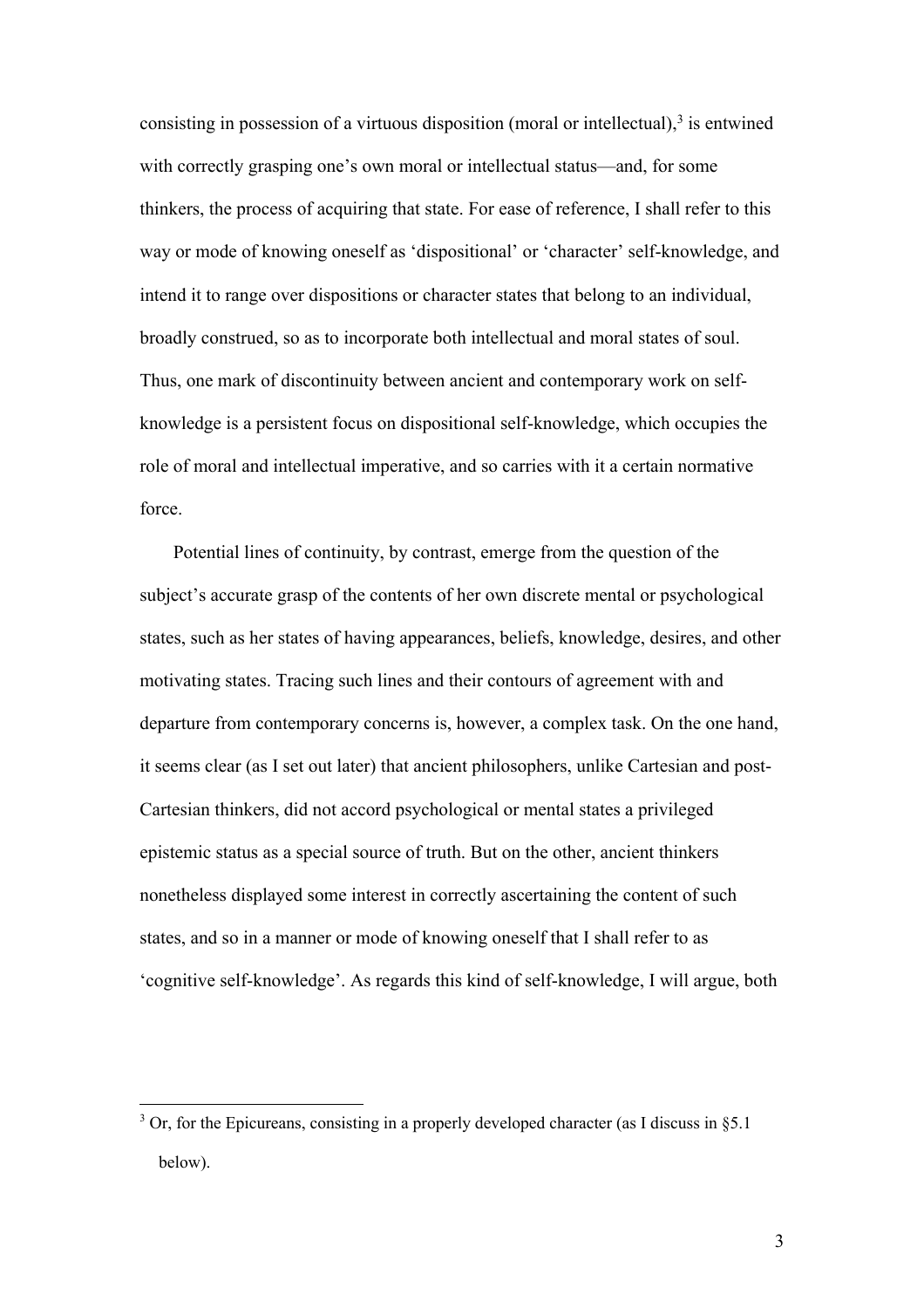discontinuity and continuity between ancient and contemporary views can be identified.

I begin in §2 by addressing the more complex issue of cognitive self-knowledge in ancient philosophy by way of the central points of departure from modern views on the topic in ancient thought argued for by Myles Burnyeat in his classic paper, 'Idealism in Ancient Thought: What Descartes Saw and Berkeley missed'. We will then be in a position to investigate the various contributions of Plato (§3), Aristotle  $(\text{\&}4)$ , Hellenistic philosophers  $(\text{\&}5)$  and Plotinus  $(\text{\&}6)$  to the topic of cognitive selfknowledge alongside their work on dispositional self-knowledge. As we move from the discussion of the texts from one philosophical thinker or school to the next, and the relevant scholarship, we will also briefly canvass the ways the chapters in the rest of this volume seek to engage with some of the problems or issues that have emerged. I will conclude by drawing together considerations that suggest that the two kinds of self-knowledge delineated, cognitive self-knowledge of one's individual mental states and dispositional self-knowledge of one's moral or intellectual character, though conceptually distinct, ought to be understood as closely related, such that the former is a condition on the latter.

# 2. Self-Knowledge and the Subjective in Greek Thought

In the course of demonstrating the alien nature of Berkeleian idealism to ancient thought, Burnyeat argued that Greek and Roman thinkers did not regard what he described as 'subjective states' (distinct from the pedestrian notion of individual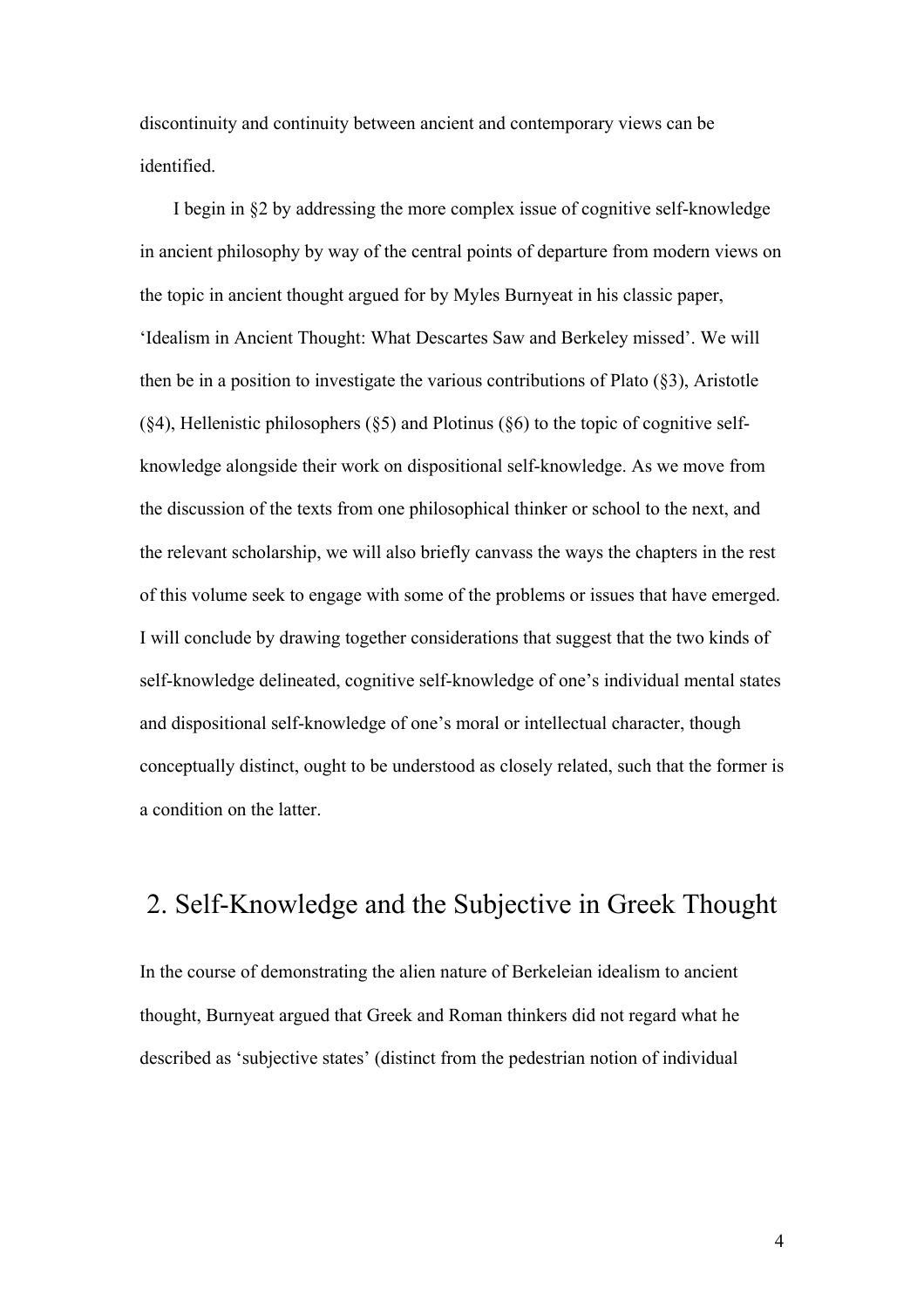mental states, as I explain below) as themselves possible items of knowledge.<sup>4</sup> The first plank of Burnyeat's argument is that all Greek thinkers assumed the existence of an objective world that our minds were in contact with. Even the fictional personification of extreme relativism, the character Protagoras in Plato's *Theaetetus* does not doubt that the world exists for each perceiver and knower, but contends, Burnyeat claimed, that the particular way the world is for each perceiver is something that comes to be in a mutually dependent relation between thinker and the world.<sup>5</sup> One upshot is the commitment, on the part of Greek thinkers, to the real existence of the object of thought.

The second plank centres on the claim that Greek thinkers in general had a particular notion of the concept of truth. A statement is true, Burnyeat suggests, insofar as its content contains some reference to the objective world, existing independently from the thought that concerns it. He writes: '"True" in these discussions always means "true of a real objective world" and that is how the word

- <sup>4</sup> 'Idealism and Greek Philosophy: What Descartes Saw and Berkeley Missed' ['Idealism'], *Philosophical Review* (1982) 41: 3–40. As I argue below, Burnyeat employs the term 'subjective state' to refer not to the general class of individual mental or psychological states, with which we are all pre-theoretically familiar, as it were, but to a theorized conception of mental states—as having the special character of being immune to hyperbolic doubt precisely because of their psychological nature, i.e. as being subjectively true.
- <sup>5</sup> *Tht*. 151e–152c, 156a–157c; Burnyeat, 'Idealism', 8–14. He writes that for the Greeks, 'there is a reality of some sort confronting us' and any idealist reduction of reality to mind would have been 'repellent to Greek thought, for it would seem to deprive the mind of the objects it must have' (19–20).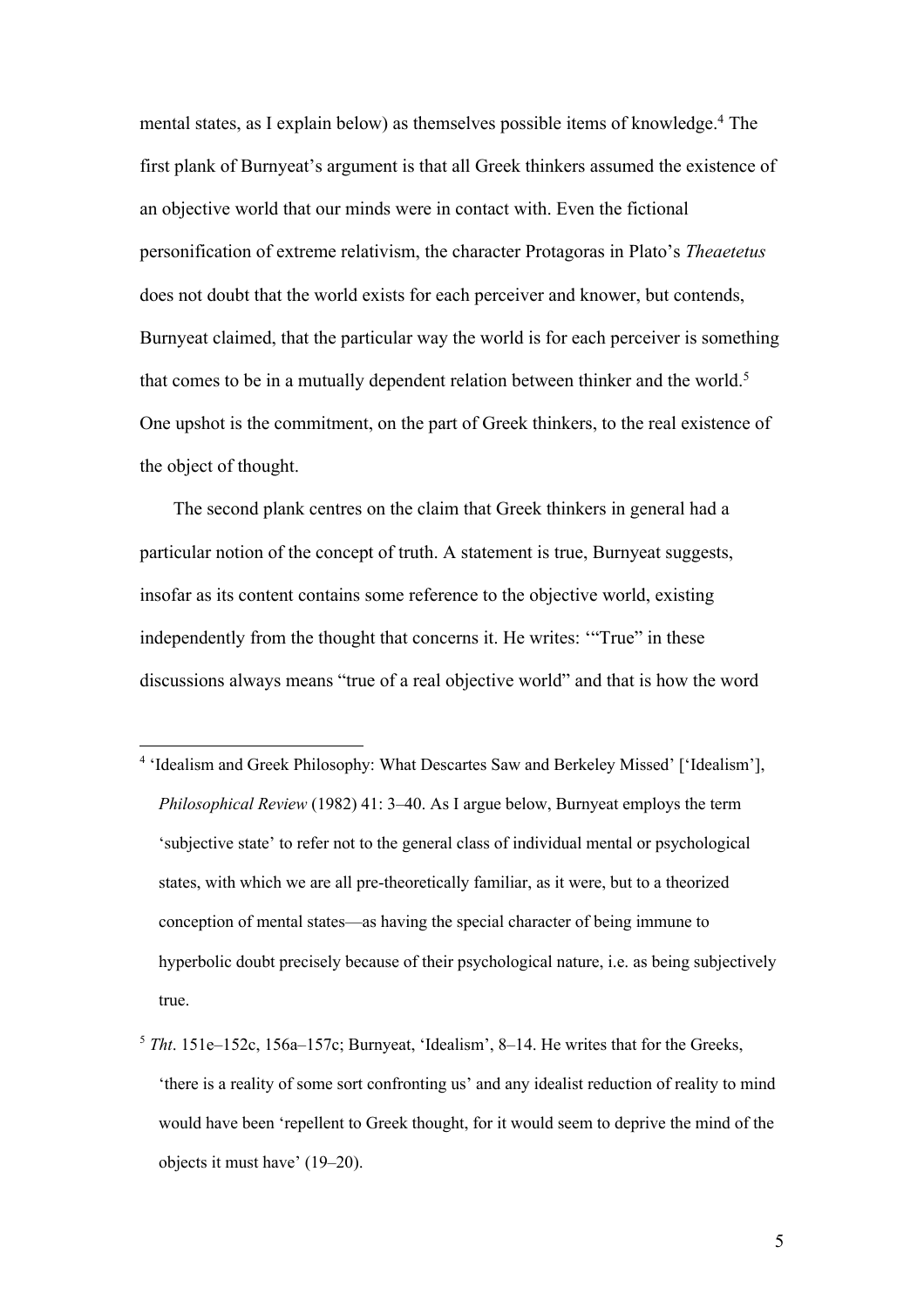"true" had been used since Protagoras and before.<sup>'6</sup> Consider the Pyrrhonian skeptic, who, like other Greek thinkers, does not doubt the existence of reality. What sets him apart is that, while other philosophers felt free to assert the truth of some of their thoughts (e.g. appearances or beliefs) as corresponding to some way the objective world is, he suspends judgement and merely assents to his appearances, being unable to find an unassailable basis for preferring one over another, incompatible appearance. In this way, the strong realist commitment in Greek thought prevents even the Pyrrhonian skeptic from conceiving the question whether the content of his experience at any moment truly is what it is in a manner utterly independent from the existence and nature of the object of thought.<sup>7</sup> Hence, Sextus, when experiencing the honey as sweet did not entertain the further possibility of having the identical experience, i.e. with the same content, in the case of the non-existence of the object of experience. So, the idea that the statement expressing that content was true about that content in a manner invulnerable to extreme or hyperbolic doubt could not occur to him. Similarly, the statement that 'I am a being who perceives many things, as if by

<sup>6</sup> Burnyeat, 'Idealism', 26.

<sup>7</sup> Sextus, *Outlines of Pyrrhonism*, I.100–13 = LS 72E; Of Sextus and Greek thinkers generally, Burnyeat writes: 'in the skeptic's book to say that an appearance, or the statement expressing it, is true is to say that external things really are as they (are said to) appear to be. "True" in these discussions always means "true of a real objective world" and that is how the word "true" had been used since Protagoras and before . . . The Greek use of the predicates "true" and "false" embodies the assumption of realism on which I have been insisting all along.' 'Idealism', 26.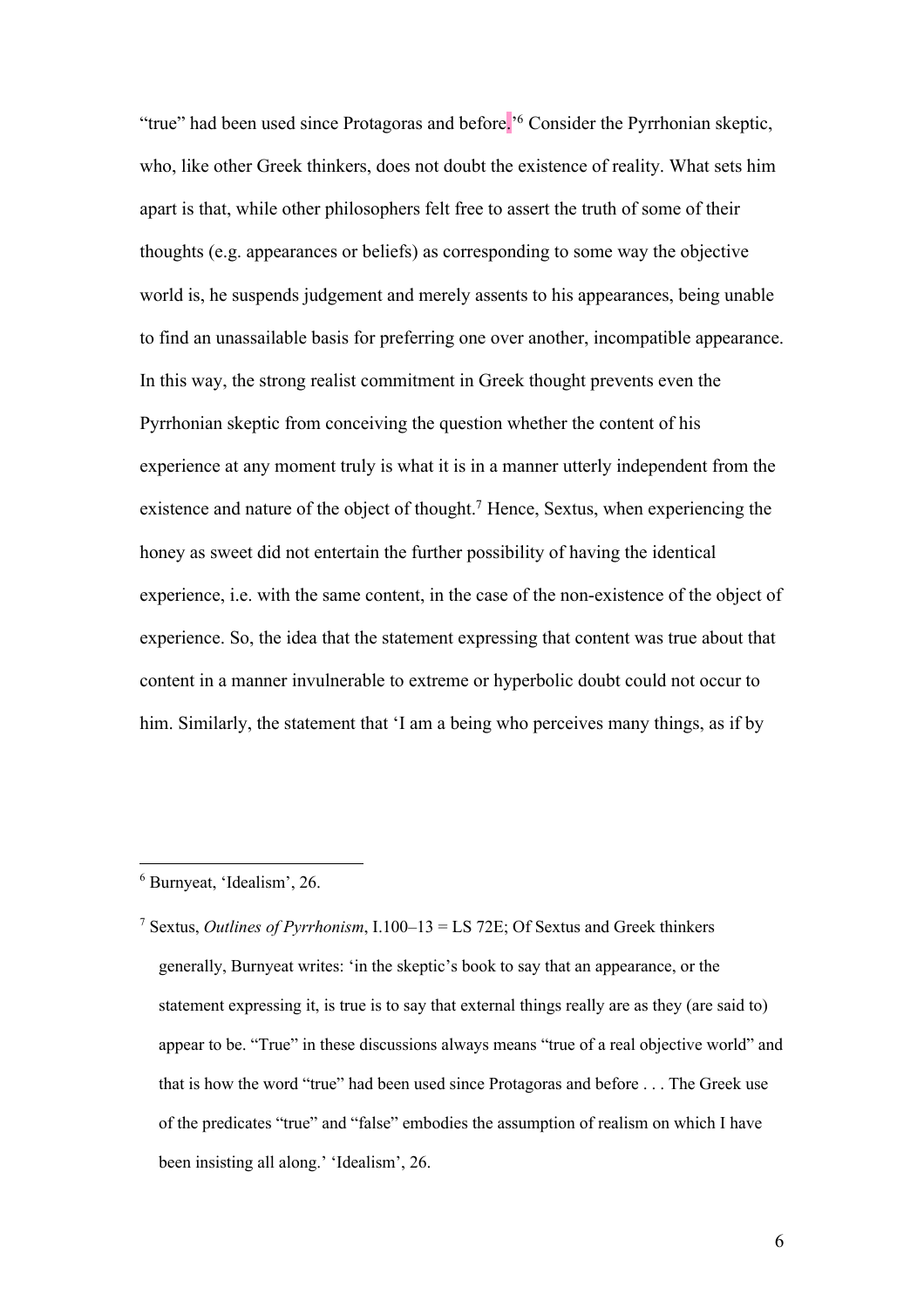the intervention of the bodily organs', cannot be articulated. $8$  The conception of truth to which immunity from radical doubt was central was not in play.

Burnyeat argues that it is not until Augustine that particular kinds of mental states, appearances, are conceived of as objects of truth claims that are certain irrespective of objective reality (though others have more recently argued for the idea's presence in medieval thought).9 Augustine explicitly suspends belief about the objective existence of the referent of 'this' in 'this appears white', and deliberately confines the object of his inquiry to the mental state (the appearance of 'this as white') considered independently from any relation it might bear to an objective world. So conceived the mental state, the appearance, strikes him as something the existence and content of which is assured. Augustine has thus isolated the notion of 'the subjective': By observing that he is the subject of his experiences and concluding that the way things appear to him from his viewpoint can be discerned with certainty, irrespective of the existence of things outside that viewpoint, he has isolated an inner, distinctively 'subjective' realm of appearances, divided in its existence and content from an objective realm. In this sense one kind of mental states, appearances, are identified as distinctively subjective states, and subjective truth emerges as precisely this certainty, namely the certainty that attaches to statements expressing subjective states. But, Burnyeat maintains, it is not until Descartes, that certainty occupies a

<sup>8</sup> Burnyeat, 'Idealism', 38. The statement quoted is Burnyeat's summary paraphrase of a passage from Descartes' second *Meditation* (CSM II, 19).

<sup>9</sup> Burnyeat, 'Idealism', 28–9. See Peter Adamson and Fedor Benevich, 'The Thought Experimental Method: Avicenna's Flying Man Argument', *Journal of the American Philosophical Association* 2018, 1–18.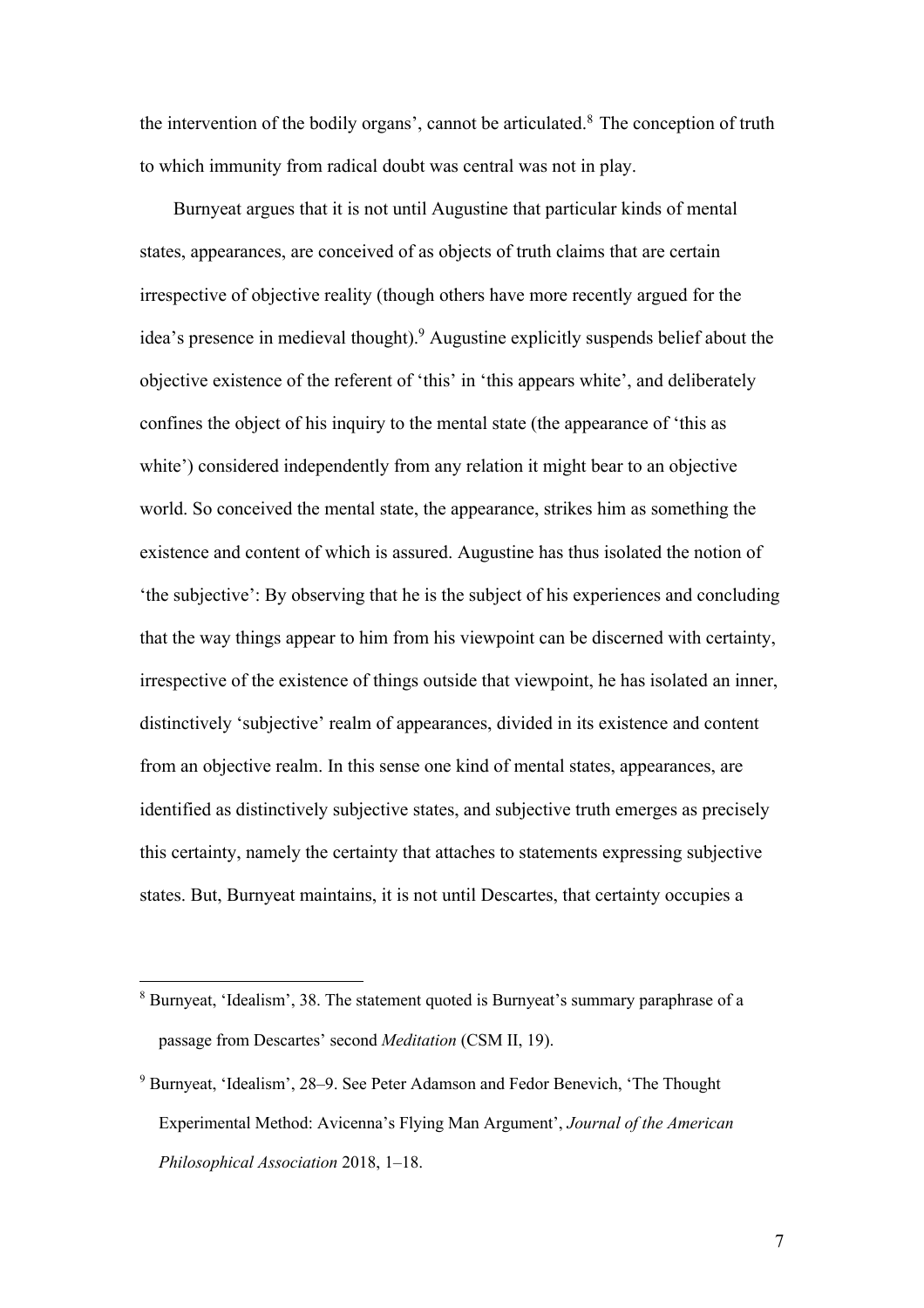privileged epistemological position, and the application of the truth predicate becomes restricted to statements invulnerable to hyperbolic doubt.10 The subjective realm, the existence of which Descartes is certain, is the source of his clear and distinct perception that he is a thinking thing, which will in turn serve as a principle for his further claims to truth and knowledge. Subjective truth and the first-personal perspective in this way take centre stage, and subjective states are accorded a privileged position, as special objects about which we can lay claim to truth free from radical doubt, and so to knowledge.<sup>11</sup>

Burnyeat's influential argument<sup>12</sup> has shown that an abiding assumption of realism led ancient thinkers to a conception of thought as inextricably linked, in its

- $11$  So Burnyeat's question 'when and why philosophers first laid claim to knowledge of subjective states? ('Idealism', 27, cf. 32.) is not fully answered until his discussion of Descartes.
- <sup>12</sup> See for instance John McDowell, 'Singular Thought and Inner Space', in P. Pettit and J. McDowell (eds.) *Subject, Thought, and Context* (OUP: 1986), 137–68; Stephen Everson, 'The Objective Appearance of Pyrrhonism' ['Objective Appearance'], in Everson (ed.) *Companions to Ancient Thought 2: Psychology*, (CUP: 1991), 121–47; Stephen Gaukroger, 'The Ten Modes of Aenesidemus and the Myth of Ancient Scepticism', *British Journal of the History of Philosophy* (1995) 3(2): 371–87; Sara Rappe, 'Self-Knowledge and Subjectivity in the Enneads' ['Self-Knowledge'], in L. Gerson (ed.) *The Cambridge Companion to Plotinus* (CUP: 1998); Gail Fine, 'Subjectivity, Ancient and Modern' ['Subjectivity'], in J. Miller and B. Inwood (eds) *Hellenistic and Early Modern Philosophy* (CUP: 2003), 192–231; Richard Sorabji, *Self: Ancient and Modern Insights about Individuality, Life, and Death* (OUP: 2006), 44.

<sup>10</sup> Burnyeat, 'Idealism', 33–9.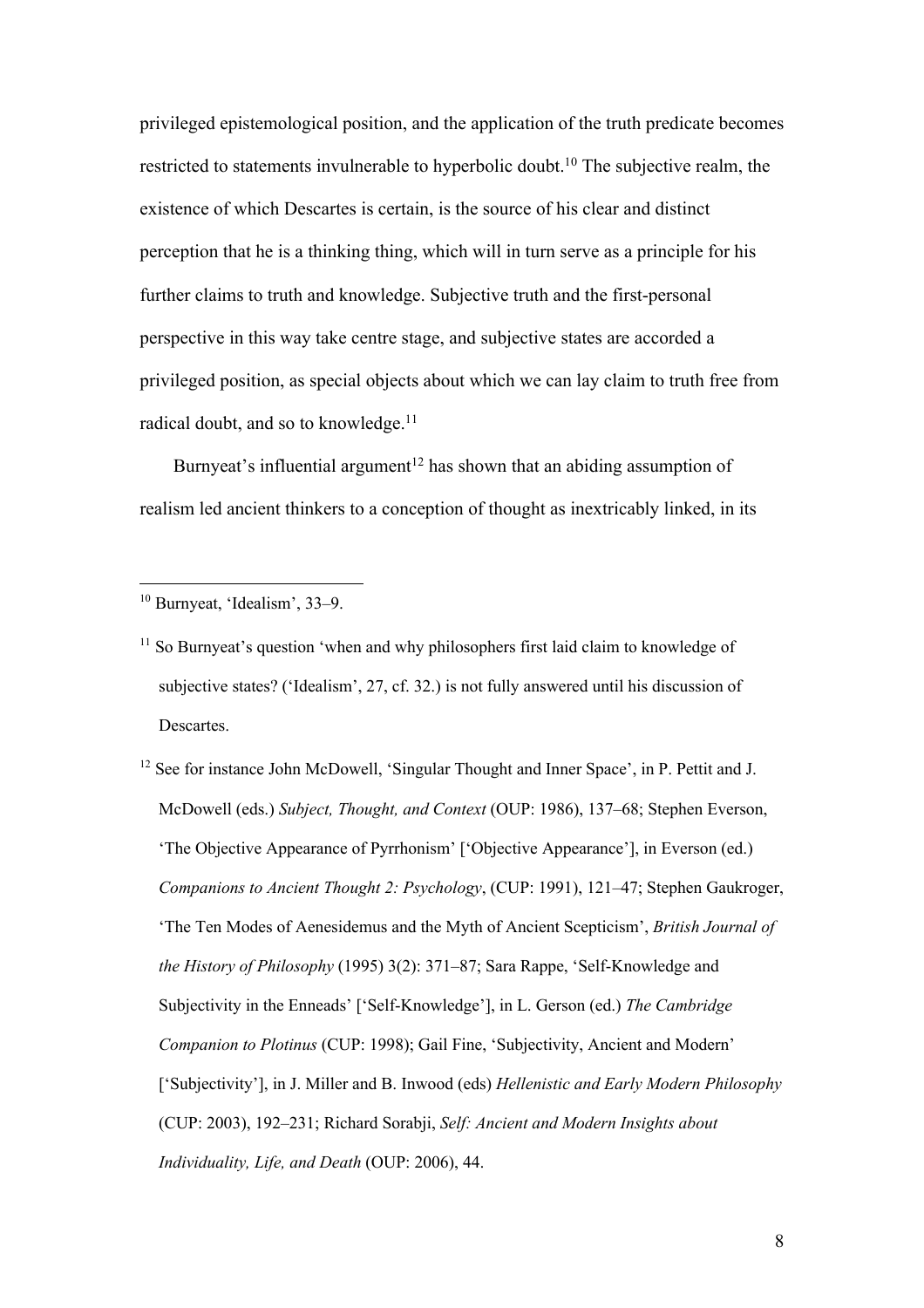being and its content, to objective reality, which, for them, exists. As a result, there were no states or activities of the mind or soul that were regarded as 'subjective' in the sense outlined above, i.e. regarded as having an existence and content independent from the nature and existence of the object of thought. Statements regarding the content of appearances (or any other mental state) were not therefore regarded as rare and valuable sources of unimpeachable truth simply because they were purely subjective, or beyond radical doubt. There was no subjective truth in this sense to be had about the content of thought—as Sara Rappe, following Burnyeat, observed in relation to Cartesian and post-Cartesian thought: 'along with this privileging of the subjective point of view, coincides the invention of subjective truth.<sup>'13</sup>

From the claim that subjective truth in the sense outlined was off the table for Greek thinking, however, it does not follow that truth in the more pedestrian sense of correspondence to objective reality was likewise unavailable concerning the content of thought. That is, it does not follow from the inapplicability of the notion of subjective truth to statements about the content of mental states—and Burnyeat did not argue that it did follow—that truth predicates could not be applied to such statements, or, equivalently for our purposes, that statements could not be regarded as correctly identifying the content of those states. Statements about one kind of mental state, appearances, are significant for this question, not in virtue of invulnerability to radical doubt, but because appearances were routinely regarded as states consisting of how things seem to the subject, where the way things are could in fact be otherwise. So, a statement that claims to get it right about some appearance qua appearance,

<sup>&</sup>lt;sup>13</sup> Rappe, 'Self-Knowledge', 251.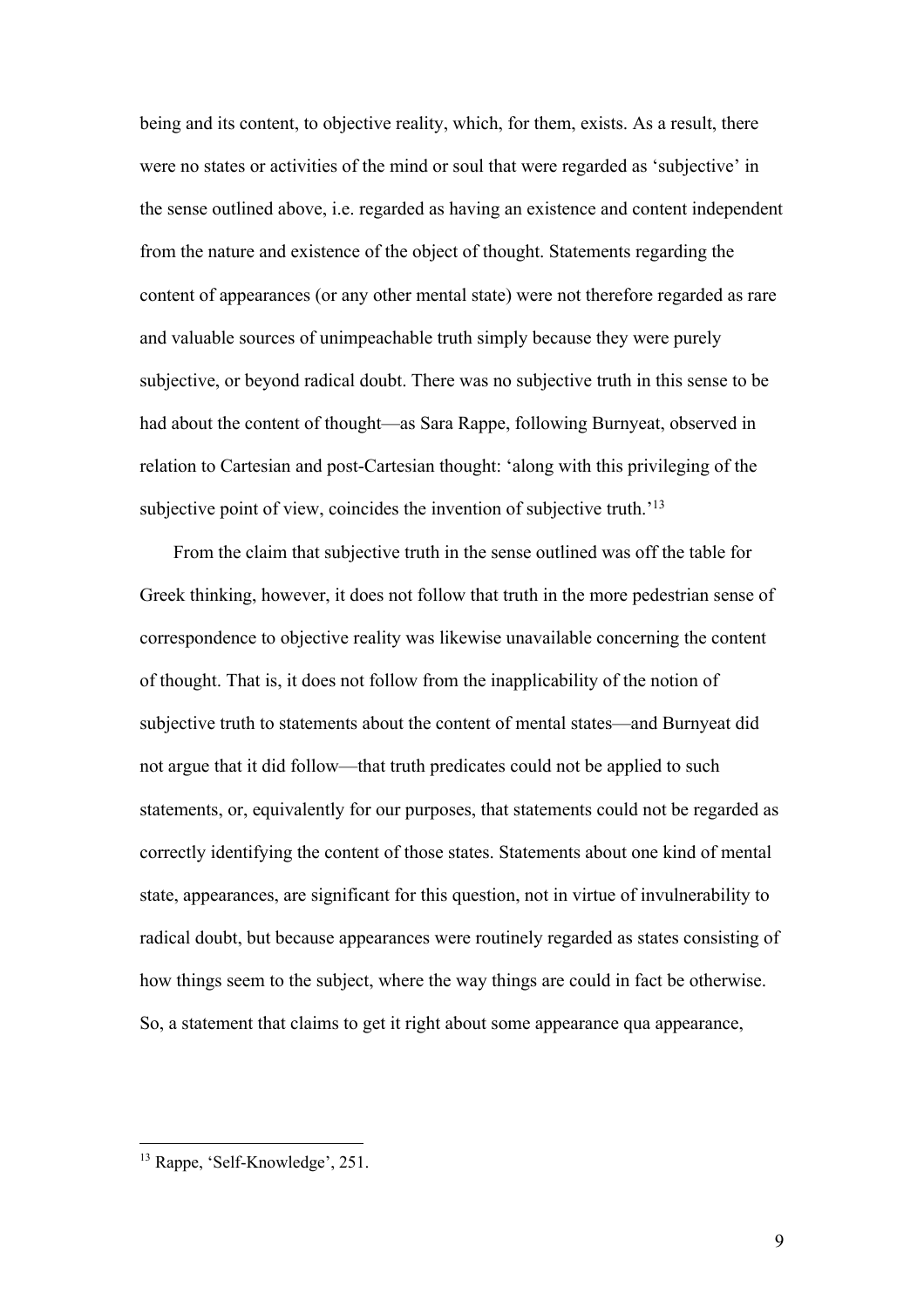asserts that it has correctly identified, and to that extent expressed the truth about, the content of that appearance.

We find such statements in Plato and Aristotle, for example. In the *Sophist*, the Stranger and Theaetetus find themselves facing a bewildering array of appearances of the sophist at 231b–c*.* The dialectical situation is complex, but the overall problem is clear: since the appearances are multiple and distinct, Theaetetus is confused as to which, if any, of them could capture the truth about the (objective) reality of sophistry (231b9–c2). The Stranger articulates the content of the six appearances of the sophist presented to them by their investigation thus far, to which Theaetetus agrees (231d2– 231e6).14 In each case the content is available to them via memory and reflection, and picks up on an appearance that arose through their successive applications of the method of division. The truth-value of the successive statements asserting the content of each appearance is presented independently of the truth-value of the appearances vis-à-vis sophistry. Indeed, part of the point is that Theaetetus doesn't know which appearance to believe, if any, about sophistry. And later, in the closing moments of the dialogue, Theaetetus urges the Stranger to reflect upon or 'look at' (*hora su*, 268a11) the details of the final appearance they have of the sophist, the description of which he says the Stranger articulates 'most correctly' (*orthotata*, 268b6), and which they affirm of him. Aristotle, too, takes it that people can routinely correctly identify and articulate the content of appearances as a matter separate from the truth value of that content in relation to the objective realm. In *De Anima* III.3, he points out that though the sun appears about a foot across, we don't believe it (428b2–4), and in

<sup>&</sup>lt;sup>14</sup> Note that the Stranger enjoins Theaetetus to list the number of ways the sophist has appeared to them (*hêmin*, 231d2).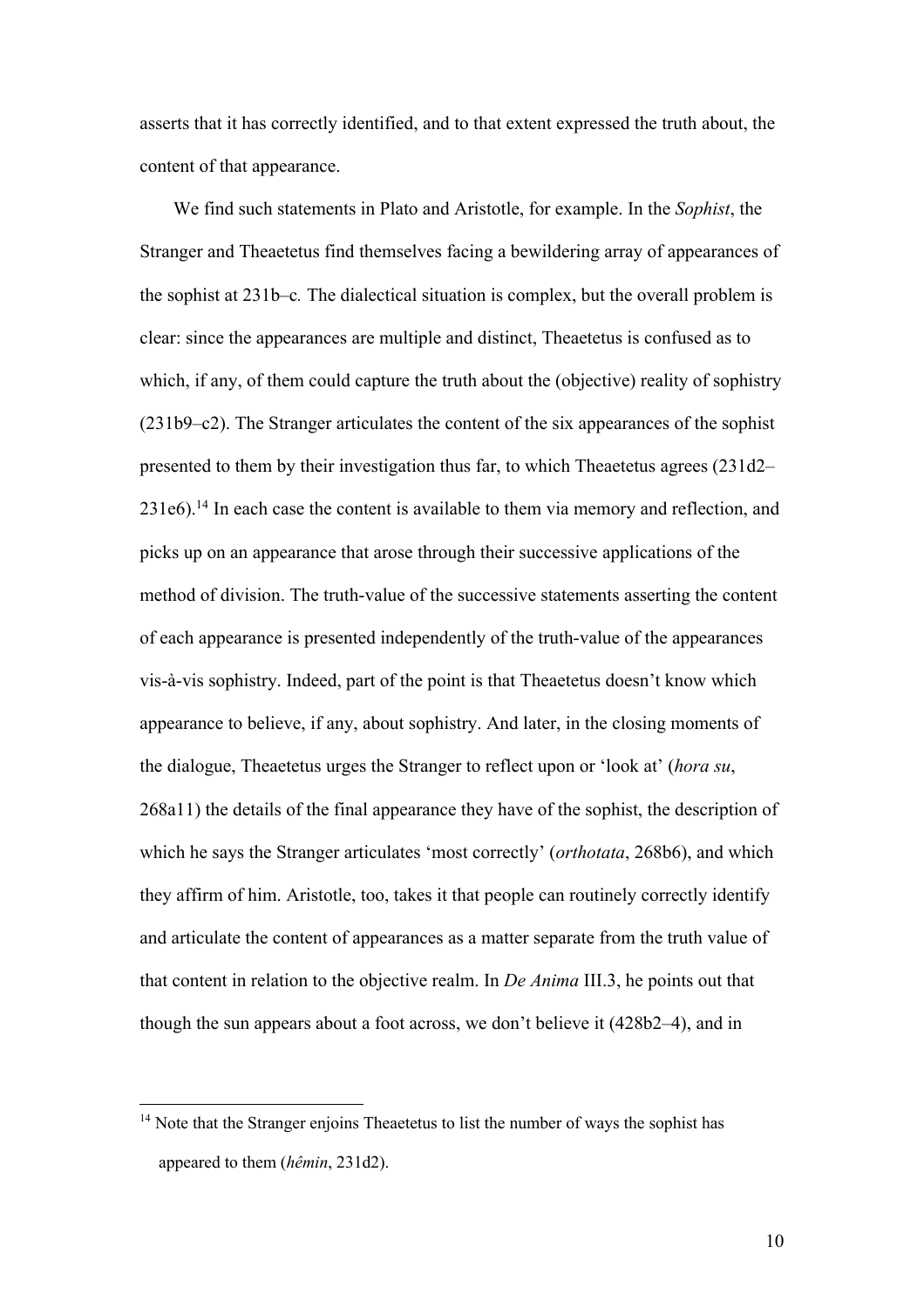Book II of the *Rhetoric* he provides detailed analyses of the content of the various appearances that give rise to, or are perhaps constitutive elements of, various core emotions (*pathê*).15 Like Plato, Aristotle seems to assume that people are able accurately to report on the contents of their appearances. Neither presents or treats this ability as arising from immunity to radical doubt, or the nature of thought as such, or as part of what it is to be conscious, but rather as the result of reflective higherorder thought (and in Plato's case, discussion), as well as introspection and memory. The truth expressible by statements concerning the contents of these particular mental states, appearances, was therefore not regarded as a special kind of truth ground in the realm of the subjective: rather the availability of the truth about appearances, given some effort and upon reflection, seems to have been taken for granted.

One possible exception to the claim that the Greeks did not recognize subjective states (in the sense outlined above) or a special kind of truth, subjective truth, that characterised their content, and which, therefore, would seem to constitute an objection to Burnyeat, is found in Cyrenaic thought. For, the Cyrenaics not only regarded statements concerning the affections –sensations that are generally pleasant or painful, (*pathê*)—as true as a matter separate from the affections' truth in relation to the objective world, as other Greeks did in relation to appearances, but they asserted them to be infallibly true (and, moreover, they identified the affections with appearances). As Gail Fine has shown, Sextus reports the Cyrenaics' view that we can

<sup>15</sup> *Rhet*. II.1–11. I take it that Jessica Moss in her *Aristotle on the Apparent Good* (OUP: 2012, 69–92) has shown that talk of appearances in *Rhet*. II by way of *phantasma* and *phainesthai* (and cognates) cannot, as some have suggested be read as talk of beliefs (e.g. Dow 'Feeling Fantastic? Emotions and Appearances in Aristotle', *Oxford Studies in Ancient Philosophy* (2009) 37: 143–75).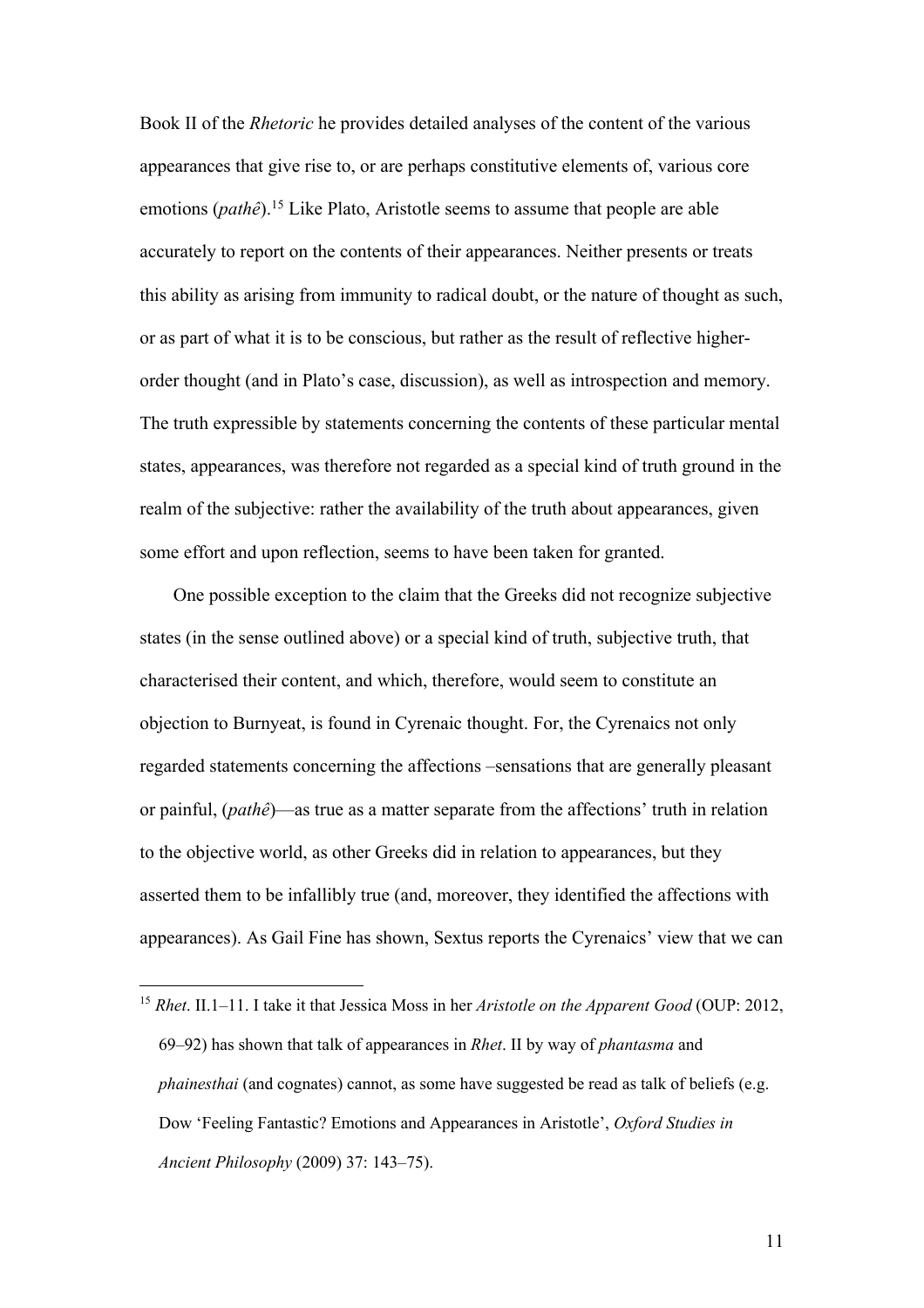'assert infallibly (*adiapseustôs*) and truly (*alêthôs*) and certainly (*bebaiôs*) and incorrigibly (*anexelenktôs*) that we are whitened or sweetened', though not about what causes the affections;<sup>16</sup> that in their view it is true *(alêthes)* that people are affected in a certain way; and that the *pathê* are true (*alêthê*) and what is apparent to us in experience (*ta phainomena*).17 Plutarch too reports their view that when judgements confine themselves to the affections they are free from error.<sup>18</sup> Thus, there appear to be resonances between the use of 'infallible' here and the Cartesian notion of subjective truth, and the identification of the affections with what is apparent is suggestive of the division between the inner, subjective realm and an 'external' realm marked off by Augustine and then Descartes. Indeed, Fine has argued that they do regard the affections as subjective states, and so assert their contents as true as such.<sup>19</sup>

Against this view, however, as Burnyeat noted it seems doubtful that, in speaking of e.g. 'being sweetened' or 'being whitened', the Cyrenaics are singling out a state about which they can make an infallibly true assertion because it belongs to a special kind of experience, namely, one whose existence and nature alone is immune from radical doubt. For, like other Greeks, they appeared to be realists (of the kind discussed above) and so were not exercised by the notion of radical doubt or the

<sup>18</sup> Plutarch, *Adv. Col*. 1120F.

<sup>&</sup>lt;sup>16</sup> Sextus, *M* VII, 191, as cited in Fine, 'Subjectivity', 202.

<sup>&</sup>lt;sup>17</sup> Sextus, *M* VII 191, 193, 194, in Fine, 'Subjectivity', 202–3. (In relation to 191, although the adverb 'truly' is not attested in all manuscripts, Fine argues (convincingly to my mind) for the greater likelihood of its authenticity, 202).

<sup>19</sup> Fine 'Subjectivity', 201–9. This is a central part of her argument against Burnyeat, the overarching aim of her paper.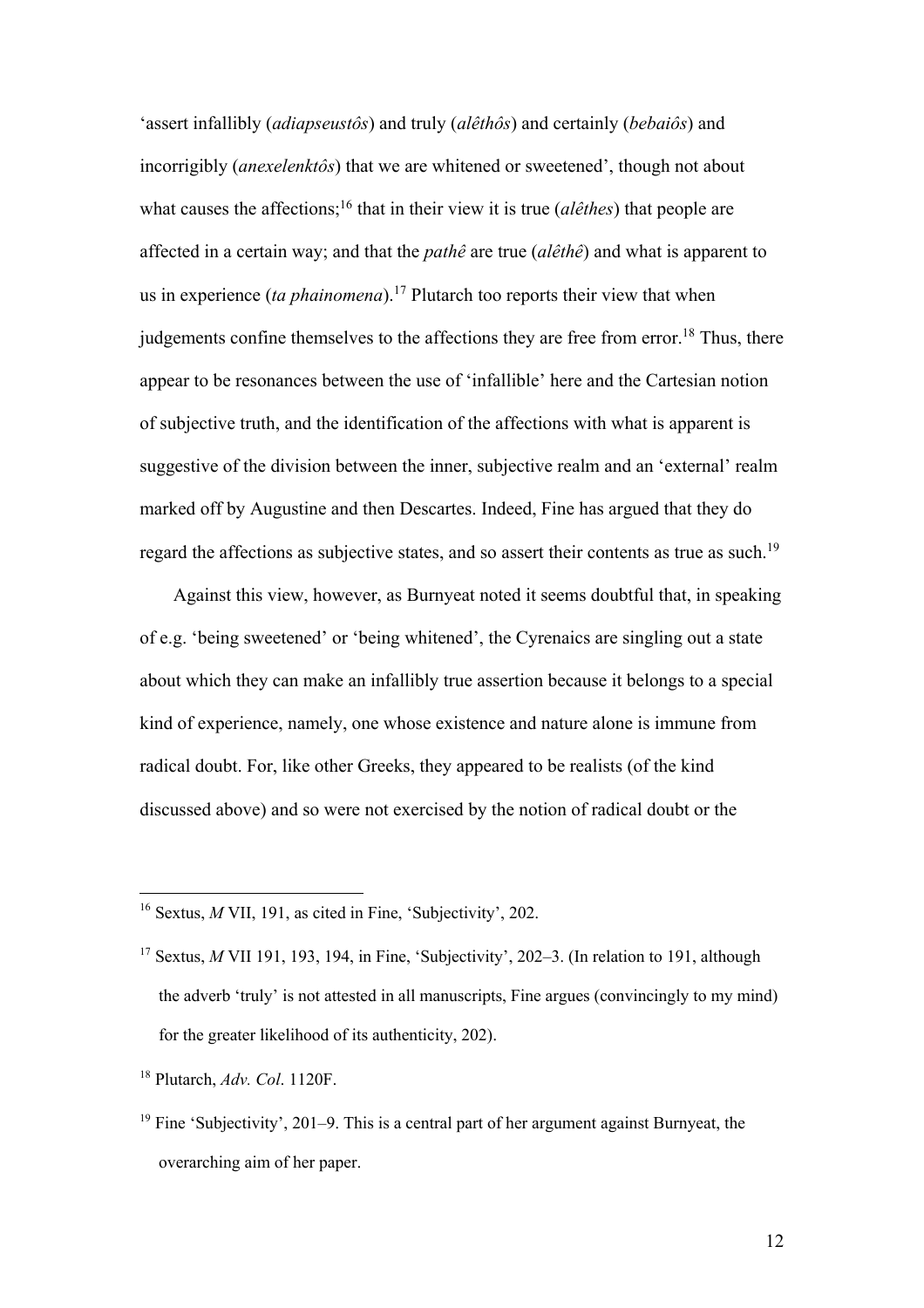possibility of an independent subjective realm and truth immune from such doubt. <sup>20</sup> Moreover, Burnyeat raised doubts about the extent to which the relevant experiences were, according to the Cyrenaics, purely psychological experiences (which we might call mental states) as opposed to experiences of the soul and body together. Indeed, the latter seems especially plausible in the case of the Cyrenaics, who, as hedonists, focused on sensual experiences generally taken in Greek thought to be experiences of the soul—*pathê* and *phainomena*—but which also, according to the Cyrenaics, involved somatic pleasure and pain.21 If this is right, it is unclear that 'being sweetened' is an experience of a kind the Cyrenaics conceived of as belonging to thought alone, as opposed to being an experience that involves corporeal elements as well. As such, the awareness of the experience and the statement expressing it cannot concern subjective states in the sense isolated by Augustine and Descartes.

Alternatively, these considerations perhaps suggest the following interpretation: it seemed certain to the Cyrenaic that his own experience—that involving his organs of taste, say, and his soul—was of himself being sweetened, although the particulars of the external cause remained uncertain. And since the object of experience is himself, his body and soul, his evidence is not just first-hand but personal, and therefore constitutes extremely strong evidence, in his view. Indeed, the Cyrenaics

<sup>20</sup> Sextus, *M* VII, 193–4. For discussion see R. J. Hankinson, *The Sceptics* (OUP: 1995), 58.

 $21$  The case of 'being whitened' in seeing may seem less obviously corporeal. However, as Fine acknowledged, the Cyrenaics regarded sight as an activity or function that was corporeal partly or wholly, and argued that the person who sees yellow, or 'is yellowed' does so as a result of jaundice ('Subjectivity', 202. See also Stephen Everson, 'The Objective Appearance of Pyrrhonism'. In *Companions to Ancient Thought 2: Psychology* edited by S. Everson (CUP: 1991), 121–47.)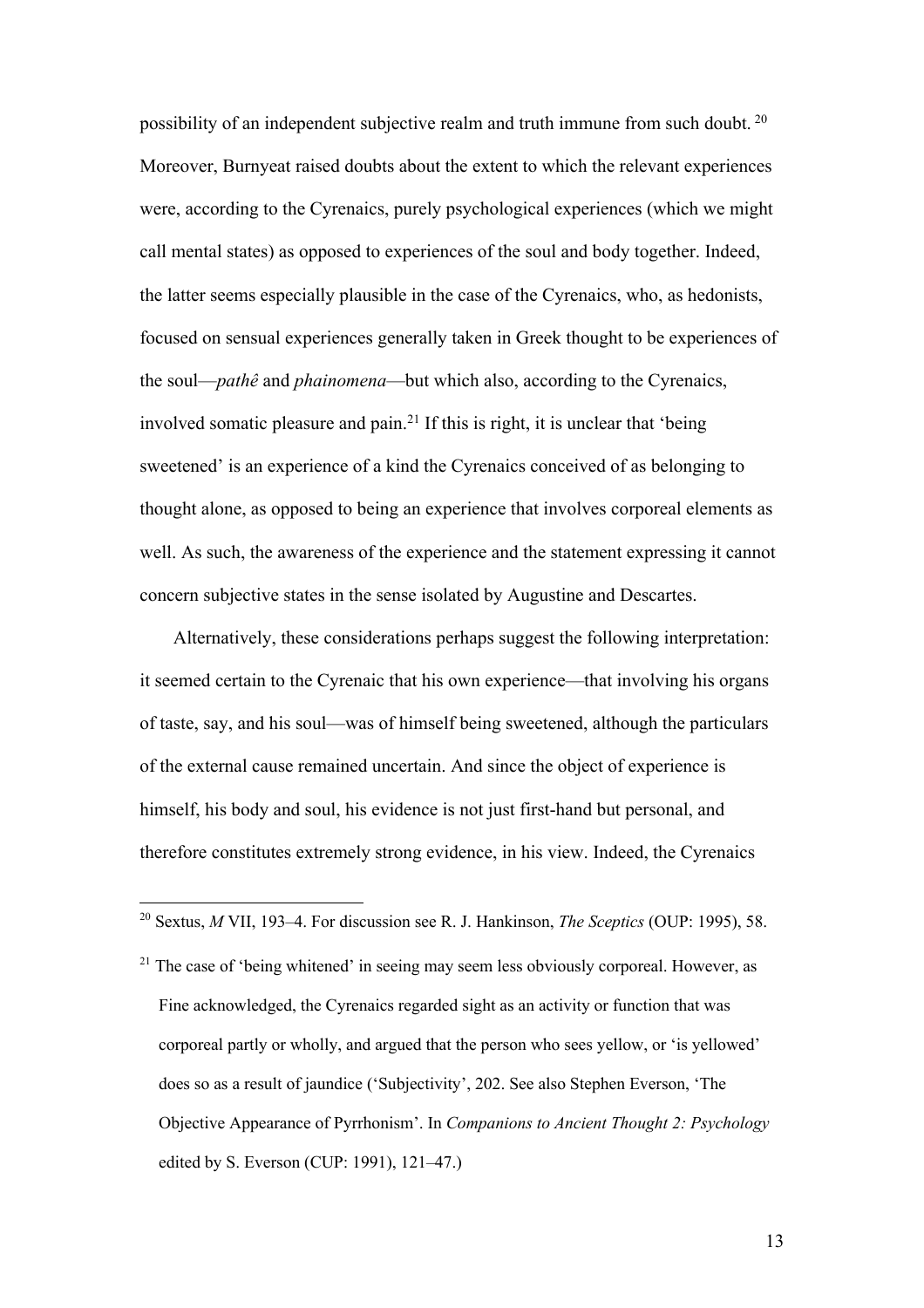regarded it as such strong evidence, we may conjecture, that although error is not ruled out as a logical impossibility or conceptual absurdity, it is ruled out as a matter of fact for such cases. The subject's experiences of being affected (*pathê* and *phainomena*) are compelling enough to unfailingly establish the truth of the corresponding statement and the self-aware thought that accompanies it, e.g. 'I am sweetened'.<sup>22</sup> If an interpretation along these lines is right, the Cyrenaics asserted the infallibility of the subject's experience because it happens to him, because he himself is the object of the experience. In that sense they asserted the infallibility of the subject's personal experience (we might even call it a 'subjective' experience), but not, however in a manner compatible with the sense of 'subjective' that Burnyeat

<sup>22</sup> A remark from Plutarch provides some support for this reading. He writes in *Against Colotes* that the Cyrenaics understood the affections that arise from sensations, e.g. being sweetened, as having intrinsic and irrefutable evidence within themselves. He adds that when belief (*doxa*) restricts itself to these, it is (in the Cyrenaic's view) infallible (*anharmartêton*), but when it is directed towards states of affairs in the external world, e.g. whether honey is sweet, it becomes disturbed (*Adv. Col*. 1120E–F, as in Fine, 205)). The remark highlights a criterion of truth in play for the Cyrenaics, as with Greek thinkers generally—the presence and strength of evidence in favour of a claim, together with lack of evidence against it. If, however, they had forged an ontological distinction between an inner subjective realm from an outer 'objective' realm in the manner of Cartesian thought, we would expect to find them insisting that evidence was no longer required.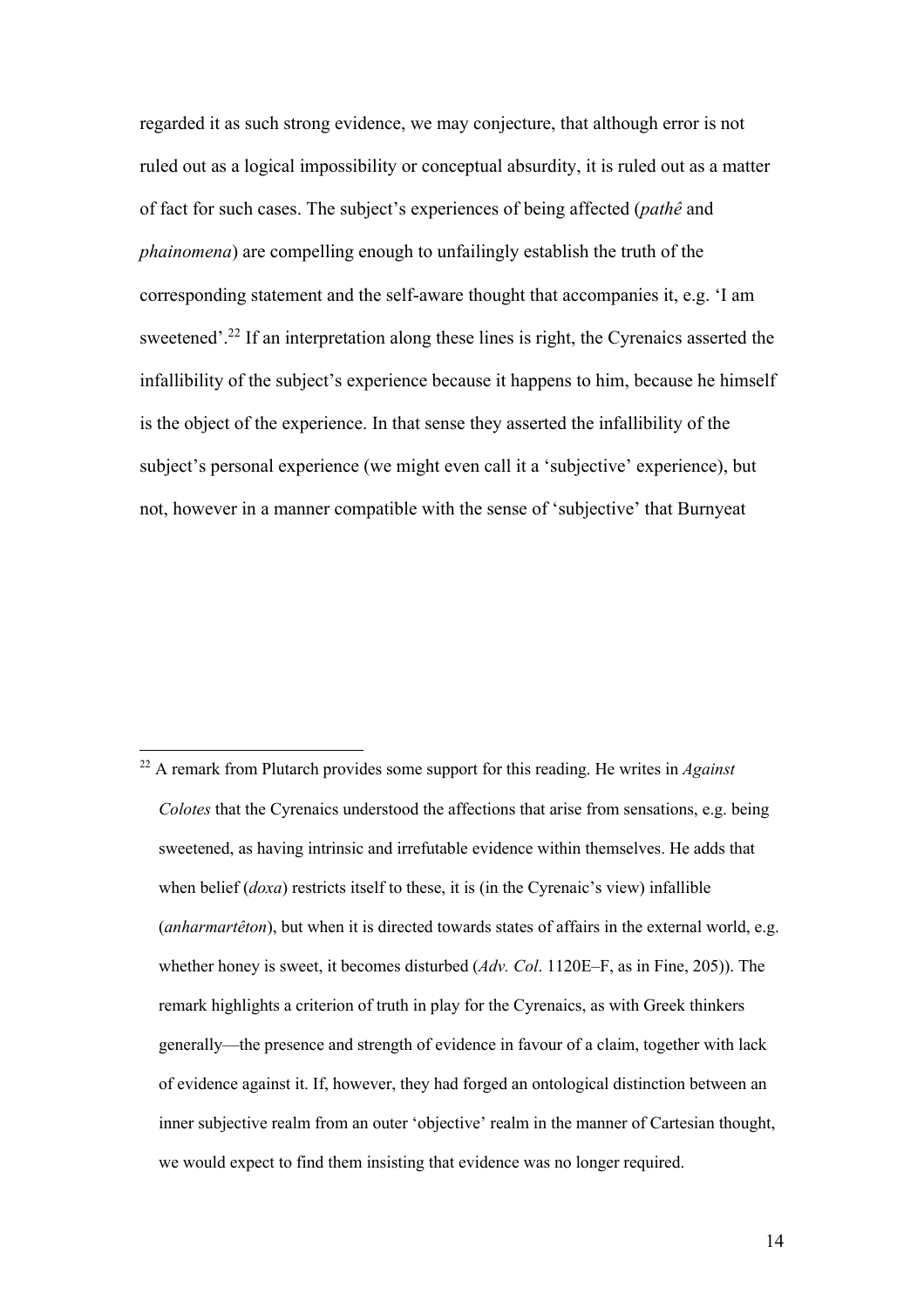highlighted, restricted to the mind and its contents, conceived of as radically distinct in existence and content from what was external to it, including one's own body.23

In relation to Greek thought on self-knowledge, then, it seems that with other Greek thinkers, the Cyrenaics assumed the existence of an objective world and the mind's contact with it, but in contrast to other Greeks, identified appearances (*ta phainomena*) with the affections (*pathê*),<sup>24</sup> and took these to be bodily experiences, at least in part. As we have seen, the assumption of realism is inimical to the Cartesian conception of subjective states and subjective truth. So, too, clearly, is the incorporation of the corporeal into the subject's most personal experience of herself, since my body appearing to be affected a certain way is not beyond radical doubt.

I have adduced reason to conclude, then, that for Greek thinkers truth predicates were applicable to statements articulated by the subject about the content of her own appearances, equivalent for our purposes to statements asserting the content of an appearance, where the notion of truth in play is that of correspondence (if somewhat roughly and vaguely conceived) between the content of the statement and the way that whatever the statement is about is, in reality. Absent from Greek thought, along with the absence of the notion of the subjective and of subjective truth, is the conception of first-personal epistemic authority as applied to one's own thought. The inner realm of the subjective—the site of my experience of myself as a thinking thing—is not marked off as that which alone indubitably exists and so is uniquely able to furnish

 $23$  In this they also depart from Plato and Aristotle, who seemed implicitly to take it that the subject could correctly ascertain the content of her appearances, and also regarded the having of appearances as an experience of the soul alone (*Sph*. 263d–264b, *DA* III.3).

<sup>24</sup> Sextus, *M* VII, 191–4.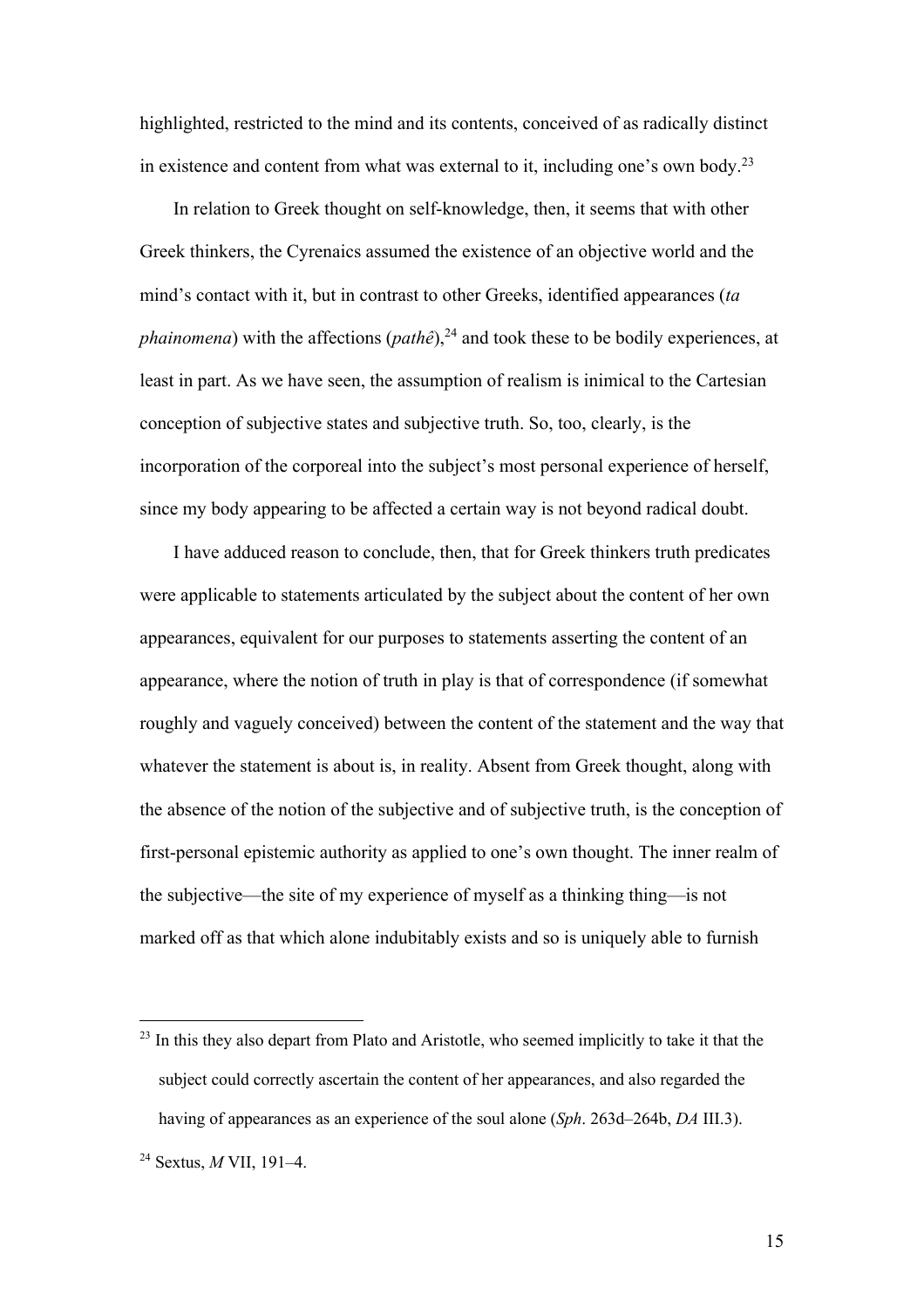the subject with statements immune to the threat of external world skepticism. To be sure, as noted above, both Plato and Aristotle seemed to regard it as obvious (indeed unremarkable) that the subject is able to report on the content of her appearances, as how things seem to her. And the Cyrenaics explicitly claimed the truth of statements that report sensory affections. But this was not on the grounds that the subjective is a distinctive ontological category, of and within which the subject has a special view that confers on her, and her alone, epistemic authority. Nor is the (first-personal) ability to ascertain correctly the content of appearances regarded as an expression of a more general kind of self-consciousness that was later to be considered by some to be a condition of consciousness.

To return to the question of continuity between ancient and contemporary thought as regards cognitive self-knowledge, then, the radical departure from ancient ways of thinking that began with Augustine (or perhaps medieval thinkers) and culminated in Descartes, saw a move from the pedestrian notion of truth to that of subjective truth concerning mental states, and also ushered in the Cartesian conception of first-personal epistemic authority. But although we have seen that Greek thinkers considered it possible and important to correctly identify the content of appearances—and so, for our purposes, to arrive at cognitive self-knowledge in this case—it remains an open question whether they extended this kind of self-knowledge to other cognitive states. It is to this question, as well as that of dispositional or character self-knowledge in Greek philosophy, we now turn.

### 3. Plato

#### 3.1 Cognitive Self-Knowledge in Plato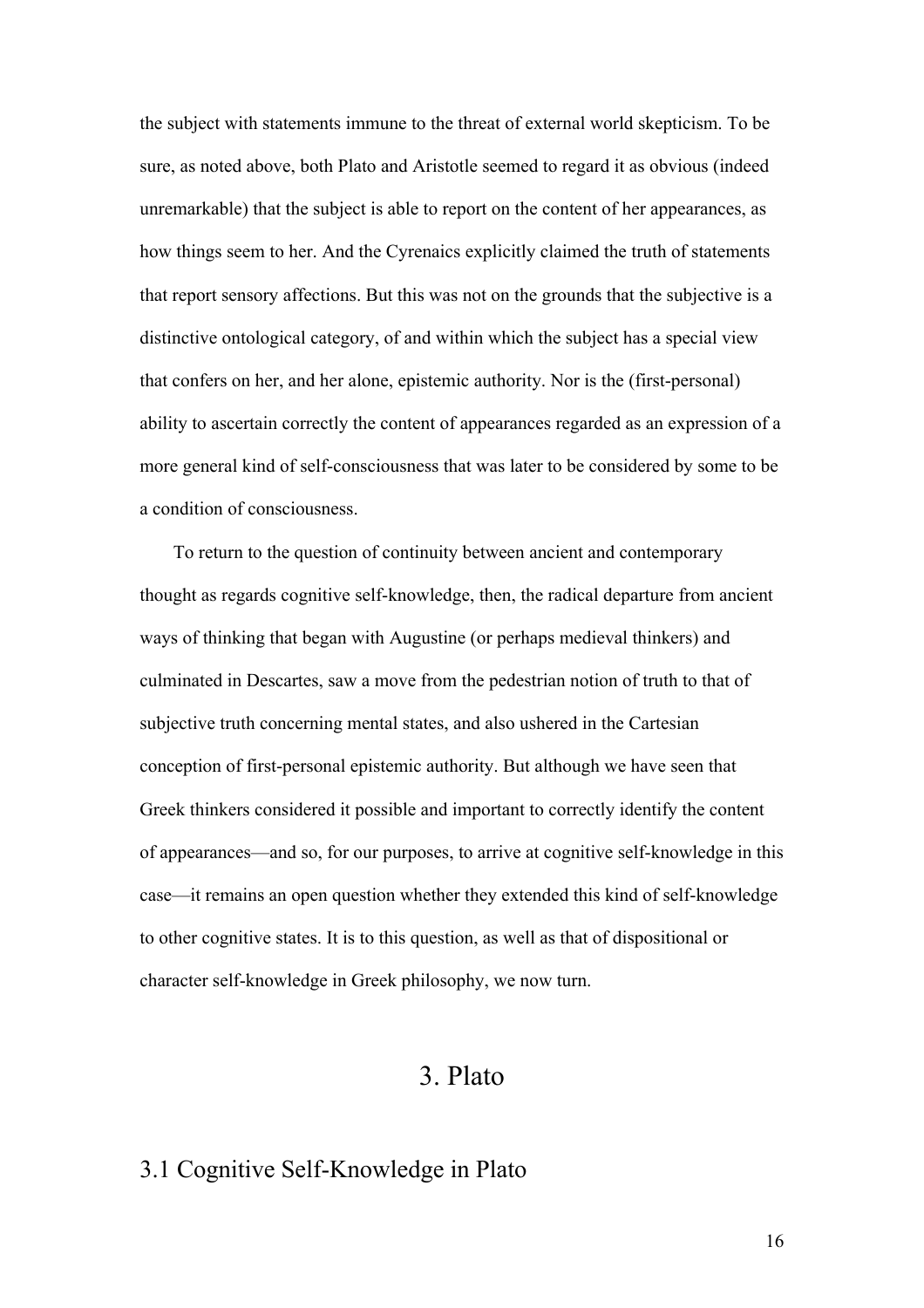Scholars have noted that Plato presents Socrates as possessing a kind of selfknowledge of his own epistemic or doxastic mental states and conditions, in particular the state or condition of being ignorant about some object of inquiry.25 For instance, Socrates proclaims that he does not know what, e.g. courage, or piety, or justice is in a number of dialogues, generally thought to be 'Socratic' or written early in Plato's career (e.g. *Laches, Euthyphro, Alcibiades I, Gorgias*). However, one commentator, Raphael Woolf, has recently suggested that Plato's depiction of Socratic selfknowledge is in fact in tension with his (Plato's) general endorsement of thirdpersonal, as opposed to first-personal, epistemic authority, and is potentially undermined by it.<sup>26</sup> Woolf argues for a clear conception of, and commitment to, thirdpersonal epistemic authority in a number of Socratic dialogues whereby the interlocutor, who takes himself to know something, is regularly revealed to be ignorant about that very thing by Socrates' questioning. Moreover, Socrates is thereby able to demonstrate that his interlocutor cannot authoritatively claim to know the content of his own beliefs, while he, Socrates, does know them.<sup>27</sup>

- <sup>25</sup> For example, see Gabriela Roxana Carone, 'Socrates' Human Wisdom and *Sophrosune* in the *Charmides*', *Ancient Philosophy* (1998) 18: 267–86; Raphael Woolf, 'Socratic Authority', *Archiv für Geschicte der Philosophie* (2008) 90: 1–38; Hugh Benson, *Socratic Wisdom: The Model of Knowledge in Plato's Early Dialogues* (OUP, 2000: though Benson does not refer to Socrates' awareness of his own ignorance, or 'Socratic wisdom', as a kind or instance of self-knowledge).
- <sup>26</sup> Raphael Woolf, 'Socratic Authority'. Examples of third-personal epistemic authority are found in *Charmides* (158e–159a), and the *Gorgias* (474c–475e.) (Broad agreement with Burnyeat is noted at nn. 38, 20.)

<sup>27</sup> Woolf adduces examples from the *Apology* (21c–d; 22c; 23c–d).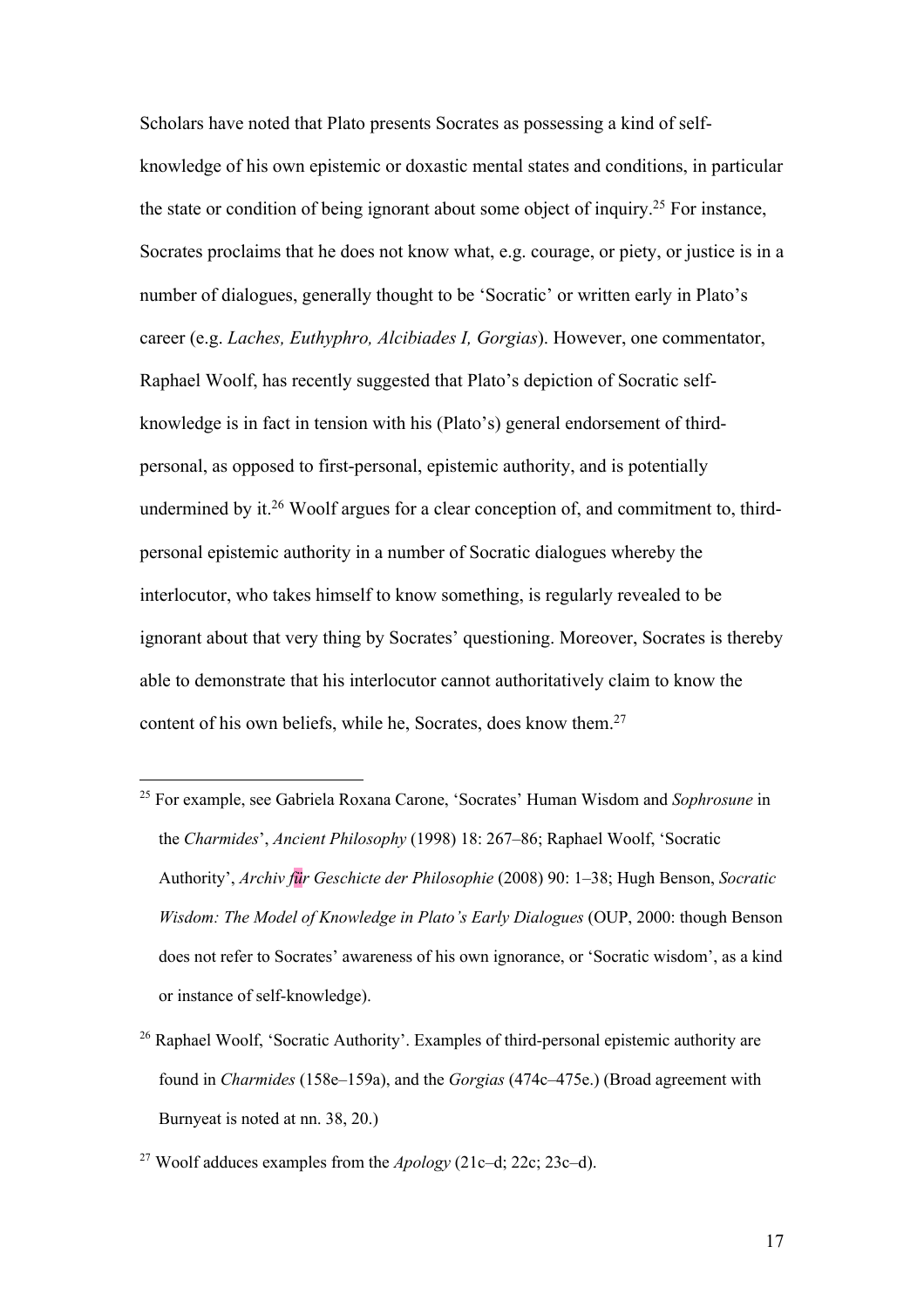For example, in the *Gorgias*, after Polus affirms that he believes it is better to commit than suffer injustice, Socrates' declares that everyone, including Polus, thinks it better to suffer injustice than to perpetrate it (474b). Polus is outraged, but not, Woolf points out, because he takes himself to possess the kind of first-personal authority with respect to knowledge of the content of his own thoughts familiar to us as inheritors of Cartesian thought. Rather, Polus is outraged because in his opinion nobody, himself and Socrates included, thinks or believes it (474b–c). Each of Socrates and Polus claims to know the other's beliefs better than they do themselves: both claim third-personal epistemic authority. Moreover, in this regard they are not unique: Plato depicts third personal authority as a general phenomenon—in the *Apology* others are said to follow Socrates' *elenctic* method.28 However Woolf also argues that, with the sole exception of Socrates, Plato's characters lack selfknowledge: they are unable correctly to identify their own states of mind.<sup>29</sup> Socrates' interlocutors are left confused and frustrated, and not, says Woolf, enlightened about their claims to know, or their beliefs. What sets Socrates apart from his interlocutors is simply that he alone among the Athenians can be said to know his own mental states—it is Socrates' self-knowledge of his own ignorance that gives him his edge.<sup>30</sup> But although he depicts Socrates as knowing his own ignorance, and so as possessing this negative kind of self-knowledge, Woolf claims that Plato found himself unable to

<sup>28</sup> *Apol*. 23c–d; Woolf, 'Socratic Authority', 12.

<sup>&</sup>lt;sup>29</sup> Woolf, 'Socratic Authority', throughout, but see especially  $2-3$ ,  $6-9$ ,  $26-7$ .

<sup>30</sup> Woolf, 'Socratic Authority', 2–11.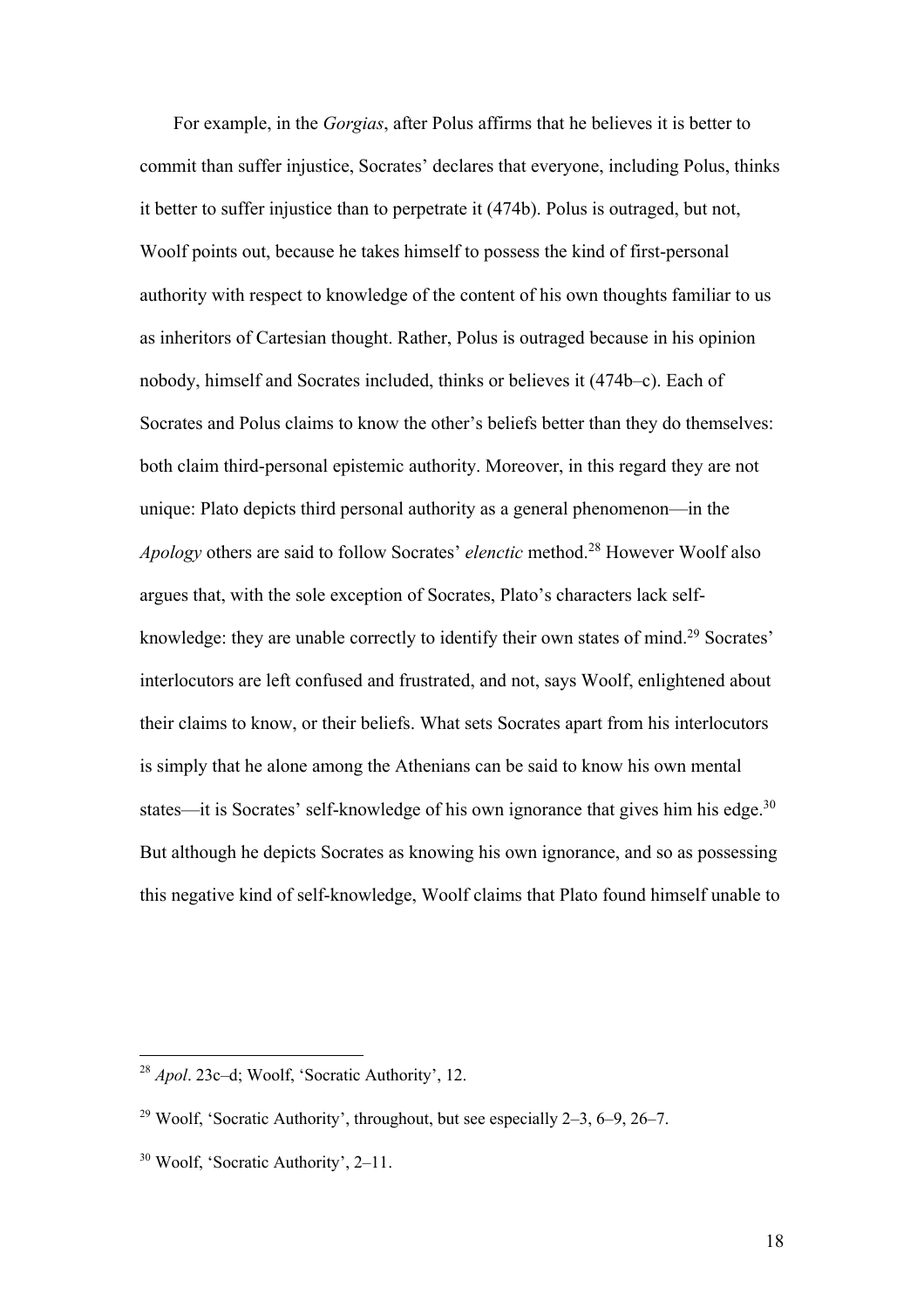account philosophically for self-knowledge.<sup>31</sup> The underlying reason for this is logical: if one seriously questions one of her beliefs, it is, from the moment she doubts it no longer something she believes, since one cannot believe and simultaneously doubt the truth of some claim. Hence the subject of belief disappears under crossexamination: it is not *self*-cross-examination. By contrast it is possible to doubt somebody else's beliefs, or a free-floating proposition.<sup>32</sup> So Plato should not after all be read as endorsing first-personal epistemic authority, or (what I have called) cognitive self-knowledge, even in cases as rare as Socrates.

For very different reasons, then Woolf concurs with the claim argued for in §2, that Greek thinkers did not propose first-personal epistemic authority, even if some presupposed a first-personal view from which to report accurately on the contents of appearances.33 But his analysis is at variance with the conclusion of that section, i.e. that Greek thinkers including Plato regarded a certain kind of (what we call) selfknowledge, cognitive self-knowledge, possible. Against Woolf, however, I suggest that while it may be impossible to simultaneously adopt propositional attitudes of assertion and denial towards some proposition, it is possible to learn or realize that the

<sup>&</sup>lt;sup>31</sup> Woolf argues that depictions of self-examination are not found in the corpus ('Socratic Authority').

<sup>32</sup> Woolf, 'Socratic Authority', 34–7.

<sup>&</sup>lt;sup>33</sup> Woolf too claims that Plato depicts his characters as unproblematically able to report on the content of their thoughts, in the sense of being able to say how things strike them or articulate what they take themselves to believe, for instance. His analysis aims to show that they are nonetheless depicted as frequently mistaken about the content of their beliefs, despite their initial report resulting from their ability to say what they think they believe, or what they appear to themselves to believe.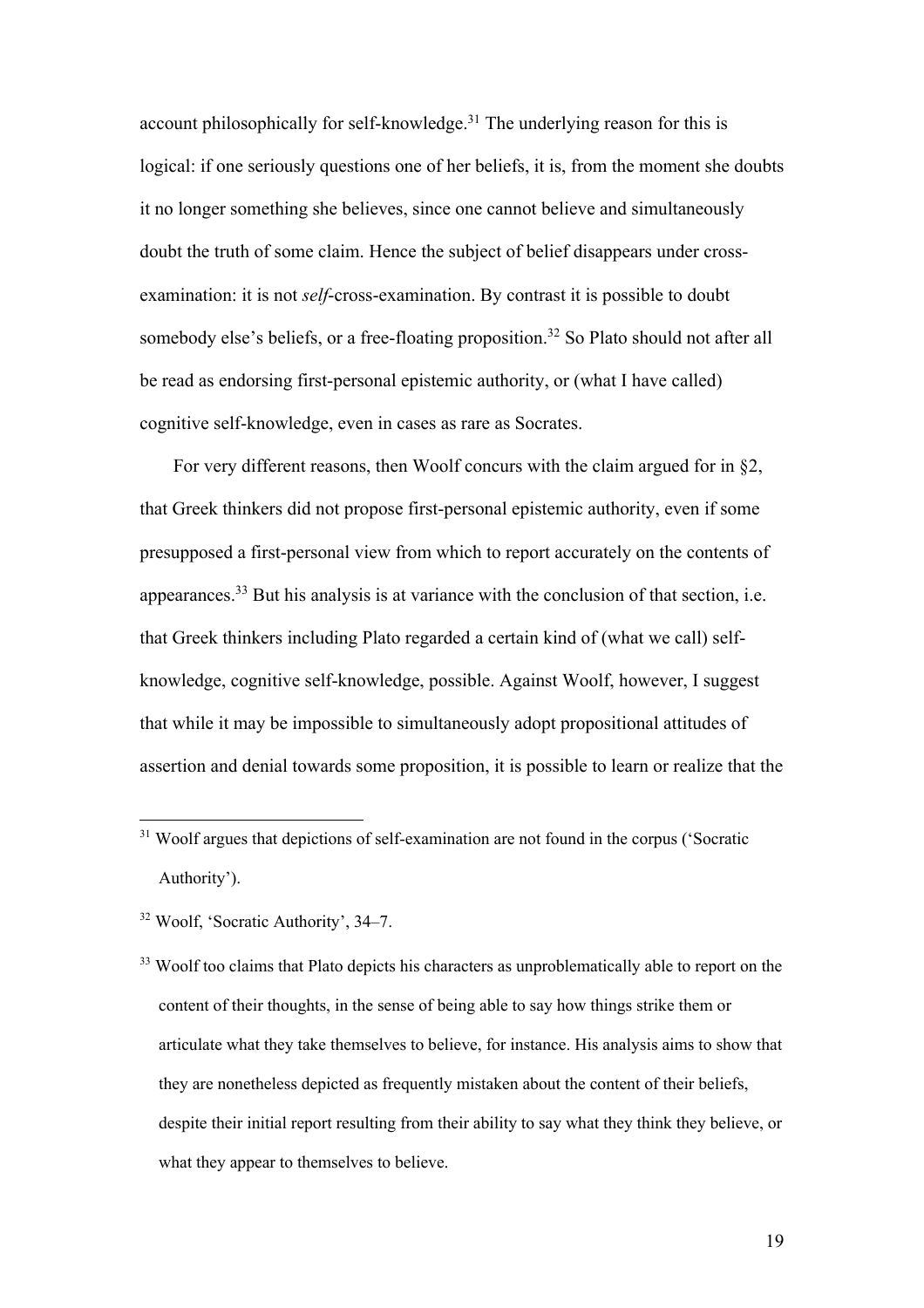beliefs one holds entail further claims that jointly provide grounds for a further belief, which therefore, in some sense, one was committed to all along (albeit unwittingly). Where this further belief also contradicts a belief one holds and has previously avowed, the agent is then in a position to know both that she has the further belief that arose through questioning, and that, being in a state of holding contradictory beliefs, cannot be knowledgeable on the topic in question. In this way, self-knowledge of one's beliefs—the beliefs which, in being all along committed to, one didn't know oneself to possess—as well as of one's ignorance, seems both possible and a matter of some importance to Plato in the *Apology* and the *Gorgias*. <sup>34</sup> So too in the *Alcibiade*s, Alcibiades admits that he does after all believe that just things are advantageous, having previously denied it (116d–e, cf. 114e).<sup>35</sup>

<sup>&</sup>lt;sup>34</sup> Rachana Kamtekar rejects Woolf's interpretation of Plato's position on self-knowledge on similar grounds ('Self-Knowledge in Plato' ['Self-Knowledge'], in U. Renz, *Self-Knowledge: A History* (OUP: 2017), 25–33. She writes that it is possible to 'believe quite strongly both p as well as the q, r, s, t that (escaping our notice) entail not-p; once we notice this, however, even if we weren't previously open-minded, our new awareness of our ignorance can open our mind' (38). But whereas Kamtekar concludes that the process produces self-knowledge of ignorance and an open-mindedness, I am arguing that for Plato it produces self-knowledge of beliefs all along held, as well as self-knowledge of ignorance.

<sup>&</sup>lt;sup>35</sup> As we have seen, Woolf explicitly denies cognitive self-knowledge for all Socrates' interlocutors in the early dialogues ('Socratic Authority', 2–3, 6–9, 26–7). Annas, on the other hand, implies that Alcibiades becomes aware of his ignorance in the *Alcibiades* at 124b ('Self-Knowledge in Early Plato', in *Platonic Investigations*, D. J. O'Meara (ed.) (Catholic University of America Press: 1985) 117–18). A similar concession seems to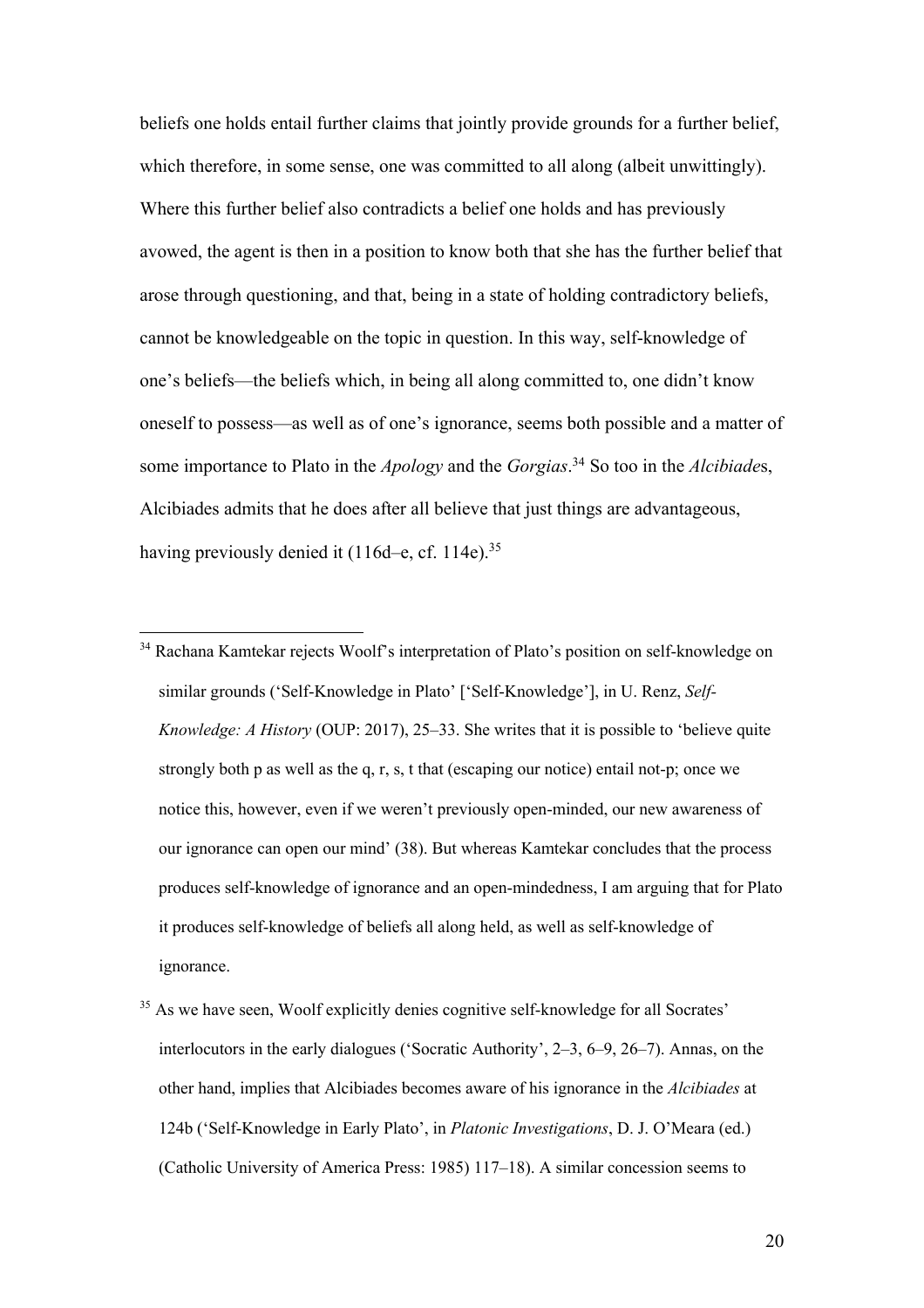One dialogue that raises the question of cognitive self-knowledge of a different kind of cognitive or mental state, that of knowledge, is the *Charmides*. Having defined temperance (*sôphrosunê*) as self-knowledge (or knowing oneself) (164d– 165b), Critias undergoes extensive questioning by Socrates. Together they articulate and explore a conception of self-knowledge as both knowledge that one knows and knowledge of what one knows (167a ff.). This raises the possibility that it is on the one hand knowledge the agent has about herself, as a knower—and so a kind of dispositional or character self-knowledge—and on the other, higher-order knowledge of the contents of one's knowledge at the first-order level of some matter or topic and so amounting to a kind of cognitive self-knowledge (perhaps as a condition on the former).36 As we have seen, however, the prominent case of self-knowledge on

come from Alcibiades at 117a–b, 118a–e, and 127d, and in the *Laches* from Nicias at 200a–b. Even Laches himself, though he remains convinced that he knows what courage is, becomes aware that it escapes him so that he cannot put it into words (194a–b).

<sup>36</sup> M. M. McCabe reads Plato in the *Charmides* (169d–172a) as distinguishing between what she calls 'subject-related' self-knowledge, in which the subject knows something about herself, i.e. that she is a knower, and 'object-related' self-knowledge, in which the subject is aware of herself as having a particular item of knowledge (McCabe, 'It goes deep with me: *Charmides* on Knowledge, Self-Knowledge and Integrity', in *Philosophy, Ethics, and a Common Humanity: Essays in Honour of Raimond Gaita*, ed. C. Cordner (Routledge: 2011), *passim*, but especially sections 3–5). In a different paper McCabe argues that the *Charmides* can also be read as presenting arguments for a conception of perception as well as belief and knowledge as being higher-order and transitive in relation to its contents: the content of the first-order belief or perception or knowing is embedded in its higher-order counterpart, arrived at via introspection and reflection ('Looking inside Charmides' Cloak: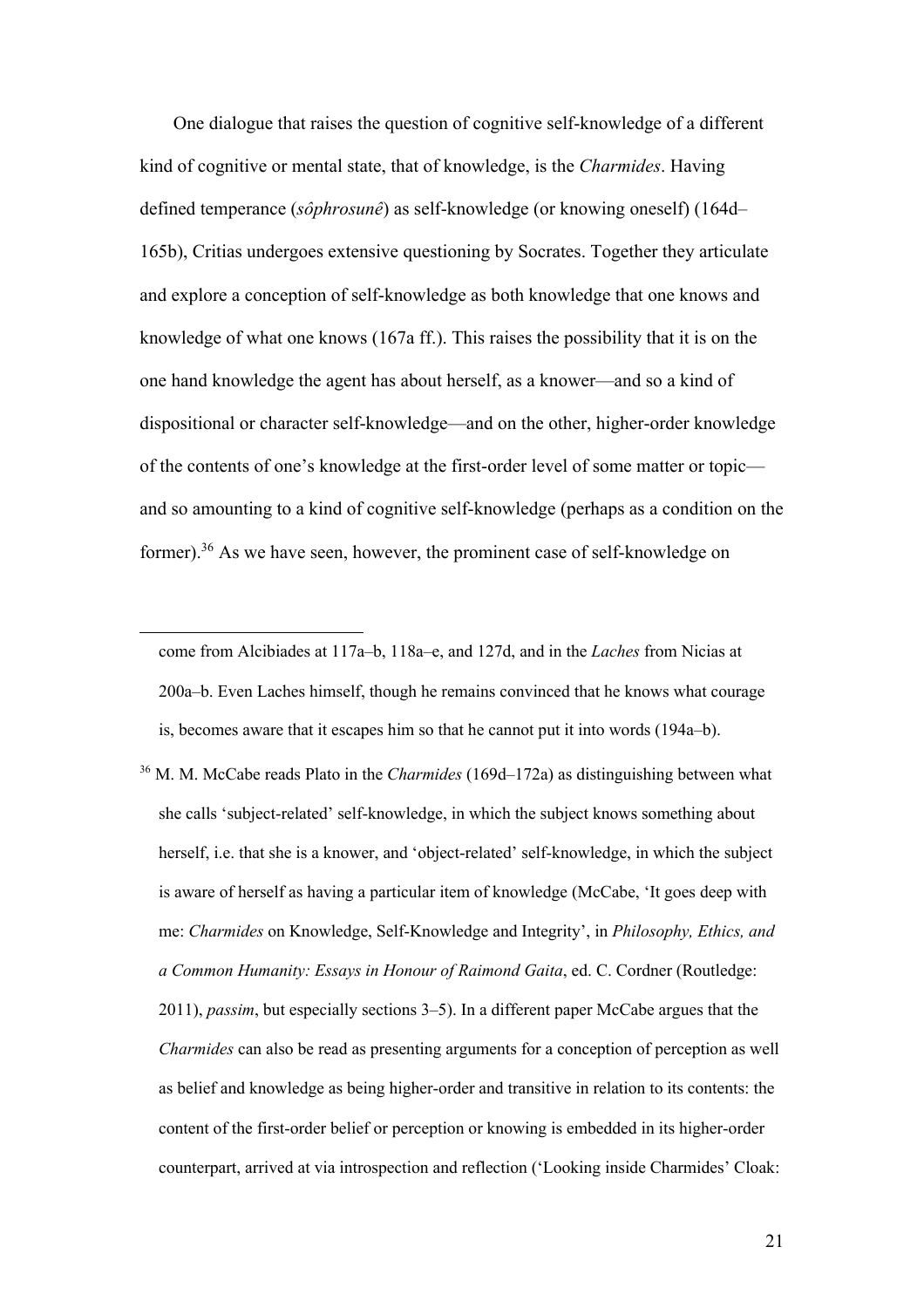display (in the *Charmides* and elsewhere) is Socrates' knowledge of his own ignorance. This in turn raises the question of how he is able to know, at the higherorder level, his own or another's ignorance concerning the definition in question without possessing knowledge at the first-order level on at least some related matters, if not on the definition in question.<sup>37</sup> The discussion of the conception of temperance as self-knowledge in the *Charmides*, however, ends negatively, with Socrates and Critias agreeing that they cannot clearly identify exactly what self-knowledge is knowledge of, or whether it is possible or beneficial, in turn casting doubt on whether any of the claims or arguments in the dialogue about self-knowledge ultimately ought to be attributed to Plato. However, it has been argued by M. M. McCabe that two other dialogues, the *Meno* and *Euthydemus*, can be read as further evidence that Plato endorsed this particular kind of cognitive self-knowledge, knowledge of one's own knowledge. The formulation and reformulation of the paradox in the *Meno*, McCabe

Seeing Others and Oneself in Plato's *Charmides*', in *Platonic Conversations* (OUP: 2015), 180–7).

<sup>37</sup> Charles Kahn argues that the *Charmides* gives us reason to think that in the early dialogues Socrates' ability to know others' ignorance should be understood as in fact grounded in his possession of the relevant knowledge at the first-order level, and so that his claim to be ignorant—which Kahn refers to as 'Socratic self-knowledge'––is revealed as ultimately ironical and insincere ('Plato's *Charmides* and the Proleptic Reading of Socratic Dialogues', *Journal of Philosophy* (1988) 85: 547–8). By contrast, Hugh Benson takes Socrates' profession of ignorance as genuine, and argues that he is only capable of recognition, not knowledge, of ignorance, in his own case and that of his interlocutors ('A Note on Socratic Self-Knowledge in the *Charmides*', *Ancient Philosophy* (2003) 23: 31– 47). For further discussion, see Kamtekar, 'Self-Knowledge', 28–33.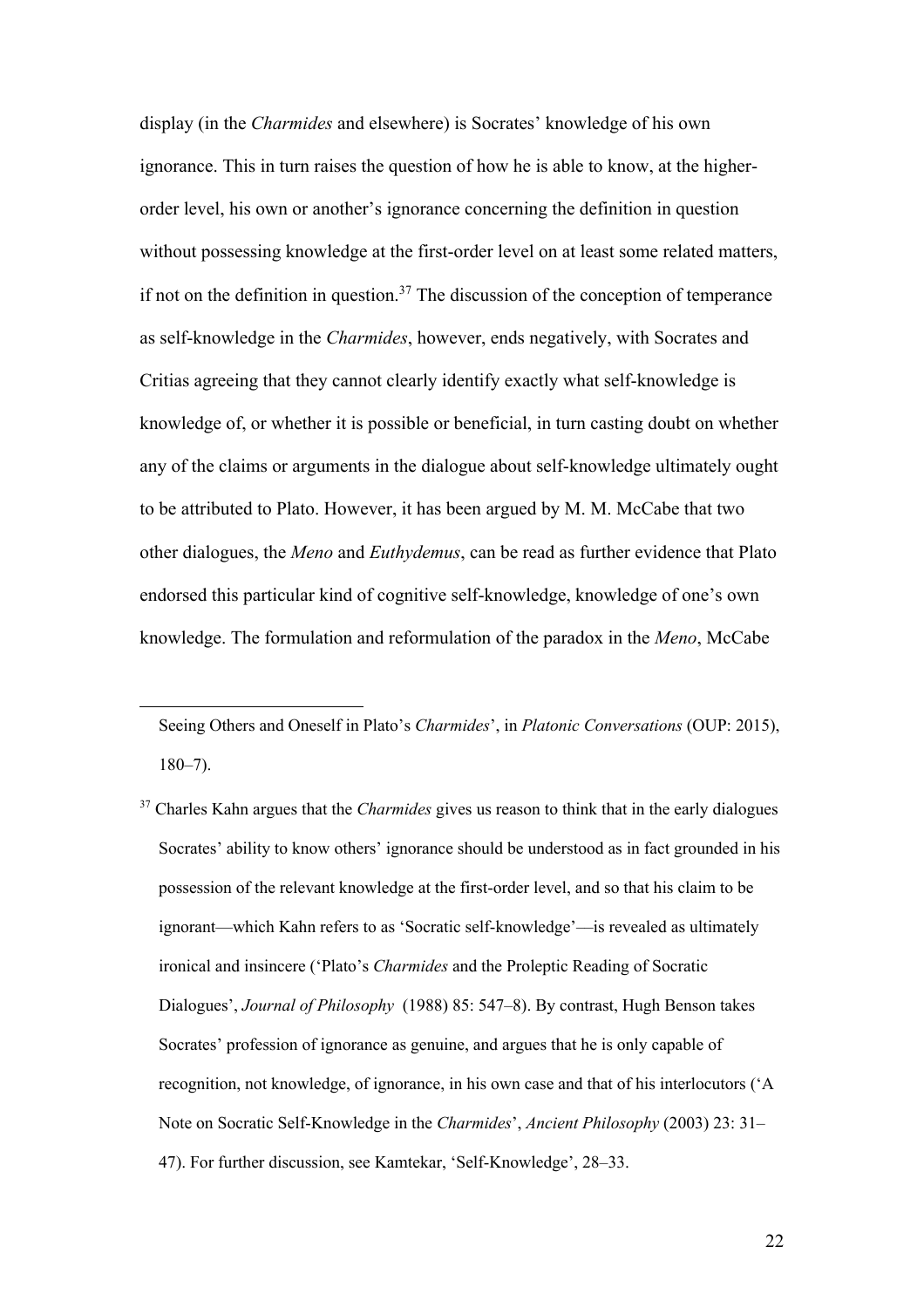suggests, is intended to draw attention to the way that knowing that one does or doesn't know, as well as knowing what it is that one does or doesn't know, is a condition on knowledge. In the *Euthydemus*, she points out, Socrates' claim that knowledge and wisdom alone are good for its possessor, itself by itself, coupled with the suggestion that knowledge about something must be coupled with knowledge of how to use that knowledge (280e–282a), implies self-knowledge—knowing that one knows and of what, precisely, one knows.38

Plato's endorsement of the possibility of cognitive self-knowledge of a very different kind of cognitive state, desiderative states, is suggested by passages from the so-called middle period that treat of the tripartite soul, the *Republic* and the *Phaedrus*. Within this account of human moral psychology, as we will see, awareness or knowledge of the content of one's own occurrent desires and emotions is intertwined with knowing the moral status of one's soul. At least in the virtuous person, it seems that in Plato's view the agent comes to have true beliefs and knowledge about her own patterns of desires, feelings, and pleasures—what we might term her standing desires, emotional responsiveness, and characteristic pleasures—by way of correctly grasping the nature or content of her individual states of desiring, feeling, and taking pleasure. In this way, correctly grasping individual states is a necessary condition for knowing one's moral state to be that of virtue. (So although I will present some of the

<sup>38</sup> McCabe, 'Escaping One's Own Notice Knowing: Meno's Paradox Again' (*Proceedings of the Aristotelian Society*, 2009) 251–5; McCabe, 'Waving or Drowning? Socrates and the Sophists on Self-Knowledge in the *Euthydemus*' in *The Platonic Art of Philosophy: Festschrift for Christopher* Rowe, G. Boys-Stones, C. Gill, and D. el Murr (eds.) (CUP: 2013), 130–49. There McCabe argues that for Plato 'it is a failing of any account of knowledge . . . that we might be unaware that we know, when we know' (148).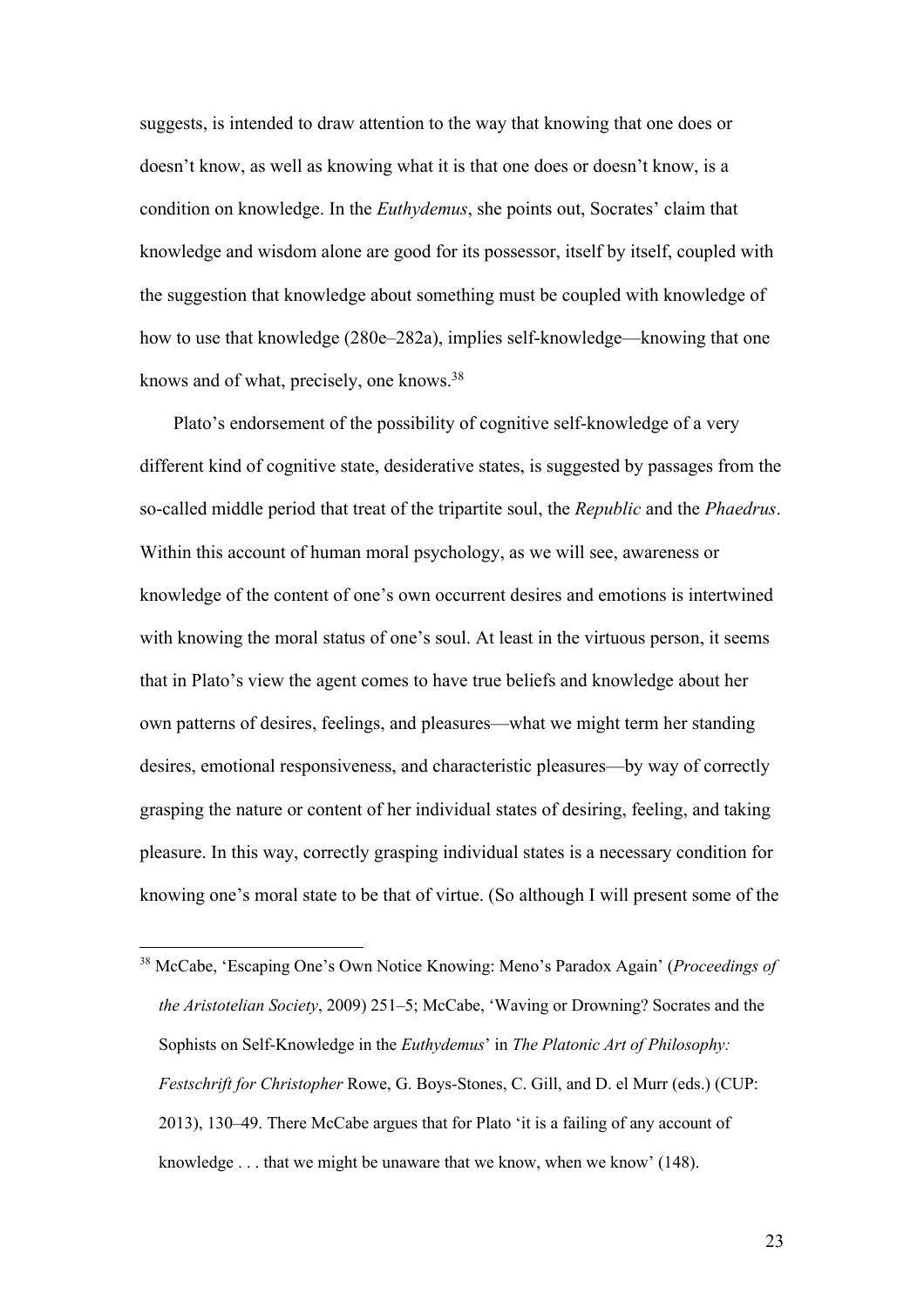central passages indicative of Platonic cognitive self-knowledge of desiderative states here, and those pointing to Platonic character self-knowledge of moral states in the next section, with a view to the overarching purpose of this chapter––to track continuity and discontinuity between ancient and contemporary conceptions of selfknowledge––their interconnected nature ought to be kept in mind.)

In Book IV of the *Republic*, Socrates suggests that the virtuous person is aware (herself, or in virtue of her rational element or part's being aware) of occurrent and standing desiderative and passionate states of the other two parts, and communicates with and regulates them over time. In the just person, the spirited part or element of the soul is said to refuse to rise up against unjust hardships and to willingly endure just ones (440c), in obedience to reason (441e). During individual events of hardship, the virtuous agent will suffer physical and psychological pain, and will be desirous of its ending.39 But she will also be aware of the potential for anger in herself, should the

 $39$  Socrates sometimes speaks as if it is the person as opposed to one of the parts that is the subject of cognitive states, and other times as if the soul parts themselves are subjects of such states. For example, 440c–d where Socrates describes the case of the person who believes someone inflicts hardships on him justly, and whose spirit refuses to become aroused, in contrast with the person who believes himself to have been wronged unjustly, in whom spirit is angry and ready to fight for what he, the person, believes is right. However, at 442c–d, Socrates says that the parts that rule and are ruled believe in common that reason ought to rule. For my purposes, however, it is not necessary to decide between the two: whether it is in virtue of the soul parts correctly grasping or knowing the contents of cognitive (including desiderative) states that belong to other parts, or through the activity of the rational part that the agent grasps individual cognitive (or desiderative) states belonging to her, and which arise from each of the soul's three irreducible sources of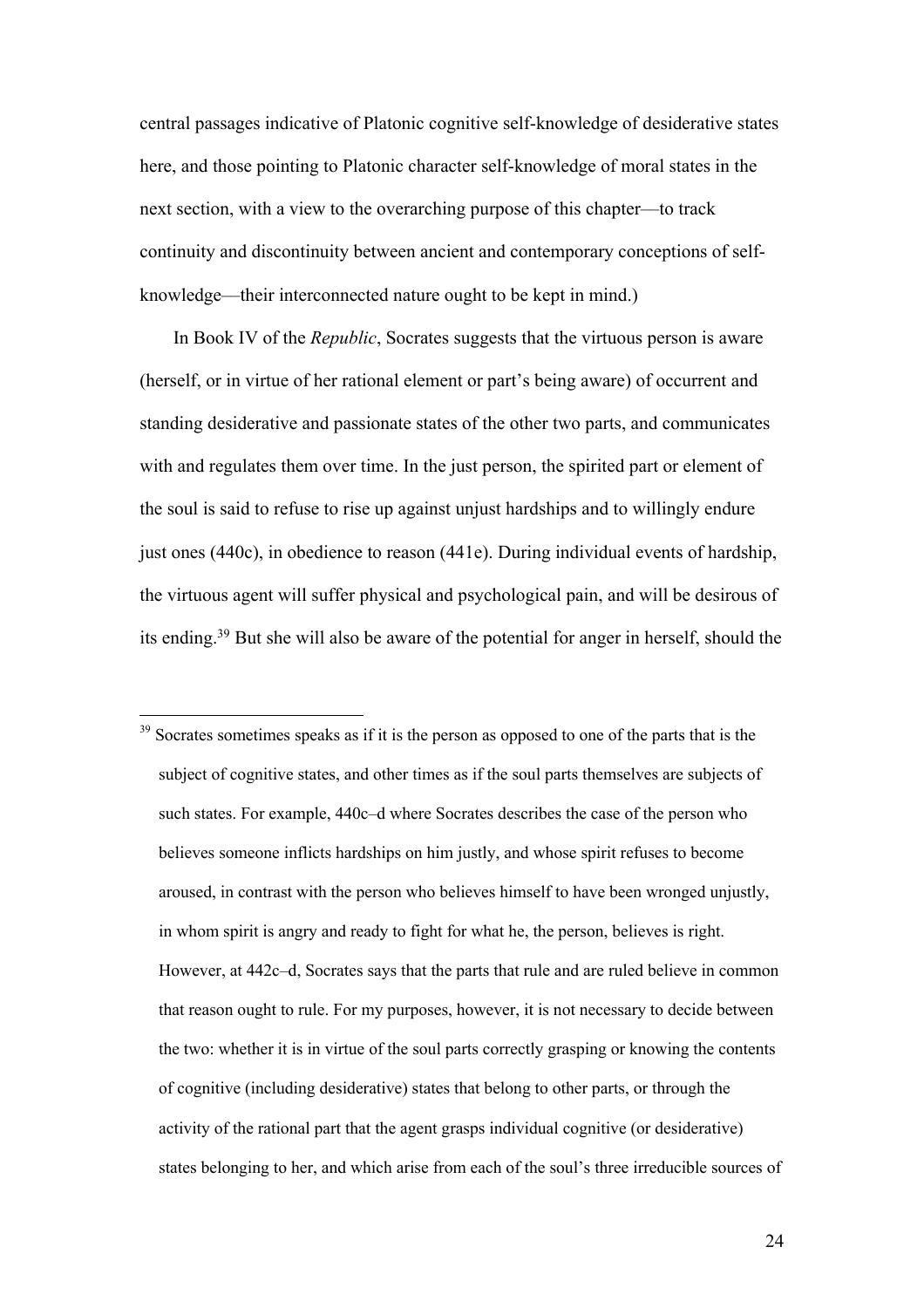suffering and pain seem unfair, so any perception of injustice is submitted to the authority of reason. This kind of coordination requires awareness of individual or discrete cognitive states of how things appear (just or unjust), but also of feelings (of rising anger) and desires (to lash out at the perceived injustice or demand its end). Similarly, reason and spirit are said in the virtuous person to watch over the appetitive part, and control its pursuit and satisfaction of individual pleasures to ensure its proper development within the whole (442a–b). This implies that the virtuous person will have an awareness of each (or most) of her various desires at the time they occur and choose to permit satisfaction of only those that promote or maintain (or do not impede) virtue.40 Similarly in the *Phaedrus* awareness and regulation of individual desiderative states are attributed to the person who loves properly. The rational and spirited parts or elements of the soul, symbolized by the figures of the charioteer and the white horse respectively, are made completely aware of the strong physical desire for the beloved of the appetitive part, represented by the black horse, at the time of

desire, the agent comes to have self-knowledge of these cognitive (and desiderative) states. For the view that in the *Republic* Plato ascribes belief to each of the three parts as subjects, see Hendrick Lorenz, *The Brute Within* (OUP: 206), 56ff., 75ff.

 $40$  See Terrence Irwin, who reads Plato here as according reason the power of impartially weighing desires in light of overall benefit for the agent, so that the ends determined by practical reason 'result from consideration of what is better, all things considered, for the whole soul, not from one's strongest occurrent desires' (*Plato's Ethics*, OUP: 1995, 216). Irwin writes: '[the] desires of the rational part, in contrast to those of the spirited part, rest on deliberation about what would be best, all things considered, for myself as a whole . . . these desires are optimizing desires . . . Plato implies that [the rational part] is guided by a conception of the agent's overall happiness or welfare' (215).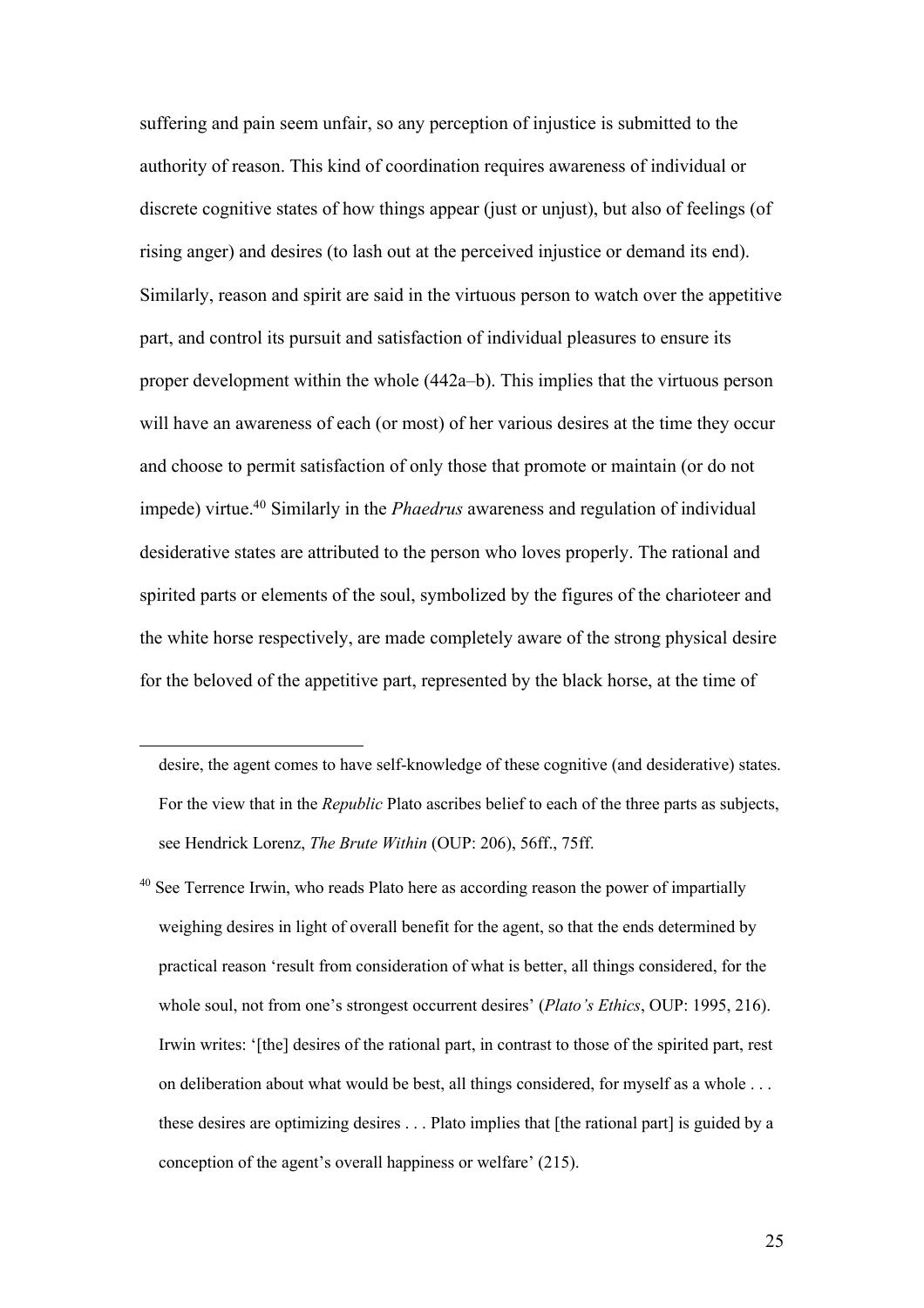having it, as Socrates' narration of the story of attraction and love in the present tense makes clear. These better elements of the soul respond by actively resisting the desire, and when the desire presents itself again at a later time, they resist again—a pattern of reaction and control in the present that is coordinated by reason together with spirit (253d–256b). In both dialogues' account of moral progress within the framework of the tripartite soul, the person who makes substantial progress comes to a correct estimation of the content of her occurrent spirited and appetitive desiderative states, and so achieves cognitive self-knowledge of this kind of mental state, as well as selfconscious mastery over individual occurrent desires of this sort.

#### 3.2 Dispositional Self-Knowledge in Plato

The idea of knowing one's own character by grasping one's dispositions or capacities, either those shared in common with others, or those specific to oneself as an individual, is not unique to ancient philosophy. But the further idea, that acquiring this kind of self-knowledge is crucial for one's happiness or flourishing, and so counts as a moral imperative is, I have suggested, distinctive of ancient thought. The *Republic* perhaps provides the richest illustration of character or dispositional selfknowledge in Plato's thought, in the account of virtues in the tripartite soul in Book IV, and the discussion of pleasure in Books VIII and IX.

We have just seen that in Book IV the rational part of the soul discerns the contents of occurrent desires, issuing from both the spirited and appetitive elements of the psyche. At 441e, having described the obedience of spirit to reason in cases of just suffering, Socrates says that in the just person, spirit will be an ally to reason (441e). He is here describing a settled disposition (which will turn out to be a crucial component of courage) that follows upon a pattern of distinct acts of awareness of and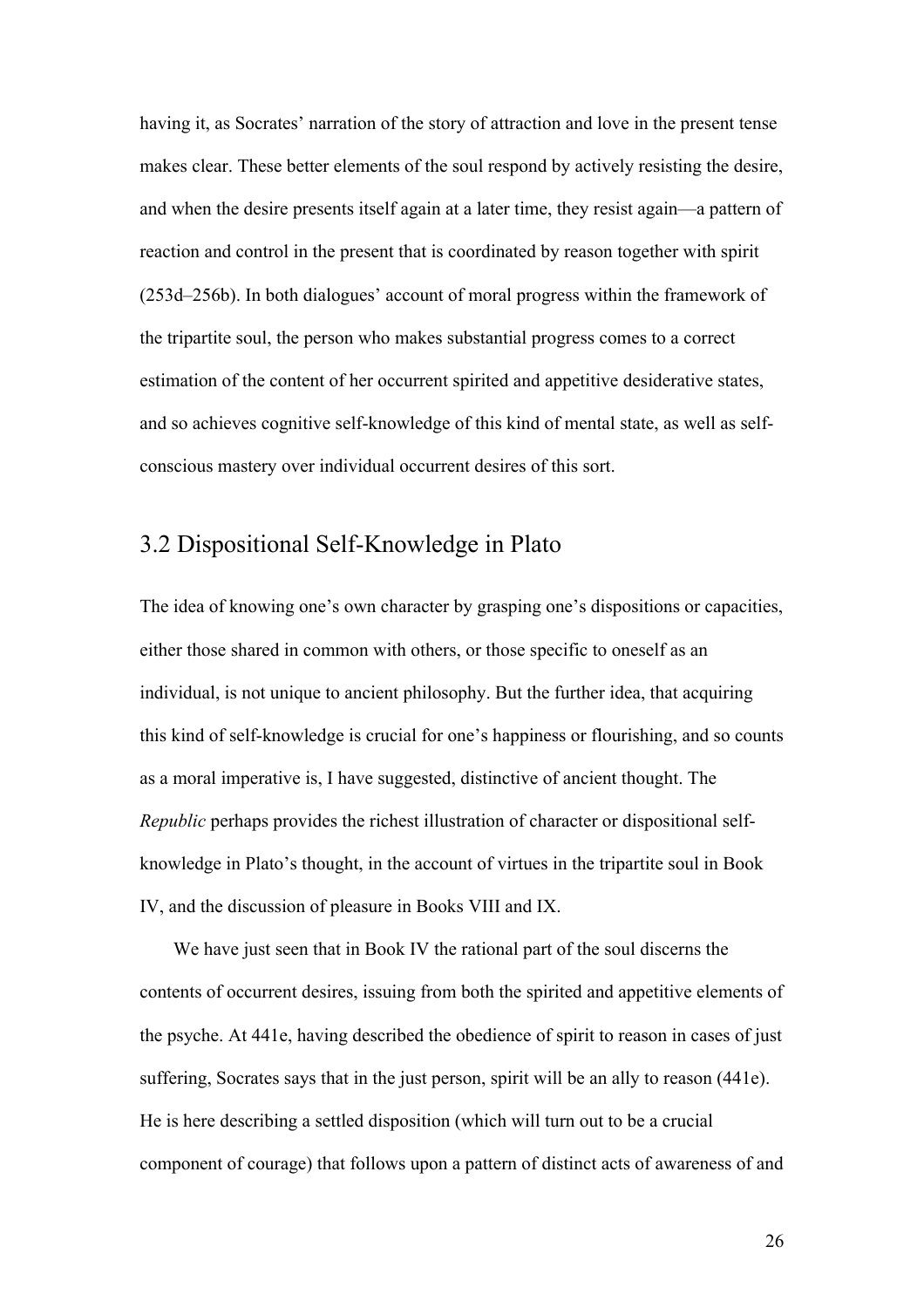complex interaction between individual desiring or motivating states and the rational beliefs of the agent: cognitive self-knowledge is in this way necessary for virtue, and we will see, for dispositional self-knowledge. Since each act culminated in selfconscious obedience to reason, the pattern of actions that arises from repeated instances of obedience and which results in the settled state of allegiance between spirit and reason similarly ought to be understood as a self-conscious state. At 442a– b, once again with reference to the just person, Socrates' description of the joint surveillance of the appetitive element by reason and spirit, over the long term, to ensure it develops in a manner conducive to the benefit of the whole soul, is a description of an ongoing state characterized by self-awareness and careful regulation. The implication that this settled state should itself be understood as one the agent is aware of herself being in is confirmed a little later, when Socrates says that the temperate person's soul enjoys friendly and harmonious relations between the parts, with ruler and ruled believing in common (*homodoxein*) that the rational part should rule (442c10–d1): The agent knows herself to possess the settled disposition of temperance, in believing in an unconflicted way that the reasoning element in her ought to rule her spirited and appetitive elements. Socrates also says in this passage that a person is called wise when the rational part rules, and has knowledge (*epistêmê*) of what is beneficial to each part and to the whole (442c5–8). The agent, then, has knowledge of what is best for her whole soul, and knowingly places reason in charge, guiding her decisions and actions in view of her conception of the good. It seems that the possession of wisdom, as with the other virtues, ought to be understood as a selfconscious state.

The implication that the virtuous agent possesses character self-knowledge in Book IV receives confirmation in Book IX. There, amidst a long and complex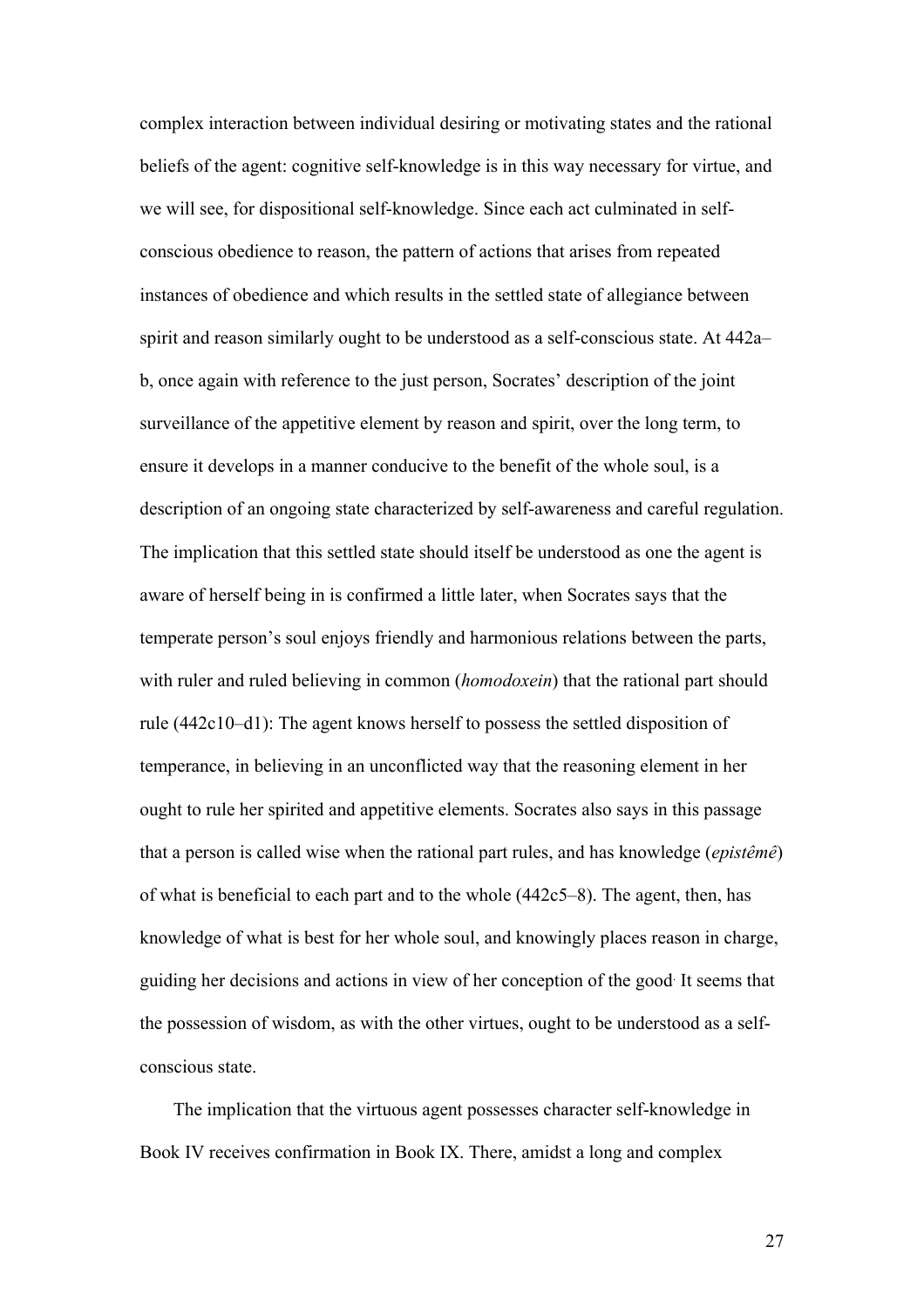argument concerning the nature and kinds of pleasure (the merits of which need not concern us here), the person in whom reason rules is said to have a 'philosophical' kind of soul, as opposed to the 'victory-loving' soul or the 'money-loving' soul of those in whom spirit and appetite, respectively, rule (581b–c). While each character type champions his own proprietary pleasure, only the philosophical character has tasted the pleasures belonging to the non-ruling soul parts within him (582a–d), and his high valuation of pleasures of reason is based on reason and argument as well as experience. The pleasures enjoyed by each of his parts are approved by the rational part, having been critically evaluated and endorsed (586d–587a). Hence, the philosophical person's belief that these pleasures are best is true (582e), and the person with knowledge (*ho phronimos*) speaks with authority when he praises his own life (583a4–5). He has attained self-knowledge in relation not only to his own settled configuration of desires, pleasures, and set of values, but in relation to the evaluation of the unifying goal of his life, which makes it the most praiseworthy of the lives under discussion. Socrates concludes the discussion with an exhortation to virtue and self-knowledge, declaring that a person 'of understanding' (*nous*, 591c1) will strive to attain virtue. He will honour the studies that produce it and despise those that don't, looking to the constitution within himself and guarding against its disturbance by money, and will similarly look within in relation to honours, only sharing in those that he believes will make him better (591b–592a).

At this point in the dialogue, Socrates' exhortation to character or dispositional self-knowledge and virtue is directed squarely at his interlocutors, as opposed to the inhabitants of *Kallipolis*. The discussion of the three character types comes after the discussion of the successive degeneration of kinds of city and of soul, and proceeds only on the basis of tripartite division (580d). This suggests that the postulation of the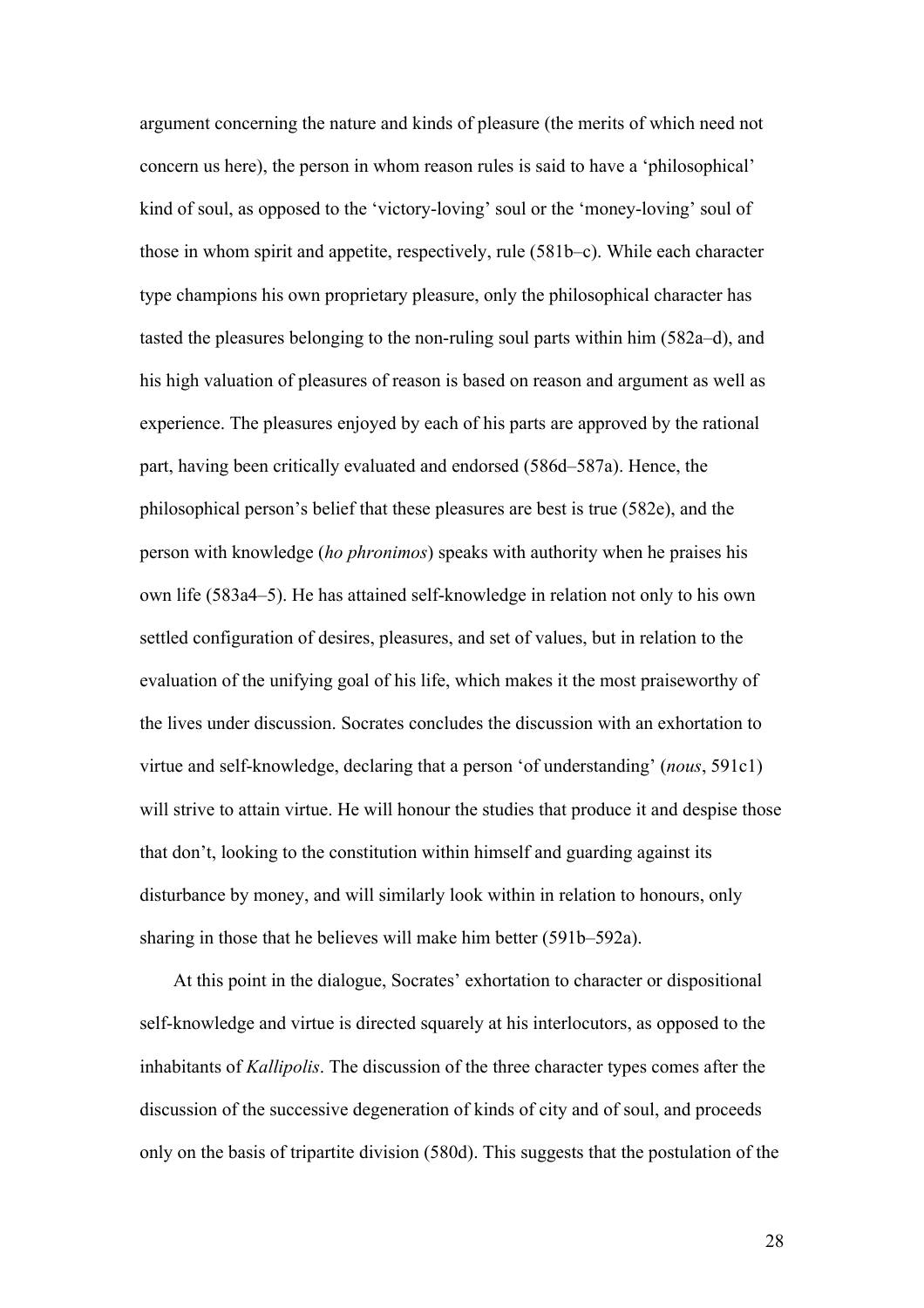three character types should be understood as a topic separate from the nature and possibility of the ideal state. The introduction of the image of the soul as a three-part creature comprising a little man, a lion, and a many-headed beast in the discussion with the anonymous 'someone' (who claims that injustice profits the apparently just, but really unjust, person at 588b), closely mirrors the account of the tripartite soul and the relations between its parts from Book IV. If this is right, it suggests that Plato in the *Republic* endorsed and straightforwardly recommended to his readers, who have not had the privilege of an upbringing in *Kallipolis*, character self-knowledge as tightly bound up with development and maintenance of the virtues, and so as a moral imperative.<sup>41</sup>

This rich, developmental account of dispositional or character self-knowledge is not, however, the only kind of dispositional self-knowledge that can be read into the dialogues. In the *Alcibiades*, <sup>42</sup> the reference to the Delphic Oracle's command to 'know yourself' is ultimately interpreted by Socrates as knowing the best and most divine part of the soul, that with which one has knowledge and becomes wise (132d– 133c). An intermediary step in Socrates' account is secured by his claim that what a person truly is, as opposed to what belongs to him, is his soul as opposed to his body (129e–130e). Looking forward to the later passage, this can be taken to imply that a

- $41$  Of course, as Socrates makes plain at 587aff., the philosopher kings and queens of *Kallipolis* will know the pleasures of all three soul parts, prefer those of reason, approve only a select number of pleasures of the other parts, and so on. It does not follow, however, that they are the only souls fitting the description of the philosophical character type.
- <sup>42</sup> I take it that Nicholas Denyer has shown, in his *Plato: Alcibiades* that the arguments against taking the *Alcibiades* (or *Alcibiades I* as it is sometimes known) as a genuine dialogue of Plato's are less than persuasive (CUP: 2001, 14–26).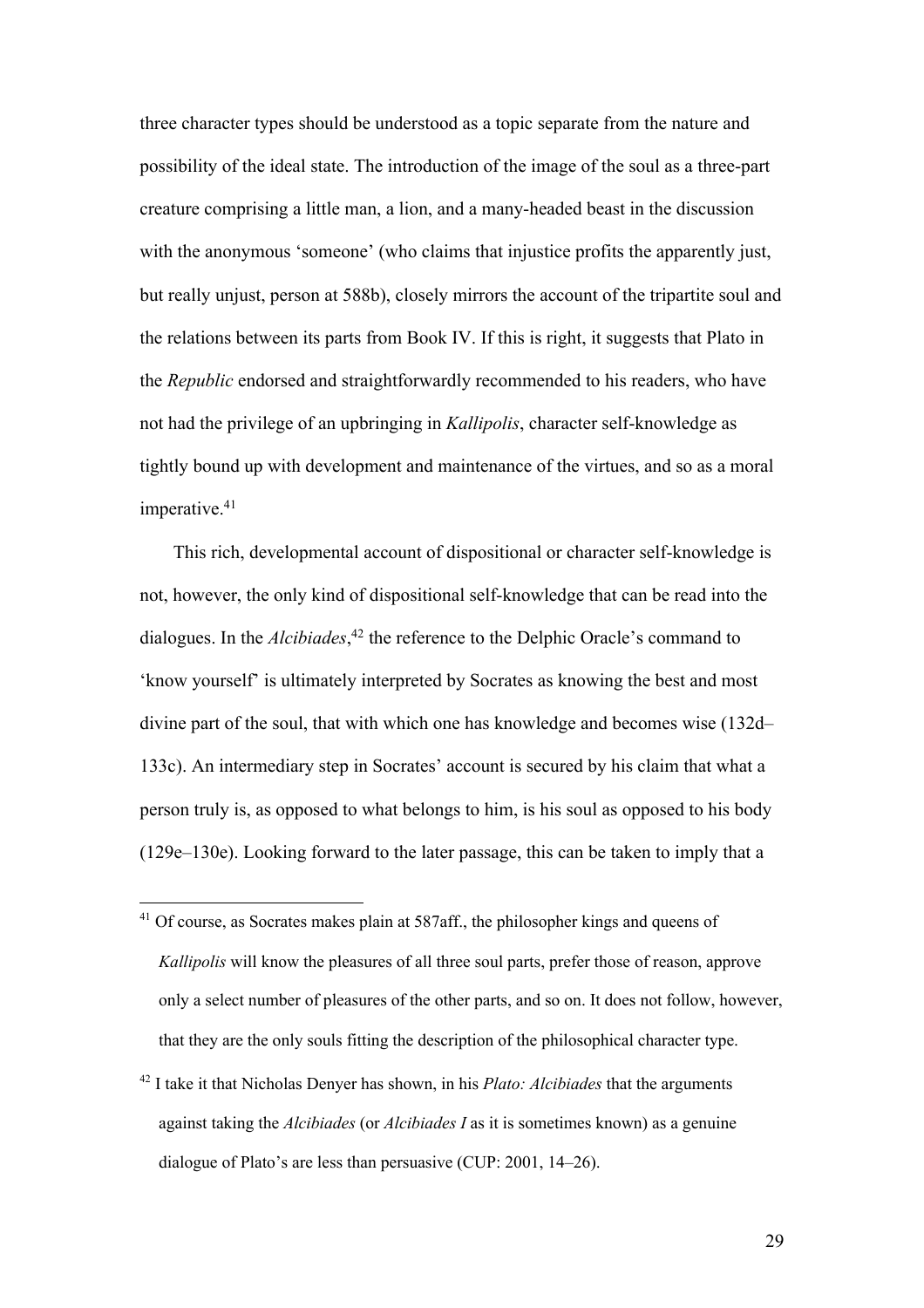person is, strictly speaking, the rational element of his soul (or, perhaps, a distinctively rational soul), and this is the object of self-knowledge. The fundamental identification of oneself with soul and the analysis of self-knowledge as knowing one's capacity for reason, shared universally with other human beings, can be—and indeed has been—read as a general or impersonal account of dispositional selfknowledge, in contrast to self-knowledge concerning one's individual character or disposition, where that bears the marks of one's unique experiences and development, or individual desires, capacities, and aptitudes.43

From the brief account sketched above of Plato's interest in cognitive and character or dispositional self-knowledge, a host of questions present themselves. One

<sup>43</sup> Julia Annas, 'Self-Knowledge in Early Plato', in D. J. O'Meara, *Platonic Investigations* (Catholic University of America Press: 1985), 111–38. Annas argues that Plato begins from a common conception of temperance (*sôphrosunê*) as self-knowledge, which focuses on objective features of oneself such as social position and rank, and extends this notion of self-knowledge to knowledge of one's universal psychic capacity for reason. Christopher Gill, in his *The Structured Self in Hellenistic and Roman Thought* (OUP: 2006), signals agreement with Annas' interpretation of self-knowledge in the *Alcibiades*. He suggests that the reflexive (in *auto to auto* or in *auto hekaston*) in the dialogue should not be read as a linguistic equivalent of the subjective and post-Cartesian term, 'the self', but as drawing attention to the essence of what a human being is, to what an 'itself' is, in objective and impersonal terms (344). A more recent view that concurs with Annas' reading insofar as it restricts the self in Plato to non-individualistic features is Richard Sorabji's *Self: Ancient and Modern Insights about Individuality, Life, and Death* (Clarendon Press: 2006); see also Pauliina Remes, 'Reasons to Care: The Object and Structure of Self-Knowledge in the *Alcibiades I*', *Apeiron* (2013) 46: 270–301.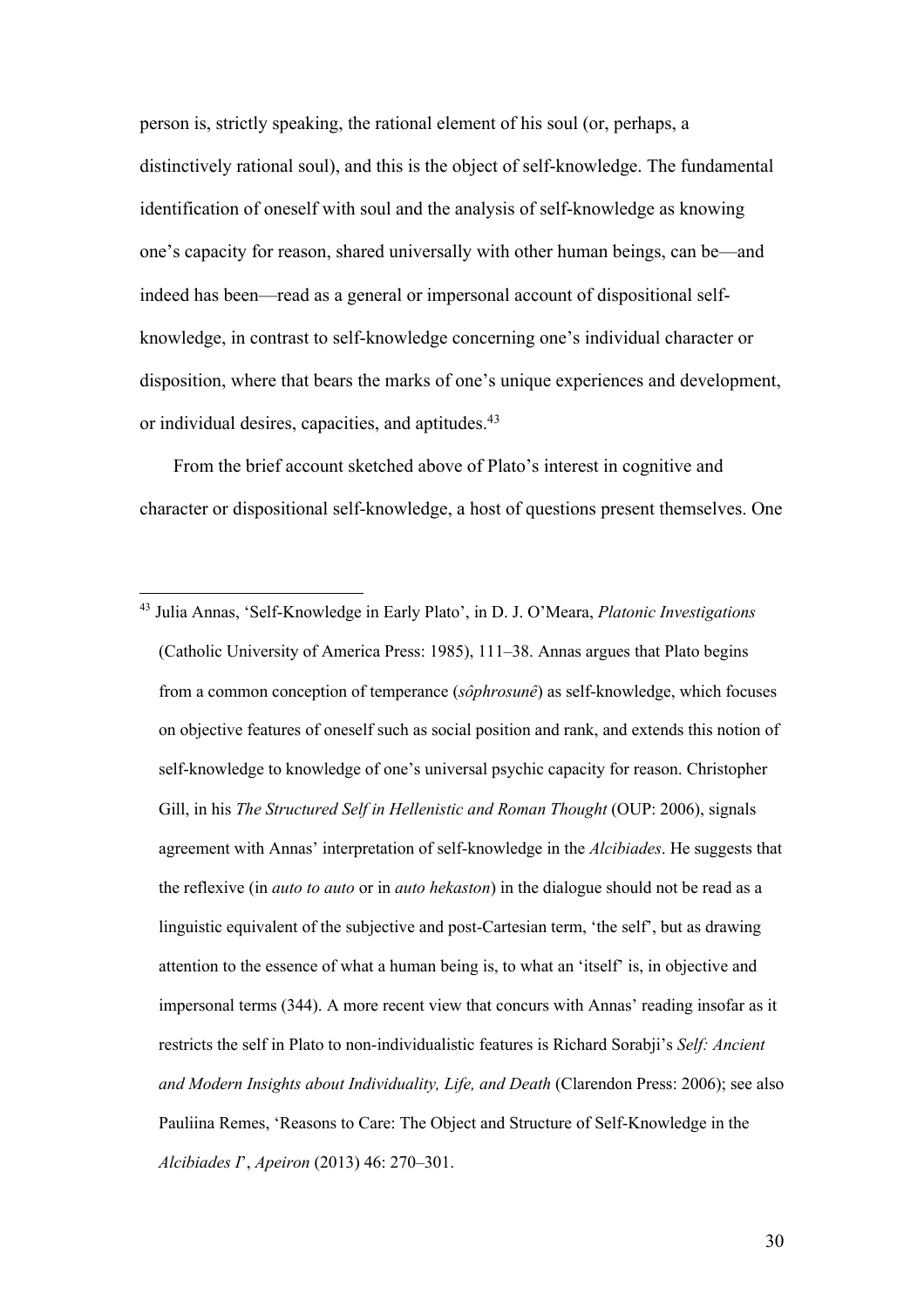is whether it is right to understand cognitive self-knowledge in Plato as a reflexive higher-order state, as I have suggested above. Another is how we should understand the internalist implication for Plato's epistemology of self-knowledge as a condition on knowledge.44 Another question concerns motivation. On the complex, individualistic picture of character self-knowledge in the *Republic*, self-knowledge will be both authoritative and motivating: as well as knowing her values, goals, and patterns of desires, and what is best for the whole soul, the virtuous person knows herself to be virtuous. So she will unfailingly act as the virtuous person ought to act. We might think there is something peculiar, however, about construing selfknowledge as motivating. A further question arises about the possibility and role of dispositional self-knowledge for the student of virtue. Is self-knowledge only acquired by the virtuous, or, as I suggested above, does the process of moral improvement also demand correct discernment of one's own, deficient, moral status (and with it, the content of her cognitive and desiderative states)? More detail is needed for an account of the transformation of one's emotions, values, and desires, i.e. about the particular kinds of experiences that over time will cause an individual to make moral progress, and the role of self-awareness or self-knowledge in that progress. This in turn leads to the further question whether self-knowledge—cognitive or dispositional—contributes to the preservation of virtue in the subject, once acquired. There remains, too, the important issue of the relation between the account of dispositional self-knowledge in

<sup>&</sup>lt;sup>44</sup> One response to this question (amongst others) is given in McCabe, 'Escaping One's Own Notice: Meno's Paradox Again', in which she suggests that Plato invites the reader to consider that in a correct epistemological account both internalist constraints—knowing that one knows (or does not)—and externalist constraints –the knower standing in the right causal relations—apply.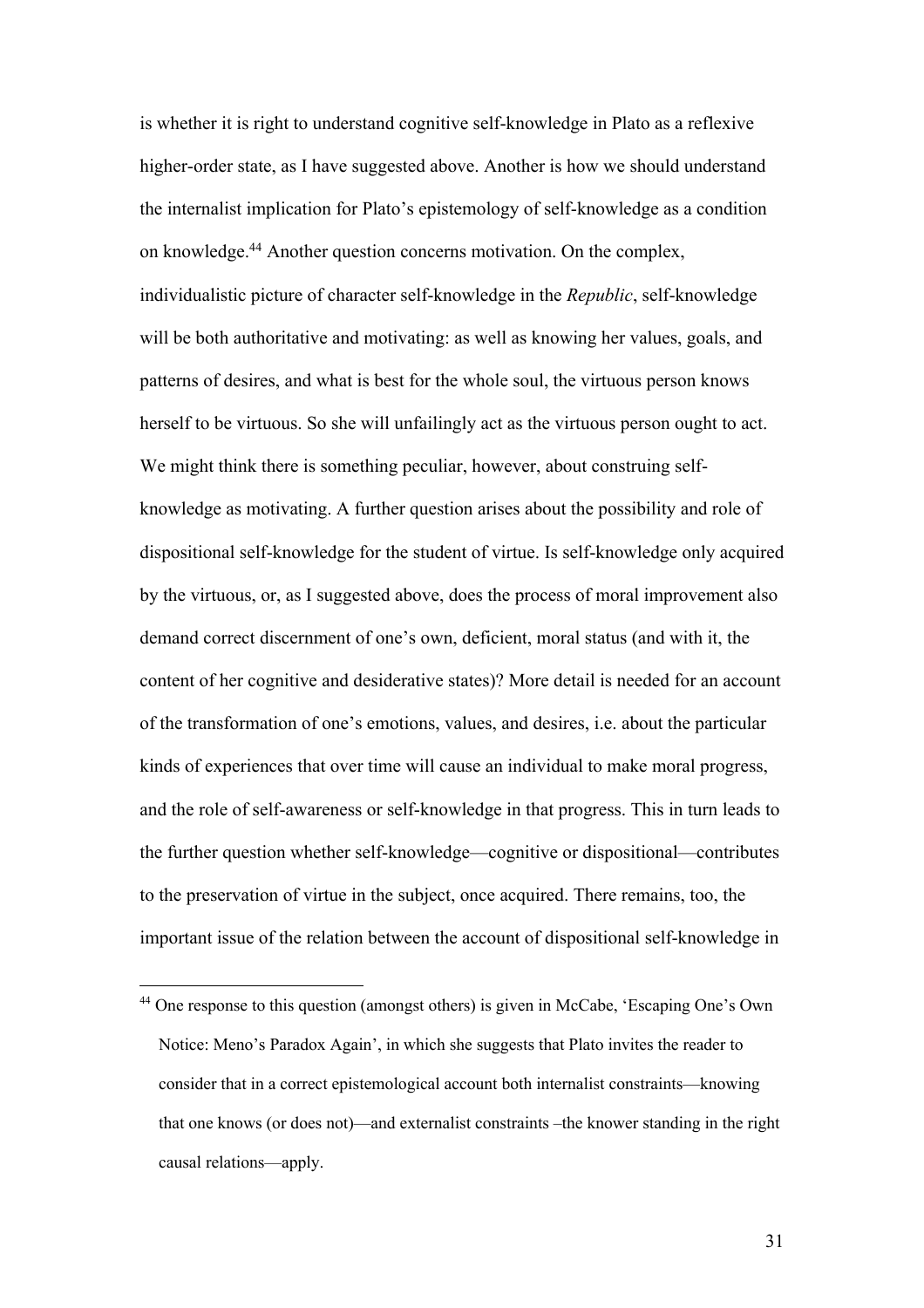the *Alcibiades*, which as we saw can be read as non-individualistic, and the individualist account of this kind of self-knowledge in the *Republic*. Are they compatible, and if so, how? If not, did Plato overturn one conception of character selfknowledge in favour of another?45

#### 3.3 Lane, Kosman, Brennan, and McCabe in This Volume

The chapters in this volume on self-knowledge in Plato pick up and in various ways address a range of the issues and questions sketched above, in relation to either cognitive self-knowledge or dispositional self-knowledge, or in some cases, both.

In her contribution, 'Self-Knowledge in Plato? Recognizing the Limits and Aspirations of the Self as a Knower', Melissa Lane offers an account of (what I have called) cognitive self-knowledge in Plato, and discusses the broad question of knowledge as motivating. Lane reads Plato in the *Apology* and the *Protagoras* as focused on a higher-order cognitive condition that with qualification she refers to as self-knowledge, explicitly in order to distinguish it from its post-Cartesian counterpart. Possessed by Socrates in the *Apology* and elsewhere in being aware of his own ignorance, and arrived at via Socratic questioning, this kind of selfknowledge ought not be understood as a reflexive higher-order state, Lane argues. That is, it is not in her view a state standing in a direct, unmediated relation to a firstorder state, but is, rather, mediated by the Socratic method of interpersonal discussion

<sup>&</sup>lt;sup>45</sup> See Kamtekar, 'Self-Knowledge in Plato', who attributes two, not incompatible conceptions of self-knowledge to Plato, the non-individualist kind and a kind of selfknowledge similar to but more narrow than the account of character self-knowledge sketched above.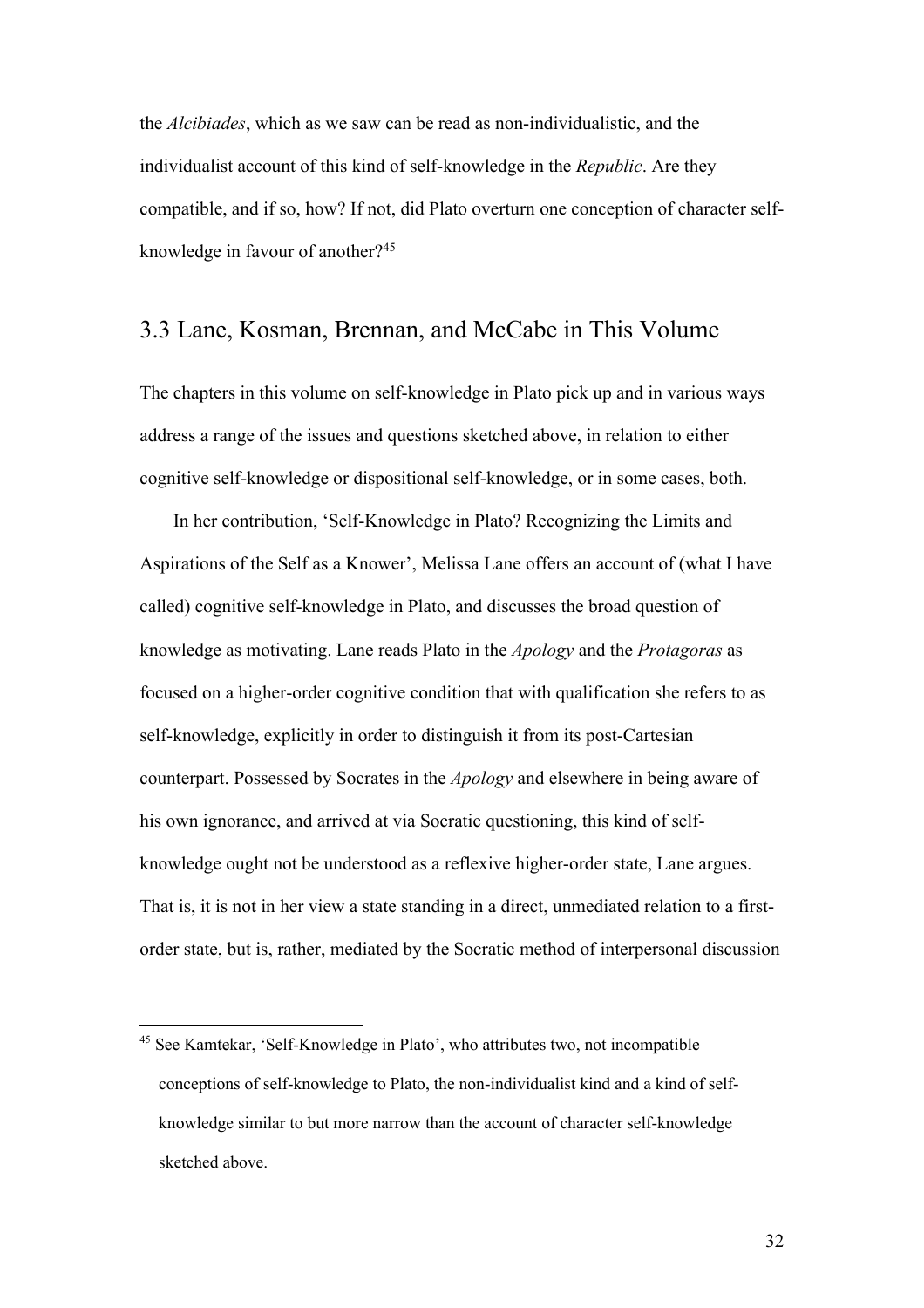which, when deployed correctly, allows one to achieve self-knowledge of the extent to which one is a knower, or possesses 'human wisdom'.

A dramatic illustration of this wisdom 'in the breach' is found, Lane argues, in the *Protagoras*, in which the sophists are depicted as failing to gain awareness of the limits of their knowledge, despite being brought to the brink of grasping their own ignorance by Socrates. The positive counterpart to awareness of ignorance is found in Socrates' espousal of what Lane calls the 'Rule of Knowledge': the view that knowledge is sufficient to motivate action, and never 'dragged about' by pleasure. Grasping the ruling nature of knowledge is to know about oneself how she would act, were she to be a knower (and is, moreover, explanatory of Socrates' rejection of *akrasia* in the dialogue).

In his chapter, 'Self-Knowledge and Self-Control in Plato's *Charmides*', Aryeh Kosman reads Plato as investigating the nature of cognitive self-knowledge. He argues that Critias' proposal that temperance (*sôphrosunê*) is self-knowledge, and its subsequent examination by Socrates, initially offers the reader a picture of selfknowledge as a reflexive self-awareness of the content of mental states (cognitive and affective). Kosman suggests that this self-knowledge, is, however, importantly 'nonobjective'. The initial discussion between Socrates and Critias at 165d–166c, he argues, presents the reader with a tension between the dual demands placed on selfknowledge in that dialogue. On the one hand, since self-knowledge as Critias describes it is directed inward, towards one's conscious states in acting temperately (as well as towards a 'self' as subject and condition of those states), it appears to be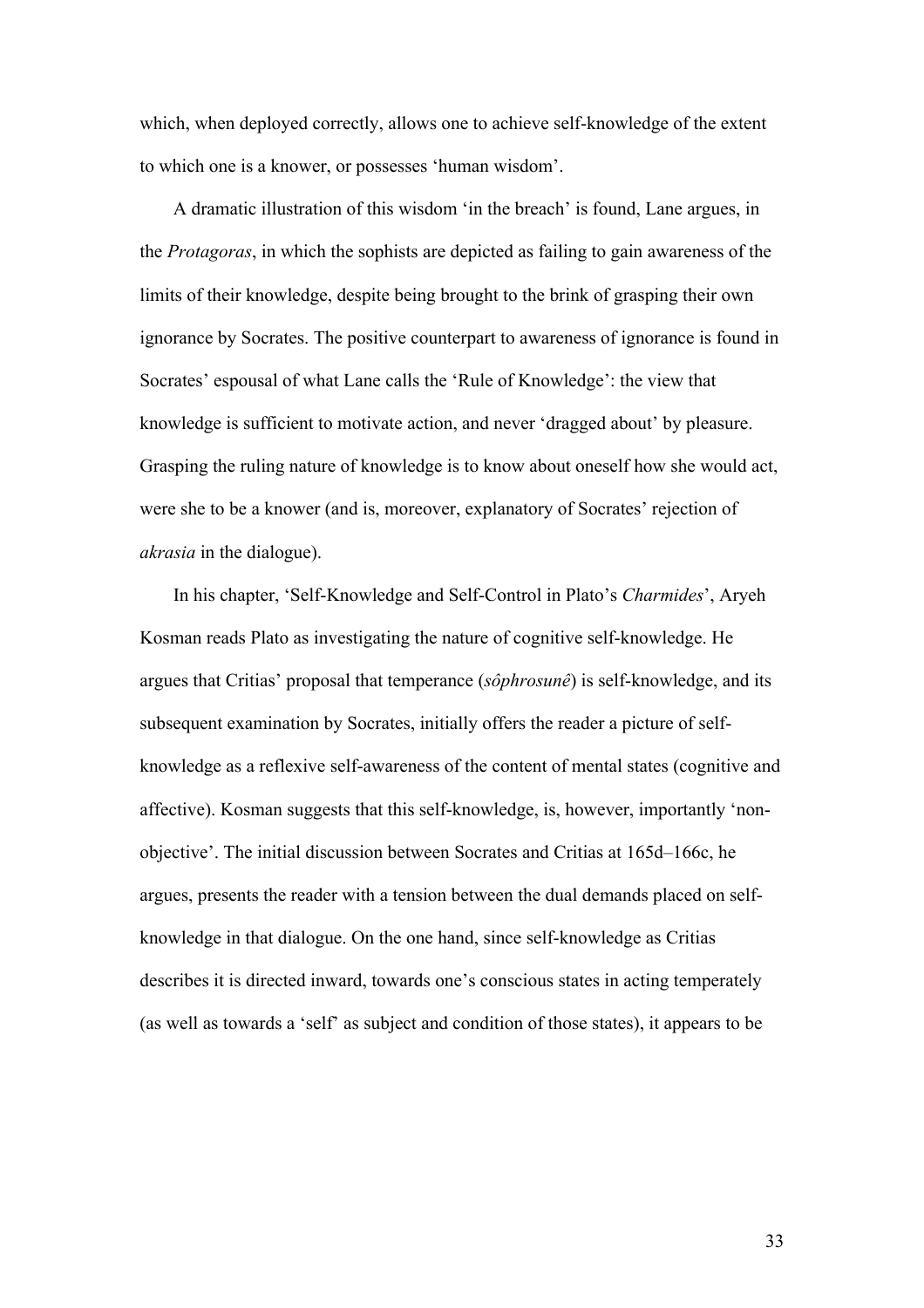presented as reflexive.46 On the other, since, as a kind of knowledge, self-knowledge must be about something, and so dependent on the object it is directed towards, it is presented as exhibiting the characteristic of 'objective intentionality'.

A clue to the tension's resolution can be found, Kosman suggests, in Charmides' characterization of temperance as a kind of 'quietude' (159b), particularly in the context of what is missing from the dialogue's treatment of temperance, namely the notion of mere self-control or *enkrateia*, as Aristotle calls it. As Aristotle makes plain in the *Nicomachean Ethics*—and, Kosman claims, as does Plato in the *Republic*—the virtue of temperance is not to be confused with self-control. For the former, in contrast to the latter, is distinguished by lack of internal conflict, characterizing a unified subject who is the unhesitating master of her actions. On Kosman's reading, the kind of self-knowledge Plato is drawing the reader's attention to in the *Charmides* is not a higher-order cognitive state directed towards a first-order state or reified self. Rather, in a continuation of his earlier work on Aristotle on perceiving that we perceive in the *De Anima*, and on *nous* thinking itself in the *Metaphysics*, Kosman understands self-knowledge in the *Charmides* as a mode of self-awareness characteristic of first-order thought.47 Self-knowledge is thus revealed to be non-

<sup>47</sup> A. Kosman, 'Perceiving That We Perceive: *On the Soul* III, 2', *Philosophical Review* (1975) 84: 499–515; A. Kosman, '*Metaphysics* L, 9: Divine Thought*', Aristotle's Metaphysics Lambda, Symposium Aristotelicum*, M. Frede and D. Charles (eds.) (OUP: 2000), 307–27. Kosman's reading also picks up and further develops his reading of sophrosune in his '*Charmides*' First Definition: *Sophrosyne* as Quietness', in *Essays in*

<sup>&</sup>lt;sup>46</sup> On the question of reflexivity, then, the chapters of Lane and Kosman in this volume argue for distinct conceptions of self-knowledge in the *Apology* and *Protagoras* on the one hand, and the *Charmides* on the other.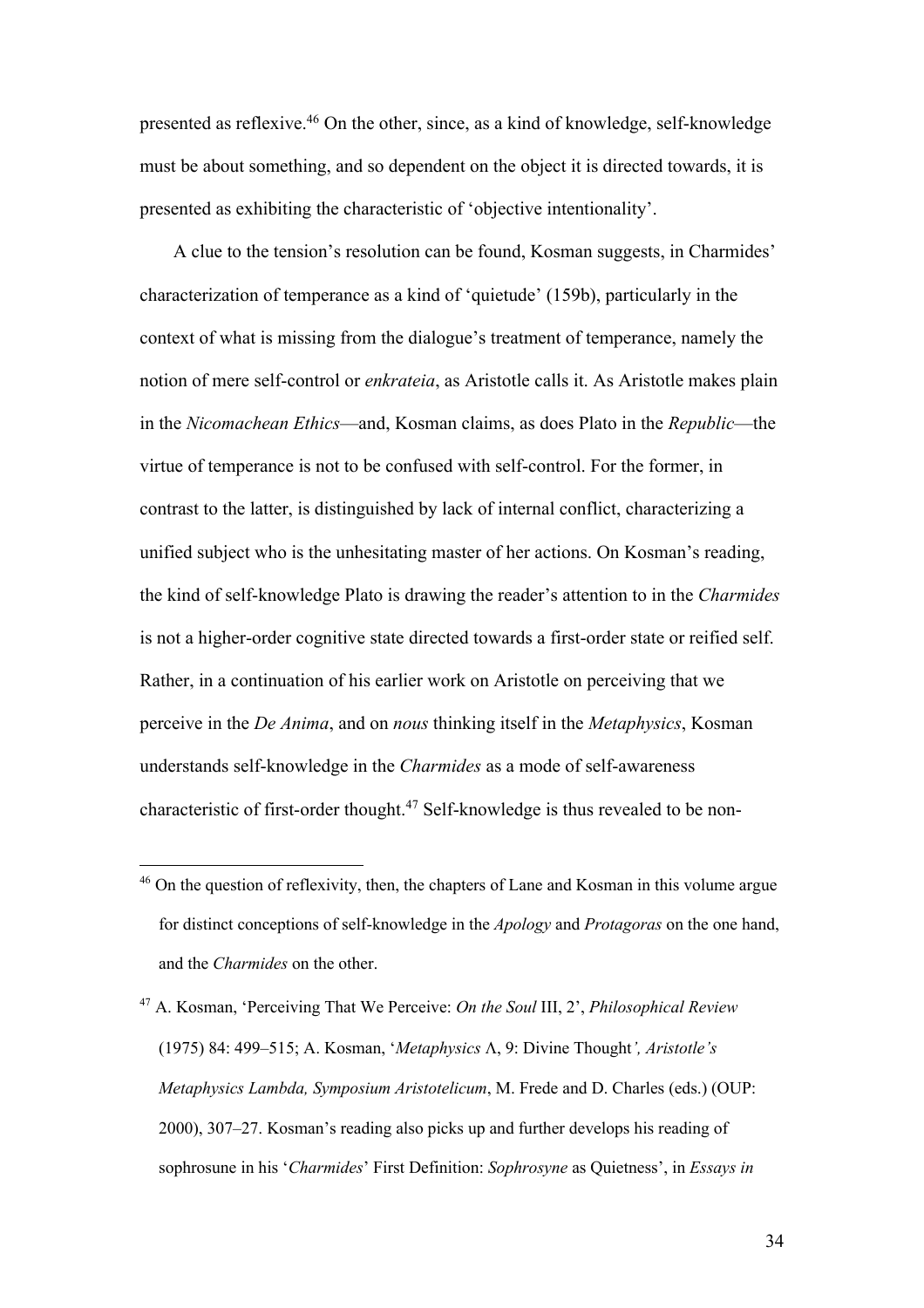objective insofar as it does not consist in the subject putting some state or element of herself before herself as an object of thought, but is rather the awareness of the subject who knows her action to be temperate. Self-knowledge retains intentionality, but is reflexive only in this qualified, non-objective sense.

Tad Brennan's chapter, 'Reading Plato's Mind' takes up a number of the issues canvassed above. On the question of the relation between the non-individual selfknowledge that scholars have found in the *Alcibiades* and the individualistic dispositional self-knowledge in the *Republic*, Brennan suggests that both can be accommodated in Plato's texts. Following Damascius, he distinguishes multiple kinds of self-knowledge in Plato, and articulates two: a 'thin' kind, consisting in knowing that one is in some essential sense a rational soul, and a 'thick' kind, 'political' selfknowledge of oneself as a soul with a psychology made complex in its desires and irrationality by its embodied state—a description of what I have called dispositional self-knowledge. Political self-knowledge, the focus of Brennan's chapter, is built up from the subject correctly grasping her individual desires, values, beliefs, etc., the irrational nature of some of these, and their historical causes in the individual's life story (and so is partly constituted by what I have called cognitive self-knowledge).

Brennan adduces passages from the *Republic* and the *Seventh Letter* that speak to political self-knowledge. In one passage, the lower classes of *Kallipolis* are firmly ordered never to lie to the rulers (389b–d). Within the context of political allegory, the upshot is that in the just, virtuous soul the rational element actively scrutinizes, and comes to know, the irrational parts' desires and states. In another passage detailing the

*Ancient Greek Philosophy, Vol. II*, J. Anton and A. Preuss (eds) (SUNY Press, 1983), 203– 16.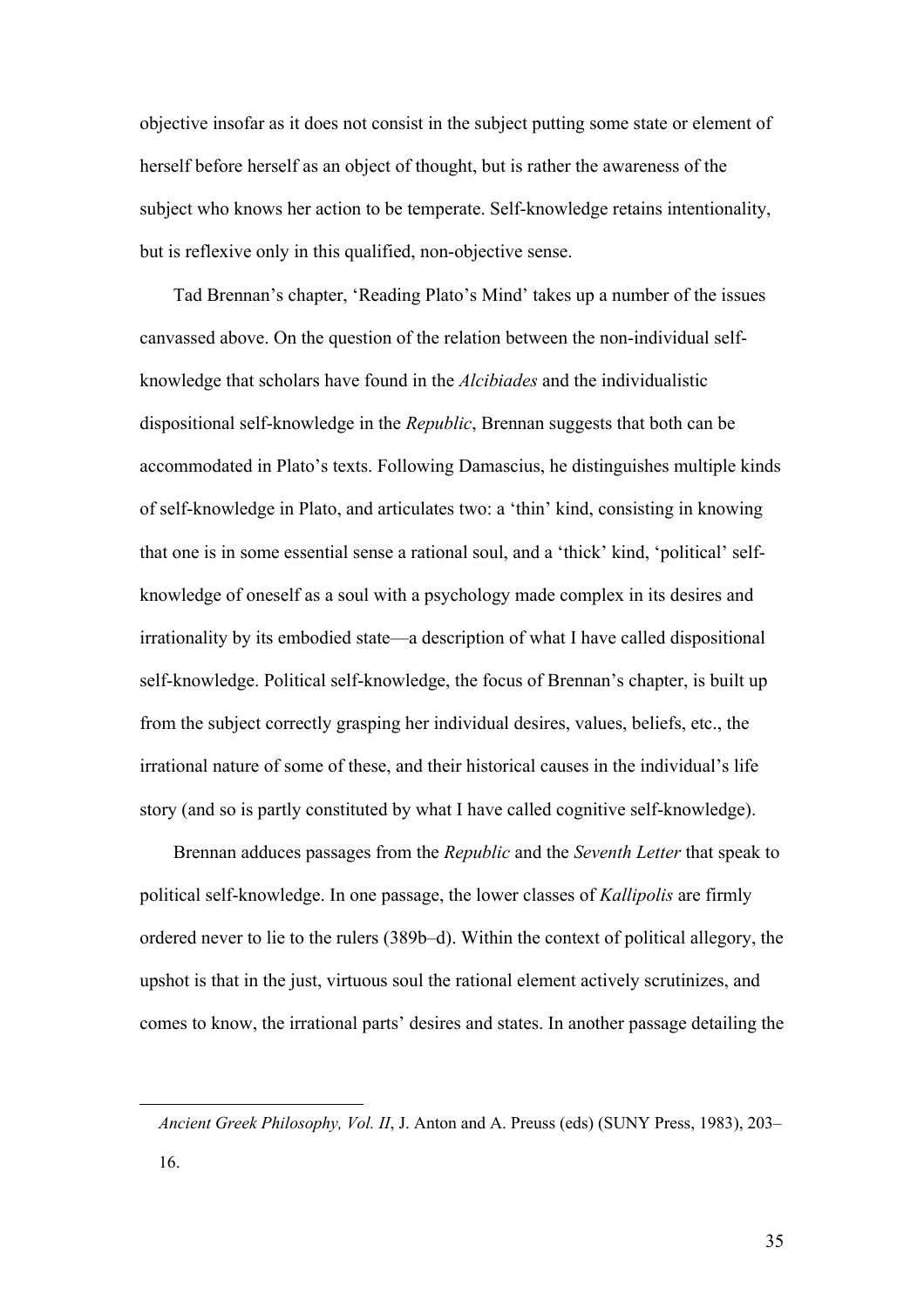degenerate soul types in Books VIII–IX, Brennan argues that the processes of corruption of young souls generates a psychological vocabulary and framework for understanding the aetiology of their various conditions, charting patterns of irrationality and the way that political forces shape the individual's values, beliefs, and desires. Brennan's chapter thereby also offers insight into the question of the role of dispositional self-knowledge in the moral development of the soul of the student of virtue, in reading Plato as illustrating the moral consequences of its absence. In the *Seventh Letter*, Brennan argues, an explanation of the development of Plato's own moral and political values and beliefs up until his arrival in Sicily is presented, either by Plato himself as author, or one of his close associates. The autobiographical narrative of his own interest and non-involvement in Athenian politics at 324b–326b exhibits striking parallels with the explanatory features of degeneration of soul types and the account of Socrates 'quietism' at 496a–e in the *Republi*c, in turn suggesting that the method of political (or character) self-knowledge is grounded in explanation based on the psychological theory of that dialogue.

In her 'From the Cradle to the Cave: What Happened to Self-Knowledge in the *Republic*?' M. M. McCabe offers a new reading of Plato's cave allegory in the *Republic* in terms of a focus on the question of self-knowledge via self-perception. In the allegory, the prisoners, whose view is physically fixed by head and body restraints, in a sense correctly identify themselves with their shadows (at least when they say 'this is me' of their own shadow). But they also—and obviously—go wrong in self-identifying, since they are not their shadows. Like the prisoners, Socrates' interlocutors (and we, Plato's readers), get it right in saying 'this is me' (when we self-refer) for the same reason, but we too go wrong in identifying ourselves with the 'projection' of ourselves in the discussion of psychology, epistemology, and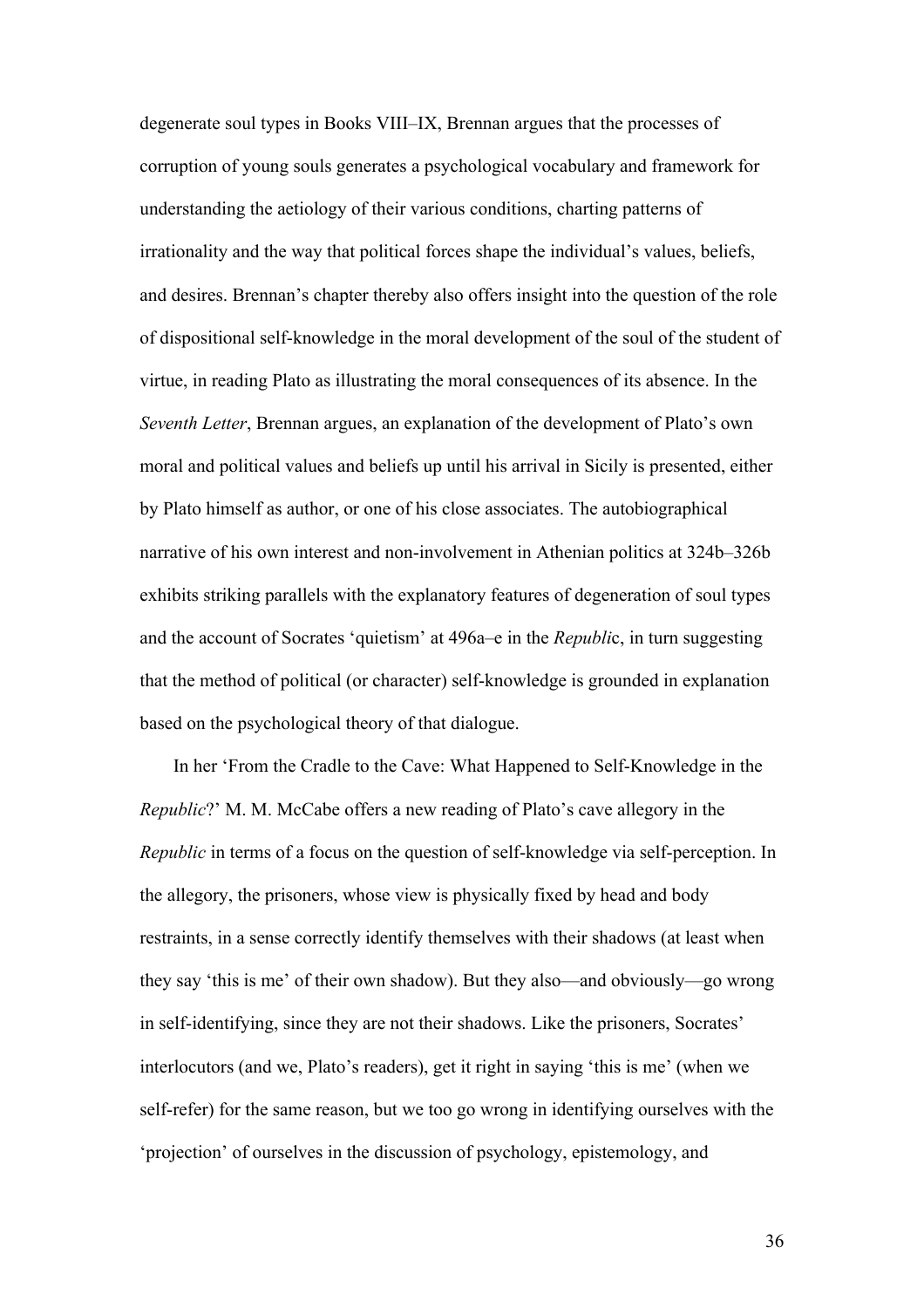metaphysics in the dialogue. For, in an effort to understand oneself, the subject of understanding remains the agent of understanding, and paradoxically risks escaping her own grasp.

The key to correct understanding of ourselves for Plato, of who we are, McCabe suggests, lies in understanding the view we have of ourselves, since, as active knowing subjects we always retain a view of ourselves, not as a condition of being a conscious, thinking thing, but in virtue of the relation of active knower to the thing that is known. For Plato, in the vastly improved human condition of the philosopher, educated in *Kallipolis*, the possibility of such self-understanding opens up. Through dialectic, the philosopher gains what McCabe describes as stereoscopic vision or 'a view in the round', by taking up different points of view. This in turn makes it evident how she knows what she knows—she understands, i.e. has a body of interconnected claims that together and individually are correct, generates explanations and accurate predictions, traces causal chains and so on, about the object. Since she has understanding, when it comes to knowing herself, she has a similarly deep understanding of what it is to know—to have stereoscopic vision—and thereby knows herself as a knower in this sense. This delivers self-knowledge not only of herself as possessor of the virtue of wisdom, but of her self—of who she is—as an enquiring subject, someone to be known 'in the round', stereoscopically.

This self-knowledge, which is a kind of (what I have called) dispositional selfknowledge of oneself as wise, is achieved via reflective and reflexive thought on one's cognitive states of knowing, as well as on the question of one's character or disposition as a knower. Such reflection, however, is not immediate, and is neither piecemeal nor episodic, but is developed from an indirect view of oneself as the active

37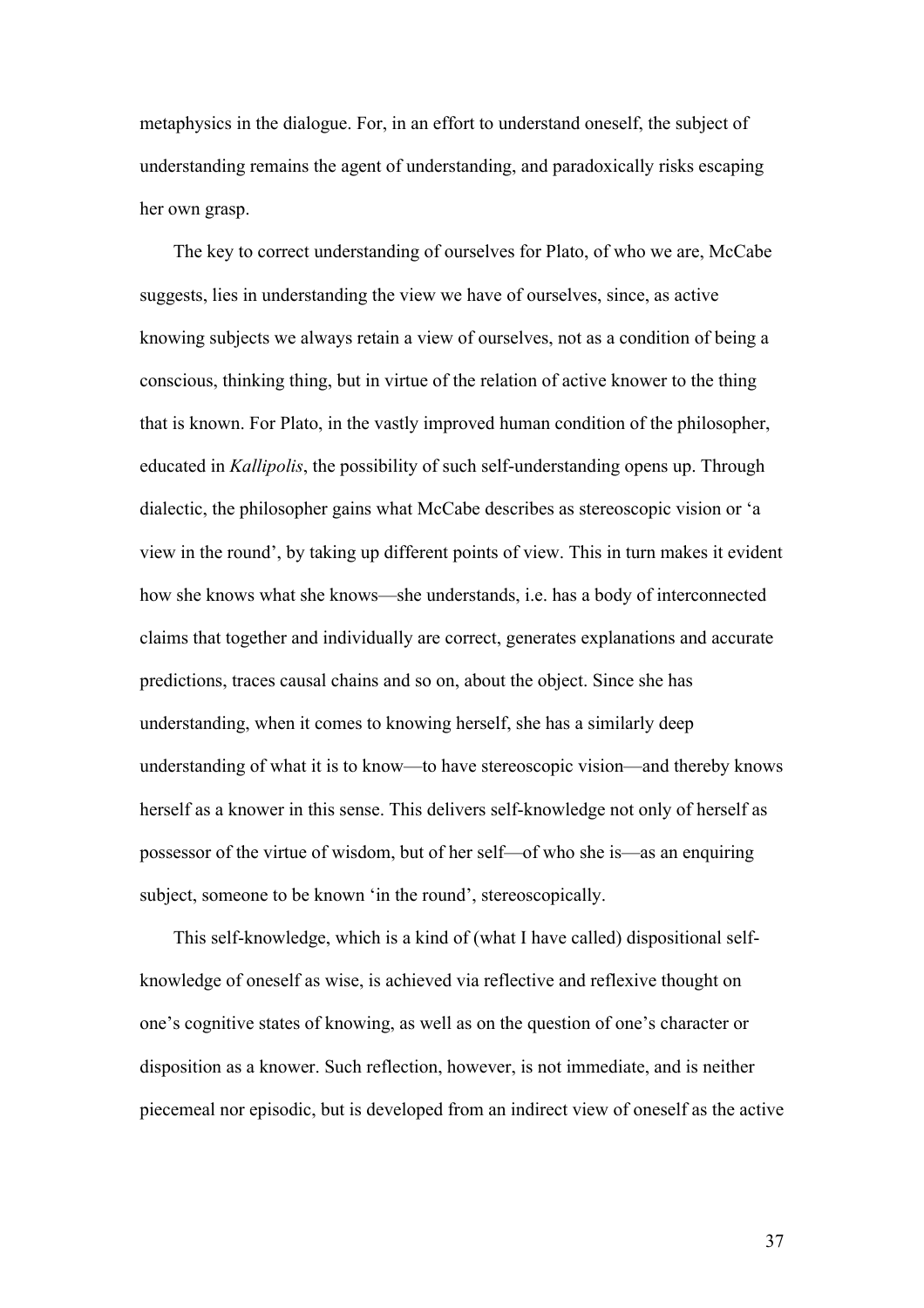subject of the various mental states, as well as the subject who takes a view of herself, and seeks to understand herself, over time.

# 4. Aristotle

## 4.1 Cognitive Self-Knowledge in Aristotle

In a brief and extremely difficult passage in *Met.* XII  $(\Lambda)$  chapter 9, in the context of a discussion of divine thought, Aristotle seems to discuss one case of cognitive selfknowledge canvassed above, that of understanding or knowledge (*noêsis*) cognizing itself (1074b34–35). He then goes on to argue that thinking is one with the object of thought on the basis of considerations of the object of thought in both the productive sciences (conceived in abstraction from matter) and the theoretical sciences, considerations clearly not restricted to divine thinking. Similarly in *de Anima* III.4 in a general discussion of the capacity of intellection or understanding (*to noein*) in human beings, Aristotle asks whether *nous* is an object of itself. His answer is that *nous* is an object of intellection or understanding just as the other objects of intellect are (430a1–2), reasoning once more that in cases of things without matter, what understands or thinks (*to nooun*) is the same as what it understands or thinks, and again draws on theoretical science (430a3–9). The claim that *nous* understands itself is consistent with Aristotle's claim, earlier in III.4, that it must be completely without any qualities or properties itself, in order to cognize all things—including,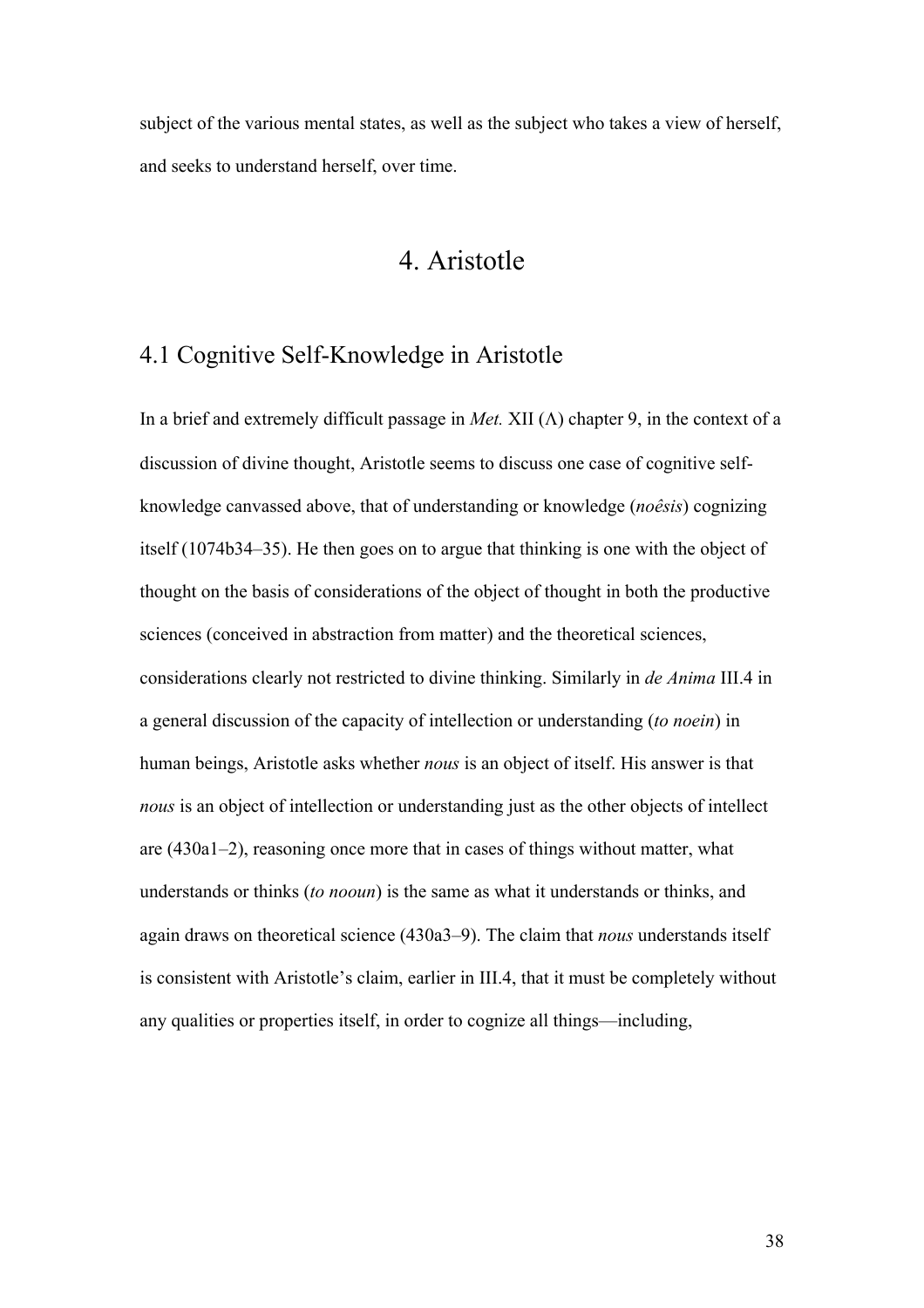presumably, itself (429a13ff.). But if it is not characterized by features of its own, how, we might ask, can it constitute an object of thought?<sup>48</sup>

Divergent interpretations of these claims concerning *nous* understanding itself are possible. With respect to our topic of self-knowledge the important question is whether, for Aristotle, understanding understands itself in such a way that the person who understands is able to understand that she understands, or perhaps thereby understands that she understands. A promising starting point could be the claim that understanding is identical with its object, which can be understood as suggesting that understanding and its object are in some sense alike in respect of the relevant (nonmaterial) property of the object, so that the object of thought determines the content of understanding. One scholar, taking this approach, and with reference to the complex (and equally controversial) discussion of friendship and perception at *EE* VII.12 (1245a2–10), attributed to Aristotle the further claim that in becoming like its object, intellection also takes on the very intelligibility of the object of first-order intellection. *Nous* therefore knows itself through reflexive awareness, but in an indirect fashion, by first understanding something at the first-order level and taking on its intelligibility.49

<sup>&</sup>lt;sup>48</sup> For a fuller formulation of this interpretive puzzle, and its resemblance to Gilbert Ryle's puzzle of self-knowledge (in his *The Concept of Mind* (University of Chicago Press: 1949), 187), see Christopher Shields, 'Aristotle's Requisite of Self-Knowledge', in *Self-Knowledge: A History*, U. Renz (ed.) (OUP: 2017) 44–60, at 44–8. For further discussion of *DA* III.4 see his *Aristotle: De Anima* (Clarendon Aristotle Series, OUP: 2016), 292–311.

<sup>49</sup> Frank Lewis, 'Self-Knowledge in Aristotle', *Topoi* (1996) 15: 39–58, at 48–52. It is worth noting that Lewis is critical of the reasoning he attributes to Aristotle, on the grounds that it is unclear intelligibility can be 'taken on' in the same way that the form of an object of understanding can become one with its object, considered apart from its matter. Compare,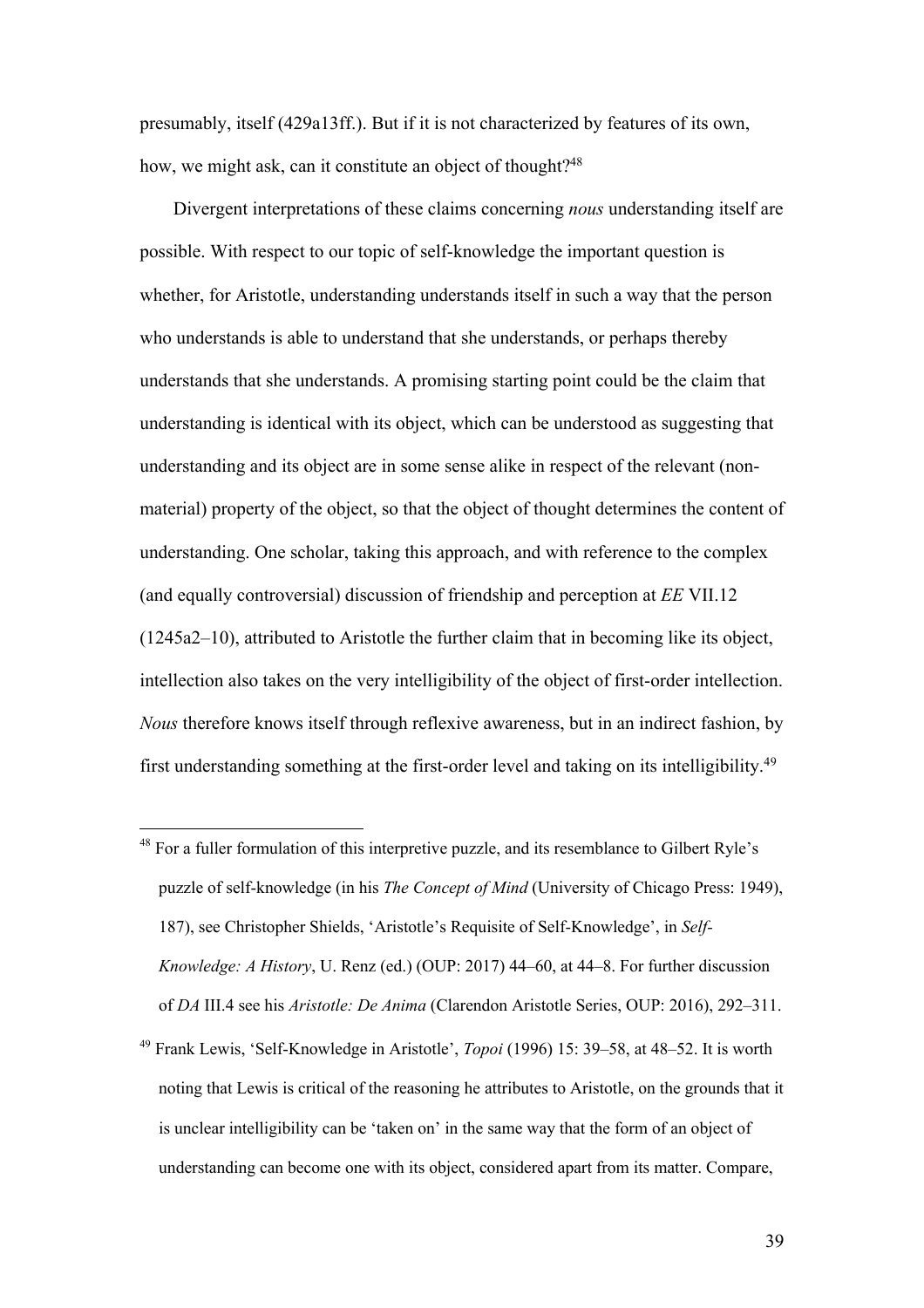By contrast, Aristotle could be taken as advocating a kind of self-awareness that accompanies all understanding, but which is not a higher-order state. Kosman has proposed one such reading, arguing against interpretations that suggest a reflective self-awareness. On his reading, the self-awareness that comes with understanding ought to be distinguished from intentional thought, typically of the objective world, in which thought, in the act of thinking, places some object before itself. Rather, understanding or intellection that knows itself is, for Aristotle, a kind of non-objective and non-reflexive 'self-presence' of the subject to herself at the first-order level.<sup>50</sup> Insofar as Kosman argues that understanding's understanding of itself in this way also serves as the condition of the subject's consciousness, this interpretation can be seen as a rival to the view that *nous* cognizes itself at a higher level of thought by way of first-order understanding. We turn now to dispositional self-knowledge in Aristotle.

#### 4.2 Dispositional Self-Knowledge and Friendship in Aristotle

That there is, in Aristotle's view, a kind of knowledge about oneself that is relevant to the acquisition and maintenance of virtue is, I submit, suggested by the criteria of being virtuous set out in *EN* II.4. The virtuous person not only performs the right action, but does it virtuously, by which, Aristotle explains, he has in mind that the

too, Leo Elders, who takes Aristotle in  $Met.$   $\Lambda.9$  to be asserting that sometimes understanding takes itself as its direct object of thought, at a higher-order level (*Aristotle's Theology: A Commentary on Book L of the Metaphysics* (Van Gorcum: 1972), 262).

<sup>50</sup> Aryeh Kosman, *The Activity of Being* (Harvard University Press: 2013), 224–32. Cf. Kosman's '*Metaphysics* L: Divine Thought' in *Aristotle's Metaphysics Lambda*, M. Frede and D. Charles (eds) (OUP: 2000), 307–26.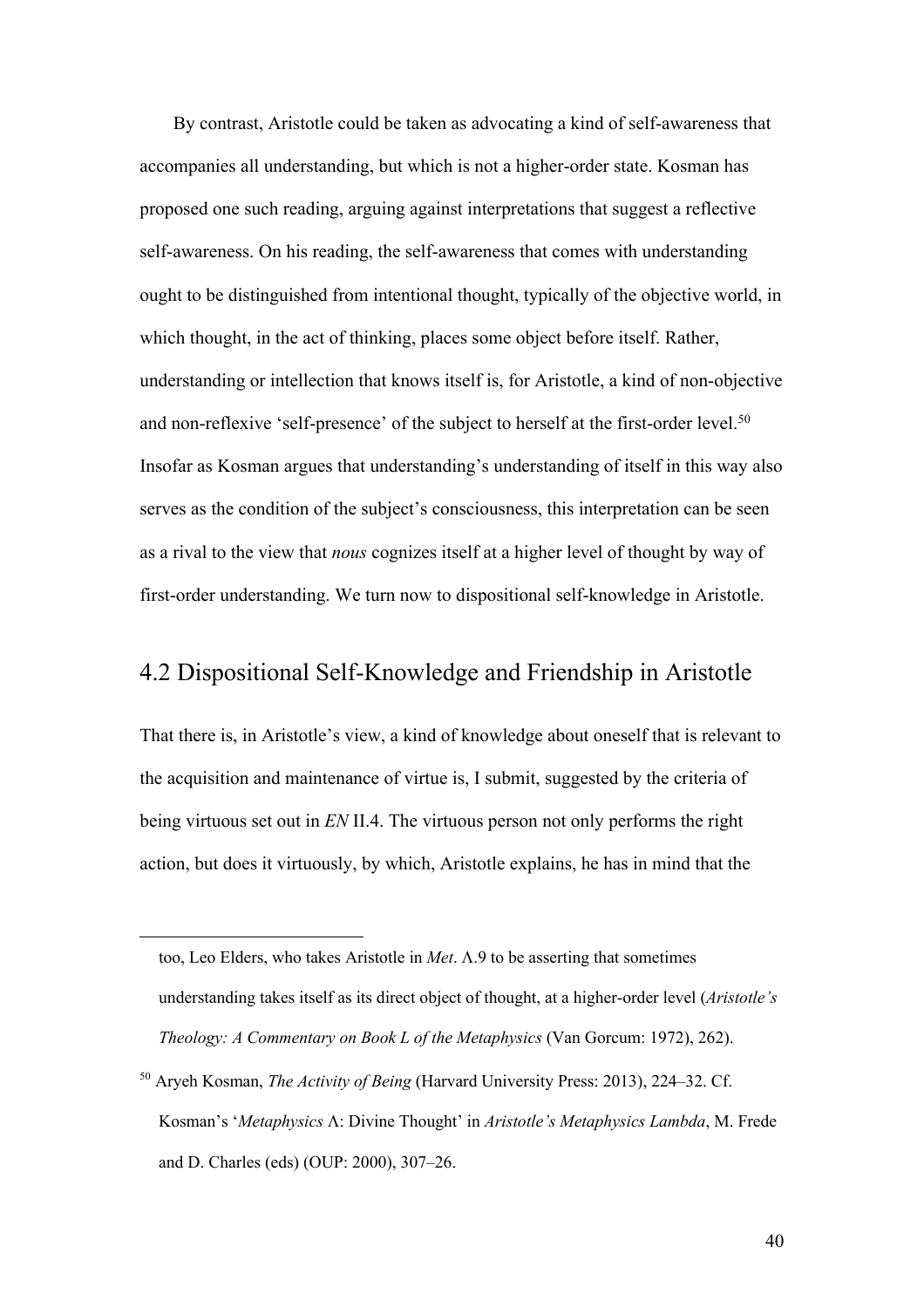virtuous person knows that it is the right thing to do, chooses it for its own sake, and performs it from a stable and unchanging disposition (1105a31–33). This suggests that the virtuous person acts in full awareness not only of the rightness or fineness of the action, but also, it seems likely, of her own motivational state, and its being a settled, or permanent, character. It seems likely, that is, that someone who unfailingly acts in this way is aware, in general, of her motive for so acting, and of its unconflicted nature, even if, on some occasions, it escapes the virtuous person's notice that she acts for the sake of the right action itself (or the fine), and that her decision and motive issues from a settled character state. Moreover, the fact that this unchanging character state develops over time from habituation strongly suggests self-knowledge at a more general level.<sup>51</sup> For, given the scholarly consensus that habituation is not mindless repetition,<sup>52</sup> Aristotle's account suggests the development in the agent of a pattern of awareness of, and critical reflection upon, not only the actions chosen, but also the motivational basis of choice, either as a result of her own deliberative efforts or instruction, as well as praise and blame. <sup>53</sup> Moreover, in aiming

<sup>&</sup>lt;sup>51</sup> Aristotle emphasizes that the last two conditions of virtue, that the action is done for its own sake, and from a firm and unchanging state, are achieved by the frequent doing of (e.g.) just and temperance actions (*EN* II.4, 1105b3–5).

<sup>52</sup> See Sorabji 1973–74, 107, 126; Cooper 1986, 8; Hursthouse 1988, 211; Broadie 1991, 109; McDowell 1996, 28; Vasiliou 2007, 42; Jimenez 2016, 5.

<sup>&</sup>lt;sup>53</sup> For further discussion of habituation see Myles Burnyeat, 'Aristotle on Learning to be Good' in *Essays on Aristotle's Ethics*, Rorty (ed.) (1980), 69–92, and Sarah Broadie, ch. 2 of her *Ethics with Aristotle*. Recent contributions to the (difficult) question of the development of the character state of the student of virtue during habituation, include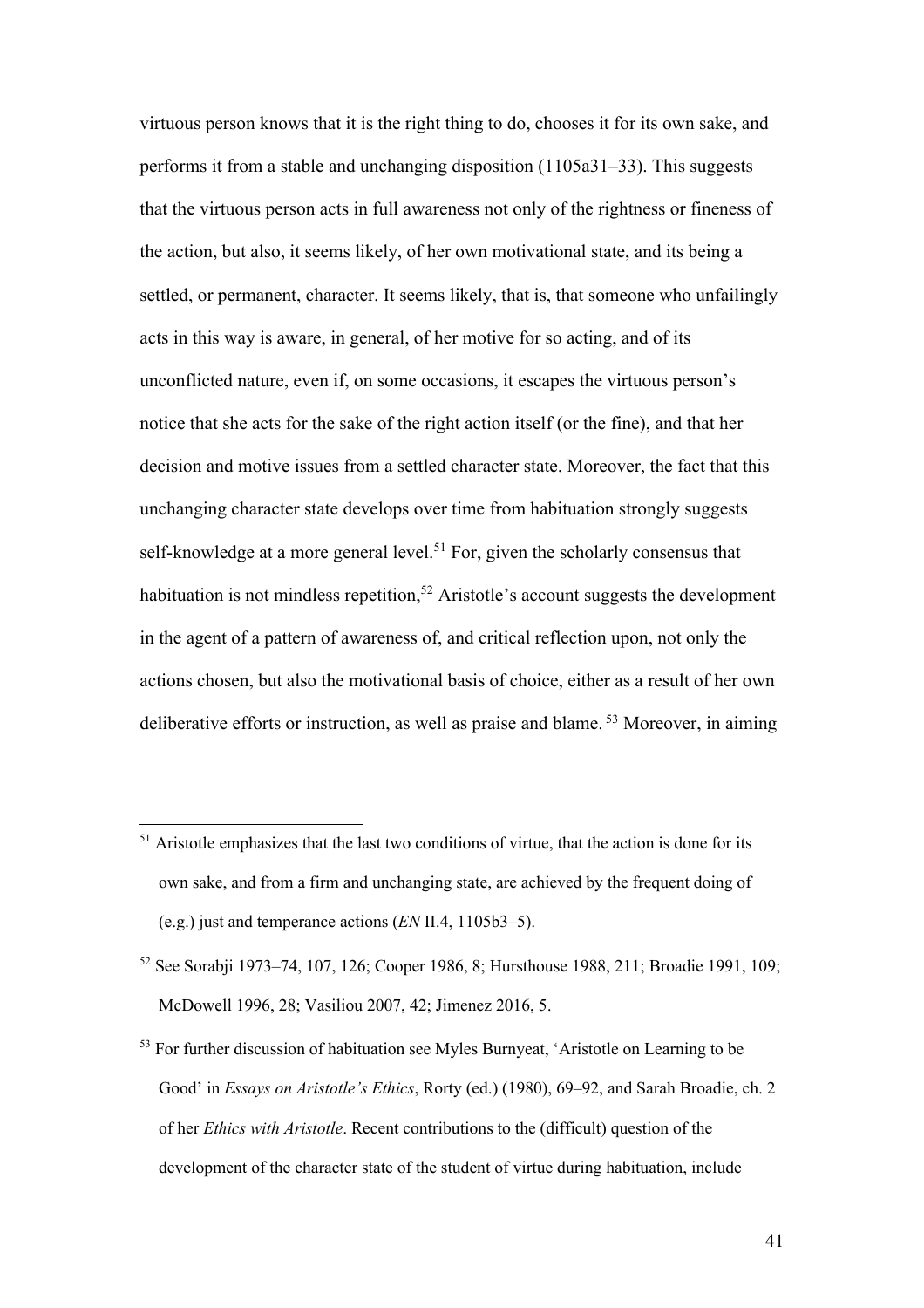for the mean, the agent is likely to develop a critical attitude towards the adoption of certain kinds of character and motivational states—feelings, responses, desires, and beliefs, as well as of her own natural tendencies as revealed by her experiences of pleasures and pains (*EN* II.9, 1109b1–13). The account of moral habituation with reference to determining the mean in action and feeling, then, is envisaged by Aristotle to be a self-conscious process conducted over the long term, requiring reflective self-awareness and self-evaluation. As such, it seems plausible to understand dispositional self-knowledge as a constitutive element of virtue that develops alongside our moral and intellectual characters. If this is right, it further suggests that the development and maintenance of practical wisdom (*phronēsis*) in the mature virtuous adult will begin to occur at a certain point of maturity alongside habituation, accounting for this pattern of reflection and the reflective knowledge of one's own moral character.54 Note also that, as we saw in Plato's *Republic* and *Phaedrus*, cognitive self-knowledge—correctly discerning the content of one's cognitive states (where that includes one's desiderative states)—seems to be a necessary element in the process of acquiring character self-knowledge, and so entwined with it. Moreover, since, it appears that Aristotle thinks we are each of us

Marta Jimenez, 'Aristotle on Becoming Virtuous by Doing Virtuous Actions', *Phronesis* (2016) 61: 3–32, and Margaret Hampson, 'Imitating Virtue', *Phronesis* (2019) 64(3).

<sup>54</sup> Nancy Sherman, *Making a Necessity of Virtue: Aristotle and Kant on Virtue* (CUP: 1997),  $211 - 12$ .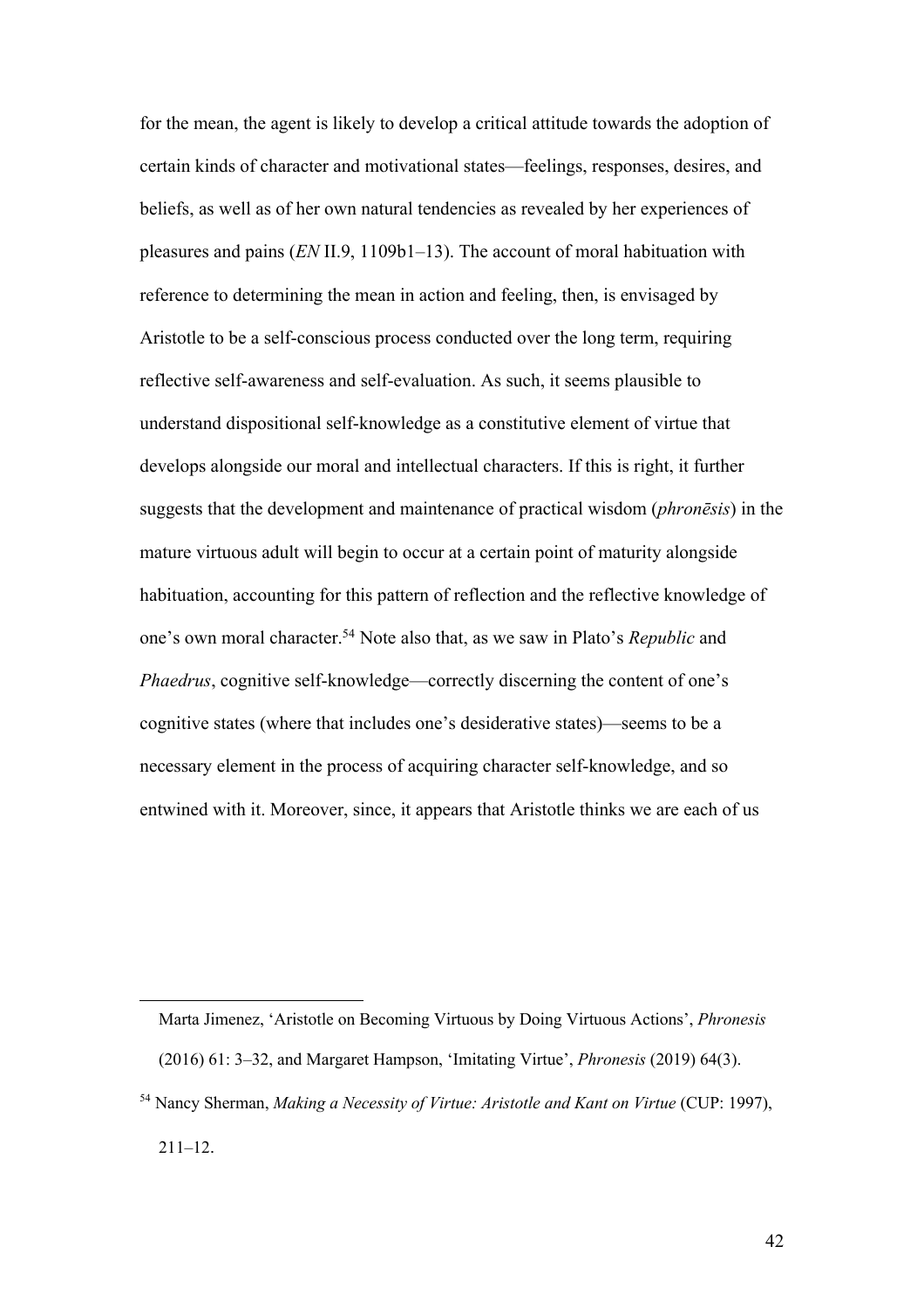responsible for our own moral character (1113b3–1114a10), acquiring dispositional self-knowledge in the sense described would appear to be a moral requirement.<sup>55</sup>

The explicit claim that the virtuous person knows that he is virtuous, from which we can conclude that he possesses character self-knowledge, is found in Aristotle's treatment of the magnanimous person in *EN* IV.3. Aristotle writes that the person who truly has magnanimity (*megalopsuchia*), also possesses all the other virtues (1123b29–1124a9; 1124a26–29). Aristotle says this person correctly thinks himself worthy of great things (1123b2–14), and describes *megalopsuchia* as a crown or adornment (*kosmos*, 1124a2) of the virtues. The great-souled person is contrasted with other people whose judgement about their own worth is incorrect: on the one hand, the person who thinks himself of greater worth than he is—the boasting fool, or the well-born and wealthy who lack excellence (1123b3–4; 1124a29–b5)—and on the other, the small-souled person who thinks himself of less worth than he in fact is. The person who overestimates his worth is described by Aristotle as patently ignorant about himself (1125a27–28), while the one who underestimates it is said to not know himself (1125a22). This small-souled person is also criticized by Aristotle for refraining from performing fine actions and seeking external goods, on the grounds that they mistakenly think themselves unworthy of them (1125a26–27).

<sup>55</sup> Cf. 1114a15–22, and *Cat*. 13a23–31; Cf.William Bondeson 'Aristotle on Responsibility for one's Character and the Possibility of Character Change', *Phronesis* (1974) 19: 59–65; Sarah Broadie, *Ethics with Aristotle* (OUP: 1991), 160 ff; Jean Roberts, 'Aristotle on Responsibility for Action and Character', *Ancient Philosophy* (1989) 9: 23–36; Susan Sauvé Meyer, 'Aristotle on the Voluntary', in *The Blackwell Guide to Aristotle's Nicomachean Ethics*, R. Kraut (ed.) (Blackwell: 2006), 137–57.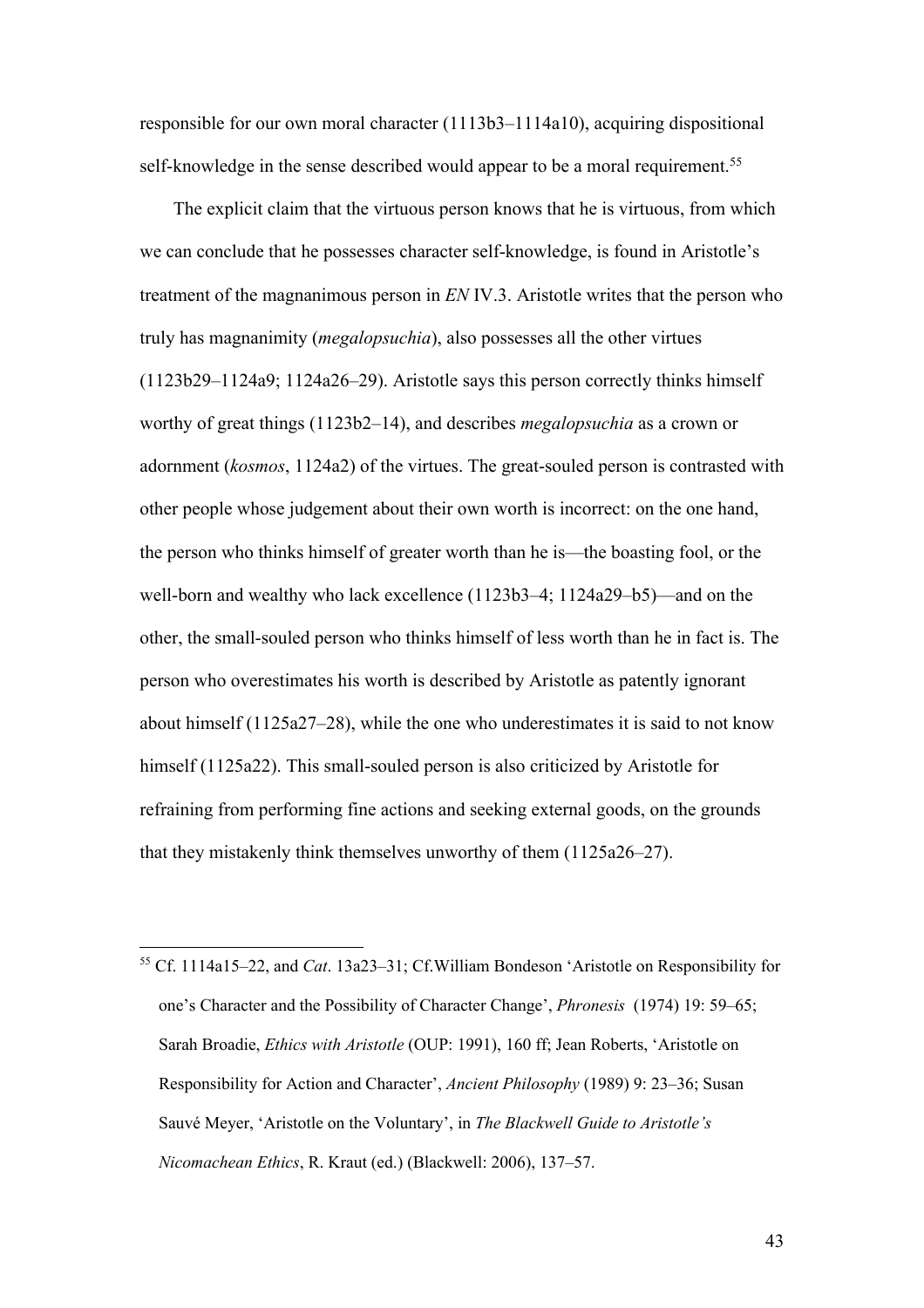With this sketch we can see that the possession of self-knowledge is not simply a condition of the self-conscious and reflective process of habituation and aiming for the mean in action and feeling: the perfected state resulting from this process, character self-knowledge, just is the virtuous person's correct evaluation of herself, and so underpins her self-perception as able virtuously to perform those actions she (correctly) perceives are the right actions, at the right time, etc., and of it being fitting and praiseworthy for her to do so. Having undergone the process of moral development correctly, the virtuous person gets it just right in her self-estimation regarding her moral state and moral status, in the case of each virtue. Therefore, although this kind of self-knowledge has instrumental value for the student of virtue, eventually getting it right for all the virtues is an achievement of its own. Thus, selfknowledge partially constitutes an excellence praiseworthy for its own sake, which in turn furnishes (at least the beginnings of) an explanation of why magnanimity is a distinct virtue for Aristotle. Character self-knowledge has deeper implications too, since it also guides and grounds the magnanimous person's expectations of the way others should treat her.

Understanding magnanimity in terms of character self-knowledge may also prove promising in relation to puzzles arising from Aristotle's portrait of the virtue. One puzzle is what the virtue consists in, such that it is a separate virtue in its own right, and such as to be an adornment of the virtues. Another concerns the small-souled person: She is good, and so virtuous in some sense, and yet her underestimation of her worth means she lacks magnanimity. But this appears to contradict Aristotle's

44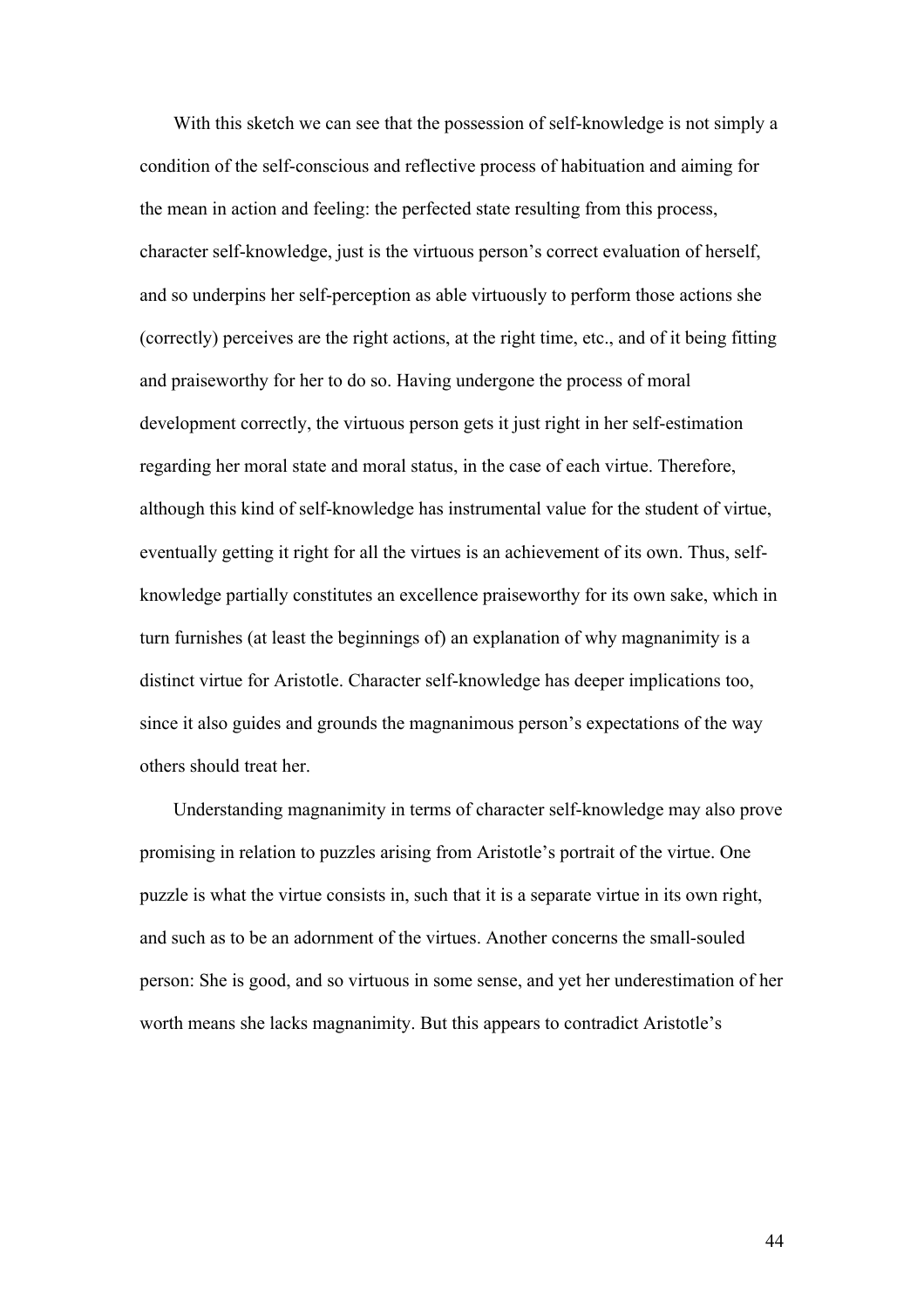commitment to the unity or reciprocity of the virtues noted above.<sup>56</sup> In relation to the first puzzle, Aristotle says that the magnanimous person, who correctly accords limited value to external goods, especially honour, and correctly expects others to honour her, will be (moderately) pleased in being honoured for great things, by good people (1123b1–1124a20). The award of such honours, and the pleasure she justifiably experiences from them, serves to amplify the virtues and is an addition of further (although relatively minor) value to the life of virtue. In this sense, magnanimity can be said to 'make the virtues greater' and can be thought of as an adornment to them (1124a1–2). In relation to the second puzzle, the role of selfknowledge argued for in moral development implies, though it does not establish, that the pusillanimous person worthy of great things is not virtuous. Her lack of selfawareness suggests that although at least some of her actions have been morally fine, they were not performed alongside a proper grasp of the correctness of her response to the situation at hand. Where such agents aim for the mean, perhaps they do not know that they hit it when they do. If so, then the pusillanimous person lacks in respect of both cognitive and character self-knowledge. It plausibly follows, moreover, that their lack of self-knowledge prevents the development of a firm and unchanging virtuous disposition.

Aristotle also connects his account of friendship with coming to know oneself, and commentators have taken him to regard friendship as having instrumental value

<sup>56</sup> *EN* VI.13, 1144b17ff. For further discussion, see Roger Crisp's, 'Aristotle on Greatness of Soul', in *The Blackwell Guide to Aristotle's Nicomachean Ethics*, R. Kraut (ed.) (Blackwell: 2006), 158–78; Paula Gottlieb, *The Virtue of Aristotle's Ethics* (CUP: 2009), 29–30.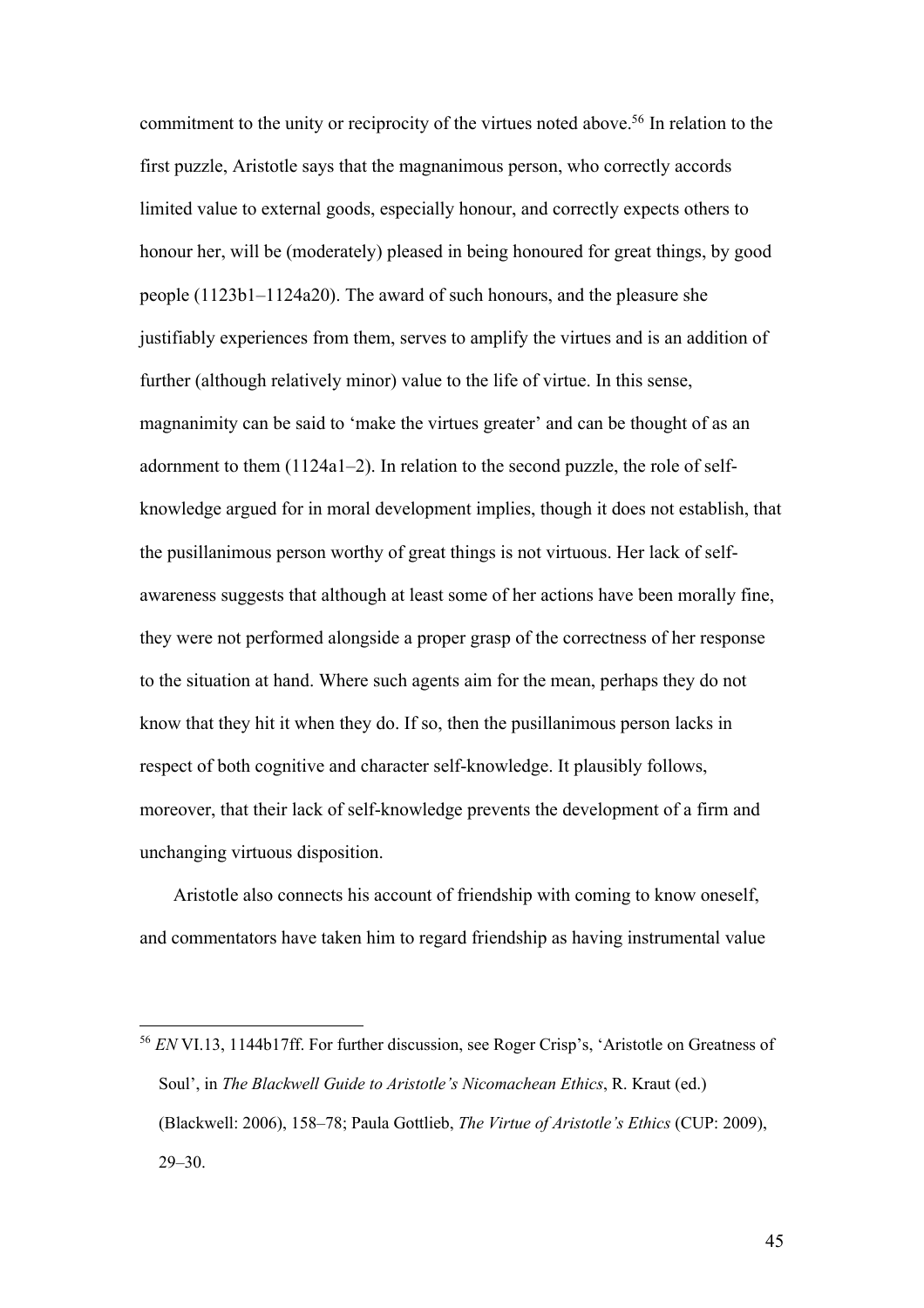for self-knowledge of one's moral character.57 In the *Magna Moralia*, friendship is very clearly said to facilitate self-knowledge (1212b8–24; cf. *Rhet*. 1381b18–31), with suggestions of the same claim at *EN* IX.9 (1169b33–1170a4) in the context of the question why the happy person needs friends. Exactly how Aristotle understands the instrumental value of friendship for character self-knowledge, however, is unclear. One scholar, Nancy Sherman, has argued that it facilitates self-knowledge in two ways. First, virtue friends engage in practical reflection, as an exercise of *phronēsis*, concerning their response to particular matters of ethical significance, though not as subjects of immediate deliberation about action. In this discursive activity, friends honestly assess themselves, and whether their actions and feelings are good and fine. Character friends in this way reflect back to the virtuous their true attitudes and feelings, and in revealing these to themselves in respect of cognitive and dispositional self-knowledge, help to guard against self-deception. The second function of friendship is to stimulate new interests and help shape new goals or ends. By taking part in shared activities, perceiving and doing things together, learning and discovering things about the activity and about one's abilities, likes, dislikes,

<sup>57</sup> See, for instance, John Cooper, 'Aristotle on Friendship', in *Essays on Aristotle's Ethics*, A. O. Rorty (ed.) (University of California Press: 1980), 301–40. This interpretation is not, however, ubiquitous: e.g. Shields in his 'Aristotle's Requisite' rejects the idea that friendship is for Aristotle instrumental for self-knowledge in this way. For further discussion of Aristotle on friendship, the friend as another 'I', self-knowledge, and selfperception, see Jennifer Whiting 'The Pleasure of Thinking Together: Prolegomenon to a Complete Reading of *EE* VII.12', 77–154, and M. M. McCabe, 'With Mirrors or Without? Self-Perception in *EE* VII.12', 43–76, in *The Eudemian Ethics on Friendship, the Voluntary, and Luck*, Fiona Leigh (ed.) (Brill, Leiden: 2012).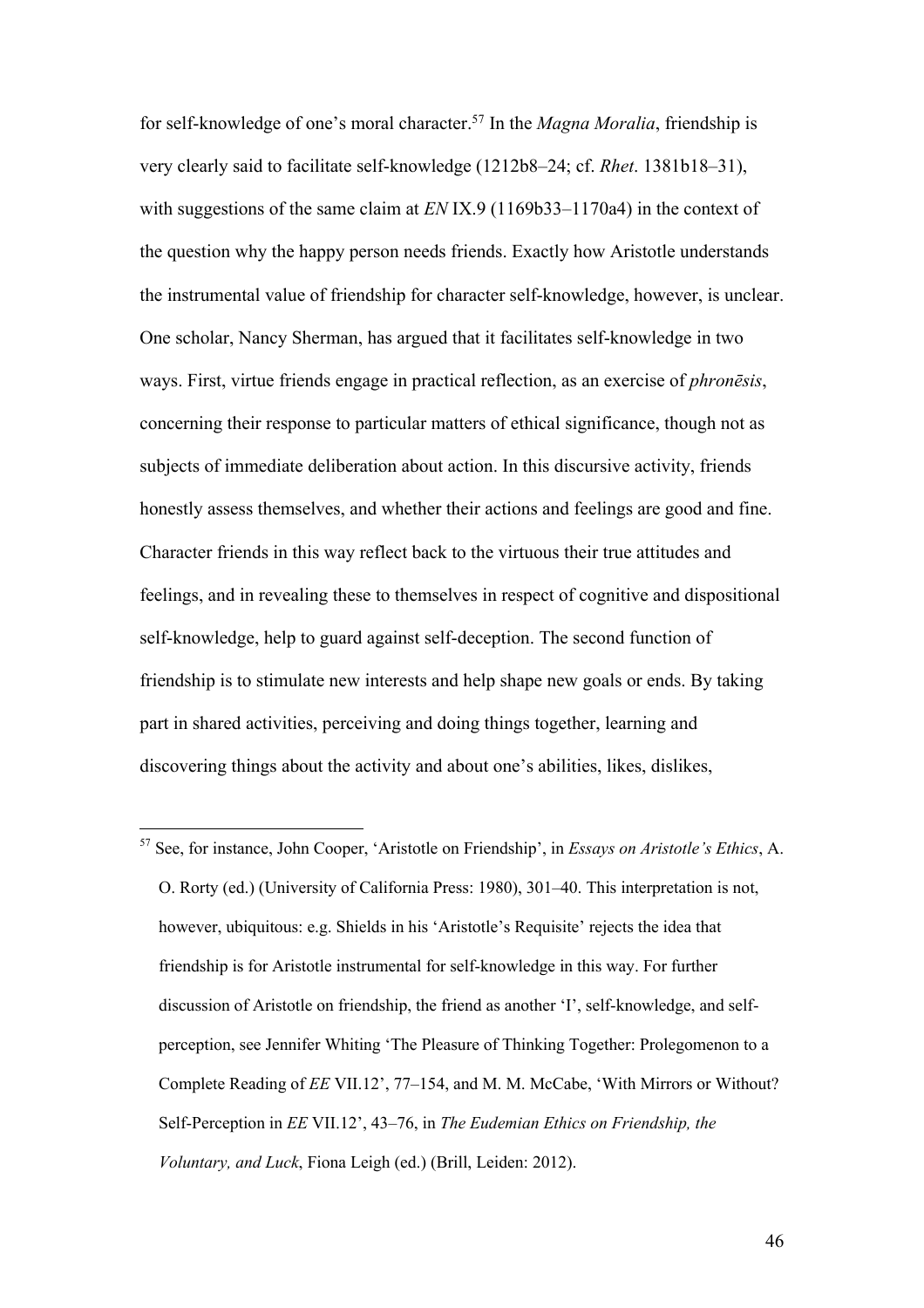attitudes, and feelings, Sherman claims that on Aristotle's view, friends 'actualize' one another. So even though friendship is of instrumental value for self-knowledge and happiness, it also plays a constitutive role in the good life, according to Sherman.<sup>58</sup>

Many questions remain for those interested in self-knowledge in Aristotle. In respect of Aristotle's claim that *nous* cognizes itself, the debate concerning whether such cognition is an achievement brought about by reflection, or itself a condition on thought or on intellection, or whether it is a higher-order state or not, has not been settled. In relation to character self-knowledge, in what sense the pusillanimous person lacks self-knowledge and fails—if it is right to suppose they do fail—to be virtuous remains unclear. It also remains to ask whether Aristotle thought character self-knowledge was restricted to the virtuous, or also applicable to those with settled states less than virtuous—*akratic*, and vicious people—and if so, why. Finally, we may ask, if friendship is instrumental in the virtuous person's gaining self-knowledge, is it right to view it as an antidote to self-deception, or does it facilitate selfknowledge in some other way?

## 4.3 Nielsen and Gottlieb (and Kosman) in This Volume

The chapters by Paula Gottlieb and Karen Nielsen in this volume respond to a number of the questions and issues concerning dispositional self-knowledge raised in §4.2, and we will turn to them shortly. Before doing so, however, I want briefly to note that, in relation to the difficult interpretive question of how to understand Aristotle on self-knowledge of the state of knowing, Aryeh Kosman's chapter, 'Self-Knowledge

<sup>58</sup> Nancy Sherman, *Making a Necessity of Virtue*, 210–14.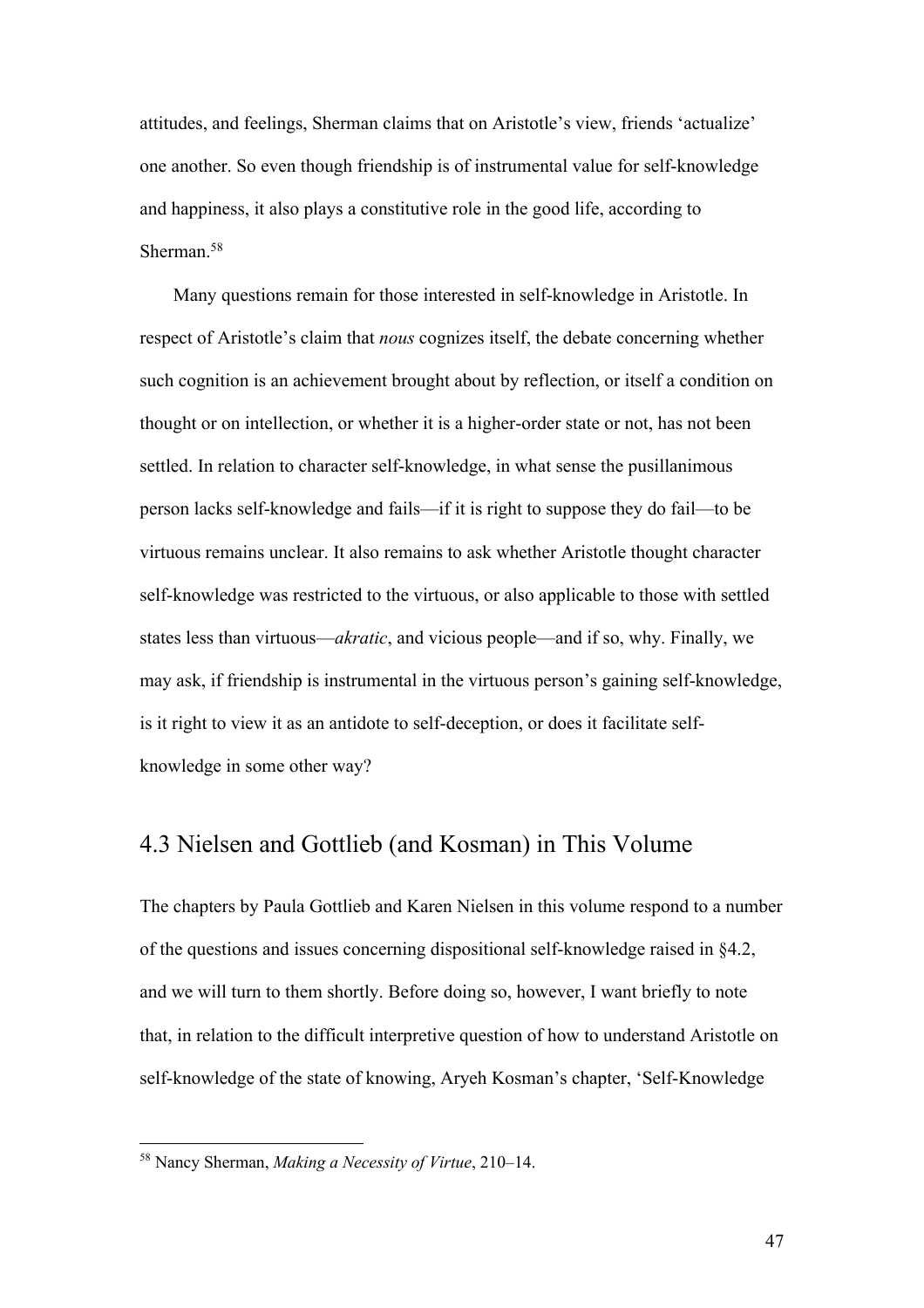and Self-Control in Plato's *Charmides*', can be read as making a further contribution to that debate. For, in that chapter, as we saw above, Kosman presents an interpretation of self-knowledge in Plato's *Charmides* as reflexive in a very qualified sense: it is reflexive since it is directed inward, to the subject's own states, but it is non-objective in the sense that it does not involve taking lower-order states as objects placed before thought, being instead a mode of self-awareness or self-presence. Selfknowledge in the *Charmides* is, in other words, interpreted as a close cousin of the understanding that understands itself in Aristotle's *Metaphysics*, but on independent textual grounds. If correct, it suggests that there was a conception of self-knowledge already in Plato for Aristotle to adopt and develop or modify for his own purposes, and to that extent offers further support for Kosman's earlier interpretation of Aristotle's claim that *nous* knows itself.

In relation to the question of dispositional self-knowledge, Paula Gottlieb in 'Aristotle on Self-Knowledge', focuses on the place and function of knowledge of one's own character and abilities in Aristotle's ethics. Building on recent work,<sup>59</sup> she argues that what is required of the virtuous person in action, understood as what lies in the mean, is sometimes relative to the abilities of the virtuous agent. Combining this with the thought that right action is also relative to situations, Gottlieb claims that acting virtuously demands that the agent choose to deploy or not deploy certain capacities or skills, and so requires that she knows what her relevant capacities and skills are, ethical or non-ethical. Support is found in the description of truthful people in *EN* IV.7, who, in contrast to boasters, give true, unexaggerated reports of their own qualities.

<sup>59</sup> Paula Gottlieb, *The Virtue of Aristotle's Ethics*, 25–32.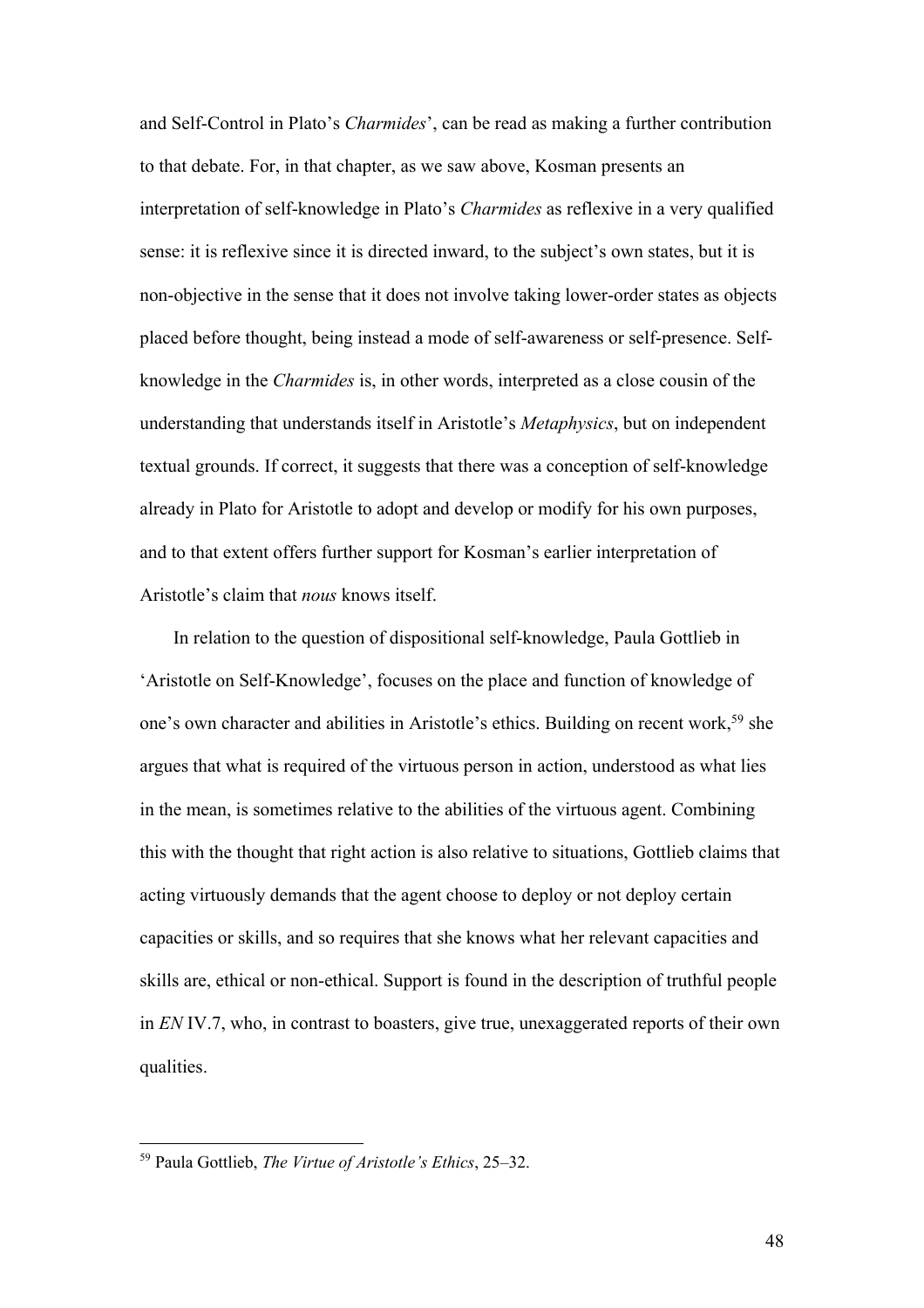Further elaboration is provided by the account of magnanimity, in which, as we saw above, the agent knows her own worth, while the vain overvalue it and the pusillanimous undervalue it. Generalizing from this point, Gottlieb proposes a tripartite structure of ethical profiles determined by (dispositional) self-knowledge or its lack. The rash and intemperate overestimate their situation, capacities, or needs, just as boasters overestimate their worth, while cowards and insensible people underestimate their position, just as the small-souled underestimate their worth. Gottlieb suggests that self-knowledge is necessary for virtue, and addresses the problem of the small-souled agent by suggesting that she lacks *phronēsis*, and in this way fails to be self-knowing.60 The question to what extent the *akratic* and *enkratic* person has or lacks (dispositional) self-knowledge is also addressed with the proposal that each makes use of a false statement, e.g. 'I am a temperate person' in their practical reasoning. Gottlieb distinguishes this kind of self-knowledge from a more Cartesian version of that conception, gained solely by introspection into one's subjective states and based on an assumption of first-personal epistemic authority: A person finds her beliefs about herself confirmed or challenged in the success or otherwise of her behaviour and in the responses of those around her.

Last, Gottlieb turns to Aristotle's account of friendship, and, reading its role as instrumental for self-knowledge, asks how it makes self-knowledge possible. She argues that Aristotle's notion of the shared life of friends in *EE* VII.12, who seek to

<sup>60</sup> Compare H. Curzer, 'A Great Philosopher's Not-So-Great Account of Great Virtue: Aristotle's Treatment of Greatness of Soul', *Canadian Journal of Philosophy* (1990) 20: 520. For an alternative view, that the pusillanimous person possesses neither the natural virtues nor perfect virtue, but instead possesses a degree of virtue within a range, see Crisp, 'Aristotle on Greatness of Soul', p. 168.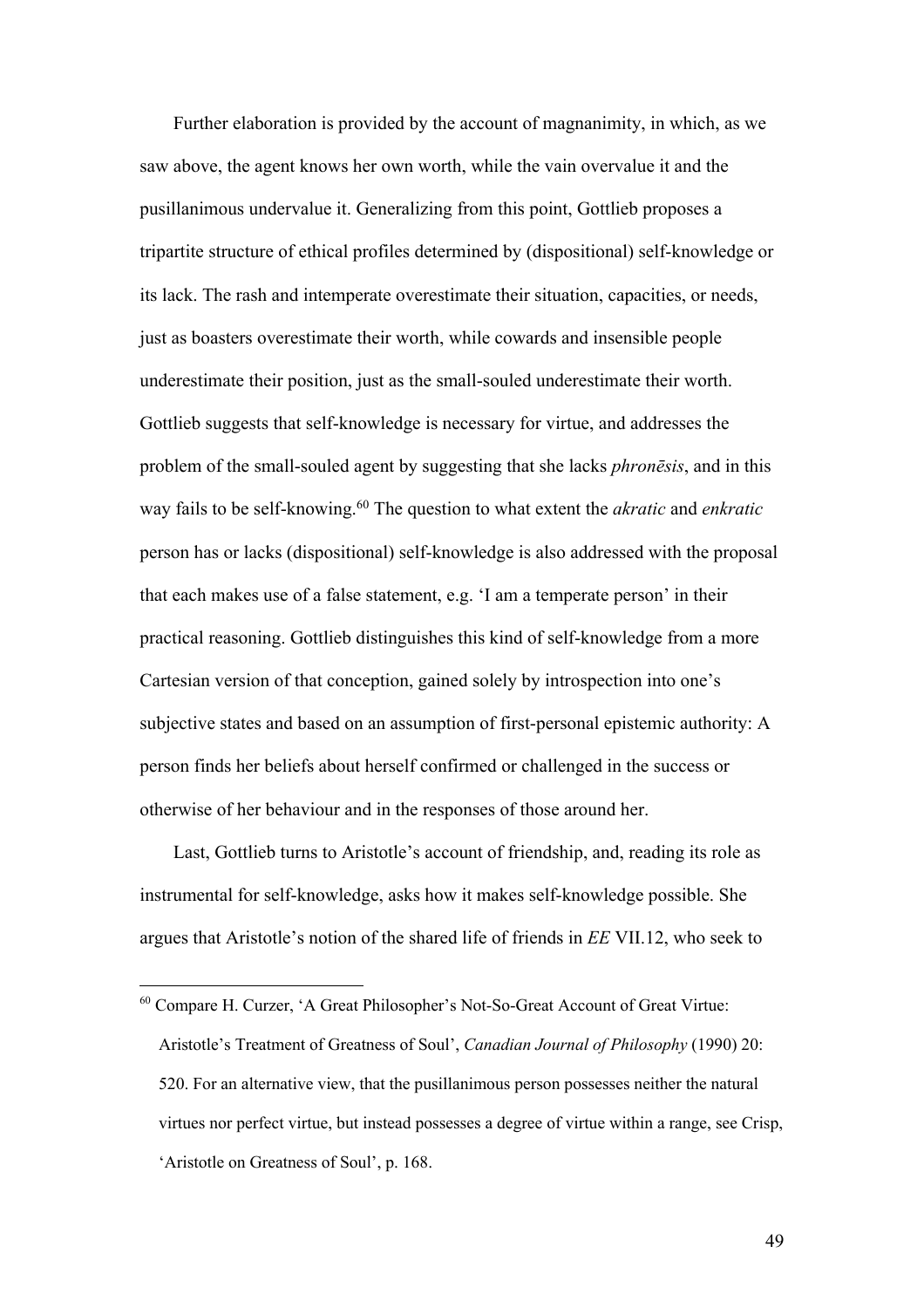perceive and know together, is both outward-looking, so that friends look out on the world together in their shared activities, and also directed inward, being premised on the desire to know that one is good. As they perceive the good character of one another they come to perceive and know their own good character. On this reading, friendship functions less as an antidote to self-deception than as a platform for engaging in a specific kind of activity, centred around shared outward-looking projects, in which one is able to perceive and know that one is of good character.

Karen Nielsen, in her 'Aristotle on Knowing One's Own Acts and Motives: Why Self-Knowledge Matters for Virtue', directly confronts the question of the nature of the relation between self-knowledge and virtue, suggesting that it is necessary for, and restricted to, virtue. She begins by suggesting that the third condition articulated by Aristotle for acting virtuously—acting from a firm and unchanging disposition (*EN* II.4)—is achieved on condition of self-knowledge. The self-knowing agent enjoys full understanding of and commitment to her actions and motivations, and thereby possesses a settled and unwavering moral disposition. This interpretation in turn allows Nielsen to explain magnanimity as characteristic of the virtuous person (who, in light of the reciprocity of virtue thesis, has all the virtues), without reading it as a mysterious sort of 'bonus' virtue, acquired upon realizing that one is virtuous. For, the person who has all the other moral virtues has knowledge of her acts and motives, and so, as well as having a settled character state, has knowledge of herself as being virtuous, and worthy of great things. In terms of the distinction between kinds or modes of self-knowledge delineated in the present essay, the virtuous have both cognitive and dispositional self-knowledge, where the former is necessary for the latter, on Nielsen's view. The small-souled person is also explained by the relation between self-knowledge and virtue: this person is good, insofar as she performs the

50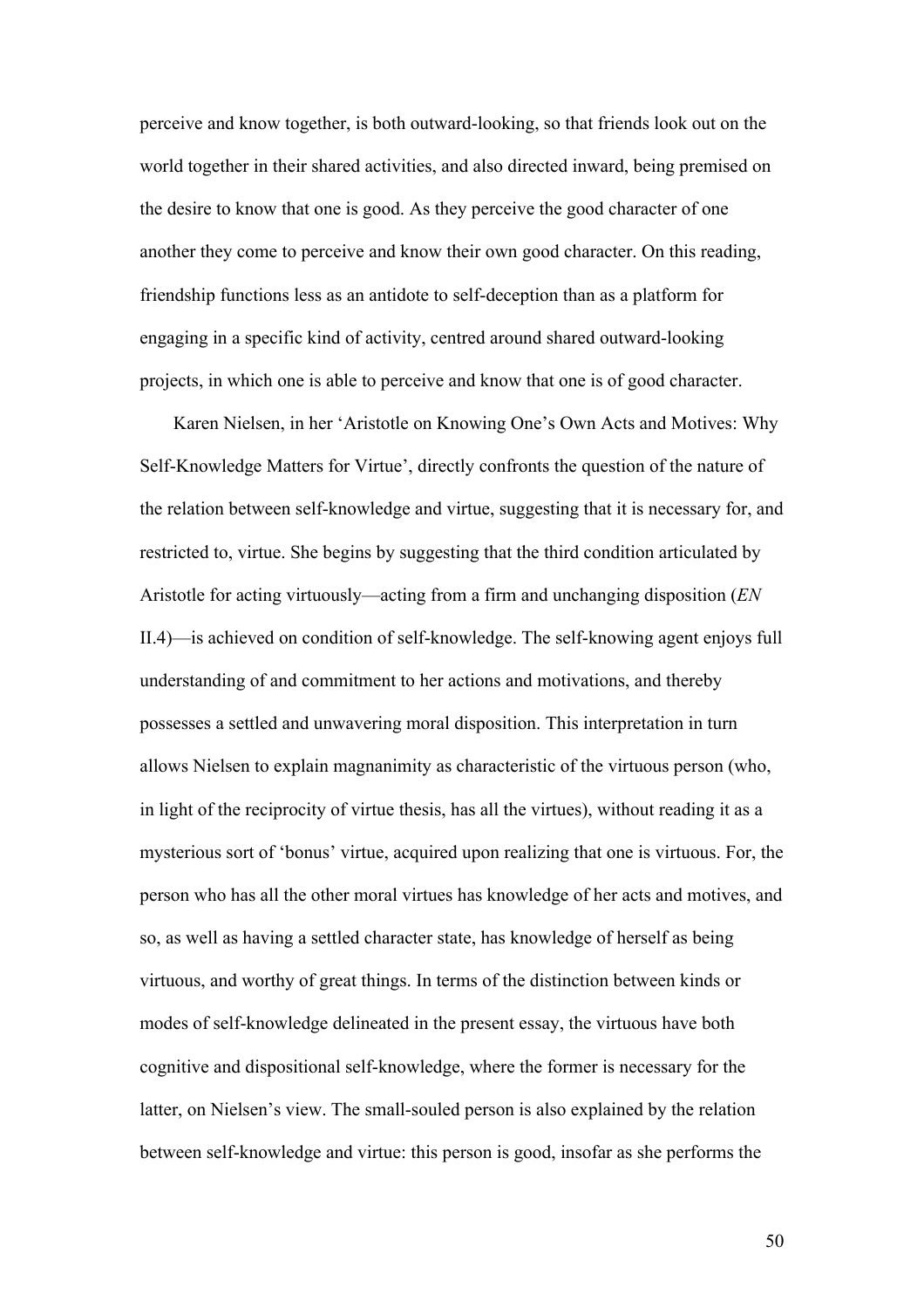right actions and does them for their own sake, but lacks full knowledge of her acts and motives.

Moreover, self-knowledge is confined to the virtuous. The virtuous person knows her own decision for action (her *prohairesis*), while the *akratic* becomes temporarily ignorant of her decision, in failing to attend to it and its affirming function, and so fails to have (what I have called) cognitive self-knowledge, whether or not she correctly appraises her own character as less than virtuous. The vicious, by contrast, do not come to the right decision but neither do they cease to pay attention to their decisions for action. The possible implication, however, that the vicious possess (dispositional) self-knowledge ought to be rejected. For, the vicious person does not perceive or know the true quality of her actions or motives, being in error about their value. Ultimately she is at odds with herself, and her own life does not bring her true pleasure.

# 5. Epicureans and Stoics

# 5.1 Cognitive and Dispositional Self-Knowledge in Epicureanism

For the Epicureans (and as we will see in §5.2 below, perhaps for the Stoics too), the question of cognitive self-knowledge bears an obvious and close connection to the question of dispositional self-knowledge, and, relatedly, to that of its normative value. For, the methodology of Epicurean philosophy requires study of one's own psychological states in order to rid oneself of those that are unwanted—fears, anxieties, intense passions, problematic desires, and the false beliefs they are founded

51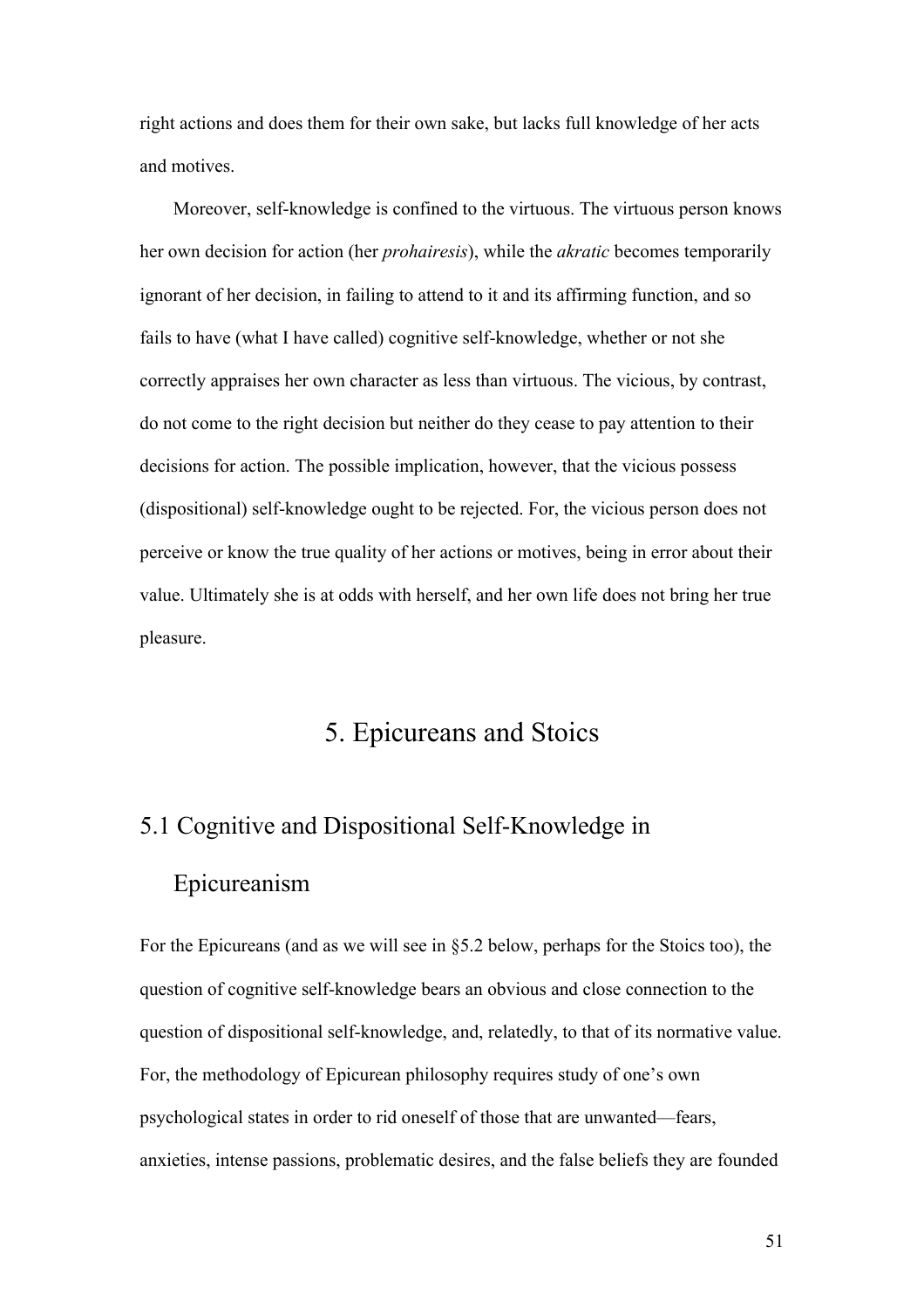upon—and instill in their place those that are acceptable—correct or true beliefs and the ensuing feelings and desires. So a person of good character, who will achieve *eudaimonia*, is someone who as a result of reflective effort comes self-consciously to possess beliefs, feelings, and desires that are neither incorrect, excessive, or unnatural, as well as correct perceptions and true beliefs. As these two modes of ancient selfknowledge are so interrelated in Epicurean thought, we will discuss them in tandem.

The Epicurean sets her sights on the attainment of *ataraxia* and *aponia*, freedom from disturbance of the soul and from pain, as the route to happiness.<sup>61</sup> Disturbance of the soul, in the form of fear, anxiety, unwanted *pathê*, unnatural desires, or desires that are natural but excessive, is rooted in ignorance and false opinion. But as James Warren has pointed out, the Epicurean does not aim at blissful ignorance as if humans were beasts, incapable of forming beliefs. Since we are rational beings, the aim is to possess explanations of the phenomena we tend to experience as fearful or desirous, that are not grounded in false beliefs or ignorance.<sup>62</sup> Irrational fears and problematic desires take many forms, for the Epicureans, the two most prominent being fear of the

<sup>61</sup> Epicurus *Ep. Men*. 127, 131; Lucretius *DRN*, 2.1–61 (=LS21 W), Philodemus *De oec*; XII. 45–XIII. 1–3).

<sup>62</sup> Warren, *Epicurus and Democritean Ethics: An Archeology of Ataraxia* (CUP: 2002), 136– 42; cf. Warren, 'Removing Fear' in *The Cambridge Companion to Epicureanism*, J. Warren (ed.) (CUP: 2009), 235–6.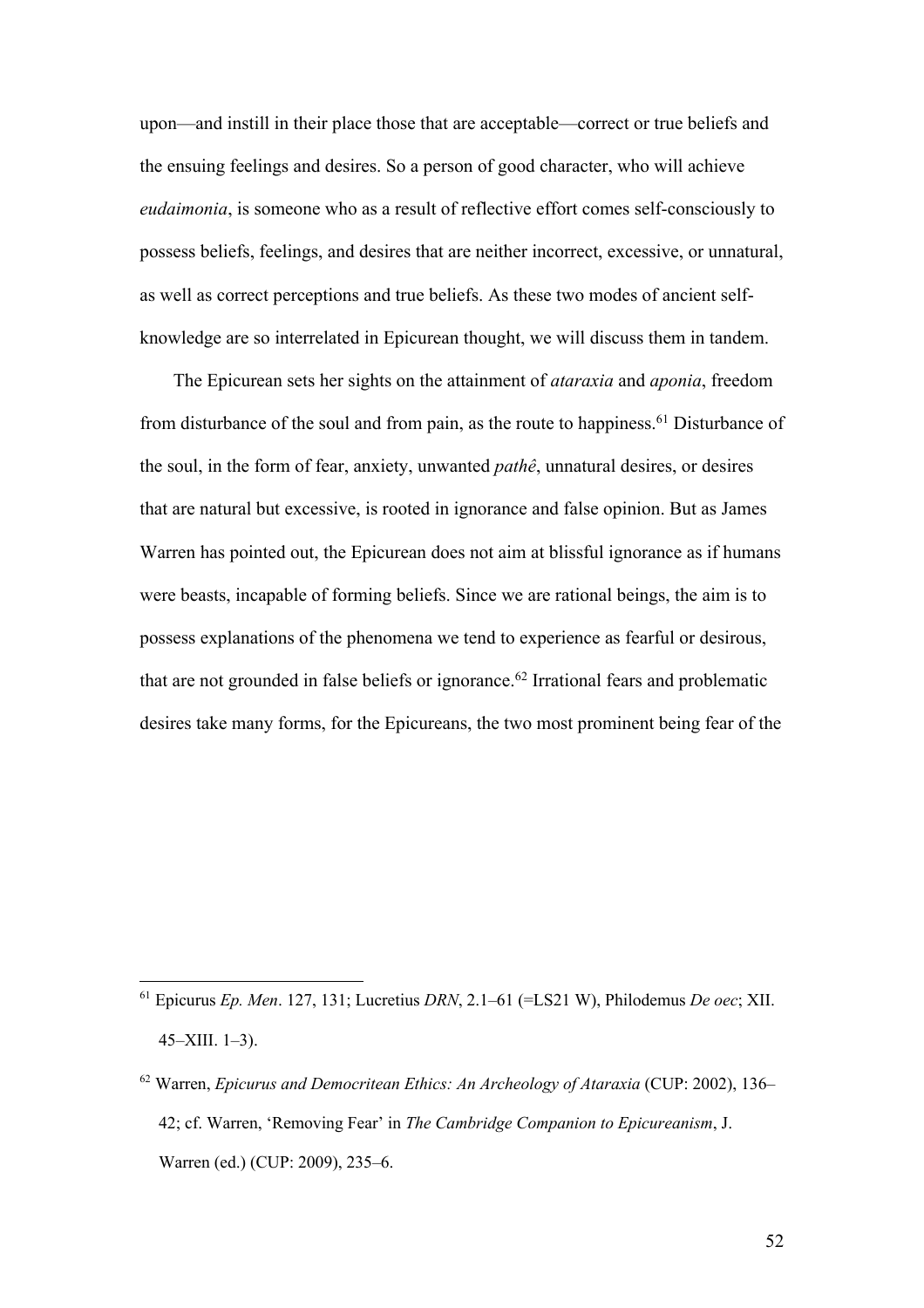Gods and fear of death. $63$  One excessive passion singled out for criticism is anger. $64$ Desires that lead to the soul's dissonance in Epicurean writings are various, e.g. desires for excessive or fine food or drink, for wealth, sex, and honours.<sup>65</sup> The goal of extirpating these problematic mental states presupposes that the agent can and ought to identify the contents of her fears, anxieties, and desires, and reflect on their basis either in reason or in empty (false) belief. Thus, the goal of Epicurean philosophy requires that these psychological states themselves become the objects of higher-order thought and reflection, in order to determine their suitability or otherwise for promoting *ataraxia*.

The different therapeutic strategies and practices recorded by Epicureans illustrate various methods for arriving at cognitive self-knowledge. Some target a troublesome desire by urging reflection on its underlying false belief. 'This question', Epicurus writes, 'should be applied to all desires: what will happen to me if the object

<sup>63</sup> Epicurus, *Ep. Men* 123–4; *Ep. Hdt*. 81, *KD* 81, Usener 548. For recent discussion of these fears, see David Konstan, 'Epicurean "Passions" and the Good Life', in *The Virtuous Life in Greek Ethics*, B. Reis (ed.) (CUP: 2006), 194–205; J. Warren, *Facing Death: Epicurus and his Critics* (OUP: 2004); J. Warren, 'Removing Fear' in *The Cambridge Companion to Epicureanism*, J. Warren (ed.) (CUP: 2009), 234–48.

<sup>64</sup> Philodemus *On Anger*, VIII. 16 – XXXI. 23.

<sup>65</sup> Epicurus *Ep. Men*. 127–32; Epicurus *KD* 29 (=LS21 I). For further discussion of the Epicurean taxonomy of desires, see Julia Annas, 'Epicurean Emotions', *Greek, Roman, and Byzantine Studies* (1989) 30: 145–64; See also her *The Morality of Happiness* (OUP: 1993), 189–98.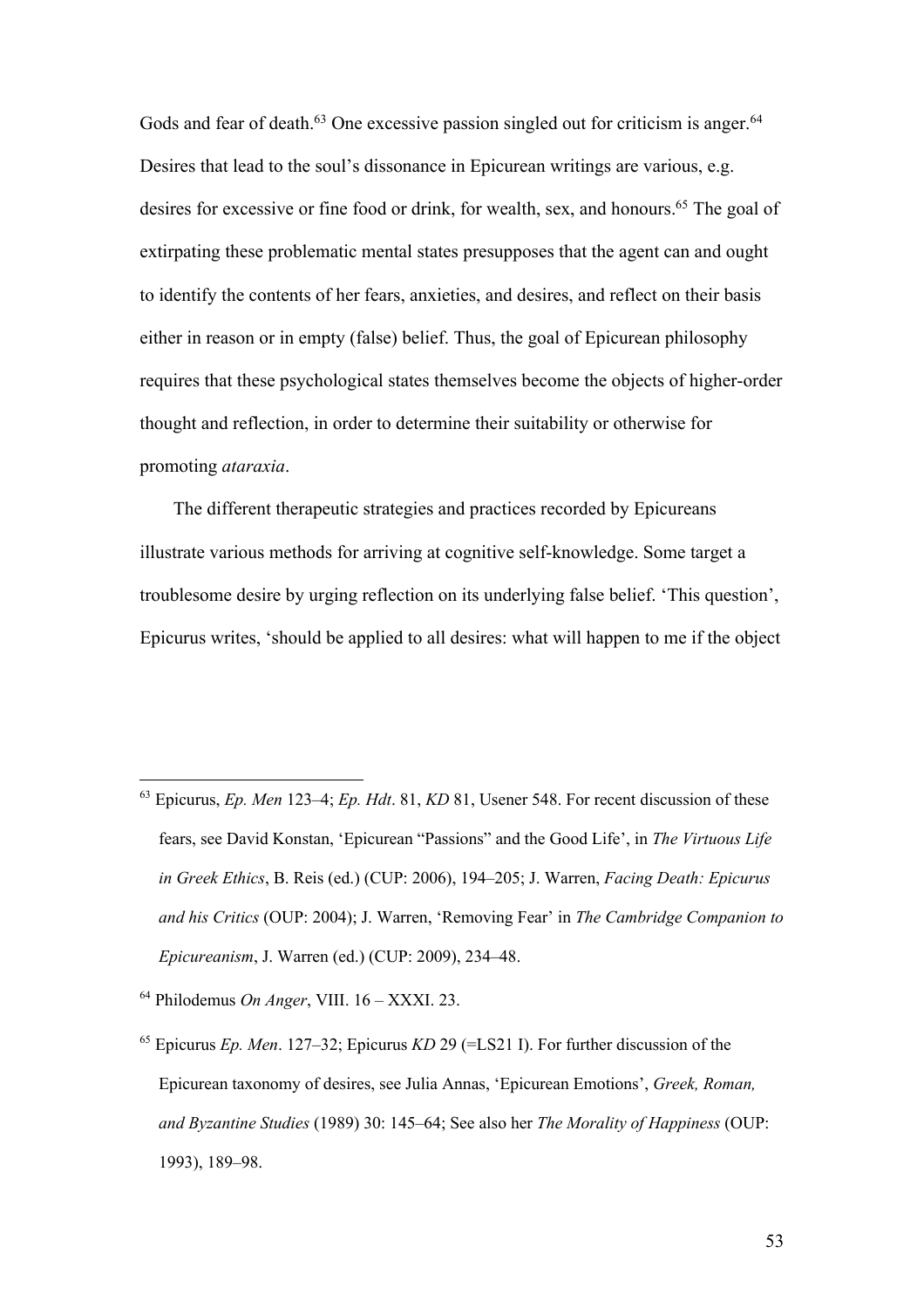of my desire is achieved and what if it is not?'66 Sufficiently critical reflection reveals that in fact nothing serious—no pain—comes from not satisfying problematic desires. It is, rather, the empty or false belief (*kenodoxia*) of the agent, that is pointed to as the cause of its existence and persistence. The content of the false belief is not given, but in many cases it is presumably, as Julia Annas has suggested, something that attaches excessive importance to the particular object of desire as a specification of a more general natural desire—e.g. the desire to eat lobster tonight, as opposed to something merely comestible.67 Alternatively, the underlying belief could attach importance to something of a kind of no real value at all according to the Epicureans, such as honour or wealth.68

Other strategies target the false beliefs directly, by way of argument. Against the fear of death, Lucretius advanced the so-called Symmetry Argument, maintaining that we should be no more troubled by our non-existence after death than we are by the fact of our non-existence before being born.<sup>69</sup> Although the interpretation of the Symmetry Argument has been debated, Lucretius' presumption that people can readily identify as their own the fear of death, and the argument's purpose in providing reasoned grounds for overturning the concomitant belief that death is

- <sup>66</sup> *KD* 71 = LS 21H(2), tr. LS. See too *KD* 30 = LS 21E(3): 'Whenever intense passion is present in natural desires which do not lead to pain if they are unfulfilled, these have their origin in empty opinion; and the reason for their persistence is not their own nature but the empty opinion of the person' (tr. LS).
- <sup>67</sup> Annas, *The Morality of Happiness*, 193–8.
- <sup>68</sup> *VS* 81 = LS 21H(4); Scholion *KD* 29 = LS 21I.
- <sup>69</sup> Lucretius, *de Rerum Natura*, 3.832–42, 972–5.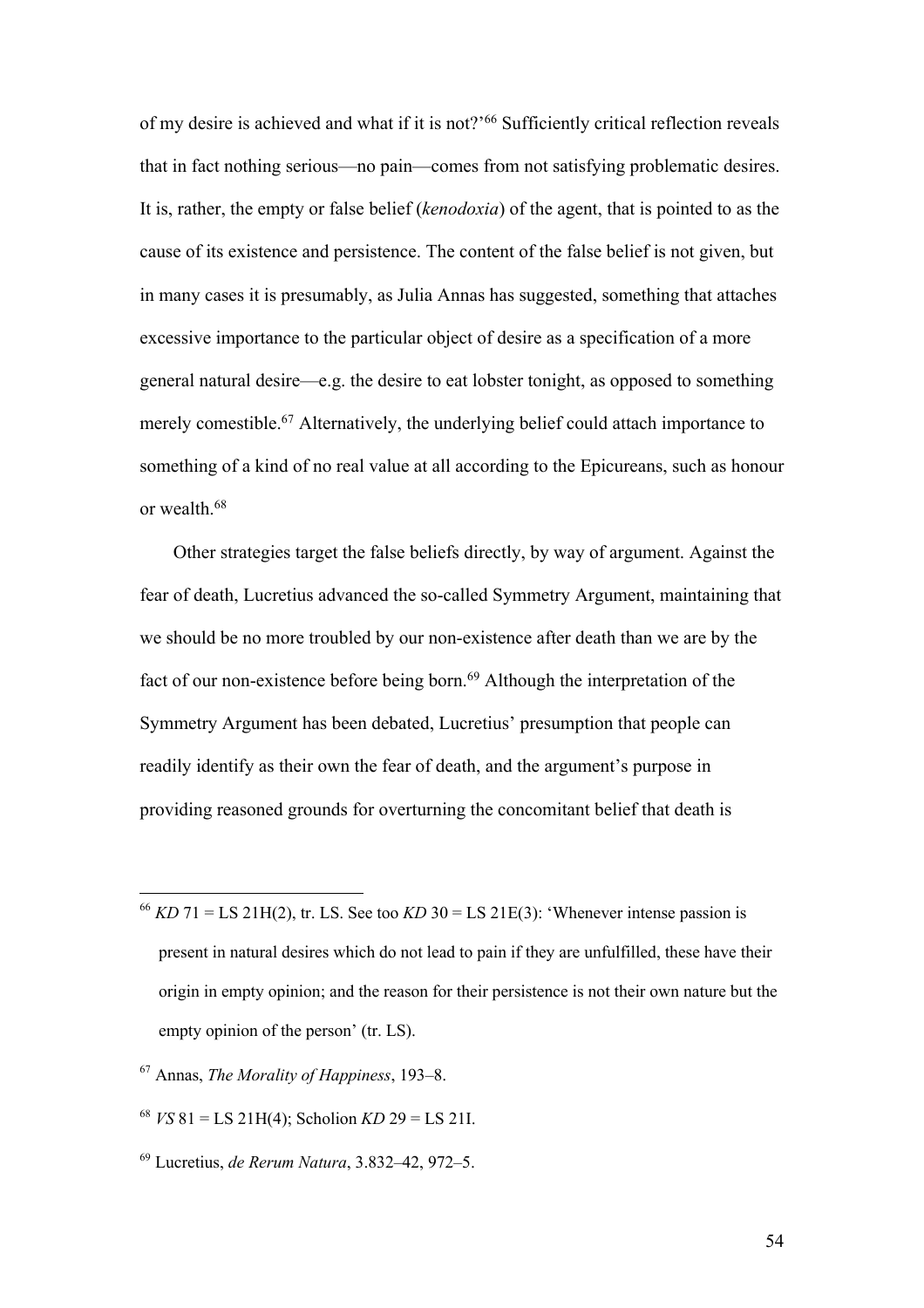fearful, is (relatively) uncontroversial.<sup>70</sup> In addition, Voula Tsouna has described the strategy, internal to the Epicurean school and reported by Philodemus, of directly challenging the false beliefs of a student by way of argument couched in frank speech (*parrhêsia*). The frank speech used may be mild or harsh depending on the strength of the student's character and focuses on the error—the false belief—and not on the character of the student.<sup>71</sup>

Coming to then possess the correct beliefs, and the ensuing feelings and desires, likewise appears to be the result of reflective, effortful consideration of the content of one's own mental states, but also of a meditative effort to undermine the affective causes of potential obstacles and strengthen those conducive to the correct states. So Epicurus in the Letter to Menoeceus: 'Accustom yourself to the belief that death is nothing to us.<sup>'72</sup> He goes on to provide reasons in favour of the true belief, but it is also worth noting that the use of the verb (*sunethizô*, accustom), implies a role for practice and repetition over time, either of the true beliefs themselves, or the arguments for them, or both. He later writes: 'Practice these things and all that belongs with them in relation to yourself by day and by night . . . and you will never

 $70$  Whether the Symmetry Argument is directed against the (false) belief that the fact of being mortal is fearful, or the (false) belief that the state of being dead is fearful, is at the core of the interpretive difficulties. For a thorough recent discussion of the relevant issues, see Warren, *Facing Death: Epicurus and his Critics* (OUP: 2004), 58–68.

 $71$  Tsouna points out that once the lesson is learned, the error is forgotten: 'Epicurean' Therapeutic Strategies', in *The Cambridge Companion to Epicureanism*, J. Warren (ed.) (CUP: 2009), 252–4.

<sup>&</sup>lt;sup>72</sup> Epicurus, *Ep. Men.*,  $124 = LS 24A(1)$ .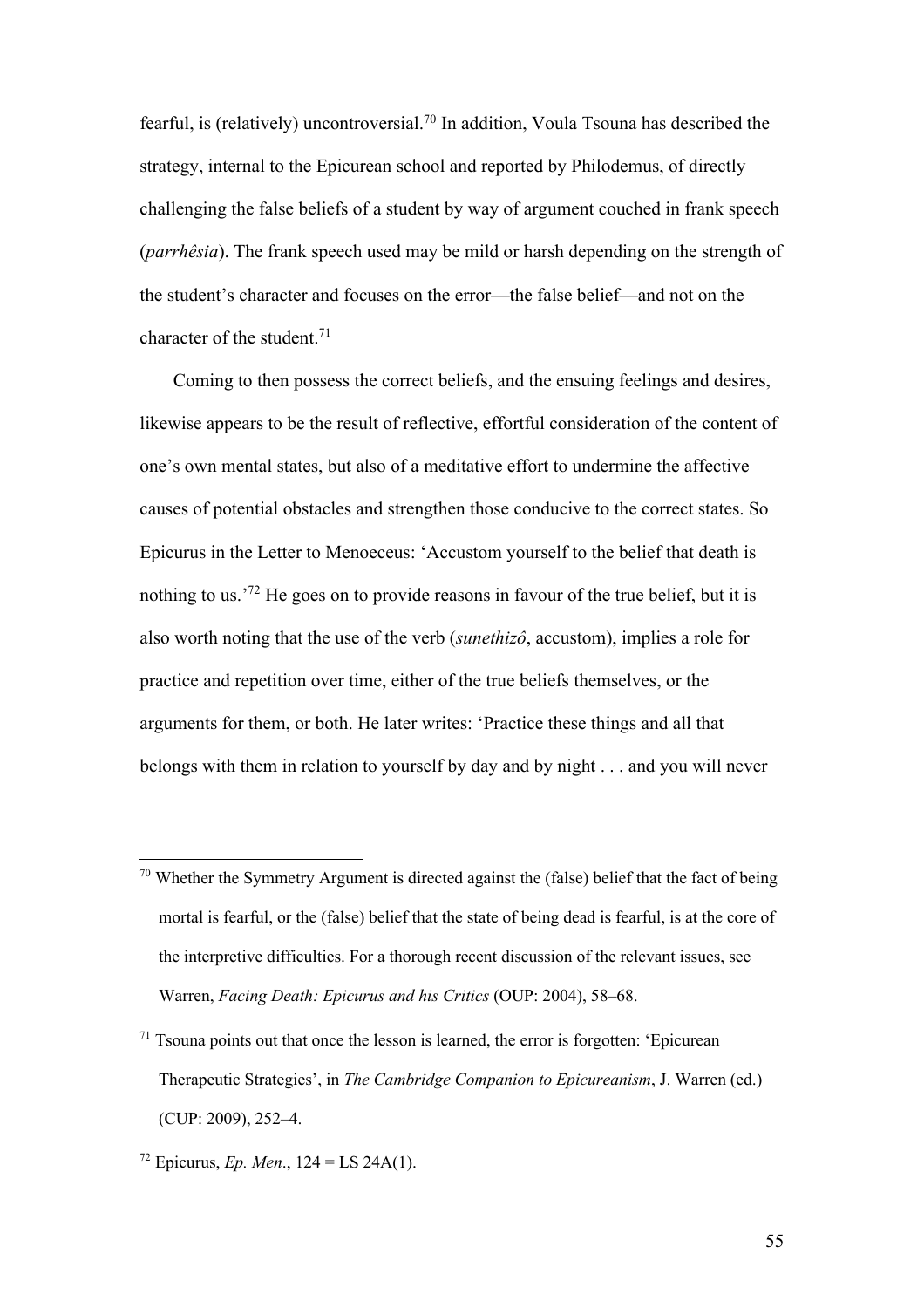be disquieted, awake or in your dreams, but will live like a god among men.'73 This suggests that arriving at a correct belief by argument alone is not sufficient to bring about the right feelings and desires, but that their transformation takes time and repetition.74 However, in tandem with these meditative or repeated therapeutic practices, sustained and systematic identification and reflective, evaluative scrutiny of the content of the agent's psychological states—and so cognitive self-knowledge—is demanded by Epicurean thought.

We turn now to knowledge of one's character in Epicureanism. In the extant remains of *On Nature*, Epicurus makes some suggestive remarks about our individual 'natures'. He speaks of our 'original constitution' or 'nature', and suggests that the development of our characters is in some sense 'up to us' and dependent upon our beliefs.75 These fragmentary statements have been much disputed, but the prevailing orthodoxy has it that Epicurus means to contrast our undeveloped atomic nature with our developed character or state, itself ultimately comprehensible in physical, atomic

<sup>&</sup>lt;sup>73</sup> Epicurus, *Ep. Men.*,  $135 = LS$  23J. As Tsouna points out, Lucretius also stressed the importance of practice, repetition, and memorization ('Epicurean Therapeutic Strategies', 256–9).

<sup>74</sup> Perhaps the Epicureans thought the affective components of *pathê* and desires take time to undergo change, or that repetition promotes associations among impressions that lead to the right action, or that memorization of central principles itself causes them to be causally efficacious in belief formation. Or perhaps repetition and accustoming oneself to what is true is necessary, somehow, to counter opposing fears and desires. For further discussion, see Tsouna, 'Epicurean Therapeutic Strategies', 254–5.

<sup>75</sup> Epicurus, *On Nature*, 34.21–1=LS 20B; 34.26–30=LS 20C.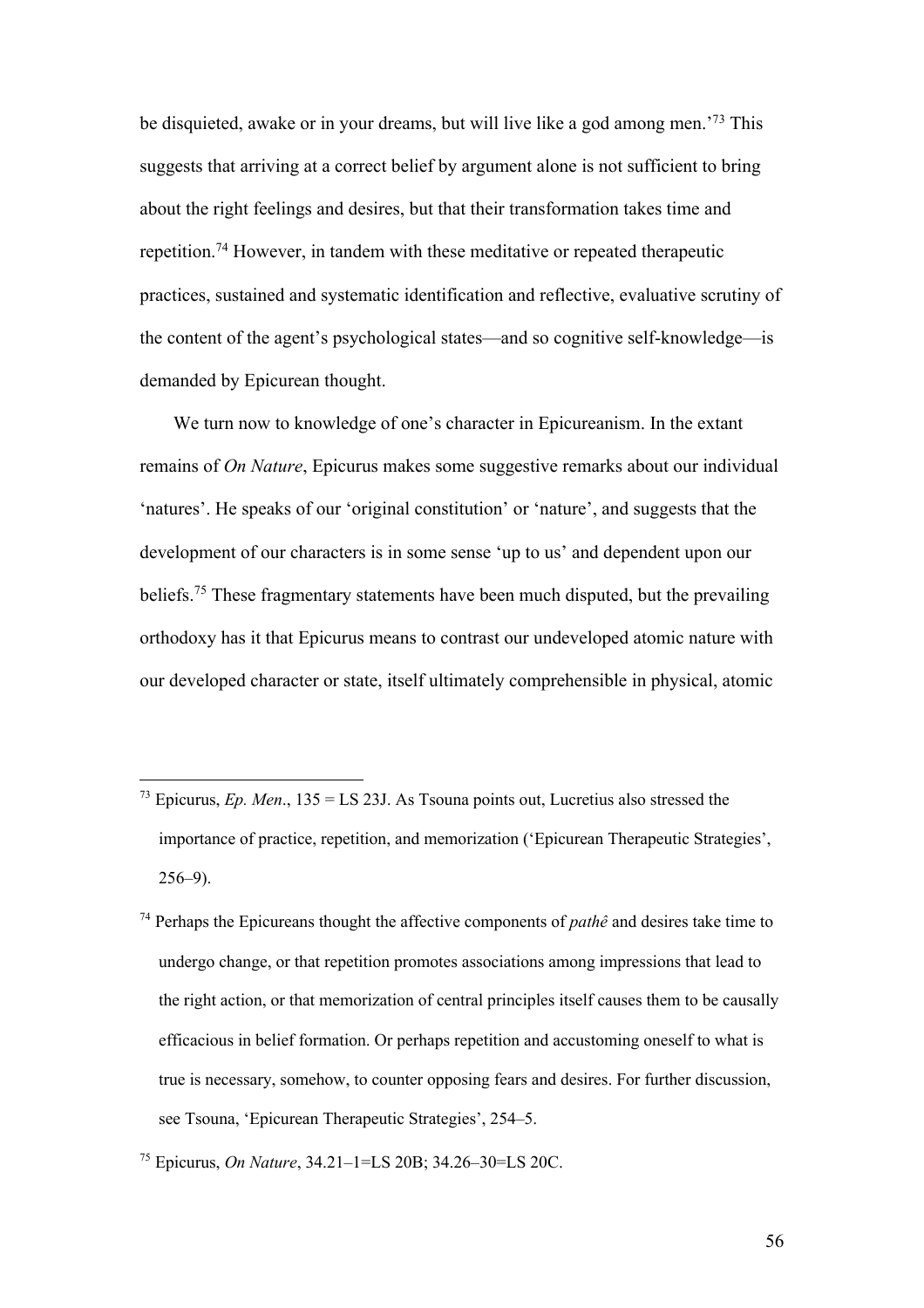terms, and claims that we are ourselves responsible for this development over time.<sup>76</sup> Lucretius too writes that people, like animals, have natural character types, but that their development falls under the power of reason, so that if we rid ourselves of false beliefs we are able to live lives comparable to the gods.<sup>77</sup> It seems clear that the sorts of therapeutic practices discussed above, and the cognitive self-knowledge that I argued it involves, will be crucial to correct and self-conscious development of character and so for dispositional self-knowledge and the attainment of *eudaimonia*. However, as Tsouna has pointed out, Philodemus connects the Epicurean theme of responsibility for character development with the absence of knowledge of one's current character, good or bad, and so with the absence of dispositional selfknowledge. In 'On Frank Speech', he writes that people affected by vices are like those who desire pleasure and shrink from pain too much in being irrational and in not

<sup>76</sup> Proponents of the orthodox view include Julia Annas, 'Epicurus on Agency', in *Passions and Perceptions: Studies in Hellenistic Philosophy of Mind, Proceedings of the 5th Symposium Hellenisticum*, J. Brunschwig and M. Nussbaum (eds) (CUP: 1993), 53–71; Susanne Bobzein, 'Did Epicurus Discover the Problem of Free Will?', *Oxford Studies in Ancient Philosophy* (2000) 19: 287–337; Timothy O'Keefe, 'The Reductionist and Compatibilist Argument of Epicurus' *On Nature*, Book 25', *Phronesis* (2002) 47: 153–86. The chief proponent of the dissenting 'emergentist' view is David Sedley, in his 'Epicurean Anti-Reductionism', in *Matter and Metaphysics*, J. Barnes and M. Mignucci (eds) (Naples: 1988), 295–327. For a neat recent summary of the main positions in the debate see Christopher Gill, 'Psychology', in *The Cambridge Companion to Epicureanism*, J. Warren (ed.) (CUP: 2009), 134–8.

<sup>77</sup> Lucretius, *de Rerum Naturum*, 3.307–22; cf. Timothy O'Keefe, *Epicurus on Freedom* (CUP: 2005).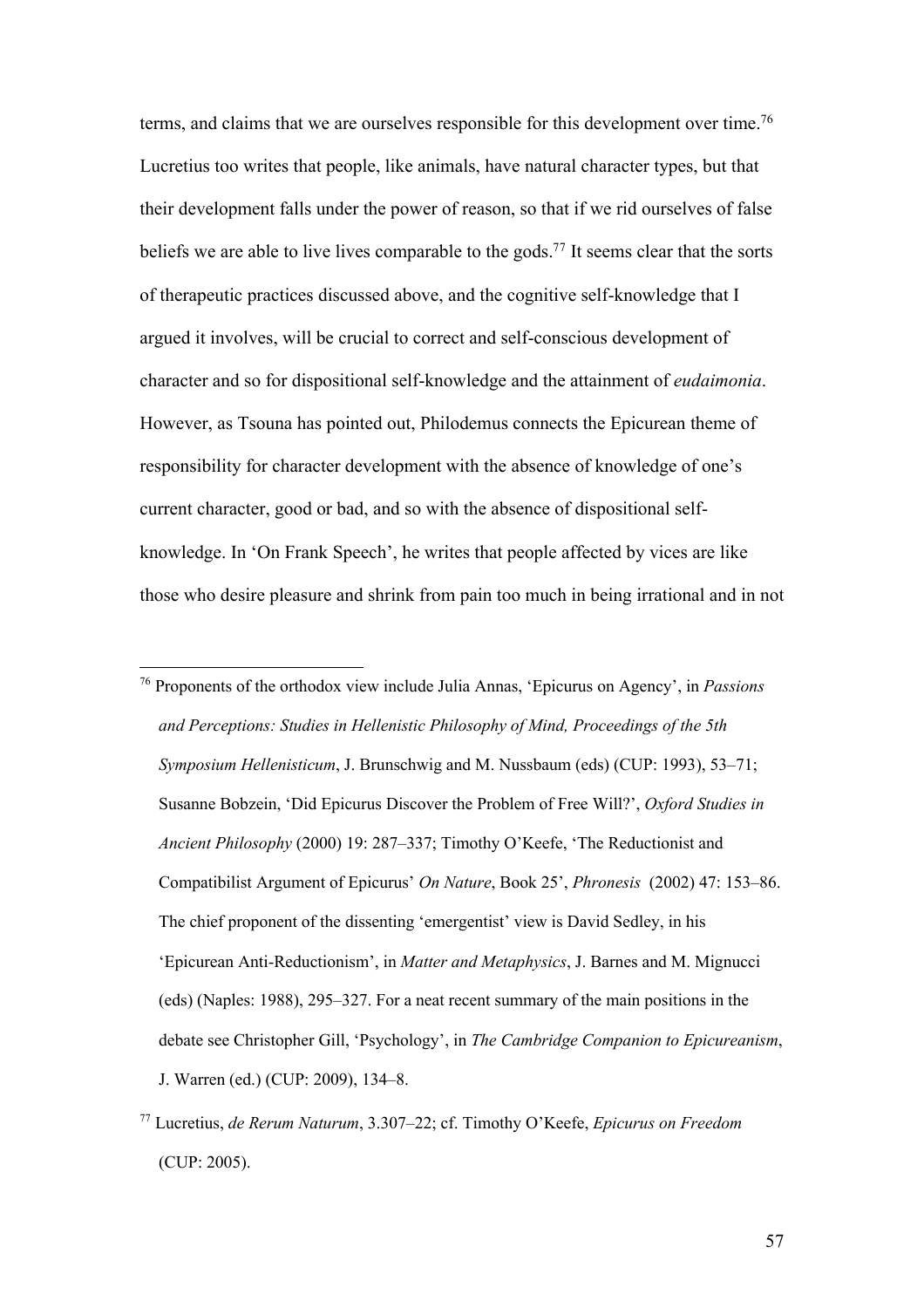knowing themselves. In another, 'On Arrogance', arrogant people are also said to lack knowledge of themselves. For if they did possess it, Tsouna writes, they would, according to Philodemus 'register negative reactions towards themselves, would grieve about their own condition, and would seek to improve themselves'.78

Given the significance and high value Epicurus places on friendship, as something both useful and good in itself,  $79$  the texts surveyed so far may lead us to wonder what role, if any, friends play in acquiring dispositional self-knowledge. The prominence Philodemus accords to the person in the role of teacher strongly suggests that the process of proper development of one's character is not a solo pursuit. Other questions concern the process of therapy sometimes employed by the Epicureans, of repetitive meditations on the truth or falsehood of certain beliefs—why is such therapy necessary? Why, that is, is it not enough to accept the truth or falsehood of the relevant belief for the agent to come to possess the correct emotional or desiderative or motivational state?

## 5.2 Cognitive and Dispositional Self-Knowledge in Stoicism

The Stoics, like the Epicureans, adopted a therapeutic method of philosophy and were greatly exercised by the problem of how to rid oneself of false beliefs, in both moral and purely epistemic contexts. It is not as obvious, however, that in the Stoic case, moral improvement or flourishing depended upon accurately discerning the content of one's false beliefs or that the adoption of true beliefs was a self-conscious matter. As

<sup>78</sup> Tsouna, 'Epicurean Therapeutic Strategies', 261.

<sup>79</sup> Epicurus, *VS*23 = LS 22F(1); *VS*78 = LS 22F(7); *KD*27–28 = LS 22E(1–2); cf. Seneca, *Letters* 19.10 = Usener 542 = LS 22I.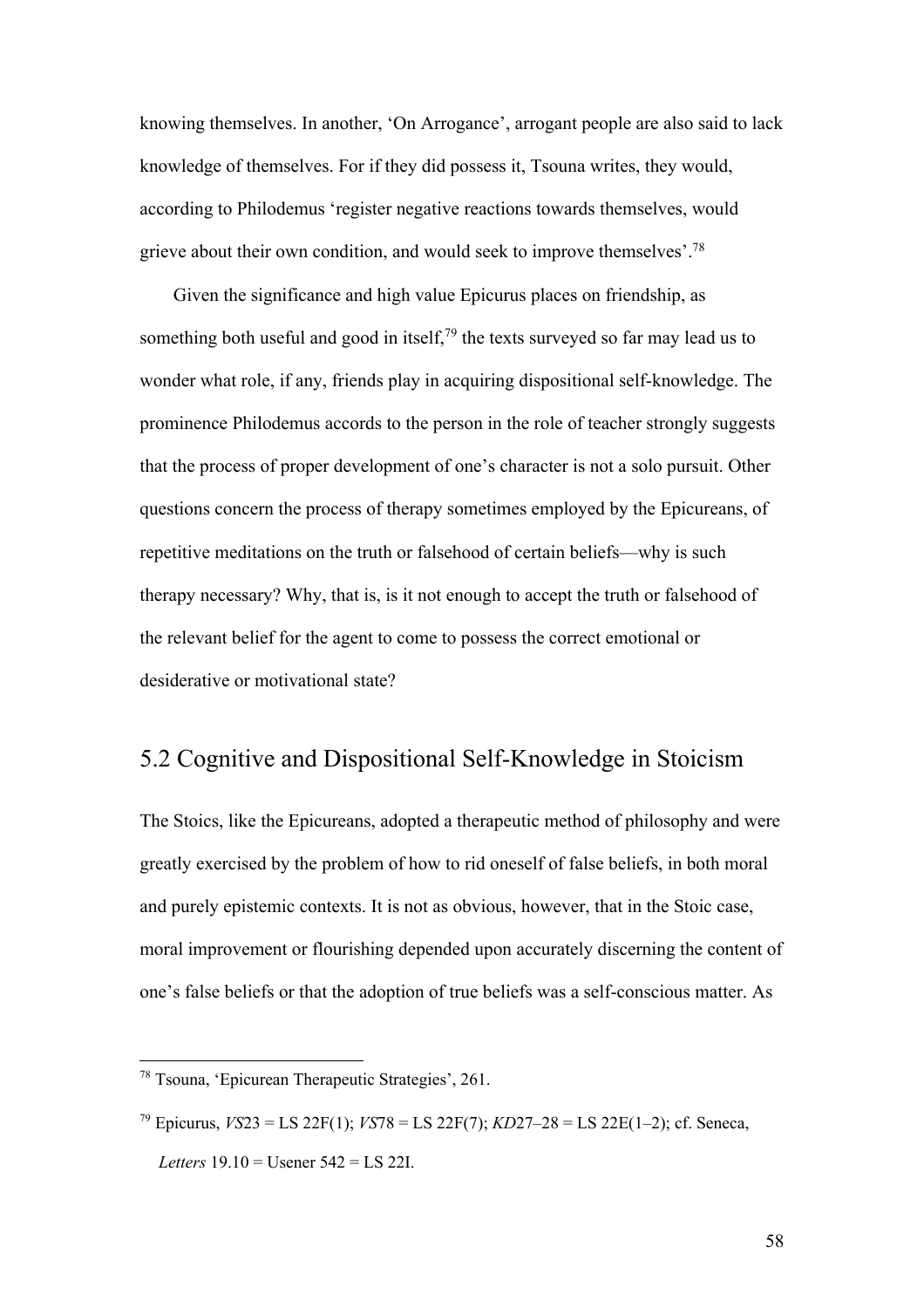we will see, it is a more open interpretive question whether the Stoics countenanced cognitive self-knowledge, even, as we will see, in the case of the Sage. By contrast it seems clear that the Stoic sage would possess dispositional self-knowledge, although again matters are uncertain in the case of the student of virtue. Finally, Hierocles' claim that we perceive ourselves may be understood to involve or consist in either cognitive or dispositional self-knowledge.

Although a great deal of Stoic thought instructs the student to direct her gaze inward, in order to extirpate the emotions—reducible for the Stoics to false beliefs or to adopt the correct attitude of indifference to matters such as health or wealth, Stoicism can be read as not demanding the reflective or introspective realization on behalf of the agent that she has some particular false impression with a determinate content. Stoic intellectualism involves the claim that all impulses (emotions, good feelings, preferences, and dispreferences) are cognitive, consisting entirely of beliefs, or, for the Sage, episodes of knowing.<sup>80</sup> One plausible consequence of this intellectualism is that it is enough to come to the realization that, e.g. the impression that 'food is good' is false for one to no longer have the impression, let alone assent to it, and so to no longer have the relevant opinion and concomitant desire for food. There will be no false impulse of which she ought to become aware and rid herself, only the true belief that food is on the whole to be preferred and something to go for, even though as something in itself neither good nor bad, it is something to which she is ultimately indifferent. The lack of importance accorded to habit or habituation by many of the Stoics, in contrast to the Epicureans, can be taken as further evidence that for the Stoics generally the transformation of assent (or belief), and so of the

<sup>80</sup> For further discussion, see Tad Brennan, *The Stoic Life* (OUP: 2005) 82–113.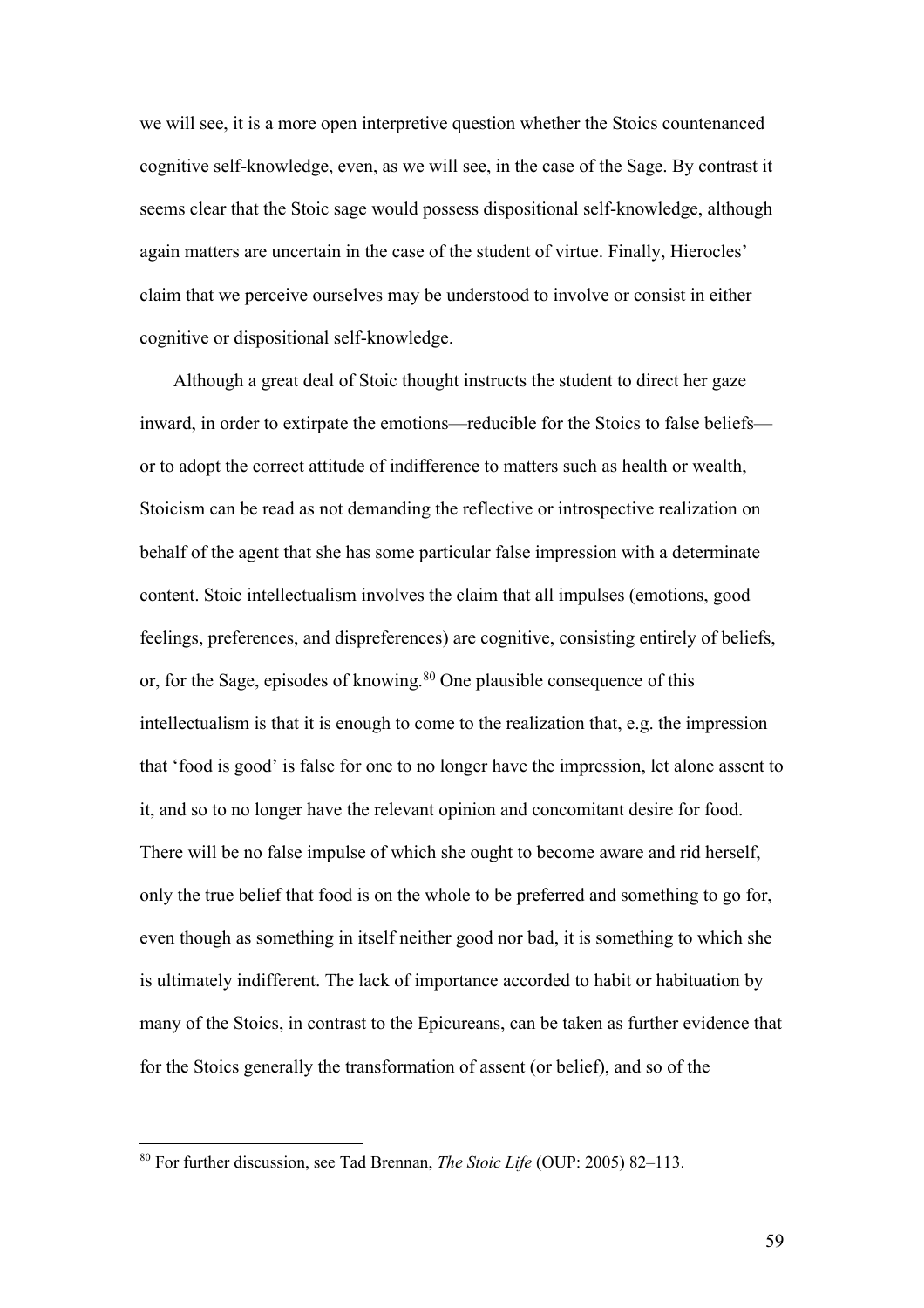emotional states, is instantaneous (as one could be lead to expect on a purely cognitive view of *pathê*).81

Similarly, but for different reasons, one might think that the Stoics did not countenance self-knowledge of *katalêptic* impressions (those arising from and stamped in accordance with what is, and which could not arise from what is not) $82$  for the virtuous person who assents to such. Michael Frede argued that the mark of the *katalêptic* is not, for the Stoics, such as to be available to introspection by the agent, but is a causal feature of the impression that has special motivational force.<sup>83</sup> Some support is found in Sextus: 'impressions are *katalêptic* to the extent to which they draw us on to assent and to adjoin to them the corresponding action' (*M*. 7.405, tr. Hankinson).84 If this interpretation is right, assent to the *katalêptic*, and so virtue, does not require cognitive self-knowledge.

There is, however, textual evidence to suggest that nonetheless the Stoic Sage would reflect upon and so know the content of the impressions she assents to, as a result of her general awareness of the role of impressions in thought, action, and *eudaimonia*, and of the Stoic claim that the *katalêptic* impression is the criterion of

- <sup>81</sup> Note that Galen's reference to habits in *On Hippocrates' and Plato's Doctrines*, 4.7.24–41 (=LS 65P) is intended to underline the role of habituation in establishing the emotions (false and morally troublesome), rather than in bringing about moral progress.
- <sup>82</sup> Also called a 'cognitive' impression in Long and Sedley. Cicero, *Acad.* 2.77–8 = LS 40D; Sextus Empiricus, *M* 7.247–52 = LS 40E; DL 7.46 = LS 40*C.*
- <sup>83</sup> Frede, 'Stoics and Skeptics on Clear and Distinct Impressions', in *The Skeptical Tradition*, M. Burnyeat (ed.) (Berkeley: 1983), 85.
- <sup>84</sup> R. J. Hankinson, 'Stoic Epistemology', in *The Cambridge Companion to the Stoics*, B. Inwood (ed.) (CUP: 2003), 72. For Hankinson's discussion of Frede, see 73.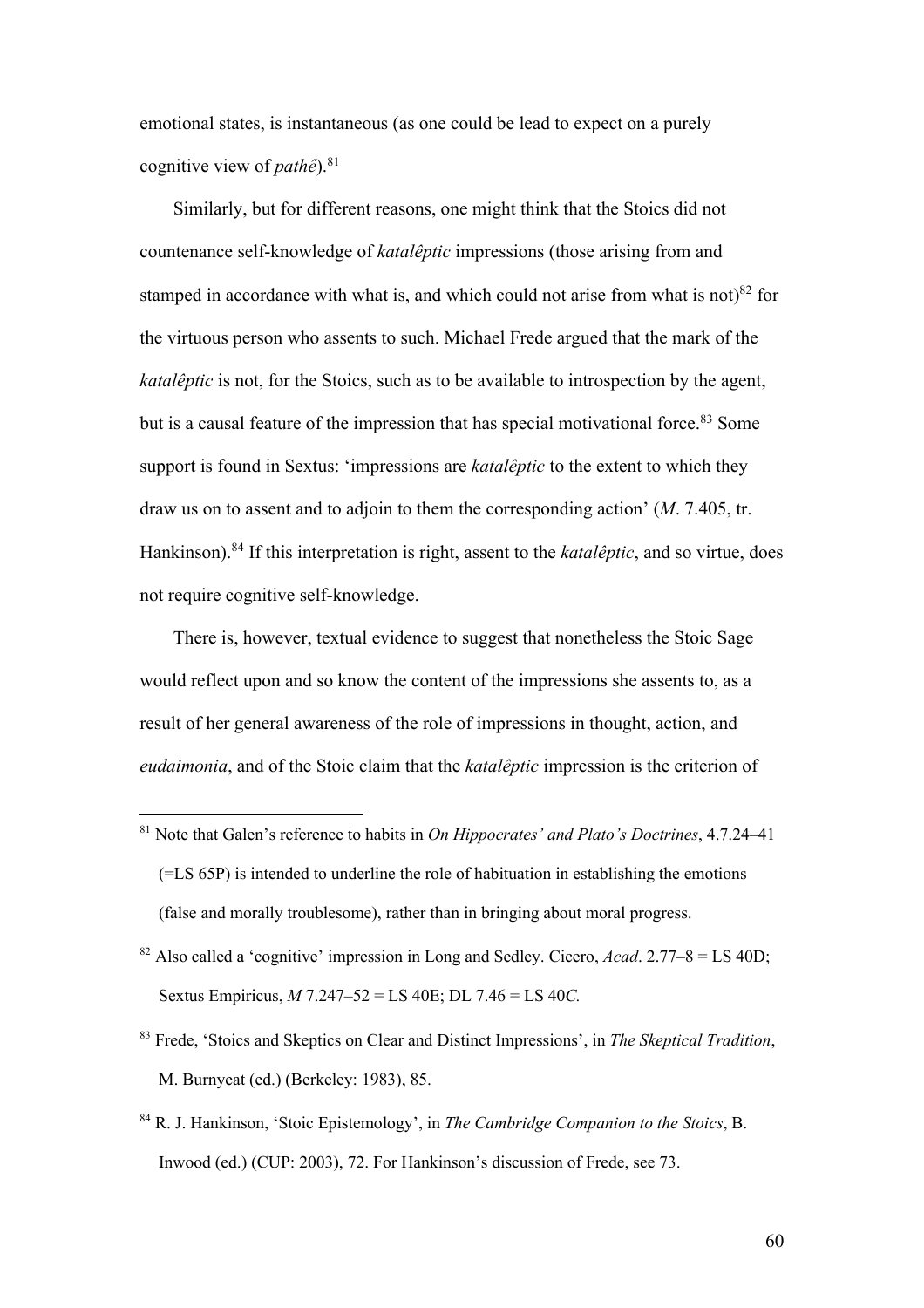truth. As Hankinson observed, if the *katalêptic* is criterial, then since assent (or the withholding of assent) is voluntary, we might think that the Sage and, perhaps, the student of virtue, ought to be able to discern the *katalêptic* from the *non- katalêptic* by grasping and reflecting upon the content of her impressions.85 Just how the *katalêptic* could be discerned is a topic of debate, since it is unclear what internal mark the impression could bear that would serve to distinguish it from its opposite in all conceivable cases. Nonetheless some fragments suggest a reflective effort directed towards impressions, such that the agent has a clear view of their content, and in certain cases withholds assent. In the 'Anonymous Stoic Treatise', the author says that 'one who is non-precipitate should not be pulled by an incognitive [non*katalêptic*] impression . . . and keeps control over his assents', and that 'wise men . . . also give greater attention to ensuring that their assents do not occur randomly, but only in company with cognition'.86 And Diogenes Laertius describes non-precipitancy as 'the science of when one should and should not assent'.87 It is significant that these texts are not inconsistent with the quote above from Sextus. Therefore, absent textual support to the contrary, I suggest that it seems likely the Stoics considered the Sage able to discern the *katalêptic* by attentive introspection, though how they are able to

<sup>85</sup> Hankinson, 'Stoic Epistemology', 65–75.

 $86$  LS 41D(1); (3), tr. LS.

 $87$  DL 7.46–7 = LS 31B(2). See also Plutarch, *On Stoic Contradictions* 1056E–F = LS 41E; Sextus, *M* 7.151–7 = LS 41C; Anonymous Stoic treatise (Herculaneum papyrus 1020) = LS 41D.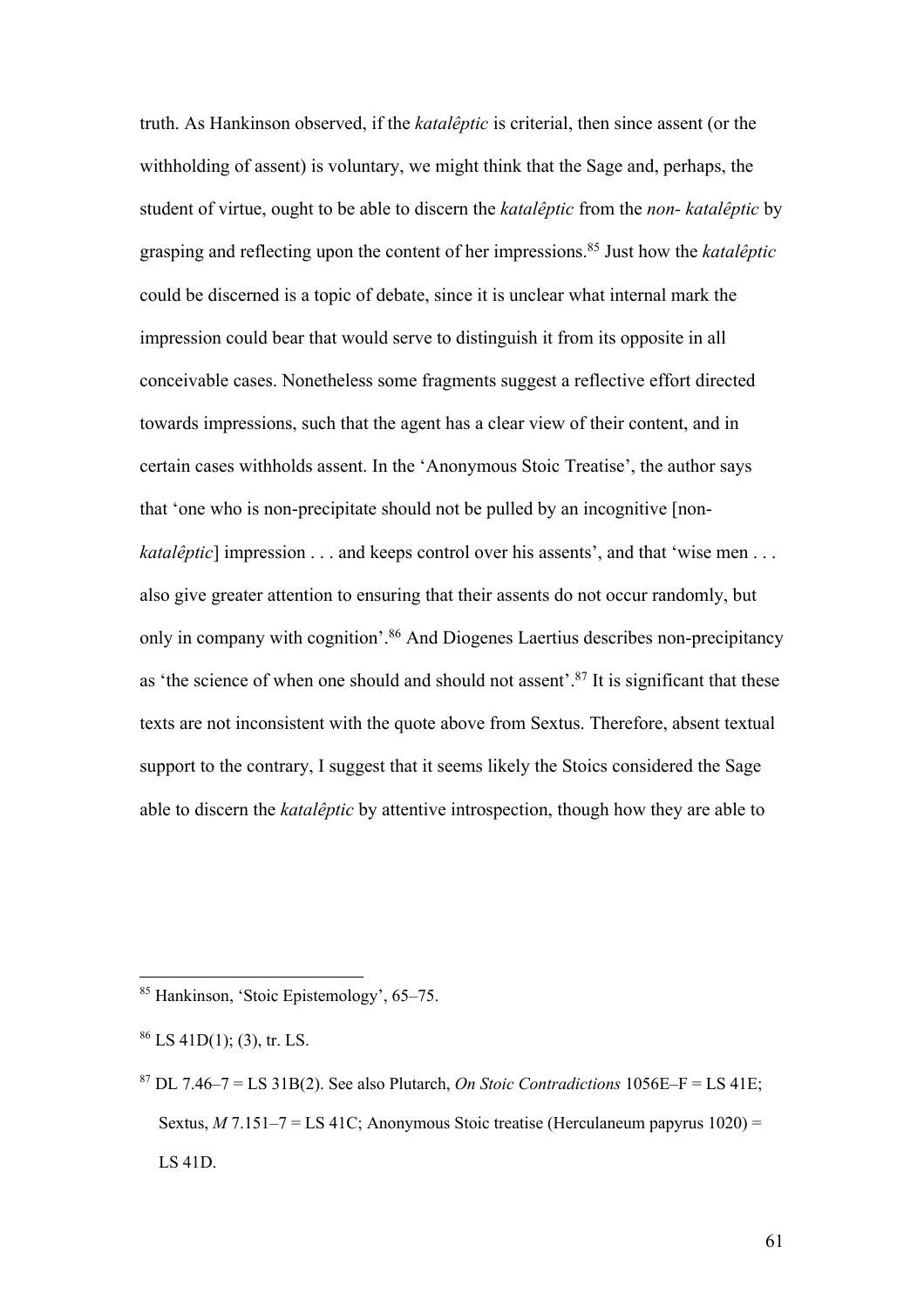do this remains a question for further research. In this case, then, the Stoics can be said to have countenanced cognitive self-knowledge.<sup>88</sup>

Perhaps, in addition, Hierocles' claim that all animals perceive themselves from birth—their own bodily parts and their function, e.g. hearing for ears, piercing for horns<sup>89</sup>—can be read as further support for this view. As Long has shown, in these passages Hierocles isolated the phenomenon now known as proprioception.<sup>90</sup> Moreover, animals perceive themselves continuously, due to the thorough mixing of (material) soul or breath (pneuma) and body, in which the soul and body exert mutual pressure on one another, giving rise to an impression in the soul.<sup>91</sup> If, in humans, selfperception gives rise to a *katalêptic* impression, self-perception would appear to amount to self-knowledge: assenting to the impression 'this is me' would be an instance of knowing (for the Sage) and an instance of *katalêptic* (for the Sage and the student of virtue alike). Long argued that the referent of self-referring terms such as 'I', and so the self, for the Stoics was the *hêgemonikon*—or, for Epictetus, *prohairiesis*—and that it was constituted by a continuous, unified series of

<sup>88</sup> See also Marcel van Ackeren, 'Self-Knowledge in Later Stoicism', in *Self-Knowledge: A History*, U. Renz (ed.) (OUP: 2017), 61–77; and A. A. Long 'Representation and the Self in Stoicism', in *Companions to ancient thought 2: Psychology*, S. Everson (ed.) (CUP: 1991), 102–20, discussed below, this section.

<sup>89</sup> Hierocles, *Elements of Ethics*, 1.34–9, 51–7, 2.1–9 = LS 57 C.

 $90$  That is, perception of one's bodily parts and their location. A. A. Long, 'Hierocles on Oikeiosis and Self-Perception', in *Stoic Studies* (CUP: 1996), 250–63.

<sup>&</sup>lt;sup>91</sup> Hierocles, *Elements of Ethics*,  $4.38 - 53 = LS 53 B (4 - 9)$ .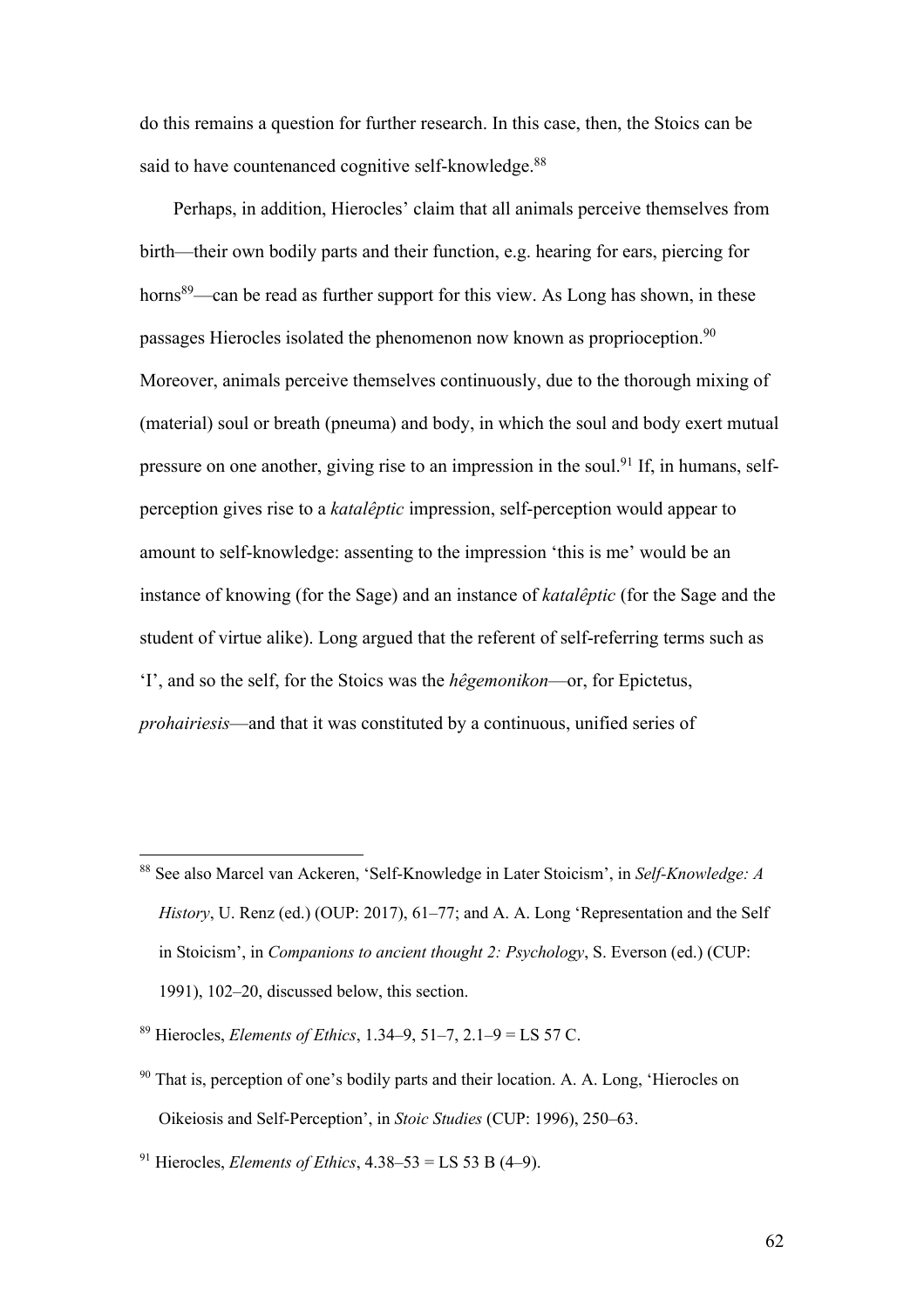impressions.92 Self-perception is the impression of oneself as the subject of one's own unique experiences, individual and particular, which is in addition the interpreter of the impressions it receives, capable of giving or withholding assent. But this idea of the grasp of onself as the subject of experiences, able to determine and reflect upon its own impressions via introspection—and so achieve what I have called cognitive selfknowledge—should not be confused, Long maintains, with the notion of a transcendent 'I' or ego, to whom these experiences belong but is not itself identical with them. Self-perception, together with the notion of a unitary consciousness or *hêgemonikon* that perceives itself, is no precursor to that later development in philosophy.

In relation to dispositional self-knowledge, it seems right to suppose that the Sage knows herself to be virtuous. For, the Sage assents only to *katêleptic* impressions, has knowledge concerning the right thing to do on any occasion, and also appears to act in full awareness of her actions being virtuous. <sup>93</sup> Thus the Sage, who would be aware of

 $92$  Among the innovations of Stoic philosophy, writes Long, ought to be included the conception of a unitary consciousness in just this sense. A. A. Long, 'Representation and the Self in Stoicism', in *Companions to Ancient Thought 2: Psychology*, S. Everson (ed.) (CUP: 1991), 106–7.

 $93$  Only the Sage possesses knowledge according to the Stoics, as a result of giving strong assent to a *katêleptic* impression, while non-ignorant students of virtue possess apprehension. Impulses that are true are those experienced by the Sage, and are assents to *katêleptic* impressions about what it is good to do or refrain from doing. These are not emotions but 'good feelings' (*eupatheiai*): they are milder experiences, and include joy, watchfulness, and wishing or volition (Cicero, *Acad*. 1.42 = LS 41B (2–4); Sextus Empiricus, *M* 7.150–2; = LS 41 C (1–5) Stobaeus 2.73,16–74.3 = LS41H; DL 7.116 = LS

63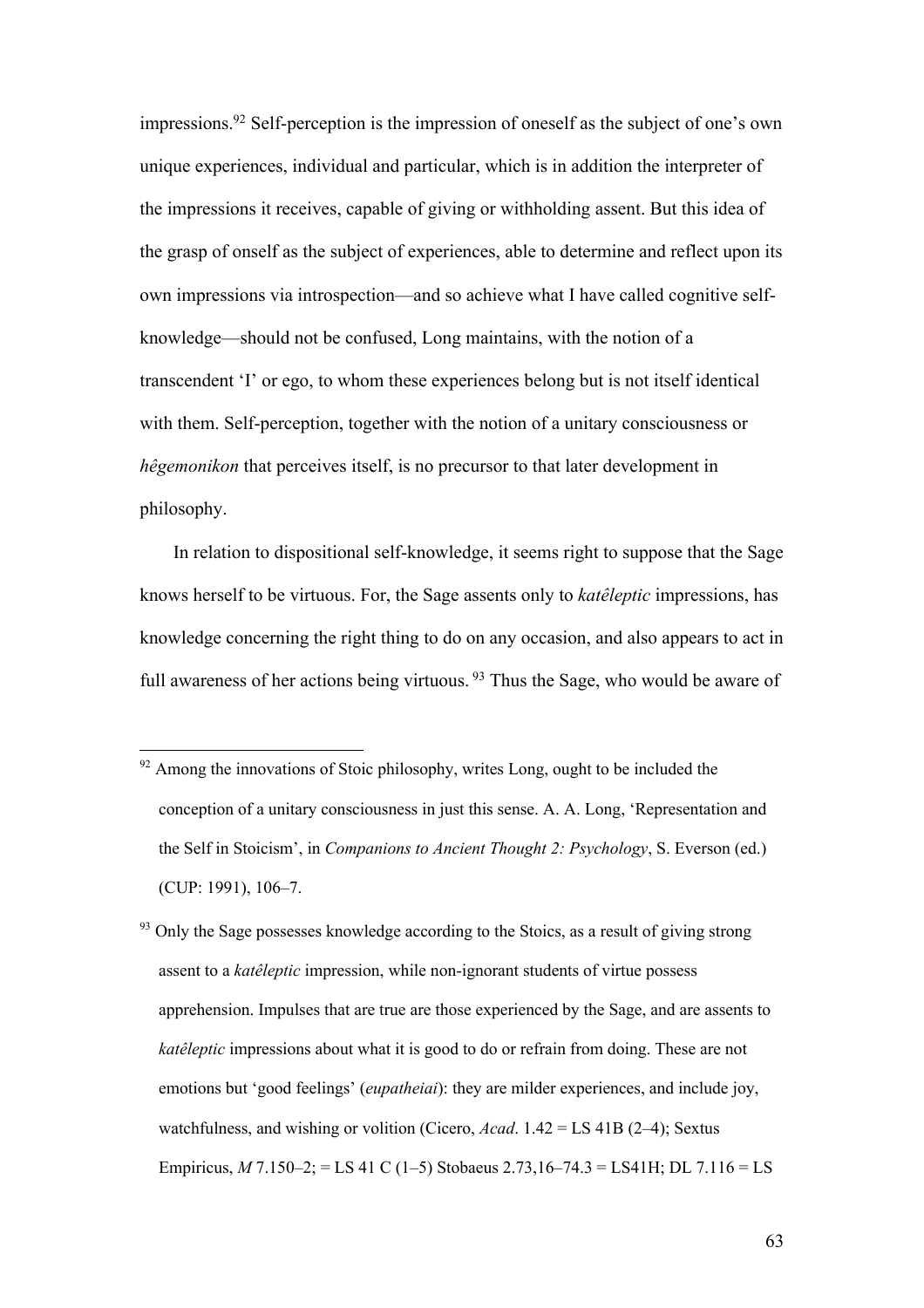the Stoic tenet that only actions performed from a virtuous disposition are truly virtuous, would know her own actions as virtuous, and likewise her own character to be virtuous.94 Whether the student of virtue on the Stoic picture ought to be regarded as possessing dispositional self-knowledge, however, is less clear. If she has some correct beliefs about Stoic thought, she might believe, e.g. that the emotions are not had by the virtuous. And so, experiencing emotions, she would be in a position to correctly assess herself as not virtuous. But equally she may lack the beliefs that would result in a correct moral appraisal of herself. And given that the student would not undergo a process of habituation, that path to discerning and correcting false beliefs (via cognitive self-knowledge) and so to discerning and correcting one's moral character, would not be available. It seems that the path to virtue and *eudaimonia* for the student of virtue lies not in grasping the truth about her character but discerning those impressions that deserve her assent.95

#### 5.3 Warren and Gourinat in This Volume

- 65F). See Tad Brennan, *The Stoic Life*, 62–81; R. J. Hankinson 'Stoic Epistemology', 59– 84, Julia Annas, 'Stoic Epistemology' in *Companions to Ancient Thought 1: Epistemology*, S. Everson (ed.) (CUP 1990), 184–203.
- Sextus, *M* II.201 = LS 59G(3): 'Consequently [the virtuous man] also has expertise in his way of life, the peculiar function of which is to do everything on the basis of the best character.'
- Possible exceptions are the later Stoics Epictetus and Seneca, who appear to endorse moral progress over time, and a kind of habituation insofar as they urge their readers to scrutinize and reflect on their impressions, and aim for consistency in their impulses (Seneca, *Letters* 89.14 = LS 56B; Epictetus, *Discourses* 3.2.1–5 = LS 56 C(7)).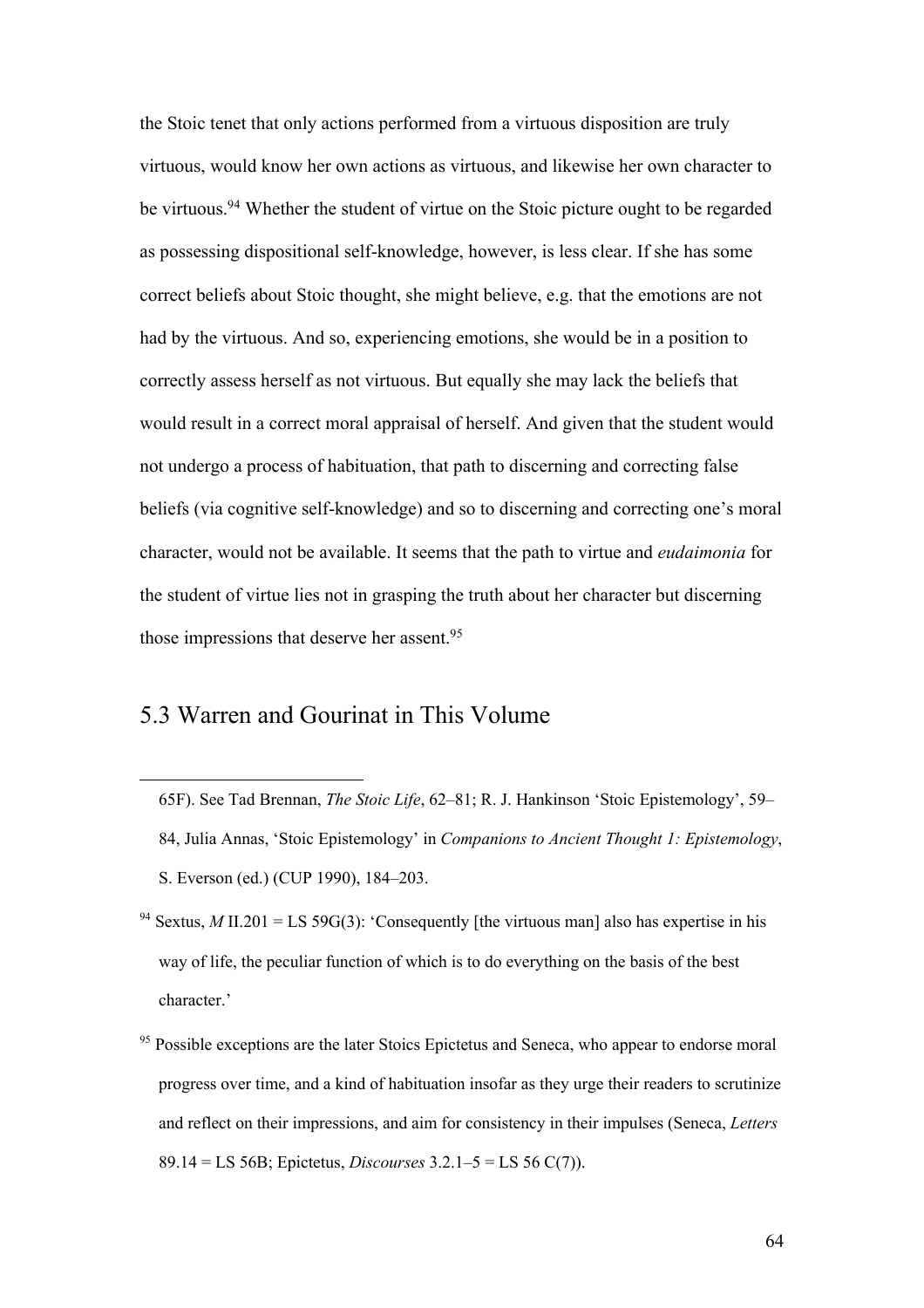The chapters by James Warren and Jean-Baptiste Gourinat in this volume address some of the issues around self-knowledge discussed above. Warren, in his 'Epicureans on Hidden Beliefs', offers one solution to the question why Epicureans sometimes found it necessary to employ the repetitive meditation-like therapy noted above. Warren argues that Epicurean thinkers marked off a class of (false) beliefs that are hidden from the agent, being those she is neither aware of holding, nor can readily come to see herself as holding, and so are particularly difficult to combat. By adducing two passages—one from Philodemus's *On the Gods*, the other from Diogenes of Oinoander—he argues that this kind of belief can lurk far below the surface of awareness, while simultaneously causing irrational behaviour or giving rise to further false beliefs (or both). Being unnoticed, it is difficult to uproot. If the agent's thinking is directed elsewhere, she may even be unaware that she feels the relevant fear or desire, and so be unaware what the object of those affections are, and why she is afraid or desirous. Warren distinguishes Epicurean hidden beliefs from other kinds of mental states, particularly 'unconscious' states (those, according to psychoanalytic theory, that belong to a part of the mind not accessible to the agent).96 Moreover, he offers a critical qualification of the claim in Gladman and Mitsis that Epicurean therapy, aimed at eliminating the empty or false beliefs that give rise to irrational fears, does not involve uncovering new fears or becoming aware of

<sup>96</sup> Gladman and Mitsis, 'Lucretius and the Unconscious', in *Lucretius and his Intellectual Background*, K. Algra, M. H. Koenen, and P. H. Schrijvers (eds) (Royal Academy of Arts and Science: 1997), 215–24, and J. Jope, 'Lucretius' Psychoanalytic Insight: His Notion of Unconscious Motivation', *Phoenix* (1983) 37: 224–38.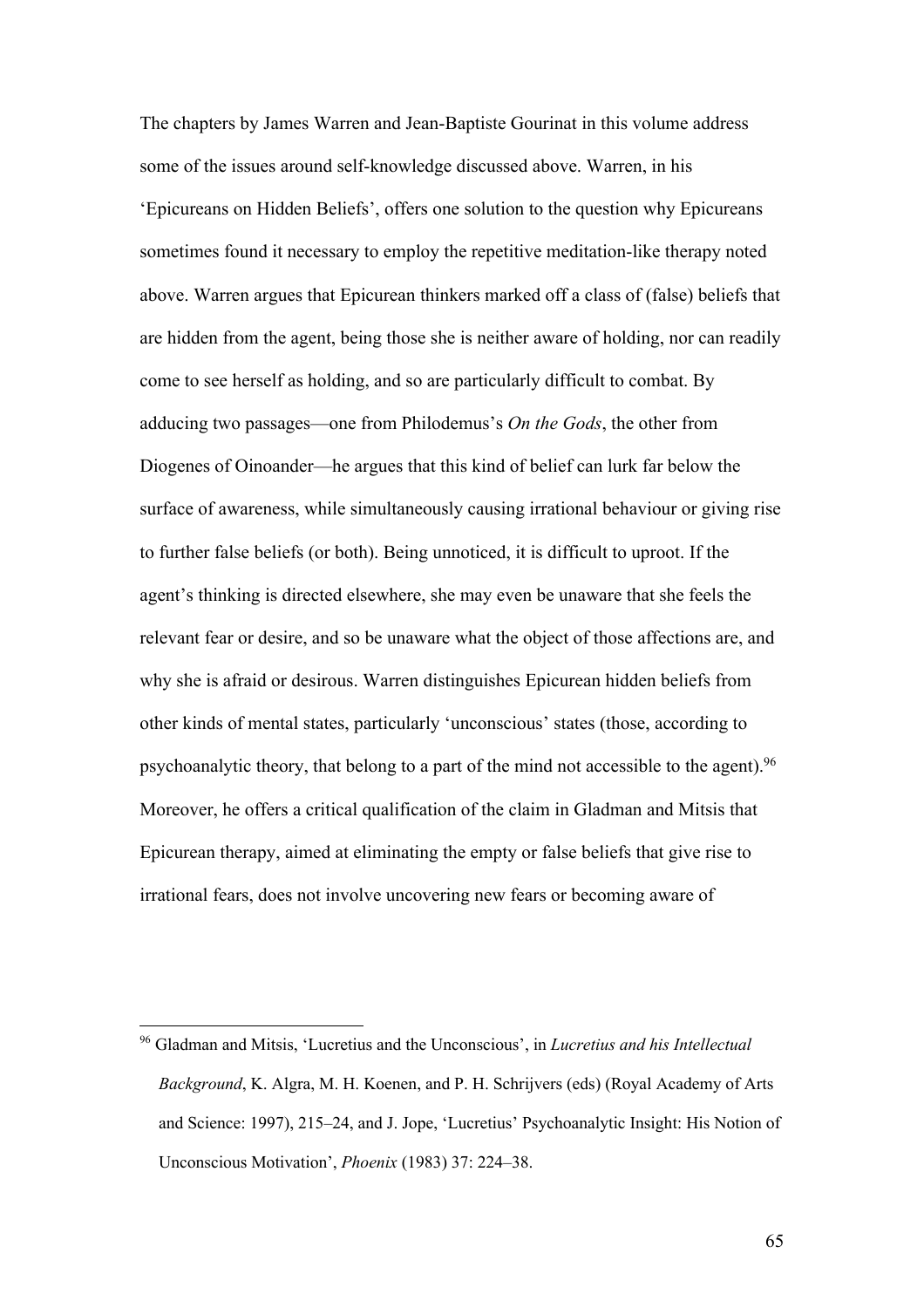repressed emotions or desiderative states.<sup>97</sup> For, since the Epicureans conceive of emotions as identifiable with beliefs (in part), the uncovering of the previously hidden belief and the understanding of why it is false will result in the discovery of the emotion or desire of which the agent was previously unaware, and so an increase in cognitive self-knowledge.

Warren's reading explains why there is no conflict between true and false beliefs experienced by the irrational agent, since she lacks cognitive self-knowledge in relation to the false belief in question. In time, via Epicurean therapeutic strategies, she can come to know that she does in fact believe, e.g. that her soul will be tormented in the afterlife, as well as understand that it is false. Cognitive selfknowledge, then, allows the student of Epicureanism to extirpate the empty belief, and free herself from the pain of the fear of which it forms an element. Although it does not address the question directly, Warren's chapter can also be seen as supplying the resources for a response to the question of the role of friendship in gaining selfknowledge, both cognitive and dispositional. That is, Warren's analysis of these beliefs as constituents of *pathê* and desires, and causes of further beliefs and behaviours points to the way that reflective conversation between Epicurean friends may facilitate cognitive self-knowledge, and in turn, the proper character development, dispositional self-knowledge, and tranquillity that characterizes *eudaimonia* in their view.98

 $97$  Gladman and Mitsis, 'Lucretius and the Unconscious', 221.

<sup>&</sup>lt;sup>98</sup> Warren also points to Diogenes of Oinoanda's contention that false opinions spread amongst people like a plague, transmitted from one to another purely in virtue of their association with one another. But if this is the case, then if one were to live instead in a community characterized by Epicurean friendship (amongst good people with correct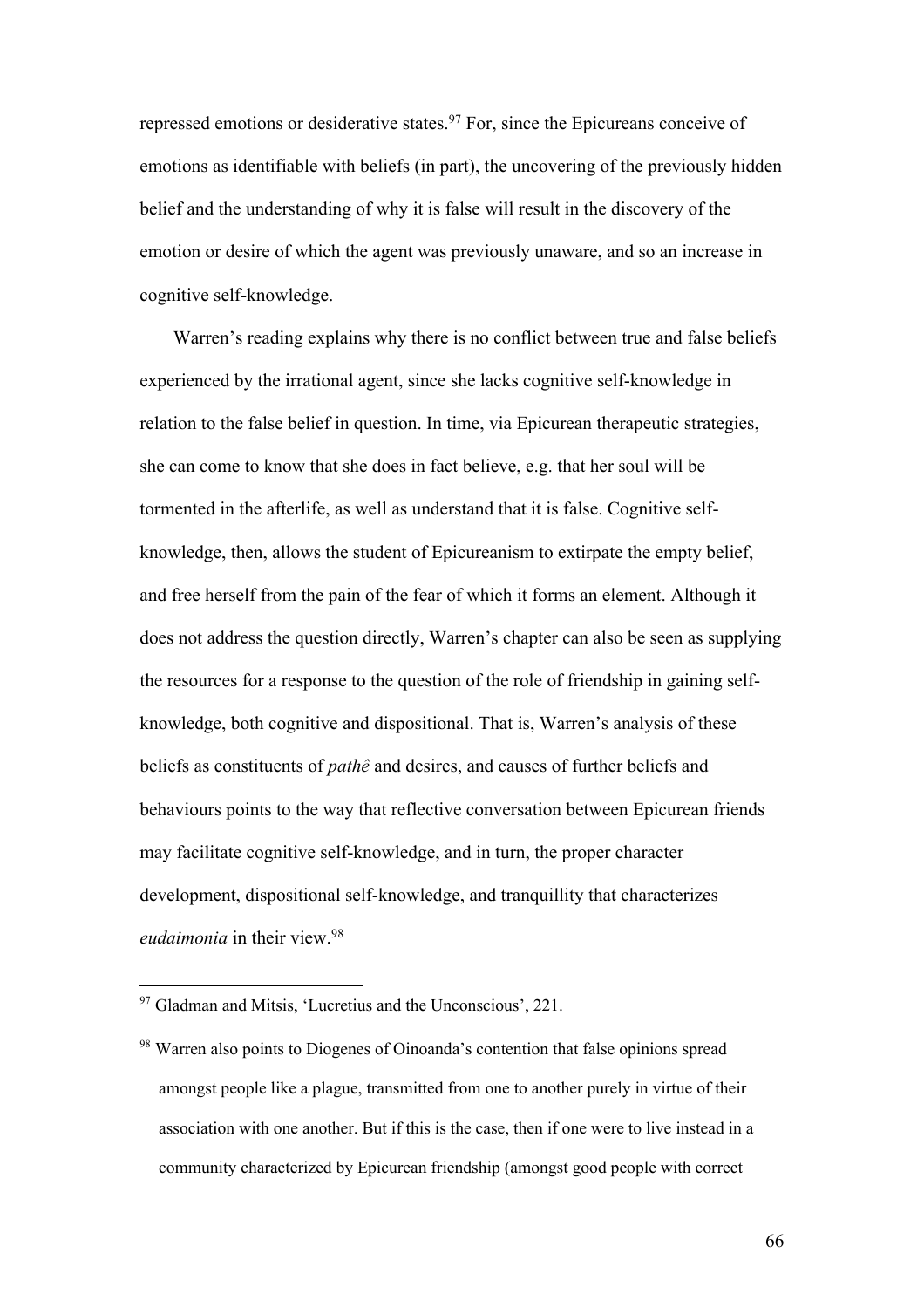Jean-Baptiste Gourinat, in his 'Self-Knowledge, Self-Perception and Perception of One's Body in Stoicism' questions whether self-perception and self-knowledge for the Stoics ought to be understood as perception of the command-centre of the soul, the *hêgemonikon*. Gourinat rehearses the Stoic identification of the *hêgemonikon* with oneself, and notes that it constitutes a strong prima facie basis for reading Stoic selfperception as perception of the *hêgemonikon*, and so self-knowledge in that sense. He then points out the lack of direct textual evidence for the *hêgemonikon* as the object of self-perception in Stoic writings, and indeed that Chrysippus asserts that there is no clear perception of where in the body the command-centre is situated.

Turning to Hierocles, Gourinat then argues that self-perception must be of the body as well as the soul. Before Hierocles, Chrysippus had claimed that all animals are aware of (or conscious of, *suneidêsis*) their constitution (*sustasis*), which Gourinat understands as proprioception.<sup>99</sup> To this, Hierocles adds the assertion that all animals perceive themselves, continuously from birth, and have perception of all the parts of the body and soul. For the Stoics, then, the soul is not perceived independently from the body in self-perception. But if there is a notion of 'self' in Stoicism it applies to the *egô* or *hêgemonikon*, so self-perception is not perception of a 'self'. Nor is it perception of the body apart from the soul: Gourinat suggests that awareness of one's own constitution in Chrysippus and Hierocles, in light of Seneca's account of constitution, amounts to awareness of the soul as standing in a certain relation to the

opinions), perhaps from a young age, the result of this association will likewise inculcate the right beliefs.

 $99$  DL 7.85–6 = LS 57A.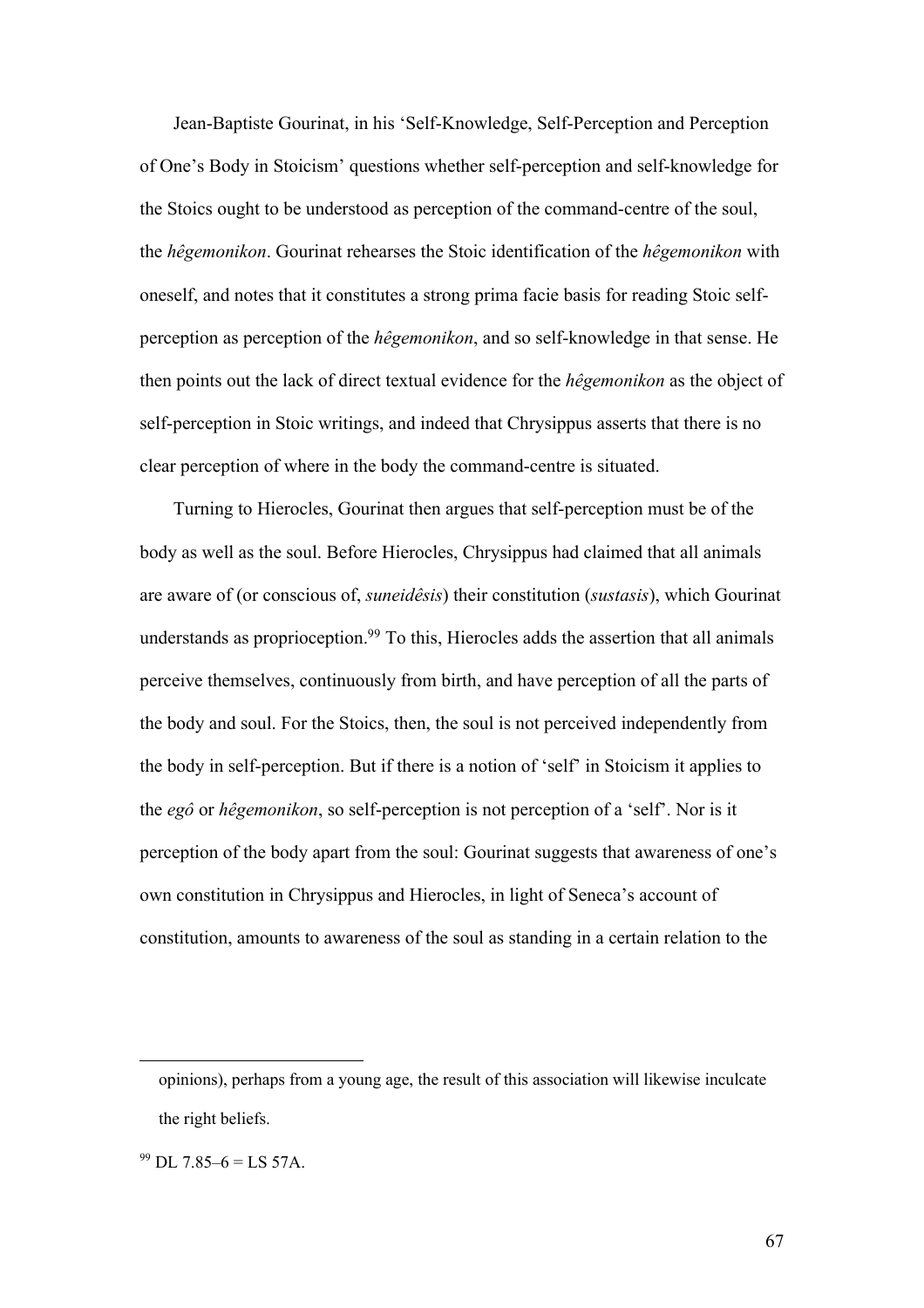body. Self-perception of one's body parts, then, is perception of parts of an ensouled body, and self-perception generally is of the animal as a discrete and unified entity.

Gourinat concludes that according to the Stoics, although I am my command centre, I do not perceive myself, but instead 'the whole of my animated body . . . perceives itself'.100 In relation to the distinction between the kinds of self-knowledge distinguished in this chapter, Gourinat's conclusion is compatible with understanding self-perception in Hierocles as continuous with a kind of dispositional selfknowledge. In self-perception the subject is aware of herself as a rational yet embodied individual, and is able to come to know herself as a potential knower, capable of becoming wise. On this view, in contrast to the notion of Platonic selfknowledge Annas has argued can be found in the *Alcibiades*, where the object of knowledge is a general, non-individual human rationality, the Stoics can be understood as conceiving of self-perception, and in this sense, dispositional selfknowledge, as directed towards the individual's own potential as a knower and possessor of wisdom.

# 6. Plotinus on Self-Knowledge

#### 6.1 Cognitive and Dispositional Self-Knowledge in Plotinus

In *Ennead* V.3.1 ff., Plotinus addresses the question of self-knowledge. Against the Skeptics he argues for the possibility of self-knowledge as knowledge of self, where

<sup>&</sup>lt;sup>100</sup> Gourinat, 'Self-Knowledge, Self-Perception, and Perception of One's Body in Stoicism', this volume, p. XX.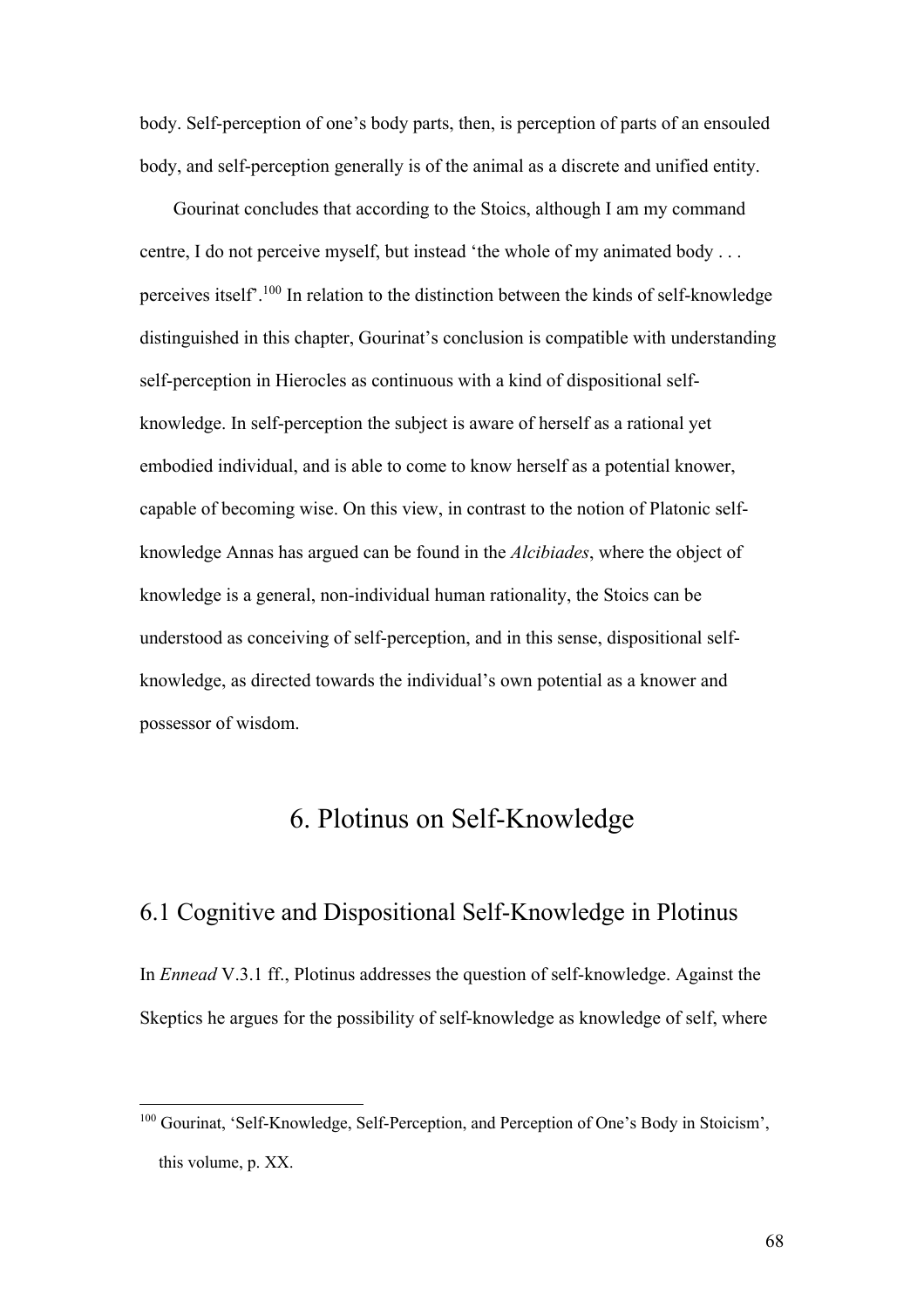'self' is understood as the subject of knowing. In our normal everyday way of thinking, characterized by 'discursive thought' (*dianoia*), we arrive at knowledge through sense-perception and application of universal concepts (or Forms). Plotinus emphasizes that in discursive thought the object of thought is distinct from the thinking subject, and thereby implies that such cases of knowledge cannot be selfknowledge, strictly speaking.101 But we are able to recognize that the source of concepts is the divine intellect, and in this sense by way of discursive thought to acquire, as one scholar puts it, 'a secondary, derivative awareness of ourselves'.102

Self-knowledge proper, by contrast, occurs in the act of intellect thinking itself, in which it is identical to its objects, the Forms. This purely intellectual mode of thought (*nous*), unlike discursive thought, is not mediated by images or representations, but is characterized by an immediacy in the activity of intellect. Drawing on *Ennead II*, Pauliina Remes has described this immediacy as an activity occurring at one and the same level of thought, as opposed to a higher-level act or activity of thinking comprehending a lower-order act or activity.103 And Dominic O'Meara has argued that in *Ennead* V.9.5 Plotinus follows Aristotle in *Metaphyics* XII.9 in conceiving of the divine intellect as pure actuality and so as continuously thinking itself as its object of thought. He further suggests that for us, human souls,

<sup>102</sup> O'Meara, *Plotinus*, 41.

<sup>101</sup> *Enn*. V.3.2–4. See Sara Rappe, 'Self-Knowledge', 255–8; Dominic O'Meara, *Plotinus: An Introduction to the Enneads* (OUP: 1993), 40–3.

<sup>103</sup> Pauliina Remes, 'Self-Knowledge in Plotinus', in *Self-Knowledge: A History*, U. Renz (ed.) (OUP: 2017), 84–5.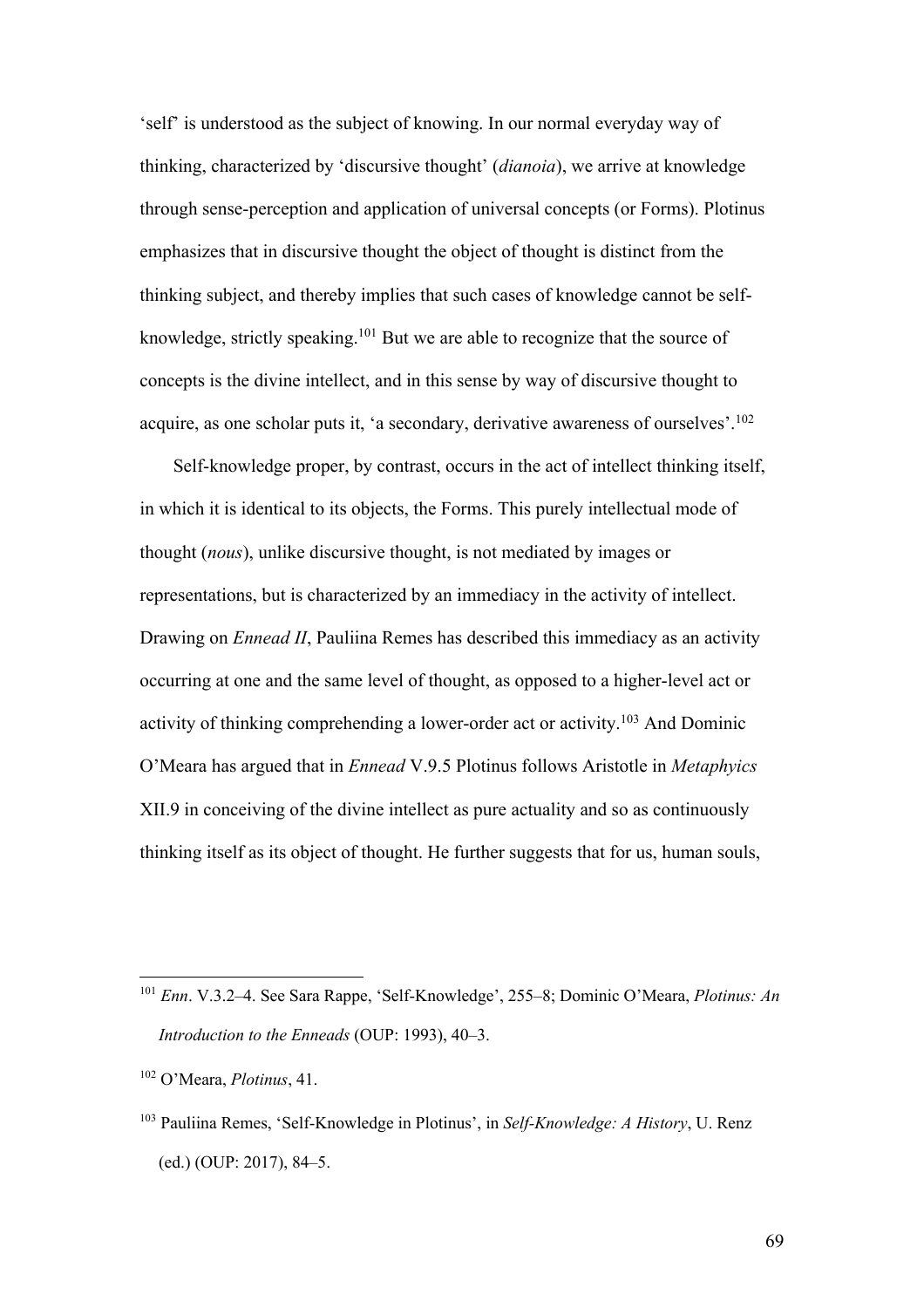'to know ourselves fully is to become one with the divine intellect'.104 This process entails engaging in contemplation as far as possible, eschewing the domination of our lives by things in the sensible, material world, and is described by Plotinus as 'assimilation to God'.105

Plotinus made use of, and invited his reader to join him in, introspective thought experiments. Rappe has read these 'as a means of illustrating his recommended method for cultivating self-knowledge', whereby the mind can 'become selftransparent by concentration upon itself'. On this interpretation self-knowledge 'involves the realization that the mind or self is not an object of any kind'.106 These thought experiments or meditations are imaginative exercises that demand practice and effort, and are aimed at changes in habitual ways of thinking, involving selfawareness. The reader is asked to focus upon, e.g., a cosmic sphere or a geometrical shape, and to add contents and detail as Plotinus directs. 'The purpose', Rappe claims, 'of this interior visualization is to call attention to the quality of interior vision itself, and in particular its capacity to be at once unitary and multifaceted in a way that exterior vision is not'. Perhaps it is in this way preparatory for the soul's activity as intellect, in which intellect thinks the many Forms with which it forms a unity, being identical to its objects, but which nonetheless remain a multiplicity of distinct things, each one different from the other.

<sup>104</sup> O'Meara, *Plotinus*, 41. For discussion of the role of Aristotle's *DA* III.4–6 in Plotinus' understanding of divine intellect in *Enn*. V.4 and V.6, see 49–50.

<sup>105</sup> *Enn*. I.2.1.4; 1.4.16.10–13; O'Meara, *Plotinus*, 97, 100–2.

<sup>106</sup> Rappe, 'Self-Knowledge', 258.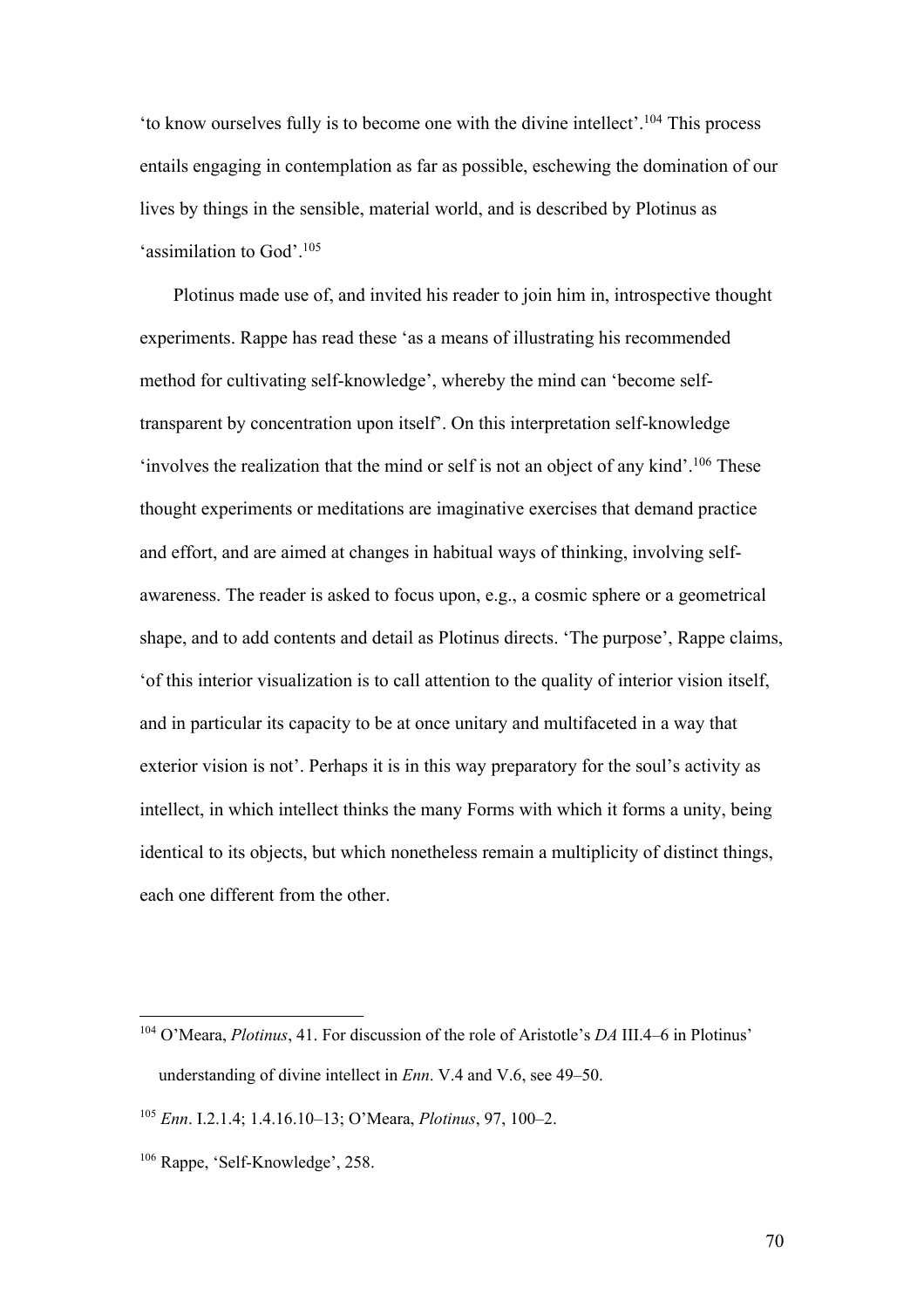The work of Remes suggests that there is a direct connection between cognitive self-knowledge and knowledge of one's ethical and practical self in relation to the virtues, or dispositional self-knowledge in Plotinus. Following Gwenaëlle Aubry, Remes observes that in asking after the true self, Plotinus asks 'who are we (*hêmeis*)?' and answers that we are most properly our intellect, although we are also in an important sense the everyday discursively reasoning self.107 Remes writes '[t]he self is thereby closer to our everyday reasoning subject that makes use of both perceptual and intellectual abilities. This capacity is both derived from and empowered by the innate intellect, which already makes it understandable why the intellect can, in a qualified sense, be said to be our true or original self.'108 For Plotinus, Remes suggests, self-knowledge both of mental states and of one's status in relation to virtue results from effortful, self-directed introspection and reflection. In *Ennead I*, Plotinus contrasts two kinds of 'seeing', one outward, to the world of bodies and sensible objects generally, the other an inner kind of seeing accomplished by the soul. Inner seeing amounts to a process by which the subject seeks to improve herself with regard to virtue by way of self-knowledge (*Enn*. I.6.9.1). As Remes interprets the passage, Plotinus urges the reader to look first to beautiful actions and works in the world, then to turn within and examine that part of her soul that thinks by way of discursive reasoning. If introspection does not find beauty, she is counselled to improve herself

<sup>107</sup> *Enn*. V.3.3.32–33, 35–40, 45–6. As cited in Remes, 'Self-Knowledge in Plotinus', 81–2; cf. Gwenaëlle Aubry, 'Metaphysics of Soul and Self in Plotinus', in *Handbook of Neoplatonism*, Pauliina Remes and Svetla Slaveva-Griffin (eds.) (Routledge: 2002), and Aubry, 'Un moi sans identité? Le *hêmeis* plotinien', in *Le moi et l'int*é*riorit*é, G. Aubry and F. Ildefonse (eds) (Vrin: 2008), 107–25.

<sup>108</sup> Remes, 'Self-Knowledge in Plotinus', 82.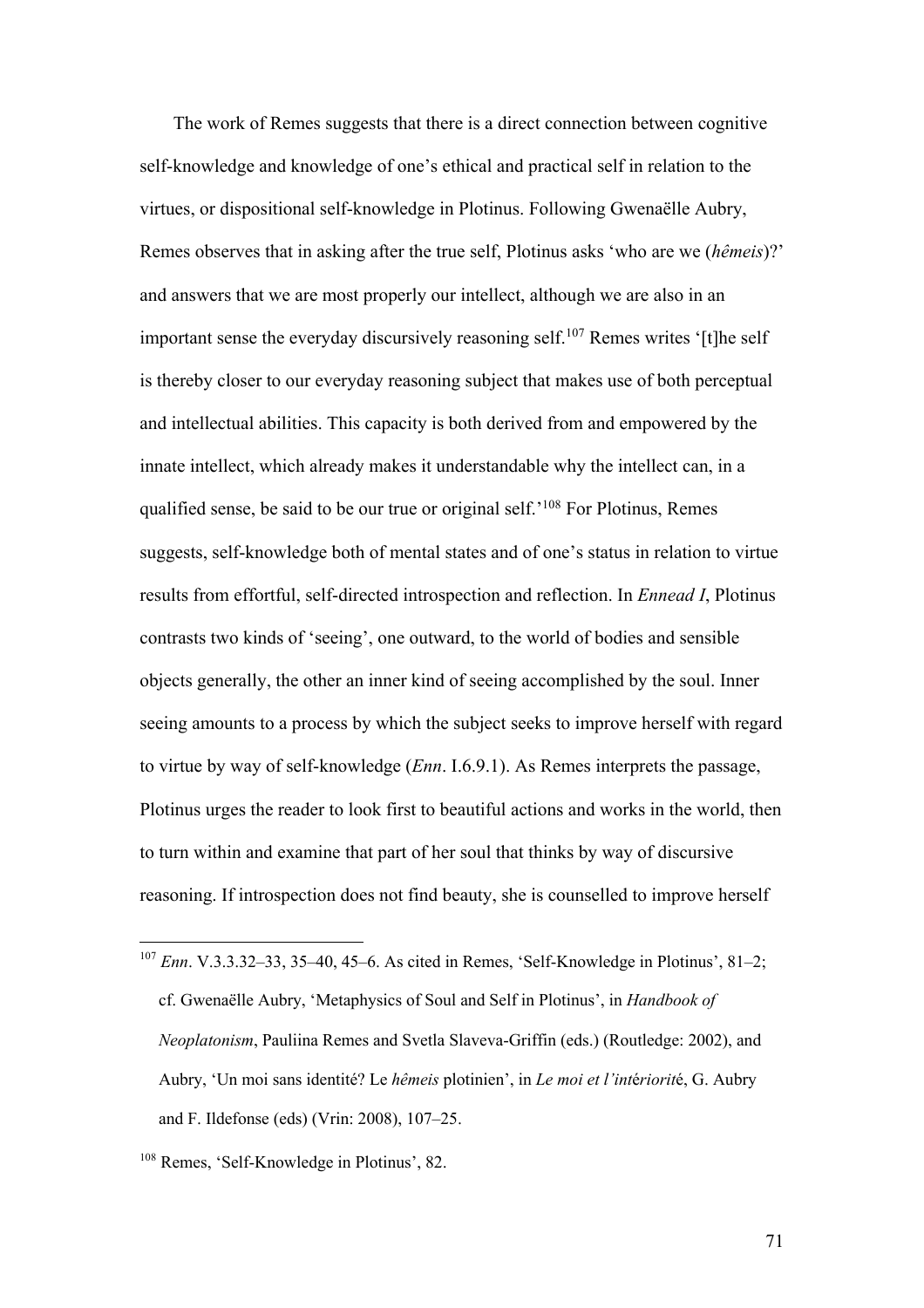by way of metaphor—making the crooked bent, and the dark light, likening the soul's development to a statue being worked on by a sculptor. The process terminates, ideally, in the person seeing herself and knowing herself as virtuous, but this 'inner vision would reveal not only the states of our soul, but the core self, the intellect, and its objects of knowledge, the Forms'.109 The process of coming to know oneself thus requires deep and sustained reflection and philosophical thought, involving cognitive self-knowledge and ending in dispositional self-knowledge. To the extent that this facilitates assimilation to God, and becoming one with the divine intellect, the kind of dispositional self-knowledge arrived at is distinctive in being both perfect and  $impersonal.<sup>110</sup>$ 

#### 6.2 Aubry in This Volume

In her chapter for this volume, 'An Alternative to Cartesianism? Plotinus's Self and its Posterity in Ralph Cudworth', Gwenaëlle Aubry takes up the question of identifying the subject of self-knowledge in Plotinus. She notes the resonance with the Cartesian turn towards an immediate reflexivity, and seeks to explore the points of intersection with, and departure from, the Cartesian conception of self-knowledge.

<sup>109</sup> Remes, 'Self-Knowledge in Plotinus', 91. For Remes' full discussion of the passage, see 87–92.

<sup>110</sup> As Peter Adamson has pointed out to me, Aristotle's notion of god and divine intellect (discussed briefly in §4.1), ought to be seen as a precursor to the parallel notion in Plotinus, and therefore potentially the forerunner of this impersonal kind of dispositional self-knowledge (perhaps with Plato as author of the *Alcibiades*, depending on its interpretation, as discussed in §3.2).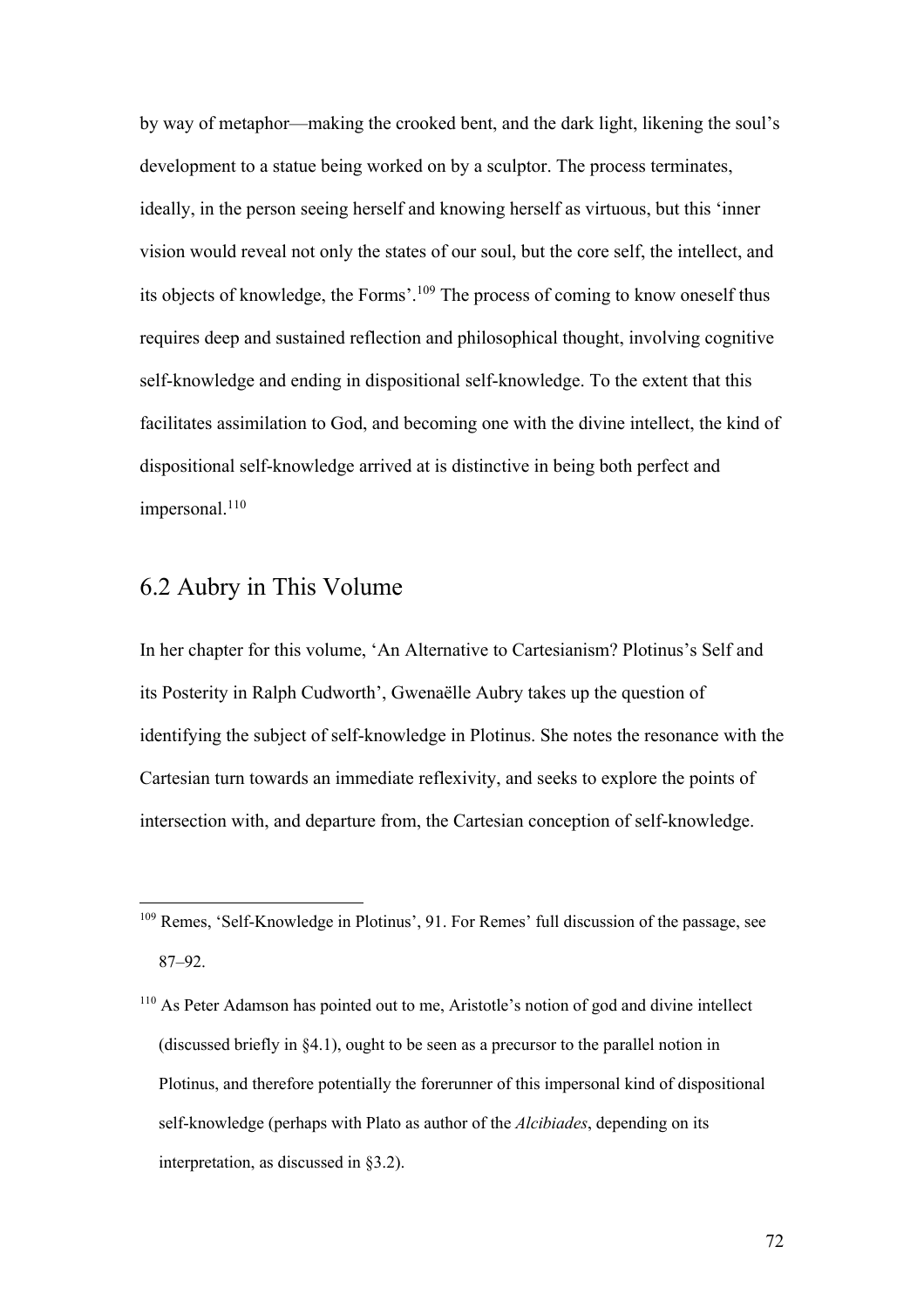Plotinus enquires into what it is that knows itself in self-knowledge. If it is the self, the 'we' (the *hêmeis*), then is the subject of self-knowledge always the intellect? In answer, Aubry first traces the inherent duality of the self, the *hêmeis*, in Plotinus, which he speaks of in *Ennead* VI.4.14.16–31 as being two men—one, which is pure and divine, associated with the power or capacity of intellect, and a second man, with the power of sensation and memory. The self or *hêmeis*, she suggests, ought not be identified as being identical with either 'man', between which it alternates, but instead as being itself 'a power of choice or identification'.111 Consciousness governs the use of one or the other power of thought or sensation, and this in turn grounds the explanation of how, for Plotinus, the self or 'we', through actualization, becomes either power. We are, in a sense, what we are conscious of, in the activity of being so conscious. But as in her previous work, Aubry stresses the practical element of choice involved: the *hêmeis* is the author of its own orientation towards one or the other, and of the kind of life lived. The higher power of intellection must be inhabited, made use of, and identified with through choice. There are, thus, two kinds of self-knowledge, the one belonging to awareness of the nature of discursive reasoning, and the other to the individual who identifies, as a result of choice, with intellect. In Plotinus, Aubry argues, the Delphic injunction becomes practical, 'Become who you are'.

The reflexivity characteristic of intellective thought, in contrast to that of discursive thought, does not exhibit the structure of subject and object. Aubry argues that the objects of intellect for Plotinus are always already interior to it, since the

<sup>&</sup>lt;sup>111</sup> In this respect, Aubry's reading represents a divergence from that of Remes, noted in  $§6.1$ , in which she reads the self in Plotinus as closer to the subject of discursive thought and sensation, *dianoia*.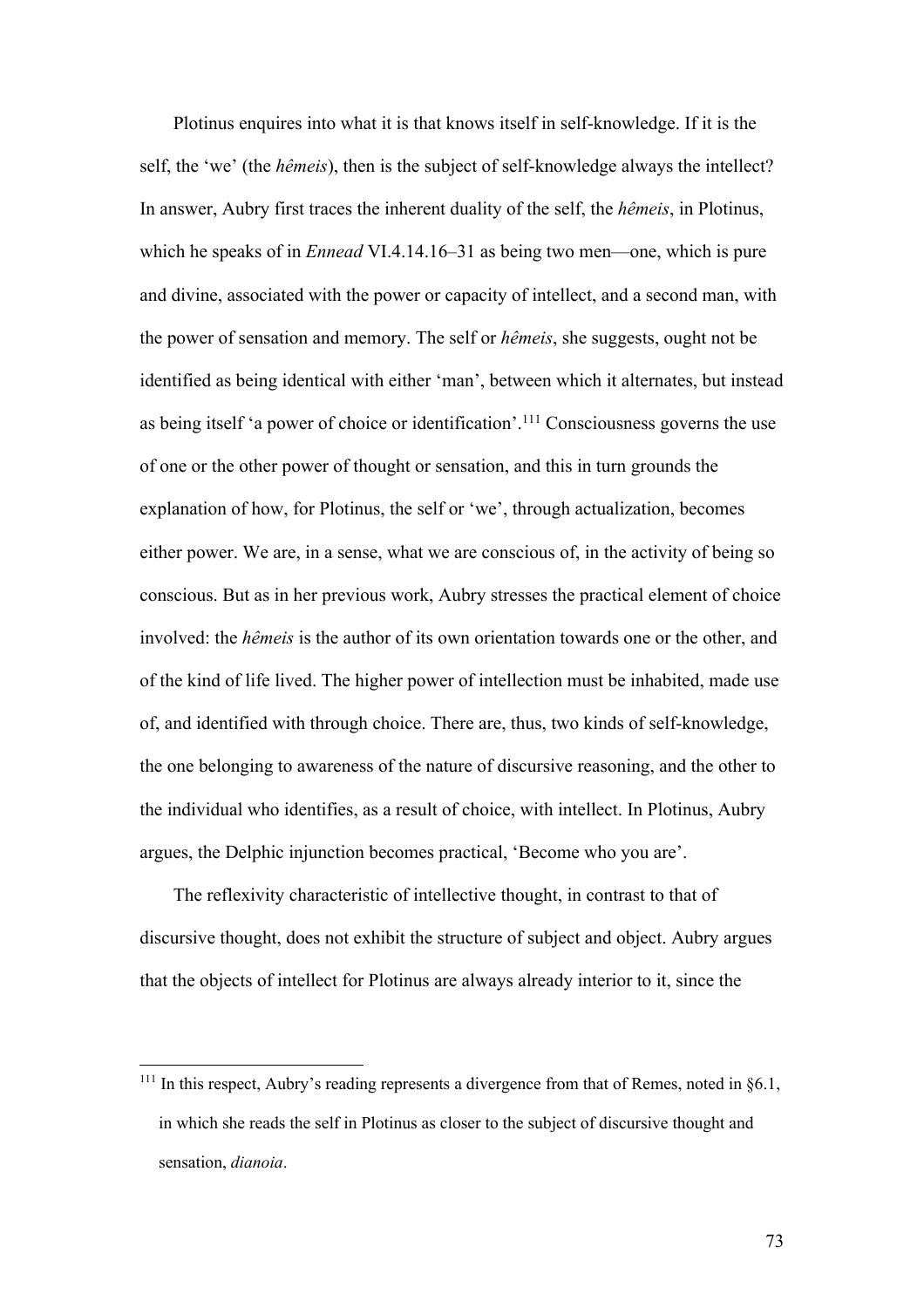intellect is pure activity of intellection of the intelligibles (Forms). The intellect therefore knows itself by way of a kind of self-presence, and knows that it knows the intelligibles. Finally, Aubry shows how a scholar from the modern era, the Cambridge Platonist Ralph Cudworth, took up Plotinian ideas in constructing an anti-Cartesian account of thought and consciousness, and evinces, like Plotinus, a practical revision of the Delphic injunction to 'know thyself'. In relation to the modes of selfknowledge discussed throughout this chapter, Aubry's account of the self becoming aware of itself through reflexive self-awareness either in the act of discursive thought or intellection implies cognitive self-knowledge, though it is not the focus of her chapter. In Plotinus, in contrast with Descartes, Aubry writes that the reflexivity of consciousness in discursive thought is 'not equivalent to self-knowledge', since in Plotinus' hands, reflexivity does not result in the discovery of an interior realm of subjectivity, identifiable with the subject as essentially a thinking thing, but rather with two subjects, with which it identifies in turn. In the reflexivity of *dianoia*, moreover, consciousness takes individual acts of belief, appearance, and sensation for its object. Similarly, the self-knowledge of intellect involves intellect knowing that it knows the intelligibles. To the extent that what is known in these kinds of selfknowledge for Plotinus are the contents of mental states or activities, they can be regarded as kinds of cognitive self-knowledge, with the qualification that the selfknowledge of the intellect is a case of self-presence, rather than knowledge of a state separate from, and put before, the subject that knows.

## 7. Conclusion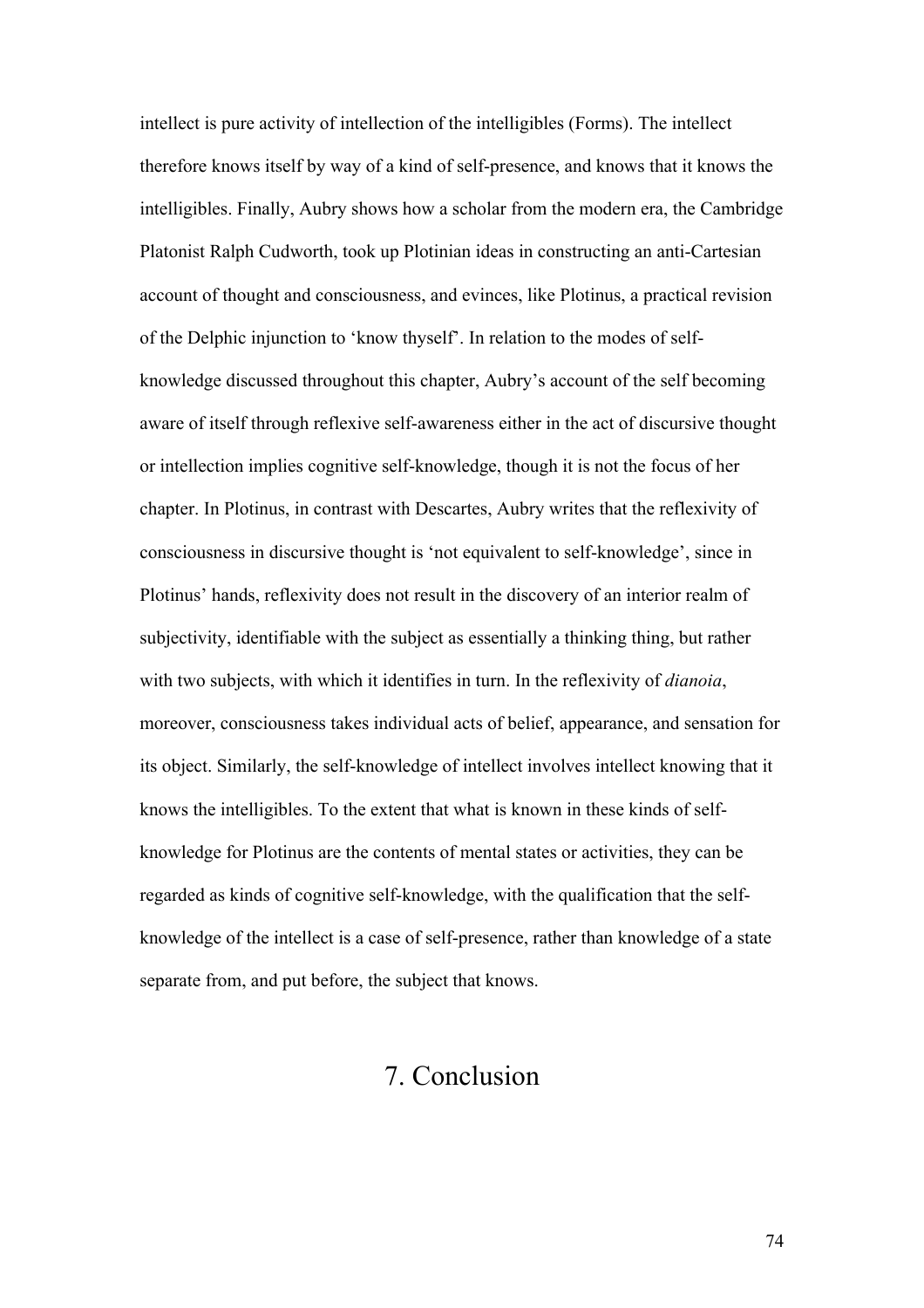At the outset of this chapter I argued that a certain continuity between contemporary and ancient philosophical thought on the topic of self-knowledge can be traced insofar as the subject's accurate grasp of the contents of (at least some kinds of) her psychological or mental states—which I have dubbed cognitive self-knowledge—is regarded as possible and important in both traditions. I suggested that although the Cartesian conception of the purely subjective and subjective truth was alien to ancient thought, Plato and Aristotle took it for granted that the subject could unproblematically identify the contents of her appearances, and we saw reason to take the Cyrenaics as claiming that statements describing the content of certain experiences of one's own body and the soul—*pathê*—were infallibly true. At the same time an obvious discontinuity between ancient and contemporary interest in self-knowledge is found, I claimed, in the focus in the ancient tradition on coming to know one's own individual moral or intellectual character—or dispositional selfknowledge, as I have called it—as an integral part of becoming virtuous or flourishing.

In the course of the survey of ancient texts we have found a wealth of evidence that Greek and Roman thinkers were interested in the nature or conditions of knowing or correctly ascertaining the contents of various individual mental states. In contrast to knowing or correctly ascertaining appearances, however, one theme that emerged in relation to accurately grasping the contents of other kinds of cognitive states, such as belief, ignorance, and knowledge, was that it arises, according to ancient thinkers, as the result of considerable effort and reflection. It appeared that for ancient philosophers these kinds of cognitive self-knowledge were not a function of the soul's or mind's self-transparency as an immediately available feature or condition of thought. Less surprisingly, perhaps, from a contemporary perspective, dispositional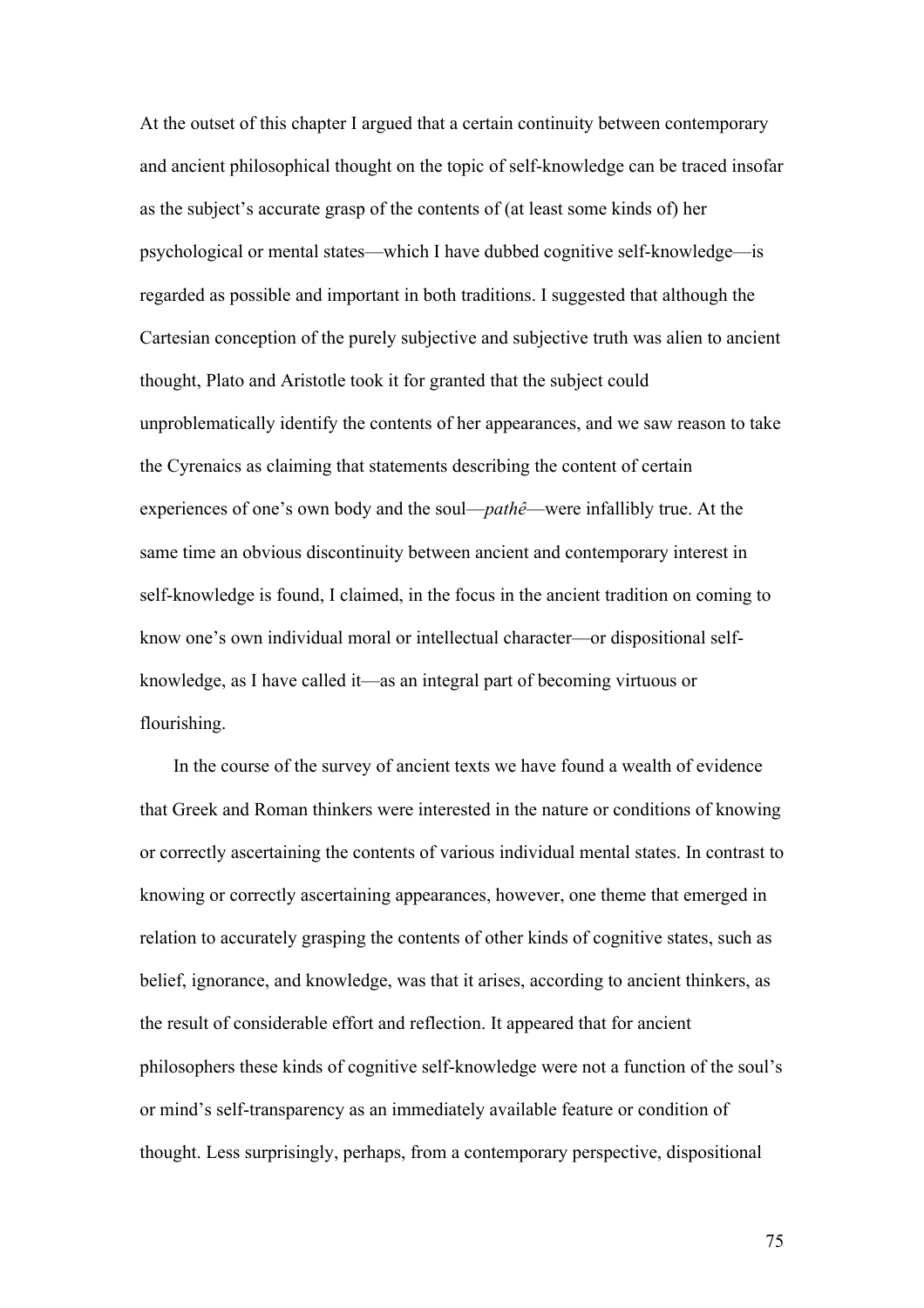self-knowledge also emerged as an achievement, the result of critical reflection, and appeared on the whole to be limited to the virtuous in ancient thought (or those enjoying tranquillity, for the Epicureans). We have also seen that discussion of some of the key issues surrounding both kinds of self-knowledge in ancient thought are in various ways taken forward by the remaining contributions to this volume. In concluding this chapter, I want to emphasize that the convergence between the two kinds of self-knowledge as regards time and effort is not accidental: cognitive selfknowledge is plausibly taken as a necessary condition for dispositional selfknowledge which is to a significant extent, though not exclusively, built up out of it.

We canvassed reasons to think that, in a number of dialogues from the so-called early or transitional periods, Plato regarded cognitive self-knowledge of the existence and content of one's belief and knowledge states as possible and yet not a product of (Cartesian) first-personal epistemic authority. Rather, enquiry, effortful reflection, and (it seems) philosophical conversation are what make first-personal knowledge of belief and knowledge states, i.e. cognitive self-knowledge possible. This in turn strongly suggests that the virtuous person will know herself as a knower and possessor of wisdom, and to that extent will know her character, i.e. have dispositional self-knowledge. We also found evidence in the *Republic* of cognitive self-knowledge of desiderative states in the virtuous person (and perhaps the student of virtue), through which, it was implied, the virtuous person was also self-knowing in the dispositional mode.

The connection between the cognitive and dispositional modes of self-knowledge was also suggested by the discussion of Aristotle. The conditions on virtue from Book II of the *EN* and the account of habituation in II–III suggested that cognitive selfknowledge was implicated in the attainment of dispositional self-knowledge and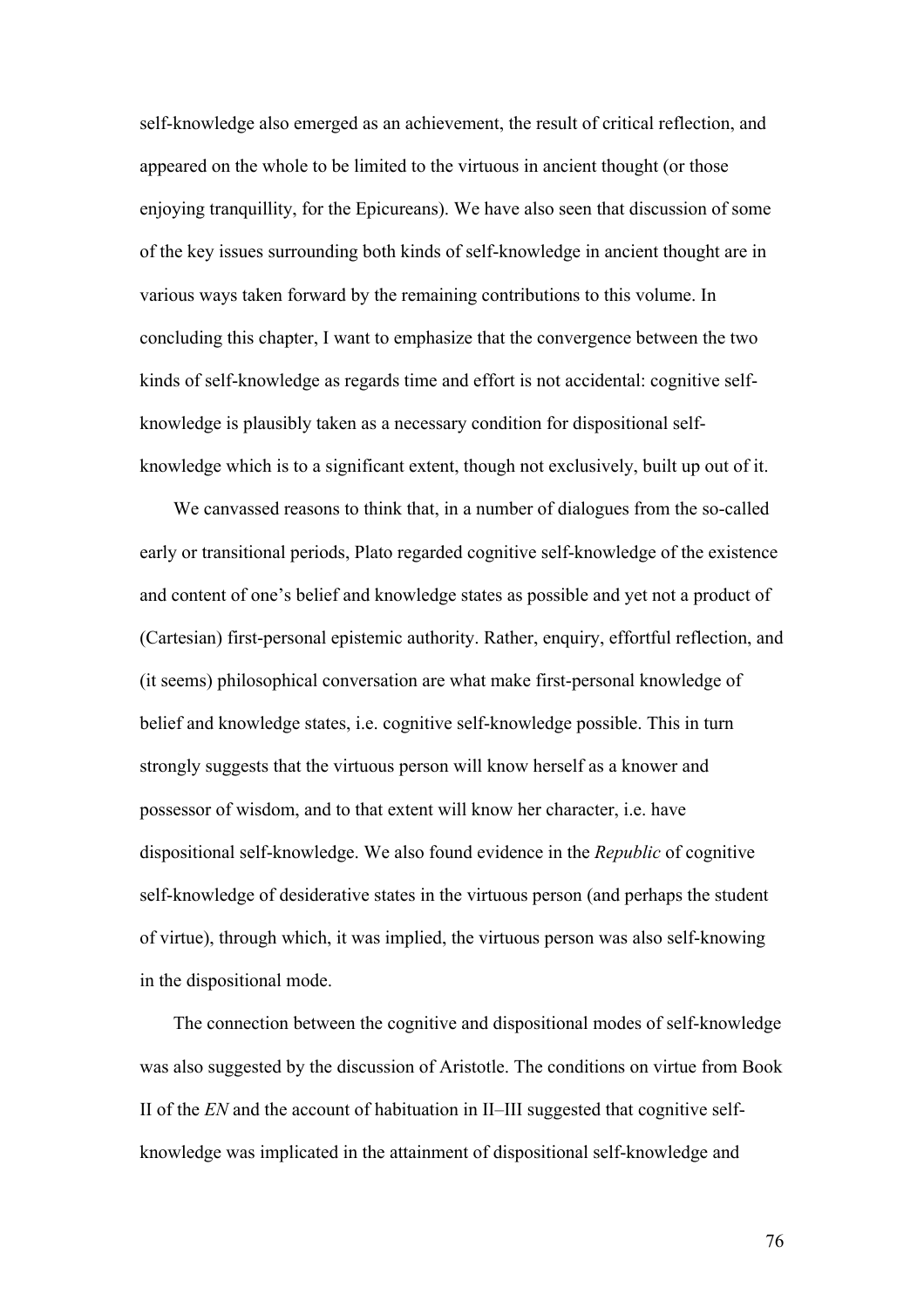virtue for Aristotle. His sketch of the magnanimous person further supported this view. We also saw the suggestion that friendship was instrumentally valuable for cognitive and dispositional self-knowledge, at least for virtue friends, on Aristotle's account of friendship. For, since friendship provides a forum for observation and reflective, evaluative discussion of actions, feeling and behaviour, as well as, plausibly, the impetus for the development of goals and values, it facilitates grasp of individual states and self-conscious moral development.

In Epicurean and Stoic writings, the link between cognitive and dispositional modes of self-knowledge were strongly suggested by the therapeutic focus of each. A core element of the aim of both, in attaining *eudaimonia*, is to rid oneself of false beliefs and unwanted emotions, and substitute them with cognitions that truly reflect the way the world is for human beings. Hence, for the Epicureans, scrutiny of the existence and content of one's mental states—cognitive self-knowledge—with a view to attaining freedom from disturbance, and so *eudaimonia*, was central. The extant remains also appeared to claim that a person's character development was dependent upon her beliefs, and was to a significant extent her own responsibility. This strongly suggests that cognitive self-knowledge is necessary for dispositional self-knowledge, and that the process of correct character development is self-conscious and lengthy. For Stoicism, the picture was more complex, but it seemed that on balance the evidence of the fragments and testimony suggested that the Stoics regarded the Sage as able to ascertain correctly the contents of her impressions, and so to ensure she assented only to those that were *katêleptic*. The Sage, in being aware of the moral value of her actions, as well as (presumably, in her wisdom,) of the Stoic truth that only the virtuous perform truly virtuous actions, would also know her actions and her character to be virtuous: she would have dispositional self-knowledge. But for the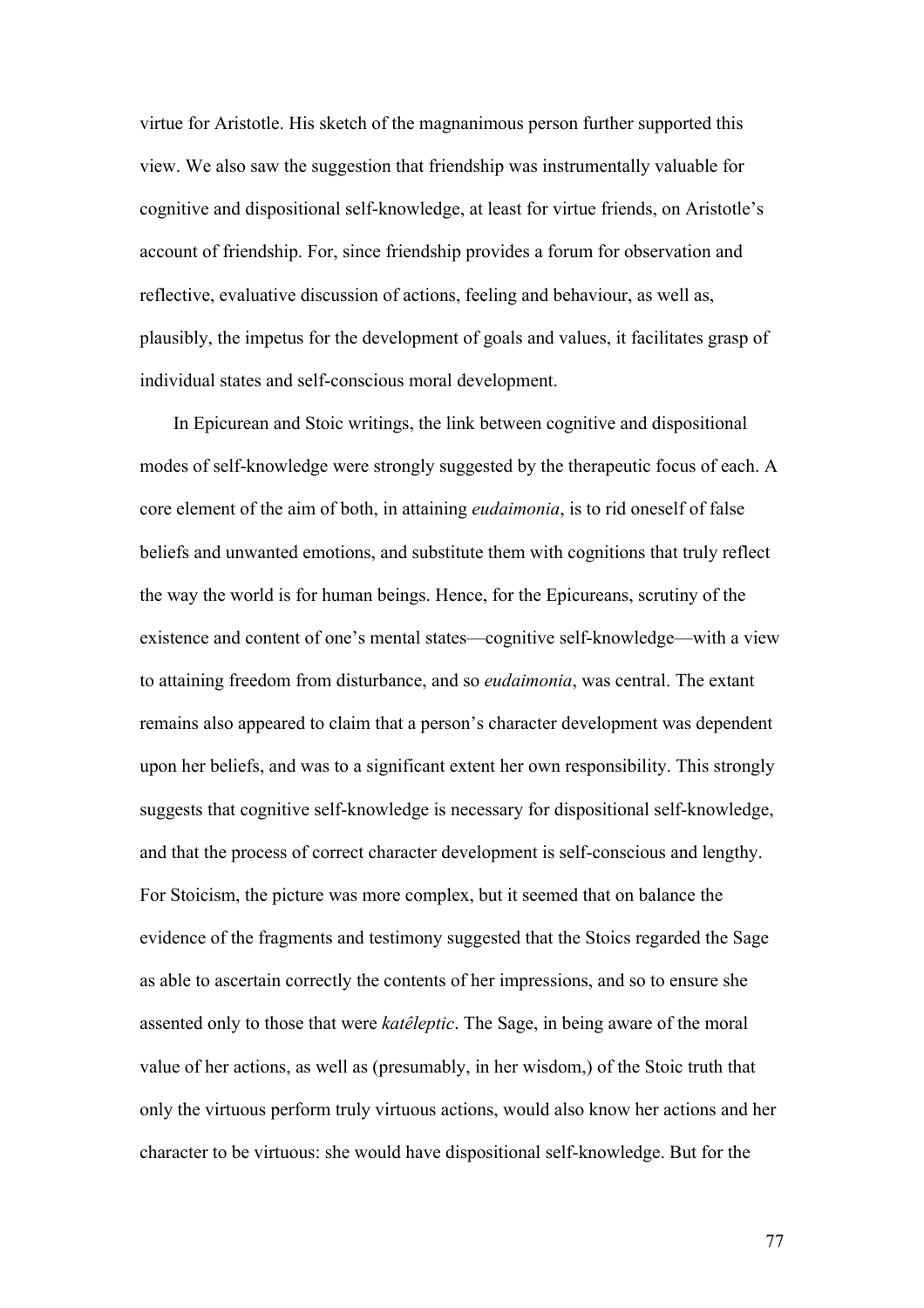non-virtuous, including the student of virtue, self-knowledge in either mode seemed doubtful.

Finally, the theoretical and practical focus, in Plotinus, on the two kinds of thought the soul can engage in, discursive reasoning (*dianoia*) and intellection (*nous*), was seen as facilitating both cognitive and dispositional self-knowledge. The process of deliberately engaging in self-reflective thought at the level of *dianoia* enabled the subject to come to grasp and know the contents of various mental states, and, where applied to the practical and ethical context, thereby to grasp whether her soul was beautiful or in need of moral improvement. At the same time, it was suggested, Plotinus regarded the soul as able to become transparent to itself in intellection, by choosing to turn away from the sensible realm, either by directly engaging in contemplation of the intelligibles (Forms), or by way of meditative thought experiments. In contrast to discursive reasoning, this cognitive self-knowledge in intellection did not involve taking a higher-order view of a first-order contemplative or meditative state, but consisted in thought becoming one with its object. In both cases, however, cognitive self-knowledge together with the dispositional selfknowledge that can arise from it was the result of effort and choice.

Ancient philosophers can be seen as responding in different ways, then, to Socrates' insistence on the significance of the Delphic injunction, 'know oneself'. But as the commanding nature of the injunction implies, the inscription instructs its reader to undertake a task that takes time, requires our attention and energy, is directed towards something we might go wrong about, the successful completion of which is to be regarded as an achievement. It is this aspect of ancient contributions to the topic of self-knowledge that, more than anything else, gives it its distinctive character and sets it apart from its contemporary counterparts. In this, I have argued, the cognitive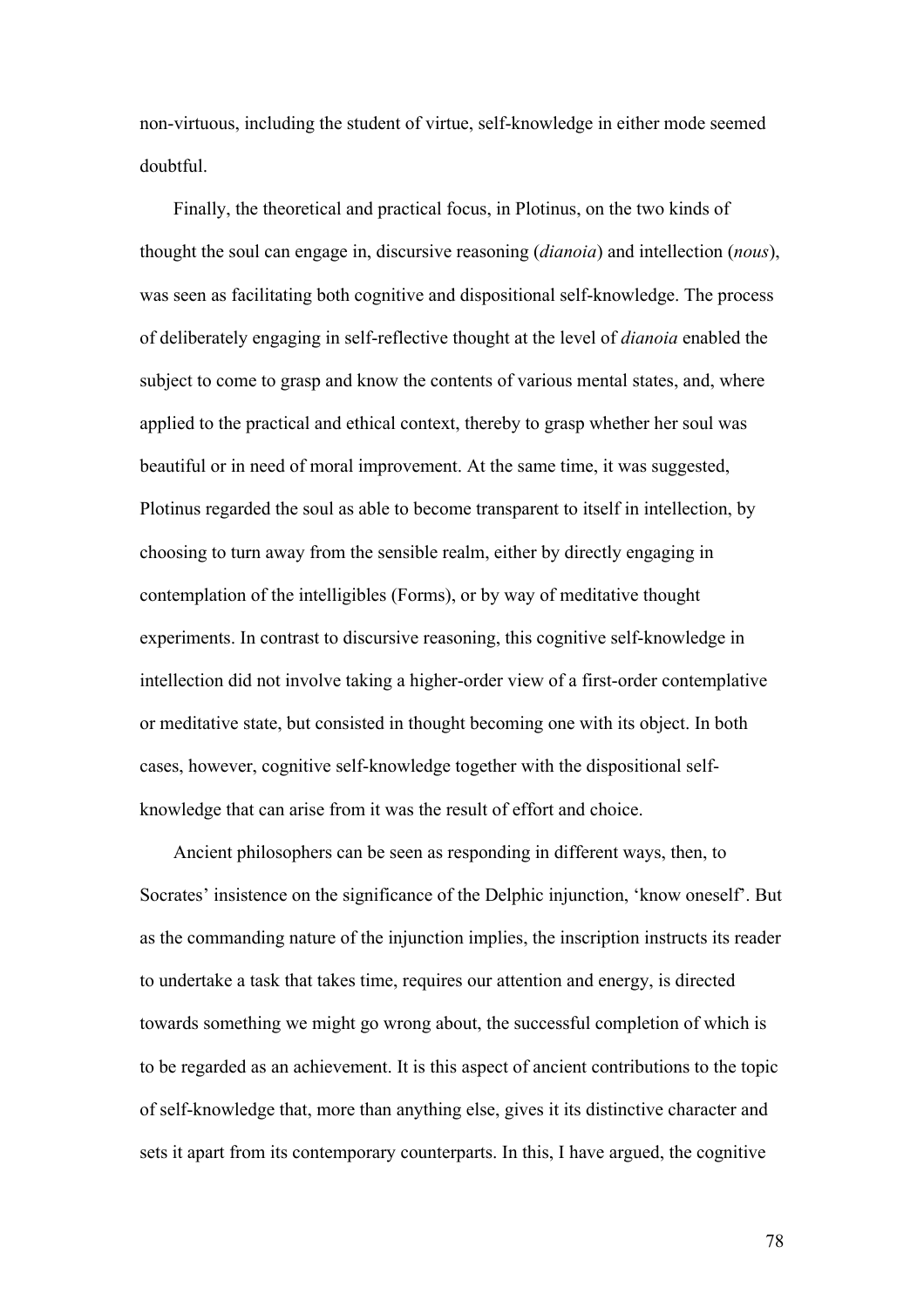and dispositional modes of self-knowledge, while distinct, are crucially linked, the latter being built up in large part from the former. But this does not entail, and nor do I mean it to imply, that the latter ought to be considered reducible to the former, to an aggregate of myriad instances of coming to know the contents of one's individual thoughts, or mental states. For, knowing oneself as wise, or as possessing one or all of the character virtues, or—in the case of Epicurean thought—to have developed the seeds of one's character correctly, would seem to require a diachronic, if not synoptic, critical view of oneself.

## References

- Adamson, Peter, and Benevich, Fedor, 'The Thought Experimental Method: Avicenna's Flying Man Argument', *Journal of the American Philosophical Association* (2018) 4(2): 1–18.
- Annas, Julia, 'Self-Knowledge in Early Plato'. In *Platonic Investigations* edited by Dominic. J. O'Meara (Washington, DC, Catholic University of America Press, 1985), 111–38.
- Annas, Julia, 'Epicurean Emotions', *Greek, Roman, and Byzantine Studies* (1989) 30: 145–64.
- Annas, Julia, 'Stoic Epistemology'. In *Companions to Ancient Thought 1: Epistemology* edited by Stephen Everson (Cambridge, Cambridge University Press, 1990), 184–203.

Annas, Julia, *The Morality of Happiness* (Oxford, Oxford University Press, 1993).

Annas, Julia, 'Epicurus on Agency'. In *Passions and Perceptions: Studies in Hellenistic Philosophy of Mind, Proceedings of the 5th Symposium Hellenisticum* edited by Jacques Brunschwig and Martha Nussbaum (Cambridge, Cambridge University Press, 1993), 53–71.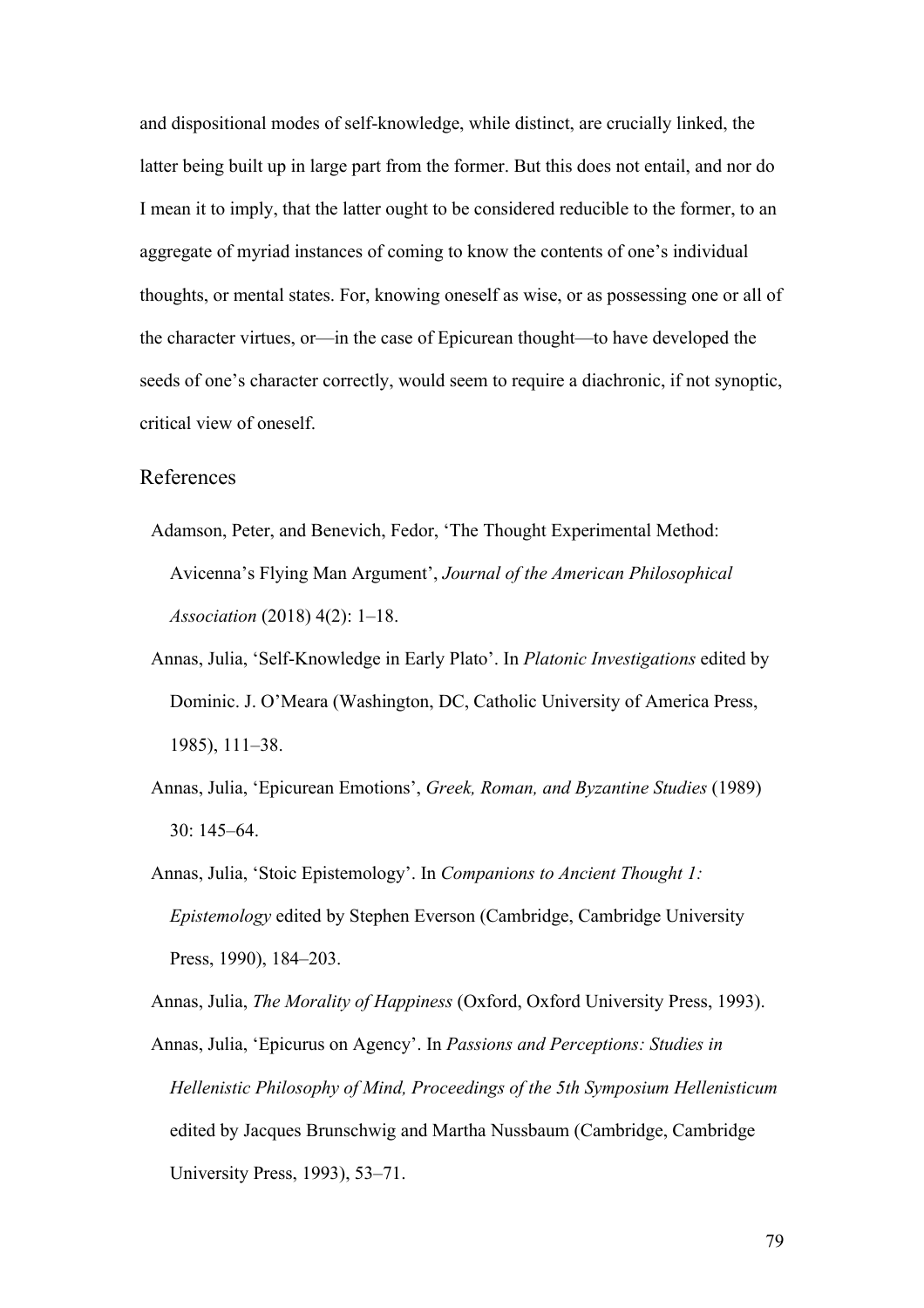- Anscombe, G. E. M. 'The First Person'. In *Mind and Language* edited by Samuel Guttenplan (Oxford, Oxford University Press, 1975).
- Aubry, Gwenaëlle, 'Metaphysics of Soul and Self in Plotinus', in *Handbook of Neoplatonism*, Pauliina Remes and Svetla Slaveva-Griffin (eds.) (Routledge: 2002), 310–22.
- Aubry, Gwenaëlle. 'Un moi sans identité? Le *hêmeis* plotinien', in *Le moi et l'intériorité*, edited by Gwenaëlle Aubry and Frédérique Ildefonse (Paris, Vrin, 2008), 107–25.
- Benson, Hugh, *Socratic Wisdom: The Model of Knowledge in Plato's Early Dialogues* (Oxford, Oxford University Press, 2000).
- Benson, Hugh, 'A Note on Socratic Self-Knowledge in the *Charmides*', *Ancient Philosophy* (2003) 23: 31–47.
- Bobzein, Susanne, 'Did Epicurus Discover the Problem of Free Will?', *Oxford Studies in Ancient Philosophy* (2000) 19: 287–337.
- Boghossian, Paul, 'Content and Self-Knowledge', *Philosophical Topics* (1989) 17:  $5-26.$
- Bondeson, William, 'Aristotle on Responsibility for One's Character and the Possibility of Character Change', *Phronesis* (1974) 19: 59–65.
- Brennan, Tad, *The Stoic Life* (Oxford, Oxford University Press, 2005).
- Broadie, Sarah, *Ethics with Aristotle* (Oxford, Oxford University Press, 1991).
- Burnyeat, Myles, 'Aristotle on Learning to be Good'. In *Essays on Aristotle's Ethics* edited by Amelia O Rorty (Berkeley, CA, University of California Press, 1980), 69–92.
- Burnyeat, Myles, 'Idealism and Greek Philosophy: What Descartes Saw and Berkeley Missed', *Philosophical Review* (1982) 41: 3–40.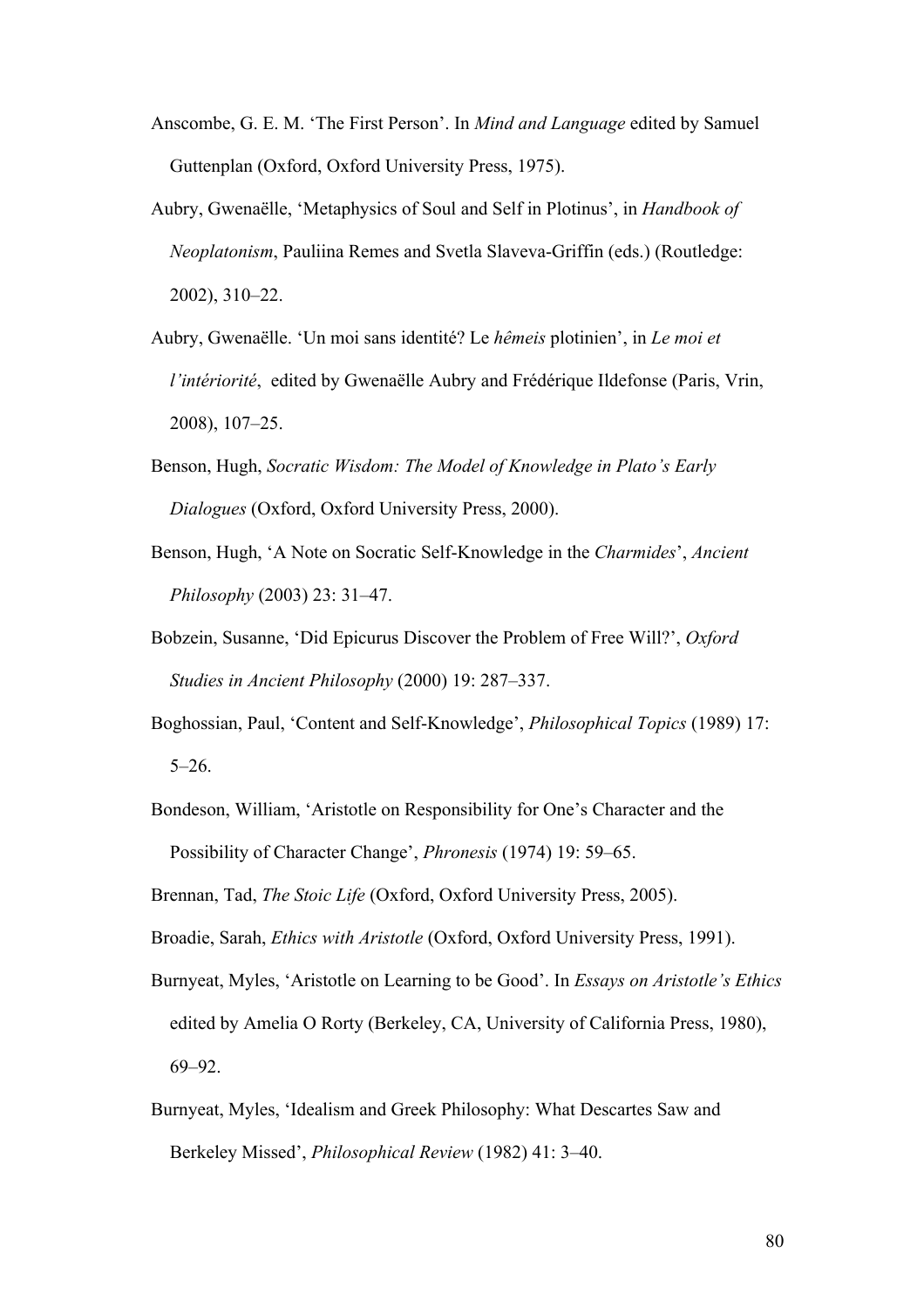- Carone, Gabriela Roxana, 'Socrates' Human Wisdom and *Sophrosune* in the *Charmides*', *Ancient Philosophy* (1998) 18: 267–86.
- Cassam, Quasim, 'Introduction'. In *Self-Knowledge* edited by Quasim Cassam. (Oxford, Oxford University Press, 1994), 1–19.
- Cooper, John, 'Aristotle on Friendship'. In *Essays on Aristotle's Ethics* edited by Amelia O. Rorty (Berkeley, CA, University of California Press, 1980), 301–40.
- Cottingham, John, Stroothoff, Robert, and Murdoch, Dugald. *The Philosophical Writings of Descartes, Volume II* (Cambridge, Cambridge University Press, 1984).
- Crisp, Roger, 'Aristotle on Greatness of Soul'. In *The Blackwell Guide to Aristotle's Nicomachean Ethics* edited by Richard Kraut (Oxford, Blackwell, 2006), 158–78.
- Curzer, Howard, 'A Great Philosopher's Not-So-Great Account of Great Virtue: Aristotle's Treatment of Greatness of Soul', *Canadian Journal of Philosophy* (1990) 20: 517–38.
- Denyer, Nicholas, *Plato: Alcibiades* (Cambridge, Cambridge University Press, 2001).
- Dow, Jamie, 'Feeling Fantastic? Emotions and Appearances in Aristotle', *Oxford Studies in Ancient Philosophy* (2009) 37: 143–75.
- Elders, Leo, *Aristotle's Theology: A Commentary on Book* <sup>L</sup> *of the Metaphysics* (Assen, Van Gorcum, 1972).
- Evans, Gareth, 'Self-Identification'. In *The Varieties of Reference* edited by John McDowell (Oxford, Oxford University Press, 1982), 205–66.
- Everson, Stephen, 'The Objective Appearance of Pyrrhonism'. In *Companions to Ancient Thought, 2: Psychology* edited by Stephen Everson (Cambridge, Cambridge University Press, 1991), 121–47.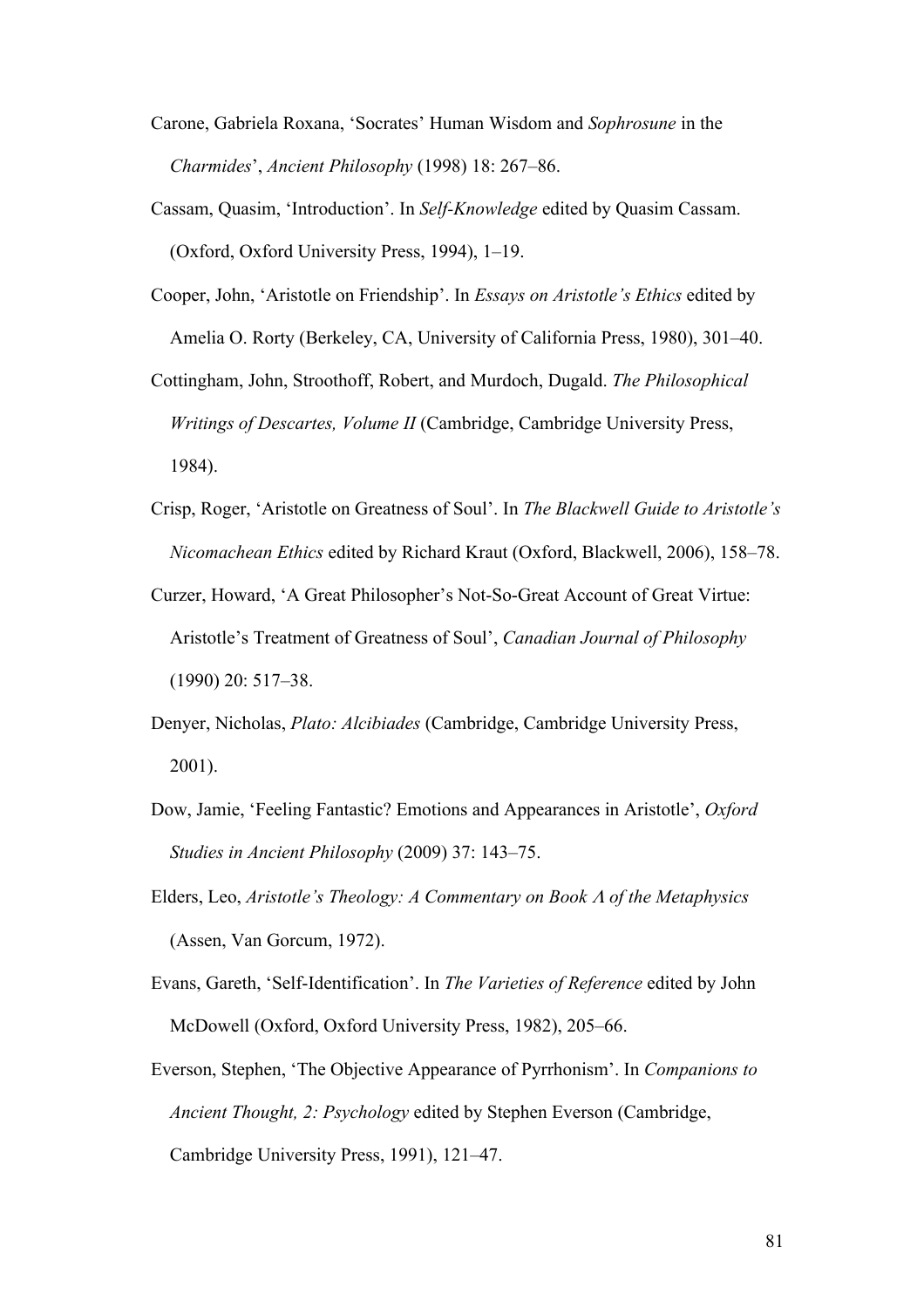- Fine, Gail, 'Subjectivity, Ancient and Modern'. In *Hellenistic and Early Modern Philosophy* edited by Jon Miller and Brad Inwood (Cambridge, Cambridge University Press, 2003), 192–231.
- Frede, Michael, 'Stoics and Skeptics on Clear and Distinct Impressions'. In *The Skeptical Tradition* edited by Myles Burnyeat (Berkeley, CA, University of Caifornia Press, 1983), 65–93.
- Gaukroger, Stephen, 'The Ten Modes of Aenesidemus and the Myth of Ancient Scepticism', *British Journal of the History of Philosophy* (1995) 3(2): 371–87.
- Gertler, Brie, 'Self-Knowledge' *Stanford Encyclopedia* (2003, rev. 2015) https://plato.stanford.edu/entries/self-knowledge/.
- Gill, Christopher, *The Structured Self in Hellenistic and Roman Thought* (Oxford, Oxford University Press, 2006).
- Gill, Christopher, 'Psychology'. In *The Cambridge Companion to Epicureanism* edited by James Warren (Cambridge, Cambridge University Press, 2009), 125– 41.
- Gladman, K. and Mitsis, P. 'Lucretius and the Unconscious'. In *Lucretius and his Intellectual Background* edited by K. Algra, M. H. Koenen, and P. H. Schrijvers (Amsterdam, Royal Academy of Arts and Science, 1997), 215–24.
- Gottlieb, Paula, *The Virtue of Aristotle's Ethics* (Cambridge, Cambridge University Press, 2009).
- Hampson, Margaret, 'Imitating Virtue', *Phronesis* (2019) 64(3).
- Hankinson, Robert J. *The Sceptics* (Oxford, Oxford University Press, 1995).
- Hankinson, Robert J. 'Stoic Epistemology'. In *The Cambridge Companion to the Stoics* edited by Brad Inwood (Cambridge, Cambridge University Press, 2003), 59–84.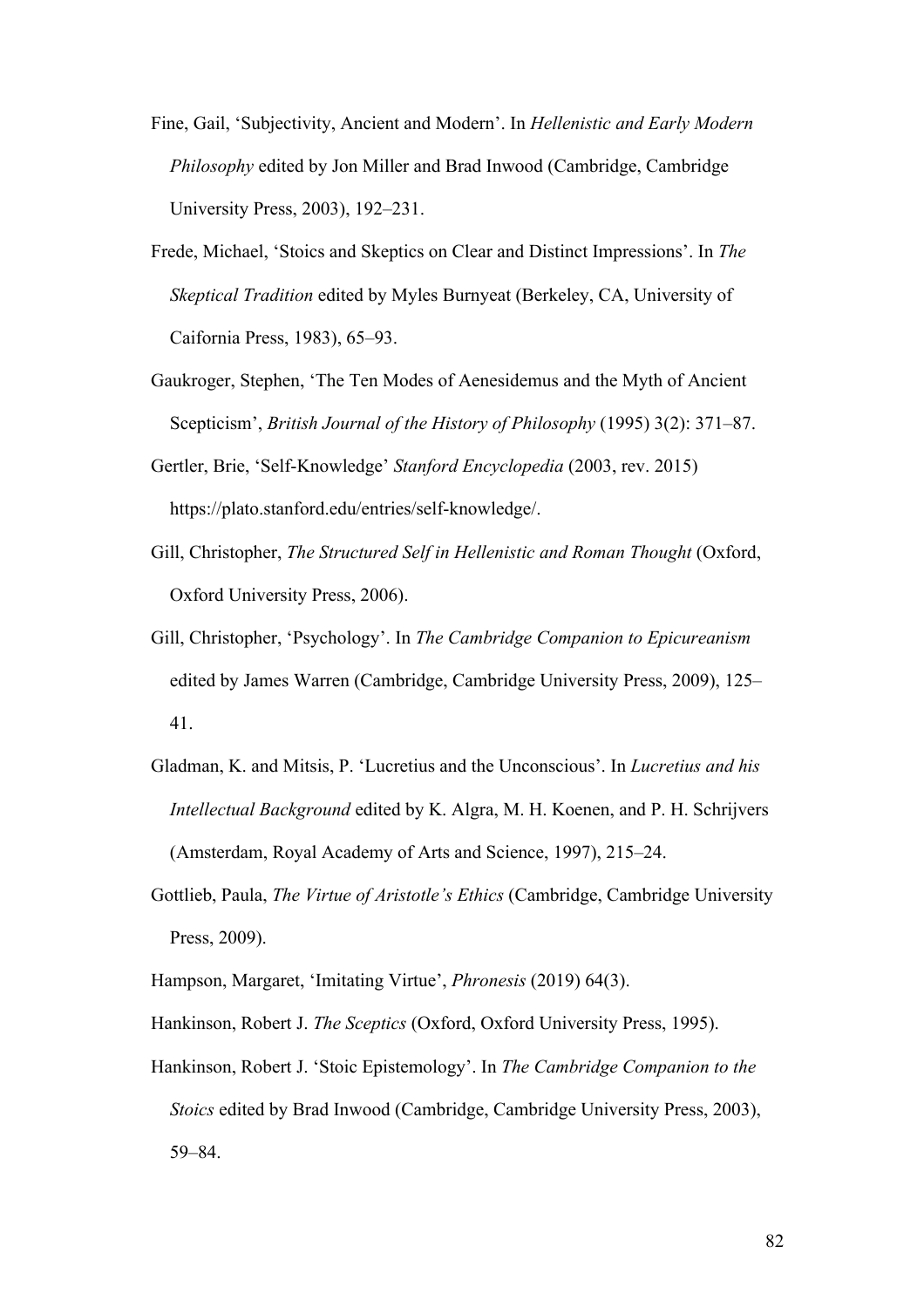Irwin, Terence, *Plato's Ethics* (Oxford, Oxford University Press, 1995).

- Jimenez, Marta, 'Aristotle on Becoming Virtuous by Doing Virtuous Actions', *Phronesis* (2016) 61: 3–32.
- Jope, James, 'Lucretius' Psychoanalytic Insight: His Notion of Unconscious Motivation', *Phoenix* 37 (1983), 224–38.
- Kahn, Charles, 'Plato's *Charmides* and the Proleptic Reading of the Dialogues', *Journal of Philosophy* (1988) 85(10): 541–9.
- Kamtekar, Rachana, 'Self-Knowledge in Plato'. In *Self-Knowledge: A History* edited by Ursula Renz (Oxford: Oxford University Press, 2017), 25–43.
- Konstan, David, 'Epicurean "Passions" and the Good Life'. In *The Virtuous Life in Greek Ethics* edited by Burkhard Reis and Stella Haffmans (Cambridge, Cambridge University Press, 2006), 194–205;
- Kosman, Aryeh, 'Perceiving That We Perceive: *On the Soul* III, 2', *Philosophical Review* (1975) 84: 499–515.
- Kosman, Aryeh, 'Charmides' First Definition: Sophrosyne as Quietness'. In *Essays in Ancient Greek Philosophy, Vol. II* edited by J. Anton and A. Preuss (Albany, NY, SUNY Press, 1983), 203–16.
- Kosman, Aryeh, '*Metaphysics*  $\Lambda$ , 9: Divine Thought'. In *Aristotle's Metaphysics Lambda, Symposium Aristotelicum* edited by M. Frede and D. Charles (Oxford, Oxford University Press, 2000), 307–27.
- Kosman, Aryeh, *The Activity of Being* (Cambridge, MA, Harvard University Press, 2013).
- Lewis, Frank, 'Self-Knowledge in Aristotle', *Topoi* (1996) 15: 39–58.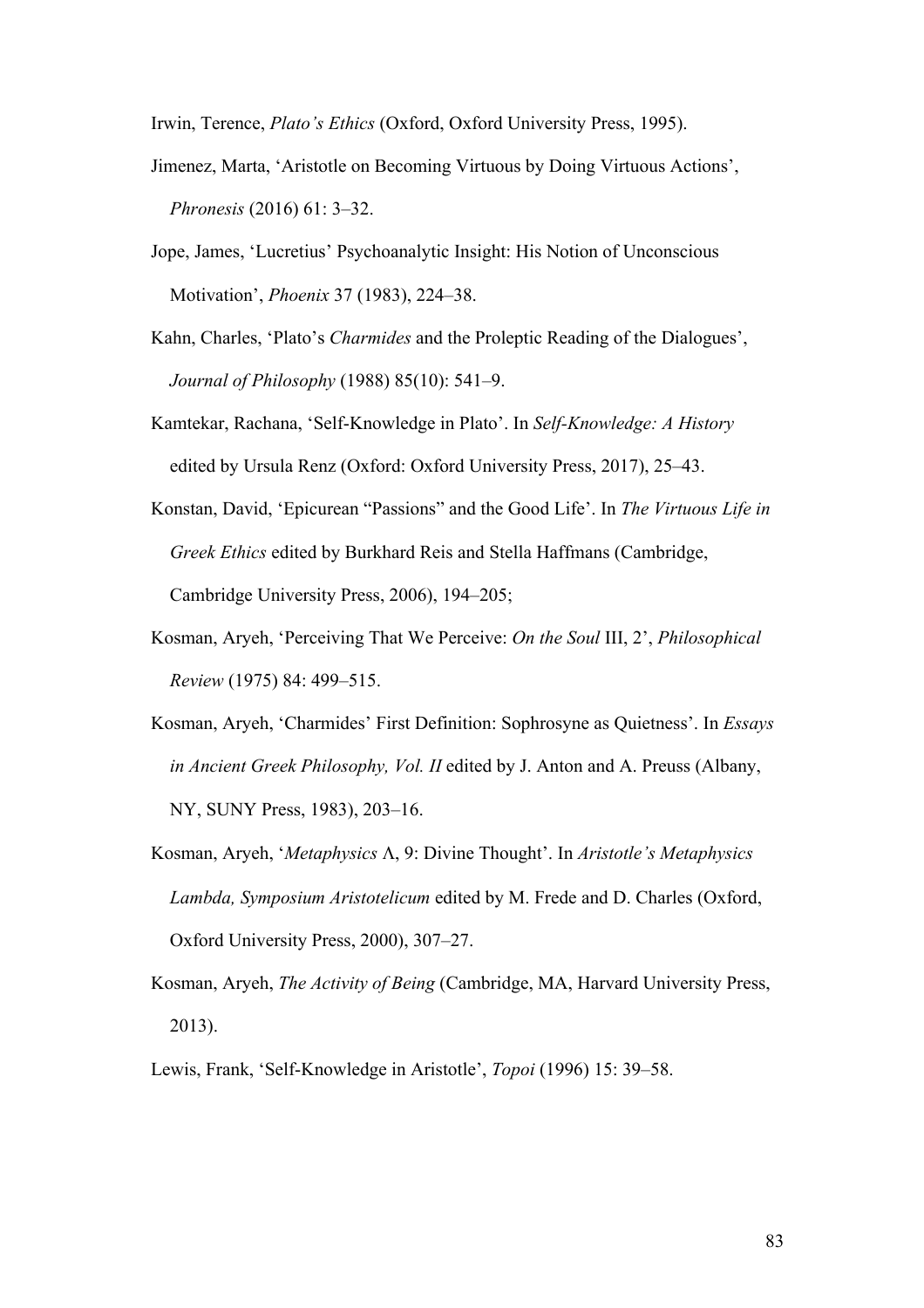- Long, Anthony A. 'Representation and the Self in Stoicism'. In *Companions to Ancient Thought 2: Psychology* edited by Stephen Everson (Cambridge, Cambridge University Press, 1991), 102–20.
- Long, Anthony, 'Hierocles on Oikeiosis and Self-Perception'. In his *Stoic Studies* (Cambridge, Cambridge University Press, 1996), 250–63.

Lorenz, Hendrick, *The Brute Within* (Oxford, Oxford University Press, 2006),

- McCabe, Mary Margaret, 'Escaping One's Own Notice Knowing: Meno's Paradox Again', *Proceedings of the Aristotelian Society New Series* (2009) 109: 233–56, reprinted in Mary Margaret McCabe, *Platonic Conversations* (Oxford, Oxford University Press, 2015), 190–217.
- McCabe, Mary Margaret, '"It goes deep with me": Plato's *Charmides* on Knowledge, Self-Knowledge, and Integrity'. In *Philosophy, Ethics, and a Common Humanity: Essays in Honour of Raimond Gaita* edited by Christopher Cordner and Raimond Gaita (London, Routledge, 2011), 161–80.
- McCabe, Mary Margaret, 'With Mirrors or Without? Self-Perception in *EE* VII.12', in *The Eudemian Ethics on Friendship, the Voluntary, and Luck* edited by Fiona Leigh (Brill, Leiden, 2012), 43–76.
- McCabe, Mary Margaret, 'Waving or Drowning? Socrates and the Sophists on Self-Knowledge in the *Euthydemus*'. In *The Platonic Art of Philosophy: Festschrift for Christopher Rowe* edited by George Boys-Stones, Christopher Gill, and Dimitri el Murr (Cambridge, Cambridge University Press, 2013), 130–49.
- McCabe, Mary Margaret, 'Looking inside Charmides' Cloak: Seeing Others and Oneself in Plato's *Charmides*'. In *Maieusis: Essays in Ancient History in Honour of Myles Burnyeat* edited by Dominic Scott (Oxford, Oxford University Press,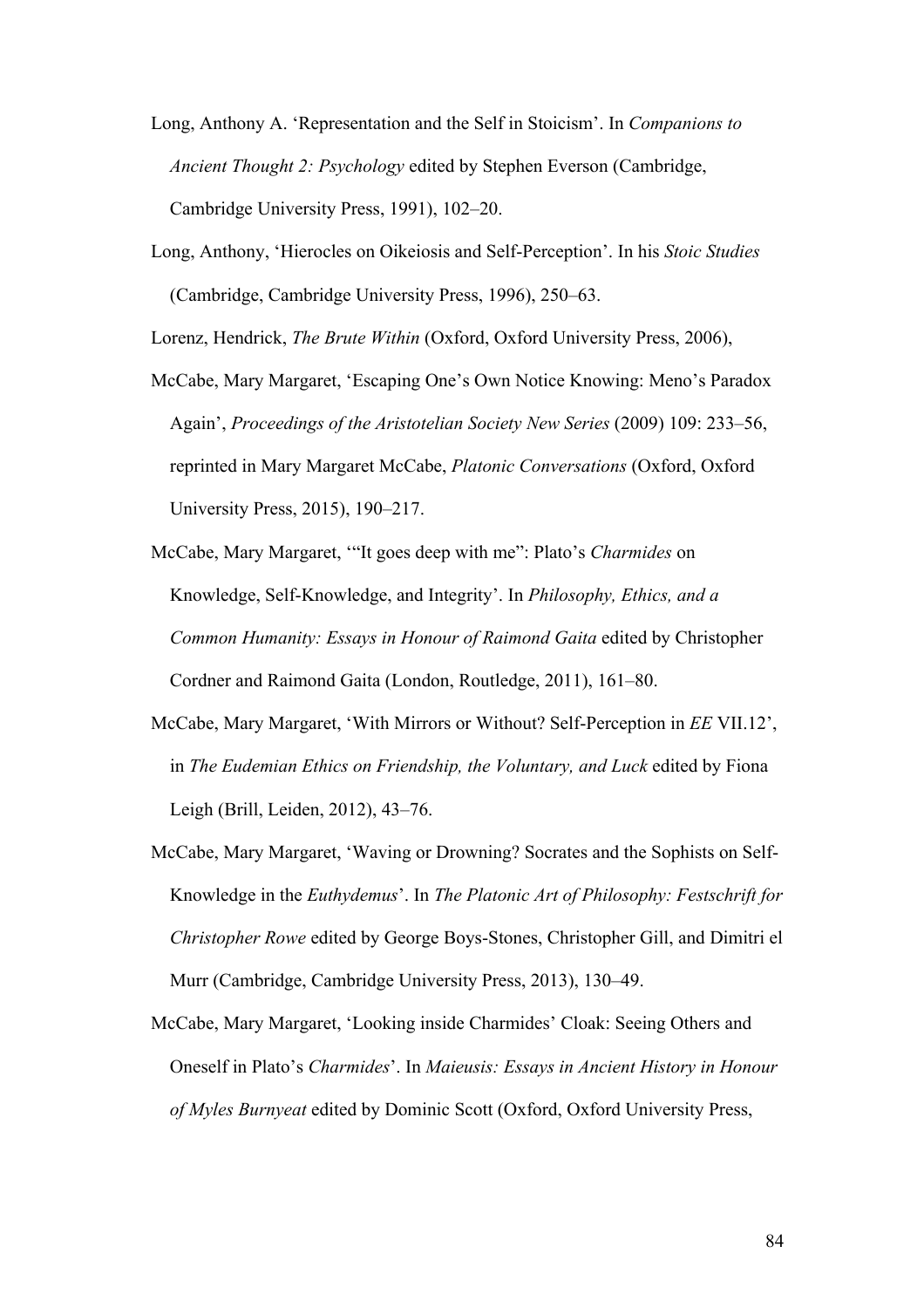2007) 1–19, reprinted in *Platonic Conversations*, Mary Margaret McCabe (Oxford, Oxford University Press, 2015), 173–89.

- McDowell, John, 'Singular Thought and Inner Space'. In *Subject, Thought, and Context* edited by Philip Pettit and John McDowell (Oxford, Oxford University Press, 1986), 137–68.
- Moss, Jessica, *Aristotle on the Apparent Good* (Oxford, Oxford University Press, 2012).
- O'Brien, Lucy, *Self-Knowing Agents* (Oxford, Oxford University Press, 2007).
- O'Keefe, Timothy, 'The Reductionist and Compatibilist Argument of Epicurus' *On Nature*, Book 25', *Phronesis* (2002) 47: 153–86.
- O'Keefe, Timothy. *Epicurus on Freedom* (Cambridge: Cambridge University Press, 2005).
- O'Meara, Dominic, *Plotinus: An Introduction to the Enneads* (Oxford, Oxford University Press, 1993).
- Rappe, Sara, 'Self-Knowledge and Subjectivity in the *Enneads*'. In *The Cambridge Companion to Plotinus* edited by Llyod Gerson (Cambridge, Cambridge University Press, 1998), 250–74.
- Remes, Pauliina, 'Reason to Care: The Object and Structure of Self-Knowledge in *Alcibiades* 1', *Apeiron* (2013) 46: 270–301.
- Remes, Pauliina, 'Self-Knowledge in Plotinus'. In *Self-Knowledge: A History* edited by Ursula Renz (Oxford, Oxford University Press, 2017), 78–95.
- Roberts, Jean, 'Aristotle on Responsibility for Action and Character', *Ancient Philosophy* (1989) 9: 23–36.
- Ryle, Gilbert, 'Self-Knowledge'. In his *The Concept of Mind* (London, Hutchinson, 1949), 160–89.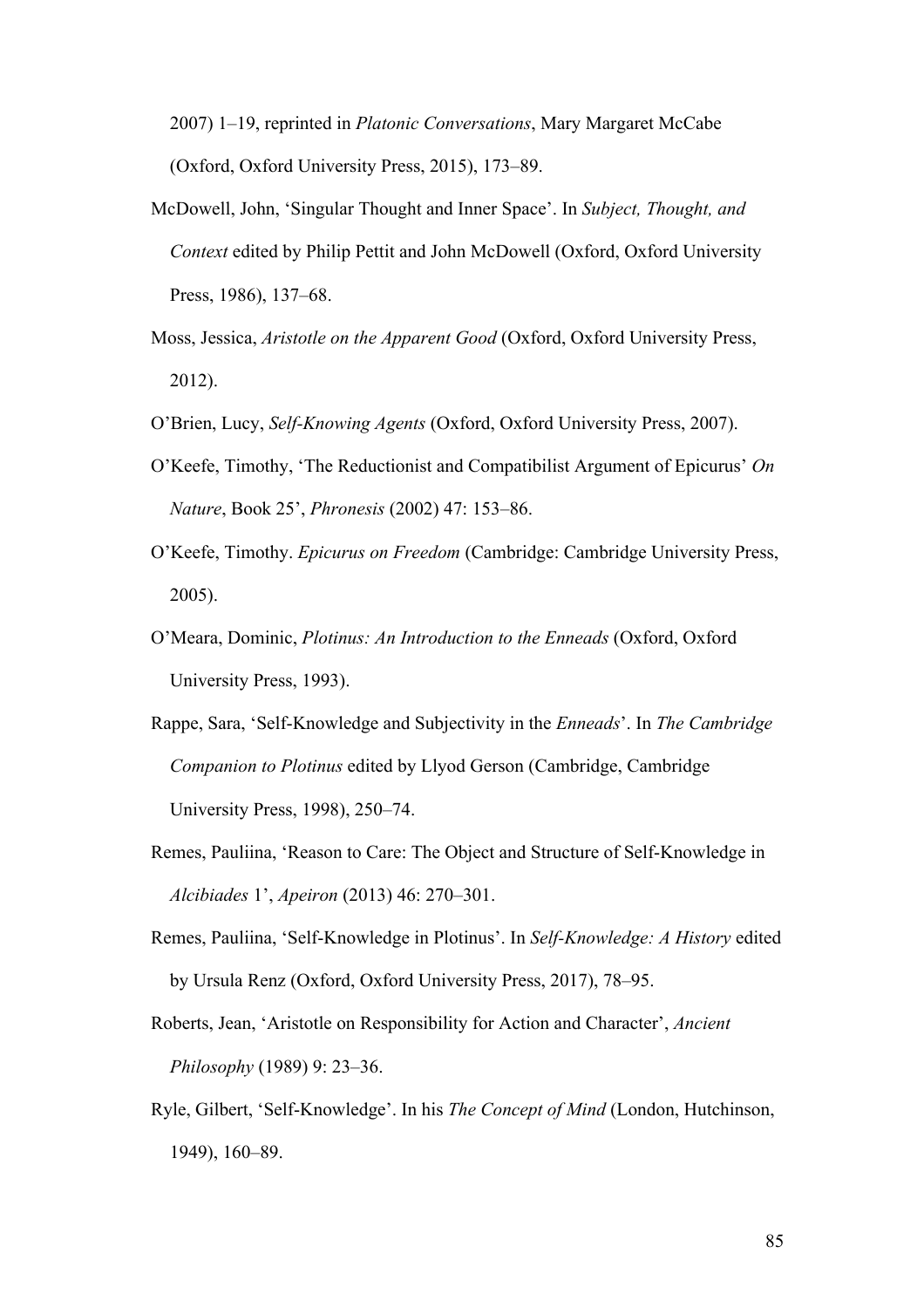- Sauvé Meyer, Susan, 'Aristotle on the Voluntary'. In *The Blackwell Guide to Aristotle's Nicomachean Ethics* edited by Richard Kraut (Oxford, Blackwell, 2006), 137–57.
- Sedley, David, 'Epicurean Anti-Reductionism'. In *Matter and Metaphysics: The Fourth Symposium Hellenisticum* edited by Jonathan Barnes and Mario Mignucci (Naples, Bibliópolis, 1988), 295–327.
- Sherman, Nancy, *Making a Necessity of Virtue* (Cambridge, Cambridge University Press, 1997).
- Shields, Christopher, *Aristotle: De Anima, Clarendon Aristotle Series* (Oxford, Oxford University Press, 2016).
- Shields, Christopher, 'Aristotle's Requisite of Self-Knowledge', In *Self-Knowledge: A History* edited by Ursula Renz (Oxford, Oxford University Press, 2017), 44–60.
- Shoemaker, Sydney, 'Self-Reference and Self-Awareness', *Journal of Philosophy* (1968) 65(19): 555–67.
- Shoemaker, Sydney, 'Self Knowledge and "Inner Sense", I–III', *Philosophy and Phenomenological Research* (1994) 54: 249–314.
- Sorabji, Richard, *Self: Ancient and Modern Insights about Individuality, Life, and Death* (Oxford, Oxford University Press, 2006).
- Tsouna, Voula, 'Epicurean Therapeutic Strategies'. In *The Cambridge Companion to Epicureanism* edited by James Warren (Cambridge, Cambridge University Press, 2009), 249–65.
- Van Ackeren, Marcel, 'Self-Knowledge in Later Stoicism'. In *Self-Knowledge: A History* edited by Ursula Renz (Oxford, Oxford University Press, 2017), 61–77.
- Warren, James, *Epicurus and Democritean Ethics: An Archeology of Ataraxia* (Cambridge, Cambridge University Press, 2002).